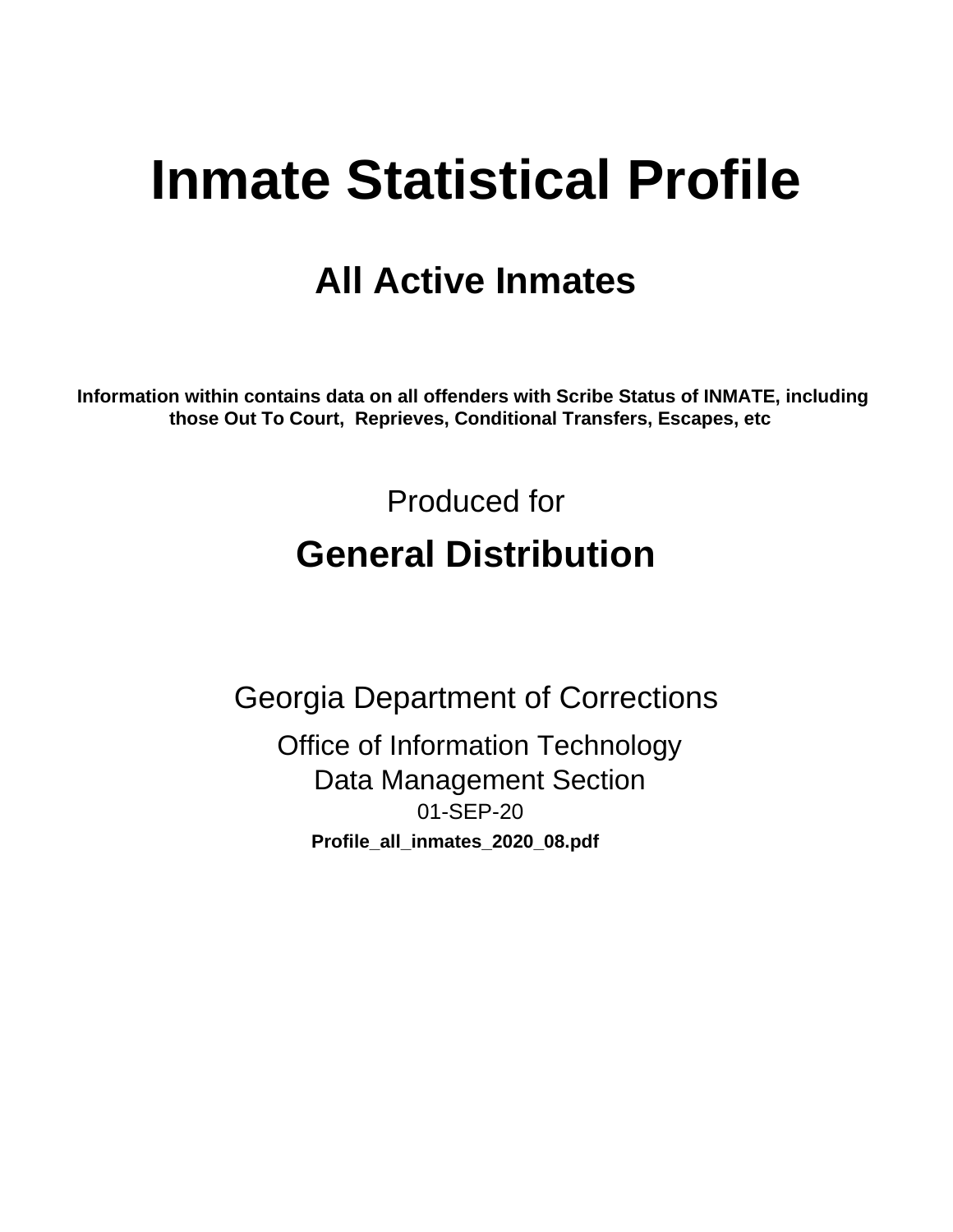# **Inmate Statistical Profile 01-SEP-20**

Contents

**All Active Inmates** 

Produced for General Distribution

# **Table of Contents**

| <b>Demographic information</b>                                        |
|-----------------------------------------------------------------------|
| 4 Current age, broken out in ten year age groups                      |
| 5 Race group                                                          |
| 6 Marital status, self-reported at entry to prison                    |
| 7 Number of Inmates with Dependents, self-reported at entry to prison |
| 8 Religious affiliation, self-reported at entry to prison             |
| 9 Home county - self-reported at entry to prison                      |
| 14 Employment status before prison, self-reported at entry to prison  |
| 15 Age at admission                                                   |
| 17 Age at admission                                                   |
| 20 Height, measured at entry to prison                                |
| 22 Weight, measured at entry to prison                                |
| 23 Military service                                                   |
| <b>Correctional information</b>                                       |
| 24 Type of admission to prison                                        |
| 25 Current / last supervision level                                   |
| 26 Current / last institution type                                    |
| 27 Institution type - transitional centers                            |
| 28 Institution type - county prisons                                  |
| 30 Institution type - state prisons                                   |
| 32 Institution type - private prisons                                 |
| 33 Institution type - inmate boot camp                                |
| 34 Number of disciplinary reports                                     |
| 35 Number of transfers                                                |
| 36 Number of escapes                                                  |
| 37 Split sentence - Probation to follow                               |
| 38 Probable future release type of still active inmates               |
| 39 Time served in current (or last) institution                       |
| Educational, psychological and physical information                   |
| 40 Highest grade level attained                                       |
| 41 Culture fair IQ scores                                             |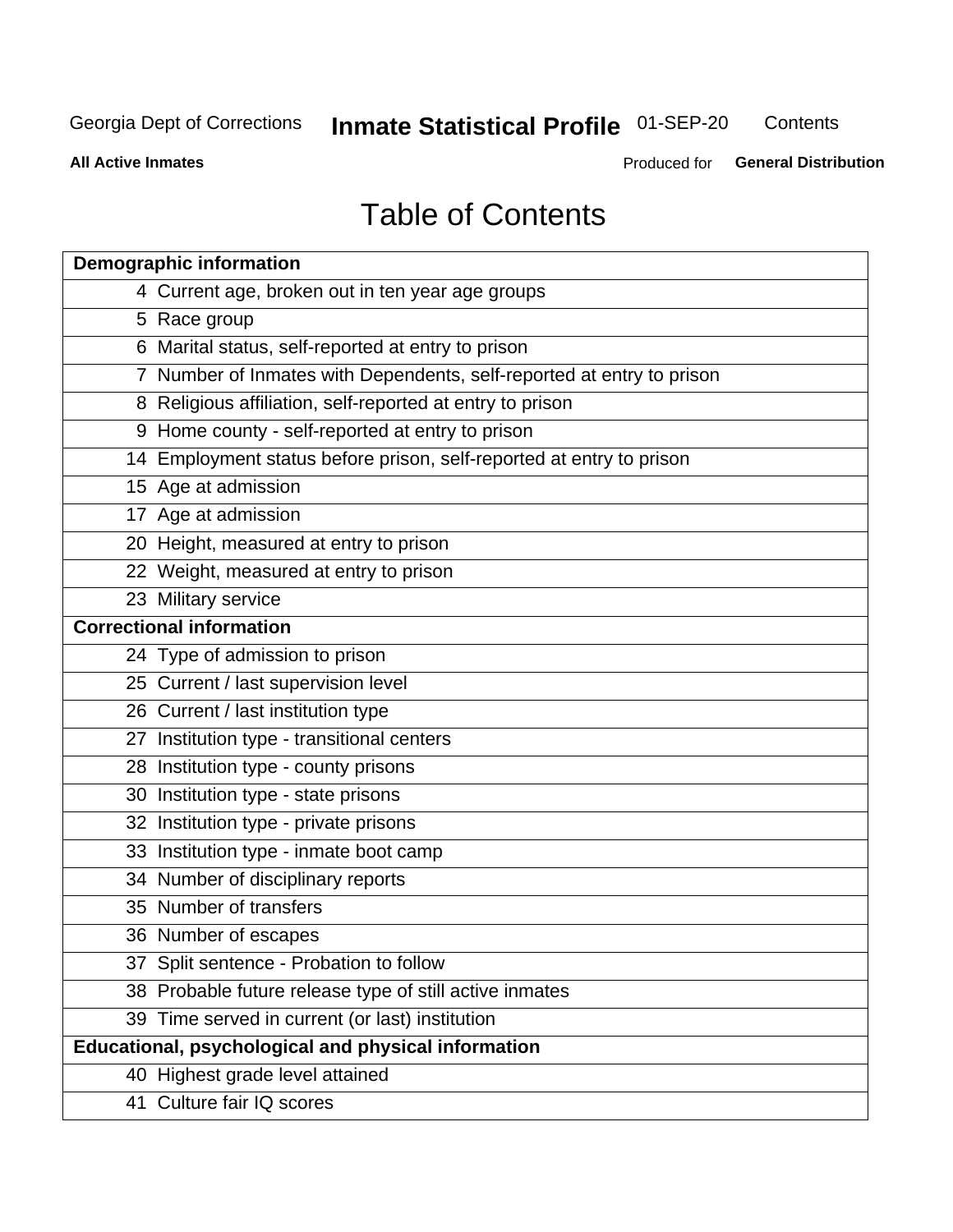# Inmate Statistical Profile 01-SEP-20

Contents

**All Active Inmates** 

Produced for General Distribution

# **Table of Contents**

| Educational, psychological and physical information              |
|------------------------------------------------------------------|
| 42 Wide Range Achievement Test (WRAT) reading score              |
| 43 Wide Range Achievement Test (WRAT) math score                 |
| 44 Wide Range Achievement Test (WRAT) spelling score             |
| 45 Current / last mental health treatment level                  |
| 46 PULHESDWIT medical scale - 'P' overall condition ('P'hysical) |
| 47 PULHESDWIT medical scale - 'U' upper body                     |
| 48 PULHESDWIT medical scale - 'L' lower body                     |
| 49 PULHESDWIT medical scale - 'H' hearing                        |
| 50 PULHESDWIT medical scale - 'E' vision                         |
| 51 PULHESDWIT medical scale -'S' psychiatric                     |
| 52 PULHESDWIT medical scale - 'D' dental                         |
| 53 PULHESDWIT medical scale - 'W' work ability                   |
| 54 PULHESDWIT medical scale - 'I' impairment                     |
| 55 PULHESDWIT medical scale - 'T' transportability               |
| <b>Crimes and criminal history information</b>                   |
| 56 Number of prior Georgia incarcerations                        |
| 57 Prison sentence in years                                      |
| 58 Primary offense, broken out into felonies vs misdemeanors     |
| 59 Primary offense, broken out into six broad crime categories   |
| 60 Primary offense, detailed offense code                        |
| 68 County of conviction of primary offense                       |
| 73 Circuit of conviction of primary offense                      |
| 75 Years served (jail + prison) in this incarceration            |
| <b>Medical information</b>                                       |
| 76 Results of most recent HIV test                               |
| 77 Results of most recent tuberculosis test                      |
| 78 Results of most recent syphilis test                          |
| 79 Results of most recent Hepatitis-C test                       |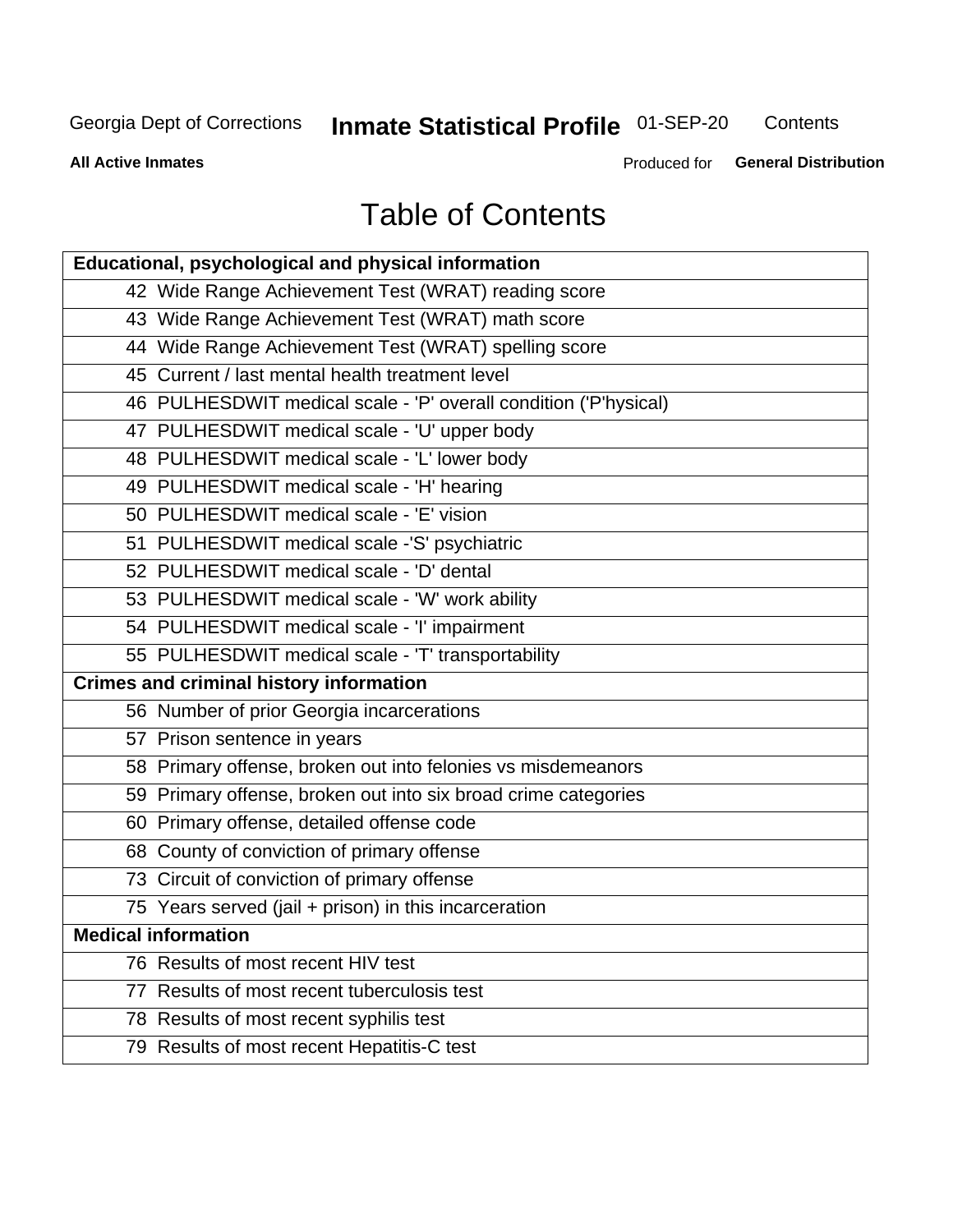#### Inmate Statistical Profile 01-SEP-20 Page 4

### **All Active Inmates**

### Produced for General Distribution

## Current age, broken out in ten-year age groups

COL % - percent each COUNT is of its particular column

|                          |              | <b>Male</b> |        |                 | <b>Female</b> |          |              | <b>Total</b> |
|--------------------------|--------------|-------------|--------|-----------------|---------------|----------|--------------|--------------|
| <b>Current Age</b>       | <b>Count</b> | Col %       | Row %  | <b>Count</b>    | Col %         | Row %    | <b>Total</b> | Col %        |
| <b>Teens (1-19)</b>      | 462          | $1.00\%$    | 95.85% | 20 <sub>1</sub> | $0.60\%$      | 4.15%    | 482          | 0.97%        |
| <b>Twenties (20-29)</b>  | 11,508       | 24.91%      | 93.48% | 802             | 24.09%        | 6.52%    | 12,310       | 24.86%       |
| Thirties (30-39)         | 14,087       | 30.50%      | 92.13% | 1,203           | 36.14%        | 7.87%    | 15,290       | 30.88%       |
| <b>Forties (40-49)</b>   | 10,286       | 22.27%      | 93.12% | 760             | 22.83%        | 6.88%    | 11,046       | 22.31%       |
| <b>Fifties (50-59)</b>   | 6,517        | 14.11%      | 94.14% | 406             | 12.20%        | 5.86%    | 6,923        | 13.98%       |
| <b>Sixties (60-69)</b>   | 2,657        | 5.75%       | 95.68% | 120             | $3.60\%$      | 4.32%    | 2,777        | 5.61%        |
| Seventy + (70 and above) | 674          | $1.46\%$    | 97.40% | 18              | 0.54%         | $2.60\%$ | 692          | 1.40%        |
| <b>Total Reported</b>    | 46,191       | 100%        | 93.28% | 3,329           | 100%          | 6.72%    | 49,520       | 100.0%       |

| Not I             | つつつ    |       | 22     |
|-------------------|--------|-------|--------|
| <b>Experience</b> | ააა    |       | 994    |
| <b>Total</b>      | IR 521 | 3,330 | 49.854 |

| <b>Mean</b><br>(average) | 39.14         | 38.00 | 39.07    |
|--------------------------|---------------|-------|----------|
| Median (middle)          | $\sim$<br>ا پ | 36    | ^¬<br>o. |
| Mode<br>(most frequent)  | 29            | 30    | 29       |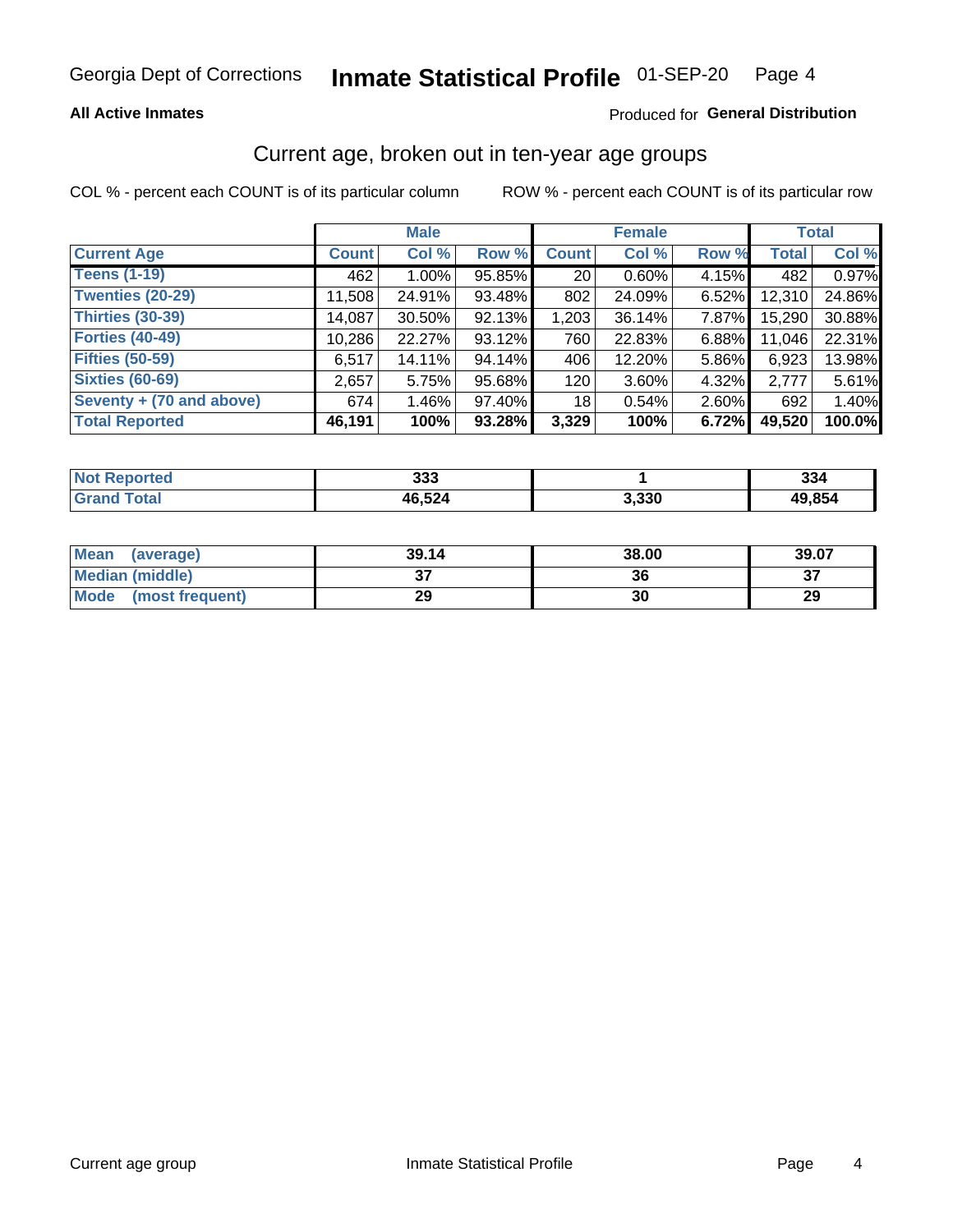#### Inmate Statistical Profile 01-SEP-20 Page 5

**All Active Inmates** 

Produced for General Distribution

### Race group

COL % - percent each COUNT is of its particular column

|                                   |              | <b>Male</b> |        |                    | <b>Female</b> |        |              | <b>Total</b> |  |
|-----------------------------------|--------------|-------------|--------|--------------------|---------------|--------|--------------|--------------|--|
| <b>Race Group</b>                 | <b>Count</b> | Col %       |        | <b>Row % Count</b> | Col %         | Row %  | <b>Total</b> | Col %        |  |
| <b>White</b>                      | 15,824       | 34.01%      | 89.11% | ,933               | 58.05%        | 10.89% | 17,757       | 35.62%       |  |
| <b>Black</b><br>2                 | 28,580       | 61.43%      | 95.53% | 1,336              | 40.12%        | 4.47%  | 29,916       | 60.01%       |  |
| <b>Other</b><br>5.                | 3            | $.01\%$     | 75.00% |                    | .03%          | 25.00% | 4            | .01%         |  |
| <b>Asian</b><br>6                 | 158          | .34%        | 95.18% | 8                  | .24%          | 4.82%  | 166          | .33%         |  |
| <b>Hispanic</b><br>10             | 1.934        | 4.16%       | 97.43% | 51                 | 1.53%         | 2.57%  | 1,985        | 3.98%        |  |
| <b>Native American</b><br>$12 \,$ | 25           | $.05\%$     | 96.15% |                    | .03%          | 3.85%  | 26           | .05%         |  |
| <b>Total Reported</b>             | 46,524       | 100%        | 93.32% | 3,330              | 100%          | 6.68%  | 49,854       | 100%         |  |

| <b>Not</b><br>Reported |        |       |        |
|------------------------|--------|-------|--------|
| Total<br>'Grano        | 46,524 | 3,330 | 49,854 |

|  |  | Mo | <b>Black</b> | (8/16it/<br><b>AAIIIG</b> | <b>Black</b> |
|--|--|----|--------------|---------------------------|--------------|
|--|--|----|--------------|---------------------------|--------------|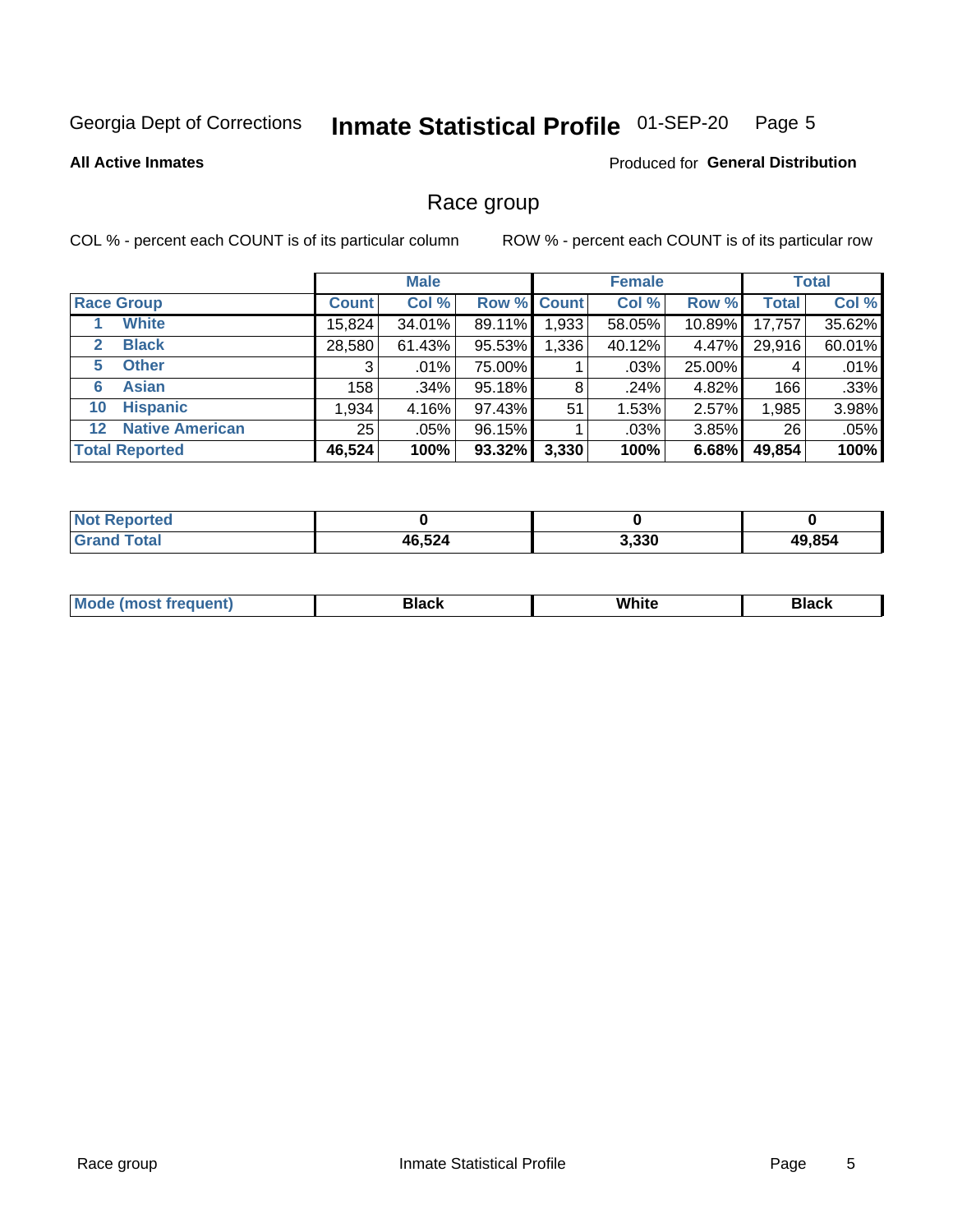#### Inmate Statistical Profile 01-SEP-20 Page 6

**All Active Inmates** 

### **Produced for General Distribution**

## Marital status, self-reported at entry to prison

COL % - percent each COUNT is of its particular column

|                            |              | <b>Male</b> |        |              | <b>Female</b> |        |              | <b>Total</b> |
|----------------------------|--------------|-------------|--------|--------------|---------------|--------|--------------|--------------|
| <b>Marital Status</b>      | <b>Count</b> | Col %       | Row %  | <b>Count</b> | Col %         | Row %  | <b>Total</b> | Col %        |
| <b>Unknown</b><br>$\bf{0}$ | 1,275        | 2.74%       | 90.30% | 137          | 4.11%         | 9.70%  | 1,412        | 2.83%        |
| <b>Divorced</b><br>D       | 4,381        | 9.42%       | 91.10% | 428          | 12.85%        | 8.90%  | 4,809        | 9.65%        |
| <b>Married</b><br>М        | 5,985        | 12.86%      | 90.79% | 607          | 18.23%        | 9.21%  | 6,592        | 13.22%       |
| <b>Separated</b><br>S.     | 1,597        | 3.43%       | 89.12% | 195          | 5.86%         | 10.88% | 1,792        | 3.59%        |
| <b>Unmarried</b><br>U      | 32,726       | 70.34%      | 94.69% | 1,834        | 55.08%        | 5.31%  | 34,560       | 69.32%       |
| <b>Widow</b><br>W          | 560          | 1.20%       | 81.28% | 129          | 3.87%         | 18.72% | 689          | 1.38%        |
| <b>Total Reported</b>      | 46,524       | 100%        | 93.32% | 3,330        | 100%          | 6.68%  | 49,854       | 100%         |

| <b>NOT</b><br>тео |       |                |        |
|-------------------|-------|----------------|--------|
| $\sim$ 10         | 5,524 | חממ מ<br>ა.აას | 49.854 |

|--|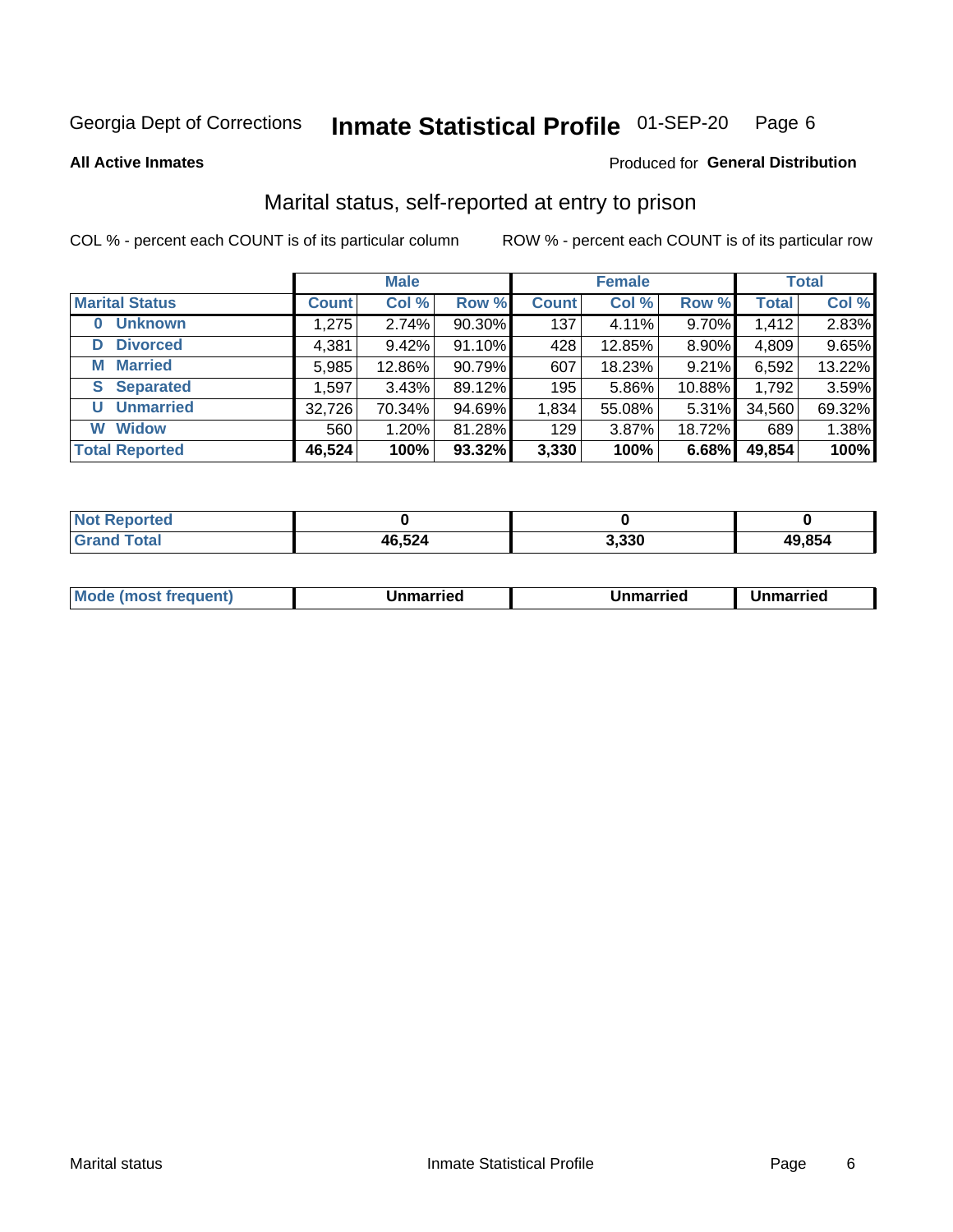#### Inmate Statistical Profile 01-SEP-20 Page 7

#### **All Active Inmates**

### Produced for General Distribution

## Number of Inmates with Dependents, Self-Reported at Entry to Prison

COL % - percent each COUNT is of its particular column

|                             |              | <b>Male</b> |        |              | <b>Female</b> |       | <b>Total</b> |        |
|-----------------------------|--------------|-------------|--------|--------------|---------------|-------|--------------|--------|
| <b>Number of dependents</b> | <b>Count</b> | Col %       | Row %  | <b>Count</b> | Col %         | Row % | <b>Total</b> | Col %  |
| l 0                         | 14,379       | 36.80%      | 92.35% | 1,191        | 41.11%        | 7.65% | 15,570       | 37.10% |
|                             | 8,927        | 22.85%      | 94.13% | 557          | 19.23%        | 5.87% | 9,484        | 22.60% |
| $\overline{2}$              | 6,886        | 17.63%      | 93.34% | 491          | 16.95%        | 6.66% | 7,377        | 17.58% |
| $\overline{\mathbf{3}}$     | 4,179        | 10.70%      | 92.27% | 350          | 12.08%        | 7.73% | 4,529        | 10.79% |
| 4                           | 2,224        | 5.69%       | 92.40% | 183          | 6.32%         | 7.60% | 2,407        | 5.74%  |
| 5                           | 1,142        | 2.92%       | 94.77% | 63           | 2.17%         | 5.23% | 1,205        | 2.87%  |
| 6                           | 605          | 1.55%       | 95.28% | 30           | 1.04%         | 4.72% | 635          | 1.51%  |
| 7                           | 284          | 0.73%       | 95.62% | 13           | 0.45%         | 4.38% | 297          | 0.71%  |
| 8                           | 175          | 0.45%       | 93.58% | 12           | 0.41%         | 6.42% | 187          | 0.45%  |
| 9                           | 84           | 0.22%       | 96.55% | 3            | 0.10%         | 3.45% | 87           | 0.21%  |
| 10                          | 75           | 0.19%       | 96.15% | 3            | 0.10%         | 3.85% | 78           | 0.19%  |
| Over 10                     | 109          | 0.28%       | 99.09% |              | 0.03%         | 0.91% | 110          | 0.26%  |
| <b>Total Reported</b>       | 39,069       | 100%        | 93.10% | 2,897        | 100%          | 6.90% | 41,966       | 100.0% |

| 7,455         | 90<br>400 | 7,888  |
|---------------|-----------|--------|
| 6,524<br>⁄1 6 | .330      | 49,854 |

| Mean (average)         | . 53 | 1.41 | 1.52 |
|------------------------|------|------|------|
| <b>Median (middle)</b> |      |      |      |
| Mode (most frequent)   |      |      |      |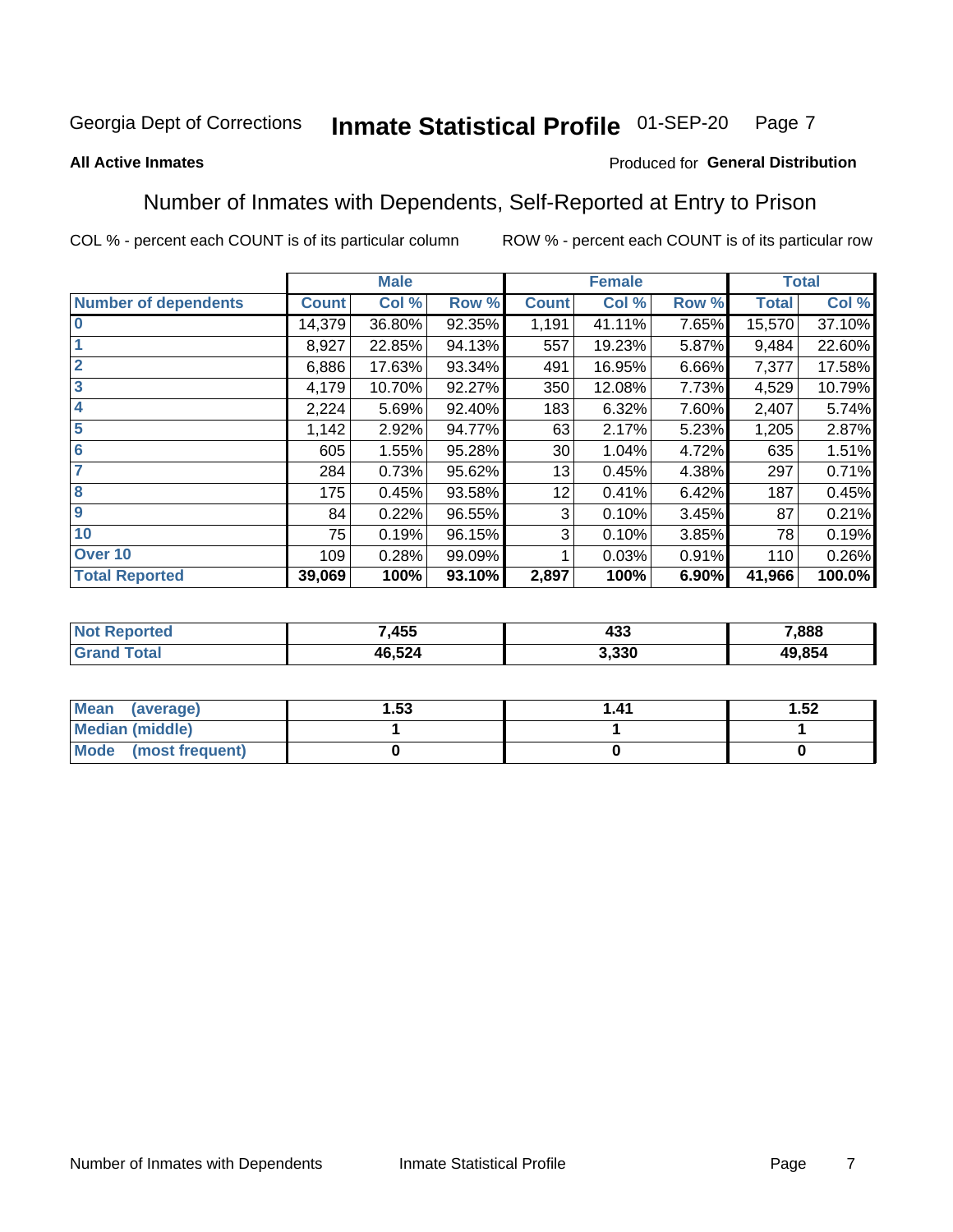#### Inmate Statistical Profile 01-SEP-20 Page 8

#### **All Active Inmates**

#### Produced for General Distribution

## Religious affiliation, self-reported at entry to prison

COL % - percent each COUNT is of its particular column

|                         |                              |                 | <b>Male</b> |         |                         | <b>Female</b> |                  |                  | <b>Total</b> |
|-------------------------|------------------------------|-----------------|-------------|---------|-------------------------|---------------|------------------|------------------|--------------|
|                         | <b>Religious Affiliation</b> | <b>Count</b>    | Col %       | Row %   | <b>Count</b>            | Col %         | Row <sup>%</sup> | <b>Total</b>     | Col %        |
| $\overline{1}$          | <b>Islam</b>                 | 1,983           | 7.97%       | 96.31%  | $\overline{76}$         | 2.73%         | 3.69%            | 2,059            | 7.44%        |
| $\overline{\mathbf{2}}$ | <b>Catholic</b>              | 1,128           | 4.53%       | 89.38%  | 134                     | 4.82%         | 10.62%           | 1,262            | 4.56%        |
| 3                       | <b>Baptist</b>               | 11,424          | 45.89%      | 89.78%  | 1,301                   | 46.76%        | 10.22%           | 12,725           | 45.98%       |
| 4                       | <b>Methodist</b>             | 344             | 1.38%       | 87.98%  | 47                      | 1.69%         | 12.02%           | 391              | 1.41%        |
| 5                       | <b>Episcopal</b>             | 32              | .13%        | 84.21%  | $\,6$                   | .22%          | 15.79%           | 38               | .14%         |
| $\overline{\bf{6}}$     | <b>Presbyterian</b>          | 58              | .23%        | 93.55%  | $\overline{4}$          | .14%          | 6.45%            | 62               | .22%         |
| 7                       | <b>Church Of God</b>         | 309             | 1.24%       | 93.07%  | 23                      | .83%          | 6.93%            | 332              | 1.20%        |
| $\overline{\mathbf{8}}$ | <b>Holiness</b>              | 431             | 1.73%       | 85.86%  | 71                      | 2.55%         | 14.14%           | 502              | 1.81%        |
| $\overline{9}$          | <b>Jewish</b>                | 83              | .33%        | 85.57%  | 14                      | .50%          | 14.43%           | 97               | .35%         |
| 10                      | <b>Anglican</b>              | 27              | .11%        | 90.00%  | 3                       | .11%          | 10.00%           | 30               | .11%         |
| $\overline{11}$         | <b>Greek Orthodox</b>        | $\,6$           | .02%        | 66.67%  | $\overline{3}$          | .11%          | 33.33%           | $\boldsymbol{9}$ | .03%         |
| 12                      | <b>Hindu</b>                 | 18              | .07%        | 94.74%  | $\mathbf{1}$            | .04%          | 5.26%            | 19               | .07%         |
| 13                      | <b>Buddhist</b>              | 60              | .24%        | 92.31%  | 5                       | .18%          | 7.69%            | 65               | .23%         |
| 14                      | <b>Taoist</b>                | $\mathbf{3}$    | .01%        | 100.00% |                         |               |                  | 3                | .01%         |
| 15                      | <b>Shintoist</b>             | $\mathbf{1}$    | .01%        | 100.00% |                         |               |                  | 1                | .01%         |
| 16                      | <b>Seventh Day Adventist</b> | 67              | .27%        | 89.33%  | 8                       | .29%          | 10.67%           | 75               | .27%         |
| 17                      | <b>Jehovah Witness</b>       | 269             | 1.08%       | 87.34%  | 39                      | 1.40%         | 12.66%           | 308              | 1.11%        |
| 18                      | <b>Latter Day Saints</b>     | 29              | .12%        | 85.29%  | 5                       | .18%          | 14.71%           | 34               | .12%         |
| 19                      | Quaker                       | $\overline{2}$  | .01%        | 100.00% |                         |               |                  | $\overline{2}$   | .01%         |
| 20                      | <b>Other Prot</b>            | 1,305           | 5.24%       | 98.05%  | 26                      | .93%          | 1.95%            | 1,331            | 4.81%        |
| $\overline{21}$         | <b>Messianic Judaism</b>     | 49              | .20%        | 46.23%  | 57                      | 2.05%         | 53.77%           | 106              | .38%         |
| 22                      | <b>Asatru-Odinism</b>        | $\overline{2}$  | .01%        | 100.00% |                         |               |                  | $\overline{2}$   | .01%         |
| 23                      | <b>Hebrew Israelite</b>      | 67              | .27%        | 95.71%  | $\sqrt{3}$              | .11%          | 4.29%            | 70               | .25%         |
| 24                      | <b>Nation Of Islam</b>       | 39              | .16%        | 88.64%  | 5                       | .18%          | 11.36%           | 44               | .16%         |
| 25                      | <b>Native American</b>       | $\overline{21}$ | .08%        | 100.00% |                         |               |                  | 21               | .08%         |
| 26                      | <b>Pagan</b>                 | $\overline{7}$  | .03%        | 77.78%  | $\overline{2}$          | .07%          | 22.22%           | 9                | .03%         |
| 27                      | <b>Pentecostal</b>           | 94              | .38%        | 79.66%  | 24                      | .86%          | 20.34%           | 118              | .43%         |
| 28                      | <b>Rastafari</b>             | 10              | .04%        | 71.43%  | $\overline{\mathbf{4}}$ | .14%          | 28.57%           | 14               | .05%         |
| 29                      | <b>Wiccan</b>                | 26              | .10%        | 81.25%  | $6\phantom{1}$          | .22%          | 18.75%           | 32               | .12%         |
| 30                      | <b>No Religion</b>           | 1,527           | 6.13%       | 88.62%  | 196                     | 7.05%         | 11.38%           | 1,723            | 6.23%        |
| 31                      | Christian -                  | 4,218           | 16.94%      | 85.47%  | 717                     | 25.77%        | 14.53%           | 4,935            | 17.83%       |
|                         | <b>Unspecified</b>           |                 |             |         |                         |               |                  |                  |              |
| 96                      | <b>None</b>                  | 1,255           | 5.04%       | 99.84%  | $\overline{2}$          | .07%          | .16%             | 1,257            | 4.54%        |
|                         | <b>Total Reported</b>        | 24,894          | 100%        | 89.95%  | 2,782                   | 100%          | 10.05%           | 27,676           | 100%         |

| rred | $\sim$<br>O4.<br>- 1,030 | 548   | 22,178 |
|------|--------------------------|-------|--------|
|      | 46,524                   | 3,330 | 49.854 |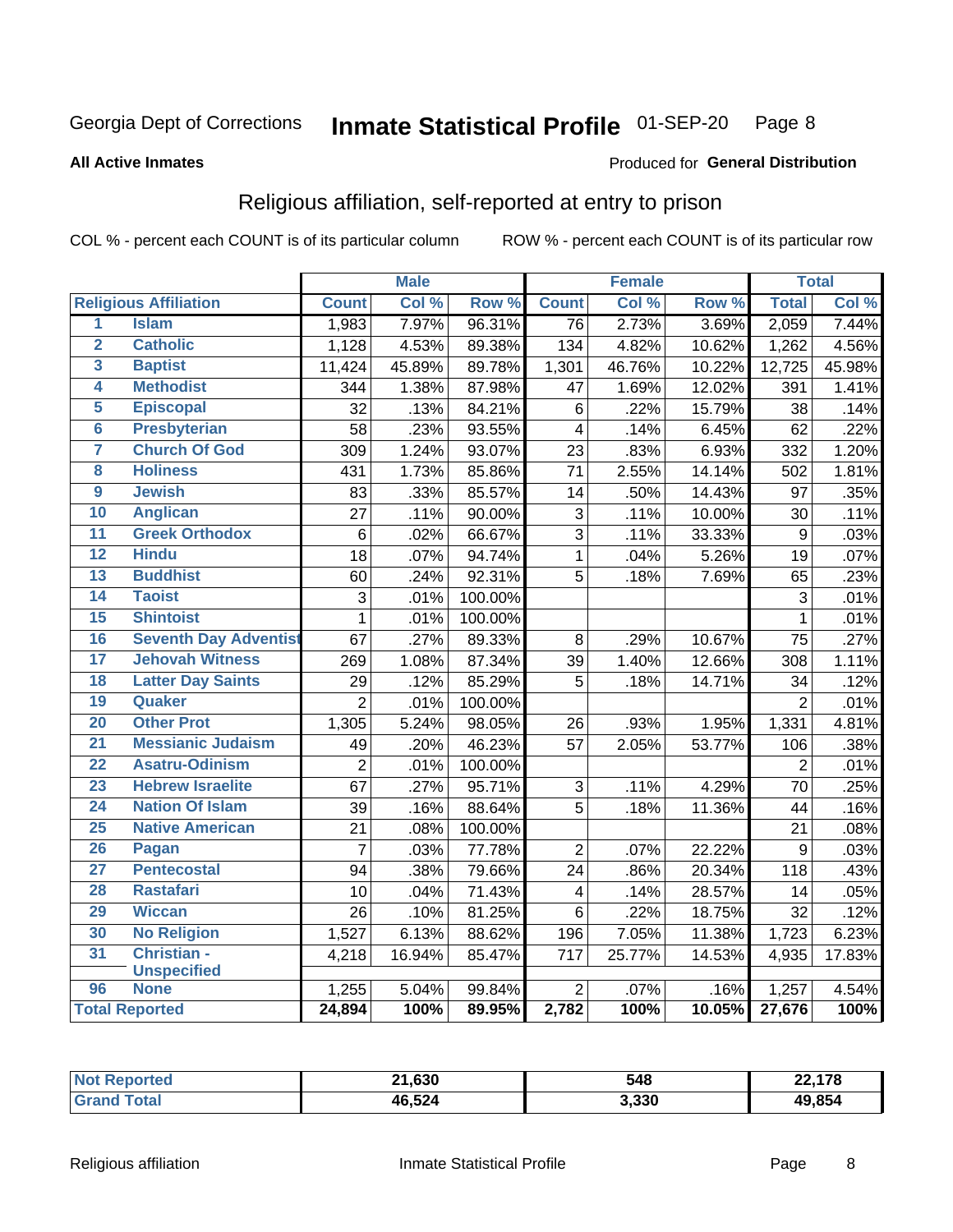#### Inmate Statistical Profile 01-SEP-20 Georgia Dept of Corrections Page 9

| <b>All Active Inmates</b> |  |
|---------------------------|--|
|---------------------------|--|

### **Produced for General Distribution**

# Religious affiliation, self-reported at entry to prison

COL % - percent each COUNT is of its particular column ROW % - percent each COUNT is of its particular row

| <b>Mode (most frequent)</b> | Baptist | 3aptist | Baptist |
|-----------------------------|---------|---------|---------|
|-----------------------------|---------|---------|---------|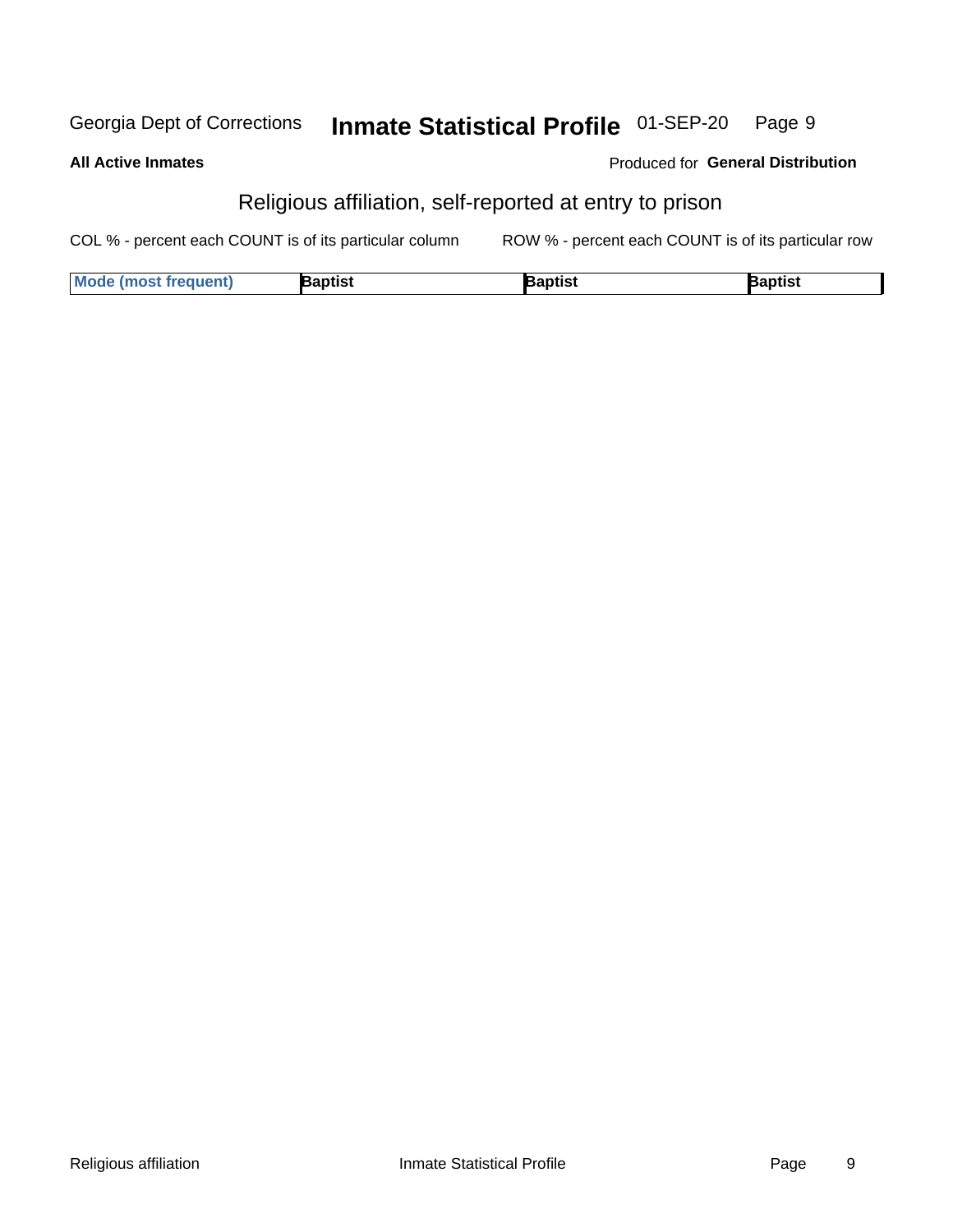#### Inmate Statistical Profile 01-SEP-20 Page 9

#### **All Active Inmates**

#### Produced for General Distribution

## Home county, self-reported at entry to prison

COL % - percent each COUNT is of its particular column

|     |                             |              | <b>Male</b> |                  |                         | <b>Female</b> |        | <b>Total</b> |        |
|-----|-----------------------------|--------------|-------------|------------------|-------------------------|---------------|--------|--------------|--------|
|     | <b>Home County</b>          | <b>Count</b> | Col %       | Row <sup>%</sup> | <b>Count</b>            | Col %         | Row %  | <b>Total</b> | Col %  |
| 000 | <b>Unknown</b>              | 7,260        | 15.60%      | 92.93%           | 552                     | 16.58%        | 7.07%  | 7,812        | 15.67% |
| 001 | <b>Appling County</b>       | 114          | .25%        | 95.80%           | 5                       | .15%          | 4.20%  | 119          | .24%   |
| 002 | <b>Atkinson County</b>      | 35           | .08%        | 89.74%           | 4                       | .12%          | 10.26% | 39           | .08%   |
| 003 | <b>Bacon County</b>         | 77           | .17%        | 96.25%           | 3                       | .09%          | 3.75%  | 80           | .16%   |
| 004 | <b>Baker County</b>         | 20           | .04%        | 95.24%           | $\mathbf{1}$            | .03%          | 4.76%  | 21           | .04%   |
| 005 | <b>Baldwin County</b>       | 243          | .52%        | 91.35%           | 23                      | .69%          | 8.65%  | 266          | .53%   |
| 006 | <b>Banks County</b>         | 78           | .17%        | 93.98%           | 5                       | .15%          | 6.02%  | 83           | .17%   |
| 007 | <b>Barrow County</b>        | 294          | .63%        | 90.74%           | 30                      | .90%          | 9.26%  | 324          | .65%   |
| 008 | <b>Bartow County</b>        | 462          | .99%        | 88.51%           | 60                      | 1.80%         | 11.49% | 522          | 1.05%  |
| 009 | <b>Ben Hill County</b>      | 166          | .36%        | 96.51%           | $\,6$                   | .18%          | 3.49%  | 172          | .35%   |
| 010 | <b>Berrien County</b>       | 77           | .17%        | 97.47%           | $\overline{c}$          | .06%          | 2.53%  | 79           | .16%   |
| 011 | <b>Bibb County</b>          | 1,036        | 2.23%       | 95.48%           | 49                      | 1.47%         | 4.52%  | 1,085        | 2.18%  |
| 012 | <b>Bleckley County</b>      | 67           | .14%        | 87.01%           | 10                      | .30%          | 12.99% | 77           | .15%   |
| 013 | <b>Brantley County</b>      | 76           | .16%        | 85.39%           | 13                      | .39%          | 14.61% | 89           | .18%   |
| 014 | <b>Brooks County</b>        | 168          | .36%        | 98.82%           | $\overline{2}$          | .06%          | 1.18%  | 170          | .34%   |
| 015 | <b>Bryan County</b>         | 67           | .14%        | 93.06%           | 5                       | .15%          | 6.94%  | 72           | .14%   |
| 016 | <b>Bulloch County</b>       | 312          | .67%        | 92.86%           | 24                      | .72%          | 7.14%  | 336          | .67%   |
| 017 | <b>Burke County</b>         | 202          | .43%        | 96.19%           | $\bf 8$                 | .24%          | 3.81%  | 210          | .42%   |
| 018 | <b>Butts County</b>         | 142          | .31%        | 94.67%           | $\bf 8$                 | .24%          | 5.33%  | 150          | .30%   |
| 019 | <b>Calhoun County</b>       | 55           | .12%        | 91.67%           | 5                       | .15%          | 8.33%  | 60           | .12%   |
| 020 | <b>Camden County</b>        | 112          | .24%        | 94.92%           | $\,6$                   | .18%          | 5.08%  | 118          | .24%   |
| 021 | <b>Candler County</b>       | 83           | .18%        | 95.40%           | 4                       | .12%          | 4.60%  | 87           | .17%   |
| 022 | <b>Carroll County</b>       | 481          | 1.03%       | 91.27%           | 46                      | 1.38%         | 8.73%  | 527          | 1.06%  |
| 023 | <b>Catoosa County</b>       | 180          | .39%        | 91.37%           | 17                      | .51%          | 8.63%  | 197          | .40%   |
| 024 | <b>Charlton County</b>      | 35           | .08%        | 85.37%           | 6                       | .18%          | 14.63% | 41           | .08%   |
| 025 | <b>Chatham County</b>       | 1,477        | 3.17%       | 95.91%           | 63                      | 1.89%         | 4.09%  | 1,540        | 3.09%  |
| 026 | <b>Chattahoochee County</b> | 20           | .04%        | 90.91%           | $\overline{c}$          | .06%          | 9.09%  | 22           | .04%   |
| 027 | <b>Chattooga County</b>     | 196          | .42%        | 89.91%           | 22                      | .66%          | 10.09% | 218          | .44%   |
| 028 | <b>Cherokee County</b>      | 375          | .81%        | 88.86%           | 47                      | 1.41%         | 11.14% | 422          | .85%   |
| 029 | <b>Clarke County</b>        | 431          | .93%        | 92.29%           | 36                      | 1.08%         | 7.71%  | 467          | .94%   |
| 030 | <b>Clay County</b>          | 29           | .06%        | 87.88%           | $\overline{\mathbf{4}}$ | .12%          | 12.12% | 33           | .07%   |
| 031 | <b>Clayton County</b>       | 1,363        | 2.93%       | 94.00%           | 87                      | 2.61%         | 6.00%  | 1,450        | 2.91%  |
| 032 | <b>Clinch County</b>        | 39           | .08%        | 86.67%           | 6                       | .18%          | 13.33% | 45           | .09%   |
| 033 | <b>Cobb County</b>          | 1,474        | 3.17%       | 92.88%           | 113                     | 3.39%         | 7.12%  | 1,587        | 3.18%  |
| 034 | <b>Coffee County</b>        | 243          | .52%        | 95.67%           | 11                      | .33%          | 4.33%  | 254          | .51%   |
| 035 | <b>Colquitt County</b>      | 206          | .44%        | 96.71%           | $\overline{7}$          | .21%          | 3.29%  | 213          | .43%   |
| 036 | <b>Columbia County</b>      | 258          | .55%        | 90.21%           | 28                      | .84%          | 9.79%  | 286          | .57%   |
| 037 | <b>Cook County</b>          | 134          | .29%        | 96.40%           | 5                       | .15%          | 3.60%  | 139          | .28%   |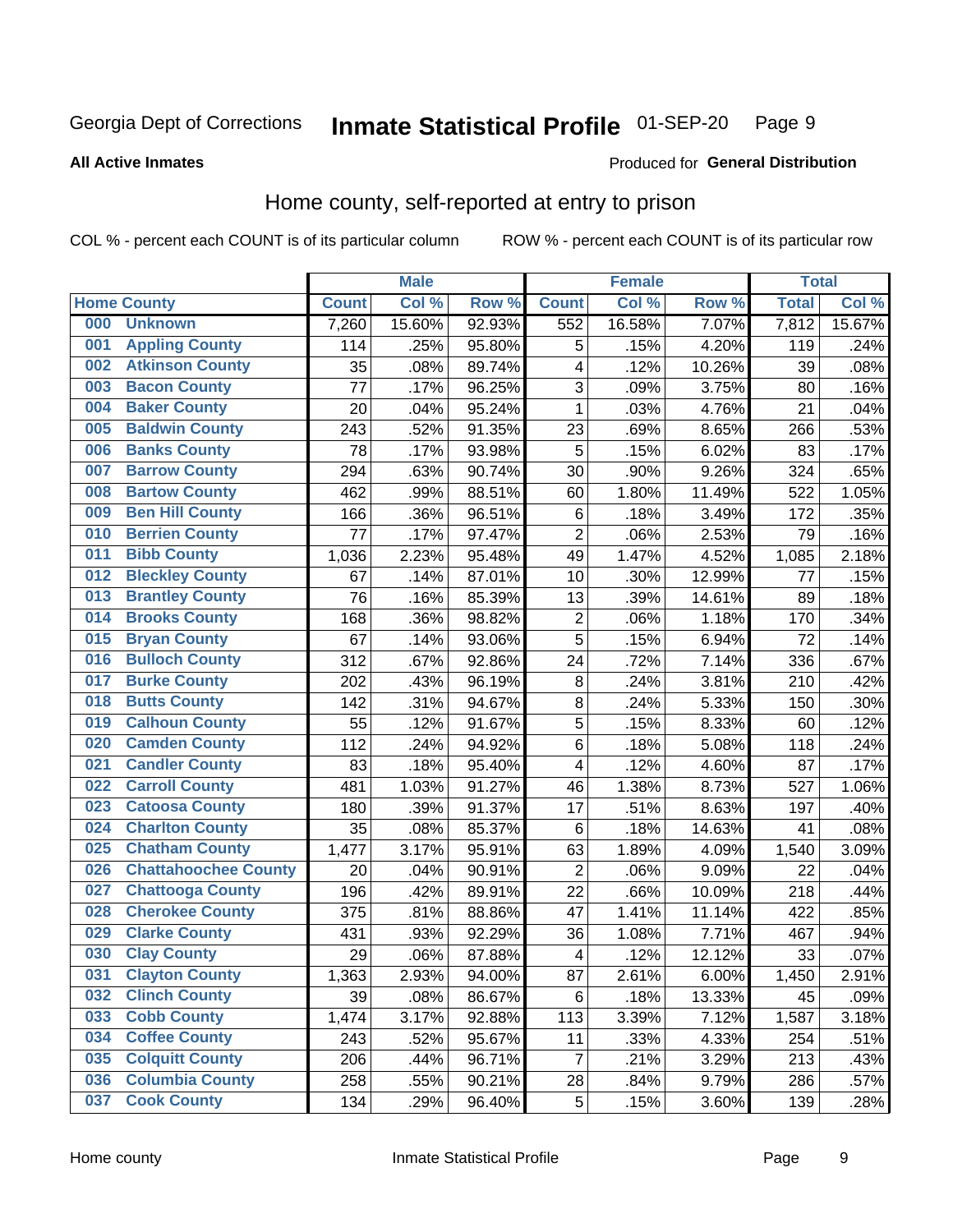#### Inmate Statistical Profile 01-SEP-20 Page 10

**All Active Inmates** 

### **Produced for General Distribution**

### Home county, self-reported at entry to prison

COL % - percent each COUNT is of its particular column

|     |                         |                    | <b>Male</b> |                  |                         | <b>Female</b> |        | <b>Total</b> |       |
|-----|-------------------------|--------------------|-------------|------------------|-------------------------|---------------|--------|--------------|-------|
|     | <b>Home County</b>      | <b>Count</b>       | Col %       | Row <sup>%</sup> | <b>Count</b>            | Col %         | Row %  | <b>Total</b> | Col % |
| 038 | <b>Coweta County</b>    | 430                | .92%        | 94.71%           | 24                      | .72%          | 5.29%  | 454          | .91%  |
| 039 | <b>Crawford County</b>  | 34                 | .07%        | 94.44%           | $\overline{2}$          | .06%          | 5.56%  | 36           | .07%  |
| 040 | <b>Crisp County</b>     | 233                | .50%        | 94.72%           | 13                      | .39%          | 5.28%  | 246          | .49%  |
| 041 | <b>Dade County</b>      | 55                 | .12%        | 88.71%           | $\overline{7}$          | .21%          | 11.29% | 62           | .12%  |
| 042 | <b>Dawson County</b>    | 76                 | .16%        | 89.41%           | 9                       | .27%          | 10.59% | 85           | .17%  |
| 043 | <b>Decatur County</b>   | 216                | .46%        | 95.58%           | 10                      | .30%          | 4.42%  | 226          | .45%  |
| 044 | <b>Dekalb County</b>    | 2,485              | 5.34%       | 94.85%           | 135                     | 4.05%         | 5.15%  | 2,620        | 5.26% |
| 045 | <b>Dodge County</b>     | 104                | .22%        | 92.04%           | 9                       | .27%          | 7.96%  | 113          | .23%  |
| 046 | <b>Dooly County</b>     | 133                | .29%        | 97.08%           | $\overline{\mathbf{4}}$ | .12%          | 2.92%  | 137          | .27%  |
| 047 | <b>Dougherty County</b> | 609                | 1.31%       | 95.31%           | 30                      | .90%          | 4.69%  | 639          | 1.28% |
| 048 | <b>Douglas County</b>   | 523                | 1.12%       | 92.24%           | 44                      | 1.32%         | 7.76%  | 567          | 1.14% |
| 049 | <b>Early County</b>     | 50                 | .11%        | 90.91%           | 5                       | .15%          | 9.09%  | 55           | .11%  |
| 050 | <b>Echols County</b>    | 10                 | .02%        | 100.00%          |                         |               |        | 10           | .02%  |
| 051 | <b>Effingham County</b> | 171                | .37%        | 90.48%           | 18                      | .54%          | 9.52%  | 189          | .38%  |
| 052 | <b>Elbert County</b>    | 103                | .22%        | 90.35%           | 11                      | .33%          | 9.65%  | 114          | .23%  |
| 053 | <b>Emanuel County</b>   | 159                | .34%        | 92.98%           | 12                      | .36%          | 7.02%  | 171          | .34%  |
| 054 | <b>Evans County</b>     | 57                 | .12%        | 91.94%           | 5                       | .15%          | 8.06%  | 62           | .12%  |
| 055 | <b>Fannin County</b>    | 77                 | .17%        | 90.59%           | 8                       | .24%          | 9.41%  | 85           | .17%  |
| 056 | <b>Fayette County</b>   | 145                | .31%        | 90.06%           | 16                      | .48%          | 9.94%  | 161          | .32%  |
| 057 | <b>Floyd County</b>     | 656                | 1.41%       | 89.99%           | 73                      | 2.19%         | 10.01% | 729          | 1.46% |
| 058 | <b>Forsyth County</b>   | 167                | .36%        | 89.30%           | 20                      | .60%          | 10.70% | 187          | .38%  |
| 059 | <b>Franklin County</b>  | 109                | .23%        | 87.20%           | 16                      | .48%          | 12.80% | 125          | .25%  |
| 060 | <b>Fulton County</b>    | 4,231              | 9.09%       | 96.05%           | 174                     | 5.23%         | 3.95%  | 4,405        | 8.84% |
| 061 | <b>Gilmer County</b>    | 76                 | .16%        | 88.37%           | 10                      | .30%          | 11.63% | 86           | .17%  |
| 062 | <b>Glascock County</b>  | 5                  | .01%        | 71.43%           | $\overline{2}$          | .06%          | 28.57% | 7            | .01%  |
| 063 | <b>Glynn County</b>     | 351                | .75%        | 91.17%           | 34                      | 1.02%         | 8.83%  | 385          | .77%  |
| 064 | <b>Gordon County</b>    | 281                | .60%        | 88.09%           | 38                      | 1.14%         | 11.91% | 319          | .64%  |
| 065 | <b>Grady County</b>     | 101                | .22%        | 93.52%           | 7                       | .21%          | 6.48%  | 108          | .22%  |
| 066 | <b>Greene County</b>    | 78                 | .17%        | 87.64%           | 11                      | .33%          | 12.36% | 89           | .18%  |
| 067 | <b>Gwinnett County</b>  | $\overline{1,649}$ | 3.54%       | 94.55%           | 95                      | 2.85%         | 5.45%  | 1,744        | 3.50% |
| 068 | <b>Habersham County</b> | 100                | .21%        | 87.72%           | 14                      | .42%          | 12.28% | 114          | .23%  |
| 069 | <b>Hall County</b>      | 518                | 1.11%       | 92.01%           | 45                      | 1.35%         | 7.99%  | 563          | 1.13% |
| 070 | <b>Hancock County</b>   | 49                 | .11%        | 92.45%           | 4                       | .12%          | 7.55%  | 53           | .11%  |
| 071 | <b>Haralson County</b>  | 99                 | .21%        | 90.83%           | 10                      | .30%          | 9.17%  | 109          | .22%  |
| 072 | <b>Harris County</b>    | 96                 | .21%        | 95.05%           | 5                       | .15%          | 4.95%  | 101          | .20%  |
| 073 | <b>Hart County</b>      | 126                | .27%        | 88.73%           | 16                      | .48%          | 11.27% | 142          | .28%  |
| 074 | <b>Heard County</b>     | 50                 | .11%        | 90.91%           | 5                       | .15%          | 9.09%  | 55           | .11%  |
| 075 | <b>Henry County</b>     | 586                | 1.26%       | 93.31%           | 42                      | 1.26%         | 6.69%  | 628          | 1.26% |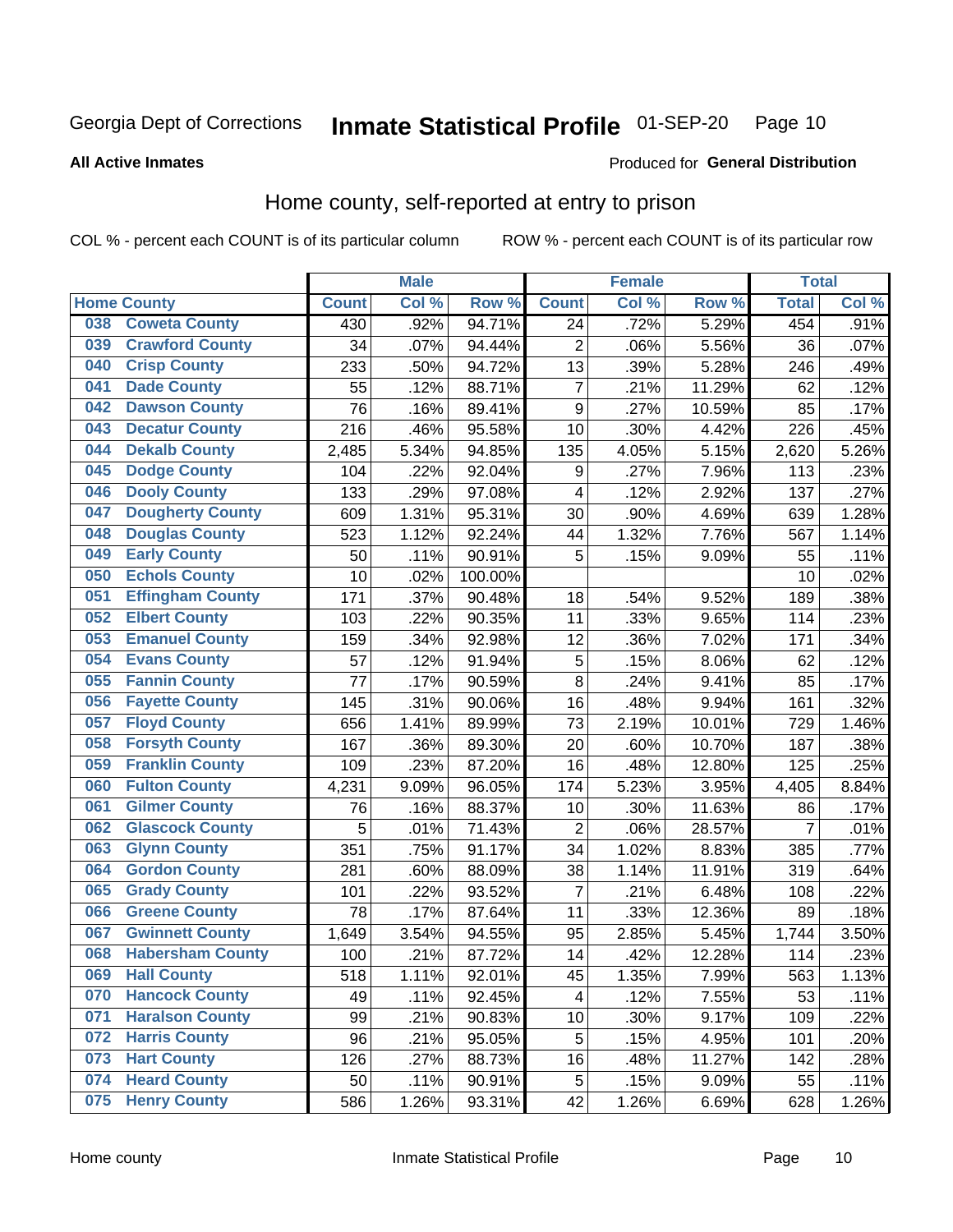#### Inmate Statistical Profile 01-SEP-20 Page 11

#### **All Active Inmates**

# **Produced for General Distribution**

# Home county, self-reported at entry to prison

COL % - percent each COUNT is of its particular column

|     |                          |              | <b>Male</b> |        |                         | <b>Female</b> |        | <b>Total</b> |       |
|-----|--------------------------|--------------|-------------|--------|-------------------------|---------------|--------|--------------|-------|
|     | <b>Home County</b>       | <b>Count</b> | Col %       | Row %  | <b>Count</b>            | Col %         | Row %  | <b>Total</b> | Col%  |
| 076 | <b>Houston County</b>    | 521          | 1.12%       | 91.56% | 48                      | 1.44%         | 8.44%  | 569          | 1.14% |
| 077 | <b>Irwin County</b>      | 50           | .11%        | 90.91% | 5                       | .15%          | 9.09%  | 55           | .11%  |
| 078 | <b>Jackson County</b>    | 229          | .49%        | 92.71% | 18                      | .54%          | 7.29%  | 247          | .50%  |
| 079 | <b>Jasper County</b>     | 75           | .16%        | 96.15% | 3                       | .09%          | 3.85%  | 78           | .16%  |
| 080 | <b>Jeff Davis County</b> | 75           | .16%        | 91.46% | $\overline{7}$          | .21%          | 8.54%  | 82           | .16%  |
| 081 | <b>Jefferson County</b>  | 166          | .36%        | 94.32% | 10                      | .30%          | 5.68%  | 176          | .35%  |
| 082 | <b>Jenkins County</b>    | 66           | .14%        | 92.96% | 5                       | .15%          | 7.04%  | 71           | .14%  |
| 083 | <b>Johnson County</b>    | 36           | .08%        | 94.74% | $\overline{2}$          | .06%          | 5.26%  | 38           | .08%  |
| 084 | <b>Jones County</b>      | 82           | .18%        | 89.13% | 10                      | .30%          | 10.87% | 92           | .18%  |
| 085 | <b>Lamar County</b>      | 56           | .12%        | 90.32% | $\,6$                   | .18%          | 9.68%  | 62           | .12%  |
| 086 | <b>Lanier County</b>     | 66           | .14%        | 95.65% | $\overline{3}$          | .09%          | 4.35%  | 69           | .14%  |
| 087 | <b>Laurens County</b>    | 256          | .55%        | 92.75% | 20                      | .60%          | 7.25%  | 276          | .55%  |
| 088 | <b>Lee County</b>        | 88           | .19%        | 97.78% | $\overline{2}$          | .06%          | 2.22%  | 90           | .18%  |
| 089 | <b>Liberty County</b>    | 184          | .40%        | 93.40% | 13                      | .39%          | 6.60%  | 197          | .40%  |
| 090 | <b>Lincoln County</b>    | 30           | .06%        | 88.24% | $\overline{\mathbf{4}}$ | .12%          | 11.76% | 34           | .07%  |
| 091 | <b>Long County</b>       | 37           | .08%        | 88.10% | 5                       | .15%          | 11.90% | 42           | .08%  |
| 092 | <b>Lowndes County</b>    | 376          | .81%        | 96.41% | 14                      | .42%          | 3.59%  | 390          | .78%  |
| 093 | <b>Lumpkin County</b>    | 73           | .16%        | 92.41% | $\,6$                   | .18%          | 7.59%  | 79           | .16%  |
| 094 | <b>Macon County</b>      | 62           | .13%        | 91.18% | $\,6$                   | .18%          | 8.82%  | 68           | .14%  |
| 095 | <b>Madison County</b>    | 151          | .32%        | 90.42% | 16                      | .48%          | 9.58%  | 167          | .33%  |
| 096 | <b>Marion County</b>     | 43           | .09%        | 84.31% | 8                       | .24%          | 15.69% | 51           | .10%  |
| 097 | <b>Mcduffie County</b>   | 127          | .27%        | 94.07% | 8                       | .24%          | 5.93%  | 135          | .27%  |
| 098 | <b>Mcintosh County</b>   | 52           | .11%        | 94.55% | $\overline{3}$          | .09%          | 5.45%  | 55           | .11%  |
| 099 | <b>Meriwether County</b> | 164          | .35%        | 93.71% | 11                      | .33%          | 6.29%  | 175          | .35%  |
| 100 | <b>Miller County</b>     | 25           | .05%        | 89.29% | 3                       | .09%          | 10.71% | 28           | .06%  |
| 101 | <b>Mitchell County</b>   | 145          | .31%        | 94.16% | $\boldsymbol{9}$        | .27%          | 5.84%  | 154          | .31%  |
| 102 | <b>Monroe County</b>     | 103          | .22%        | 94.50% | $\,6$                   | .18%          | 5.50%  | 109          | .22%  |
| 103 | <b>Montgomery County</b> | 72           | .15%        | 90.00% | 8                       | .24%          | 10.00% | 80           | .16%  |
| 104 | <b>Morgan County</b>     | 105          | .23%        | 96.33% | $\overline{\mathbf{4}}$ | .12%          | 3.67%  | 109          | .22%  |
| 105 | <b>Murray County</b>     | 176          | .38%        | 85.44% | 30                      | .90%          | 14.56% | 206          | .41%  |
| 106 | <b>Muscogee County</b>   | 942          | 2.02%       | 95.44% | 45                      | 1.35%         | 4.56%  | 987          | 1.98% |
| 107 | <b>Newton County</b>     | 503          | 1.08%       | 91.62% | 46                      | 1.38%         | 8.38%  | 549          | 1.10% |
| 108 | <b>Oconee County</b>     | 48           | .10%        | 88.89% | 6                       | .18%          | 11.11% | 54           | .11%  |
| 109 | <b>Oglethorpe County</b> | 58           | .12%        | 93.55% | 4                       | .12%          | 6.45%  | 62           | .12%  |
| 110 | <b>Paulding County</b>   | 290          | .62%        | 87.88% | 40                      | 1.20%         | 12.12% | 330          | .66%  |
| 111 | <b>Peach County</b>      | 100          | .21%        | 91.74% | $\boldsymbol{9}$        | .27%          | 8.26%  | 109          | .22%  |
| 112 | <b>Pickens County</b>    | 114          | .25%        | 93.44% | 8                       | .24%          | 6.56%  | 122          | .24%  |
| 113 | <b>Pierce County</b>     | 83           | .18%        | 92.22% | $\overline{7}$          | .21%          | 7.78%  | 90           | .18%  |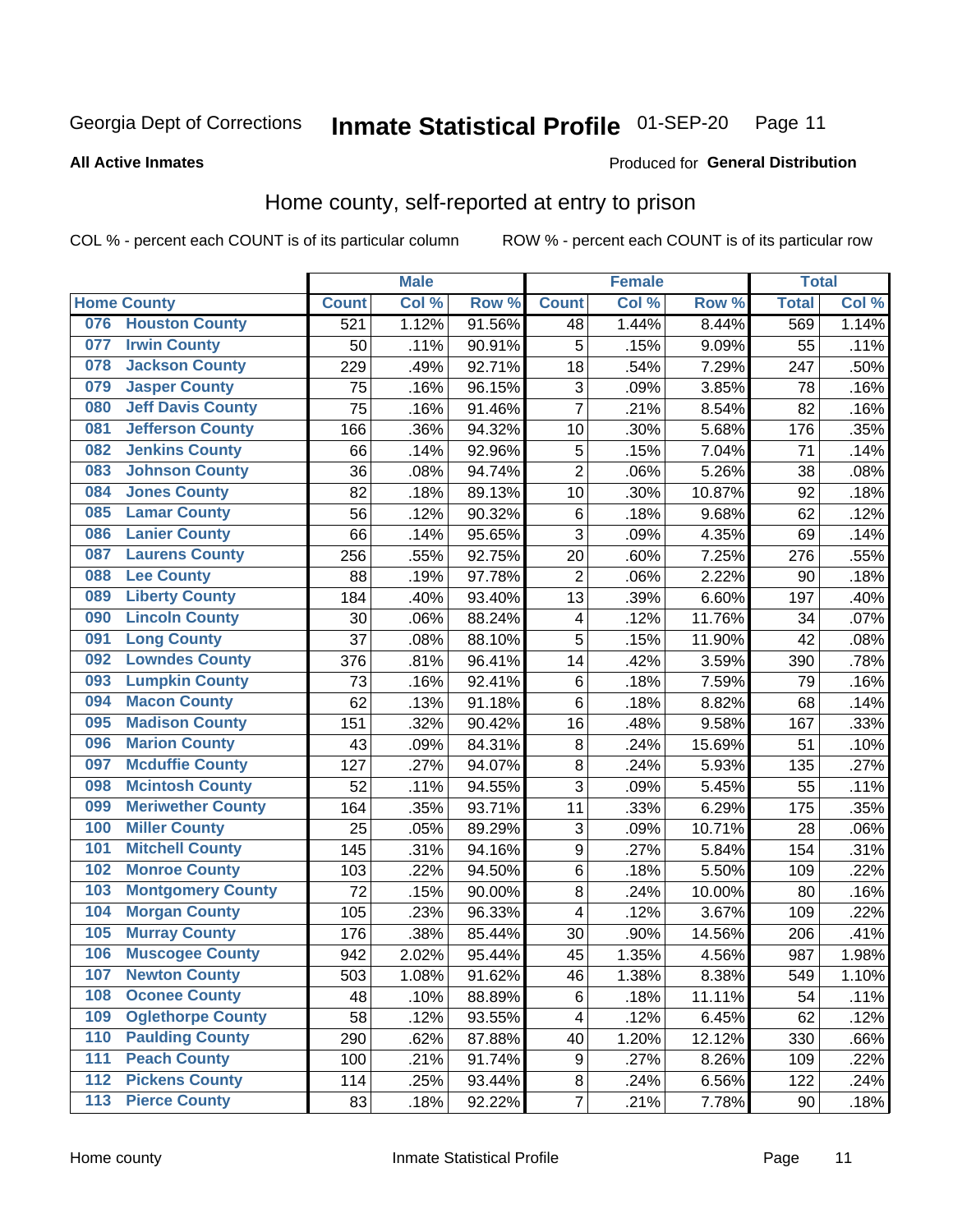#### Inmate Statistical Profile 01-SEP-20 Page 12

**All Active Inmates** 

#### Produced for General Distribution

### Home county, self-reported at entry to prison

COL % - percent each COUNT is of its particular column

|                    |                          |                | <b>Male</b> |         |                         | <b>Female</b> |        | <b>Total</b>    |       |
|--------------------|--------------------------|----------------|-------------|---------|-------------------------|---------------|--------|-----------------|-------|
| <b>Home County</b> |                          | <b>Count</b>   | Col %       | Row %   | <b>Count</b>            | Col %         | Row %  | <b>Total</b>    | Col % |
| 114                | <b>Pike County</b>       | 33             | .07%        | 94.29%  | $\overline{2}$          | .06%          | 5.71%  | $\overline{35}$ | .07%  |
| $\overline{115}$   | <b>Polk County</b>       | 223            | .48%        | 89.20%  | 27                      | .81%          | 10.80% | 250             | .50%  |
| 116                | <b>Pulaski County</b>    | 48             | .10%        | 87.27%  | $\overline{7}$          | .21%          | 12.73% | 55              | .11%  |
| 117                | <b>Putnam County</b>     | 111            | .24%        | 92.50%  | 9                       | .27%          | 7.50%  | 120             | .24%  |
| 118                | <b>Quitman County</b>    | 13             | .03%        | 100.00% |                         |               |        | 13              | .03%  |
| 119                | <b>Rabun County</b>      | 37             | .08%        | 82.22%  | 8                       | .24%          | 17.78% | 45              | .09%  |
| 120                | <b>Randolph County</b>   | 46             | .10%        | 86.79%  | $\overline{7}$          | .21%          | 13.21% | 53              | .11%  |
| 121                | <b>Richmond County</b>   | 1,566          | 3.37%       | 94.39%  | 93                      | 2.79%         | 5.61%  | 1,659           | 3.33% |
| 122                | <b>Rockdale County</b>   | 315            | .68%        | 91.57%  | 29                      | .87%          | 8.43%  | 344             | .69%  |
| 123                | <b>Schley County</b>     | 19             | .04%        | 100.00% |                         |               |        | 19              | .04%  |
| 124                | <b>Screven County</b>    | 104            | .22%        | 96.30%  | $\overline{\mathbf{4}}$ | .12%          | 3.70%  | 108             | .22%  |
| 125                | <b>Seminole County</b>   | 67             | .14%        | 91.78%  | $\,6$                   | .18%          | 8.22%  | 73              | .15%  |
| 126                | <b>Spalding County</b>   | 384            | .83%        | 94.35%  | 23                      | .69%          | 5.65%  | 407             | .82%  |
| 127                | <b>Stephens County</b>   | 115            | .25%        | 91.27%  | 11                      | .33%          | 8.73%  | 126             | .25%  |
| 128                | <b>Stewart County</b>    | 32             | .07%        | 100.00% |                         |               |        | 32              | .06%  |
| 129                | <b>Sumter County</b>     | 165            | .35%        | 97.06%  | 5                       | .15%          | 2.94%  | 170             | .34%  |
| 130                | <b>Talbot County</b>     | 36             | .08%        | 97.30%  | 1                       | .03%          | 2.70%  | 37              | .07%  |
| 131                | <b>Taliaferro County</b> | $\overline{7}$ | .02%        | 87.50%  | 1                       | .03%          | 12.50% | 8               | .02%  |
| 132                | <b>Tattnall County</b>   | 199            | .43%        | 94.76%  | 11                      | .33%          | 5.24%  | 210             | .42%  |
| 133                | <b>Taylor County</b>     | 49             | .11%        | 87.50%  | $\overline{7}$          | .21%          | 12.50% | 56              | .11%  |
| 134                | <b>Telfair County</b>    | 81             | .17%        | 98.78%  | 1                       | .03%          | 1.22%  | 82              | .16%  |
| 135                | <b>Terrell County</b>    | 65             | .14%        | 98.48%  | 1                       | .03%          | 1.52%  | 66              | .13%  |
| 136                | <b>Thomas County</b>     | 165            | .35%        | 95.93%  | $\overline{7}$          | .21%          | 4.07%  | 172             | .35%  |
| 137                | <b>Tift County</b>       | 263            | .57%        | 95.29%  | 13                      | .39%          | 4.71%  | 276             | .55%  |
| 138                | <b>Toombs County</b>     | 226            | .49%        | 93.00%  | 17                      | .51%          | 7.00%  | 243             | .49%  |
| 139                | <b>Towns County</b>      | 30             | .06%        | 83.33%  | $\,6$                   | .18%          | 16.67% | 36              | .07%  |
| 140                | <b>Treutlen County</b>   | 41             | .09%        | 93.18%  | 3                       | .09%          | 6.82%  | 44              | .09%  |
| 141                | <b>Troup County</b>      | 470            | 1.01%       | 93.25%  | 34                      | 1.02%         | 6.75%  | 504             | 1.01% |
| $\overline{142}$   | <b>Turner County</b>     | 62             | .13%        | 98.41%  | 1                       | .03%          | 1.59%  | 63              | .13%  |
| 143                | <b>Twiggs County</b>     | 46             | .10%        | 95.83%  | $\overline{c}$          | .06%          | 4.17%  | 48              | .10%  |
| 144                | <b>Union County</b>      | 83             | .18%        | 87.37%  | 12                      | .36%          | 12.63% | 95              | .19%  |
| 145                | <b>Upson County</b>      | 133            | .29%        | 93.66%  | 9                       | .27%          | 6.34%  | 142             | .28%  |
| 146                | <b>Walker County</b>     | 335            | .72%        | 90.30%  | 36                      | 1.08%         | 9.70%  | 371             | .74%  |
| 147                | <b>Walton County</b>     | 388            | .83%        | 90.44%  | 41                      | 1.23%         | 9.56%  | 429             | .86%  |
| 148                | <b>Ware County</b>       | 233            | .50%        | 95.10%  | 12                      | .36%          | 4.90%  | 245             | .49%  |
| 149                | <b>Warren County</b>     | 27             | .06%        | 93.10%  | $\overline{c}$          | .06%          | 6.90%  | 29              | .06%  |
| 150                | <b>Washington County</b> | 171            | .37%        | 92.93%  | 13                      | .39%          | 7.07%  | 184             | .37%  |
| 151                | <b>Wayne County</b>      | 188            | .40%        | 93.53%  | 13                      | .39%          | 6.47%  | 201             | .40%  |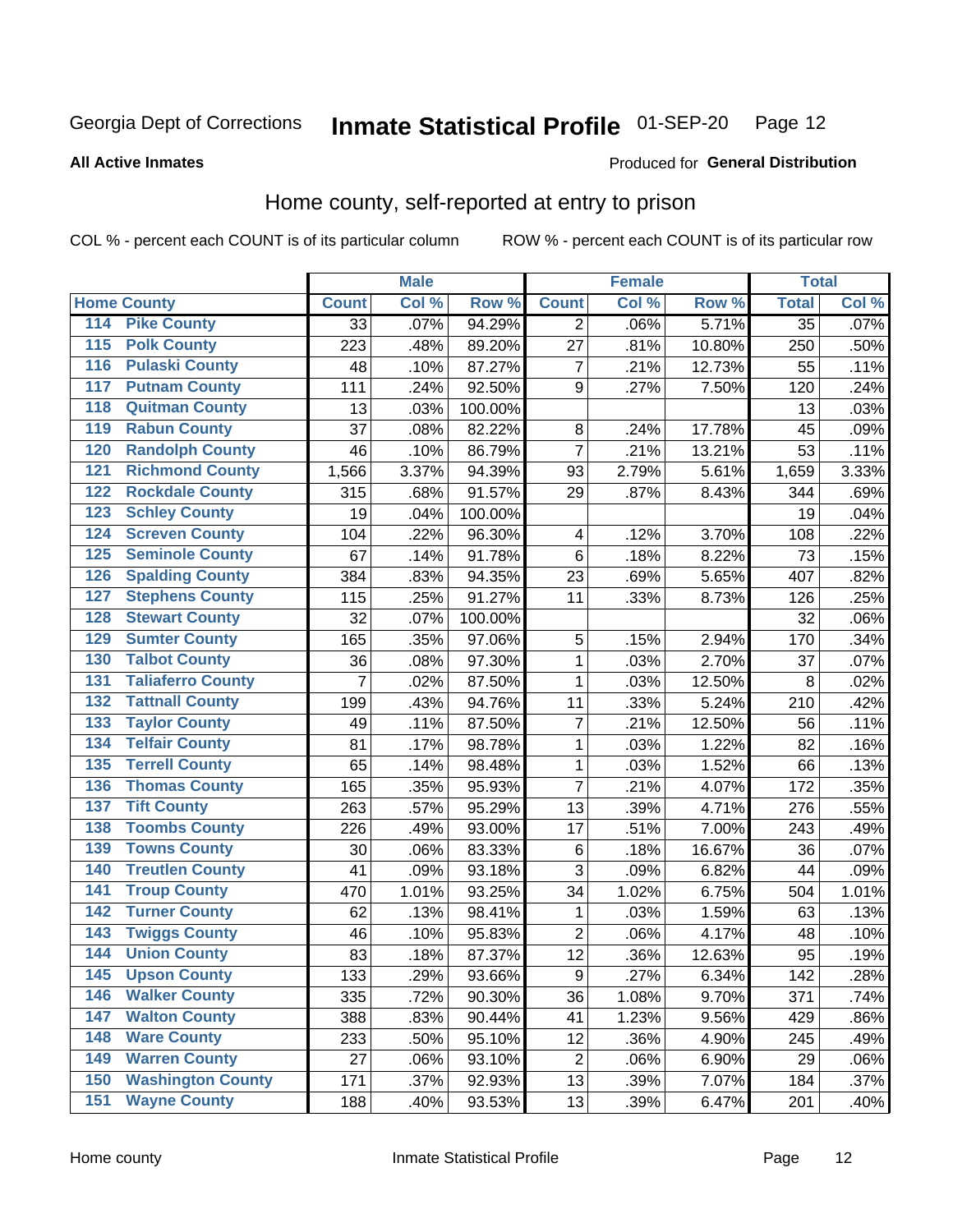#### Inmate Statistical Profile 01-SEP-20 Page 13

#### **All Active Inmates**

### Produced for General Distribution

### Home county, self-reported at entry to prison

COL % - percent each COUNT is of its particular column

|     |                             |              | <b>Male</b> |        |                | <b>Female</b> |        | <b>Total</b> |       |
|-----|-----------------------------|--------------|-------------|--------|----------------|---------------|--------|--------------|-------|
|     | <b>Home County</b>          | <b>Count</b> | Col %       | Row %  | <b>Count</b>   | Col %         | Row %  | <b>Total</b> | Col % |
| 152 | <b>Webster County</b>       | 5            | .01%        | 83.33% |                | .03%          | 16.67% | 6            | .01%  |
| 153 | <b>Wheeler County</b>       | 78           | $.17\%$     | 96.30% | 3              | .09%          | 3.70%  | 81           | .16%  |
| 154 | <b>White County</b>         | 76           | .16%        | 87.36% | 11             | .33%          | 12.64% | 87           | .17%  |
| 155 | <b>Whitfield County</b>     | 491          | 1.06%       | 90.09% | 54             | 1.62%         | 9.91%  | 545          | 1.09% |
| 156 | <b>Wilcox County</b>        | 47           | .10%        | 95.92% | $\overline{2}$ | .06%          | 4.08%  | 49           | .10%  |
| 157 | <b>Wilkes County</b>        | 53           | $.11\%$     | 92.98% | 4              | .12%          | 7.02%  | 57           | .11%  |
| 158 | <b>Wilkinson County</b>     | 46           | .10%        | 93.88% | 3              | .09%          | 6.12%  | 49           | .10%  |
| 159 | <b>Worth County</b>         | 119          | .26%        | 93.70% | 8              | .24%          | 6.30%  | 127          | .25%  |
| 999 | <b>Other Custody/Out Of</b> | 119          | .26%        | 96.75% | 4              | .12%          | 3.25%  | 123          | .25%  |
|     | <b>State</b>                |              |             |        |                |               |        |              |       |
|     | <b>Total Rported</b>        | 46,524       | 100%        | 93.32% | 3,330          | 100%          | 6.68%  | 49,854       | 100%  |

| <b>Not</b><br>Reported |        |       |        |  |
|------------------------|--------|-------|--------|--|
| Total                  | 46,524 | 3.330 | 49,854 |  |

| Mode (most frequent) | <b>Fulton County</b> | <b>Fulton County</b> | <b>Fulton County</b> |
|----------------------|----------------------|----------------------|----------------------|
|                      |                      |                      |                      |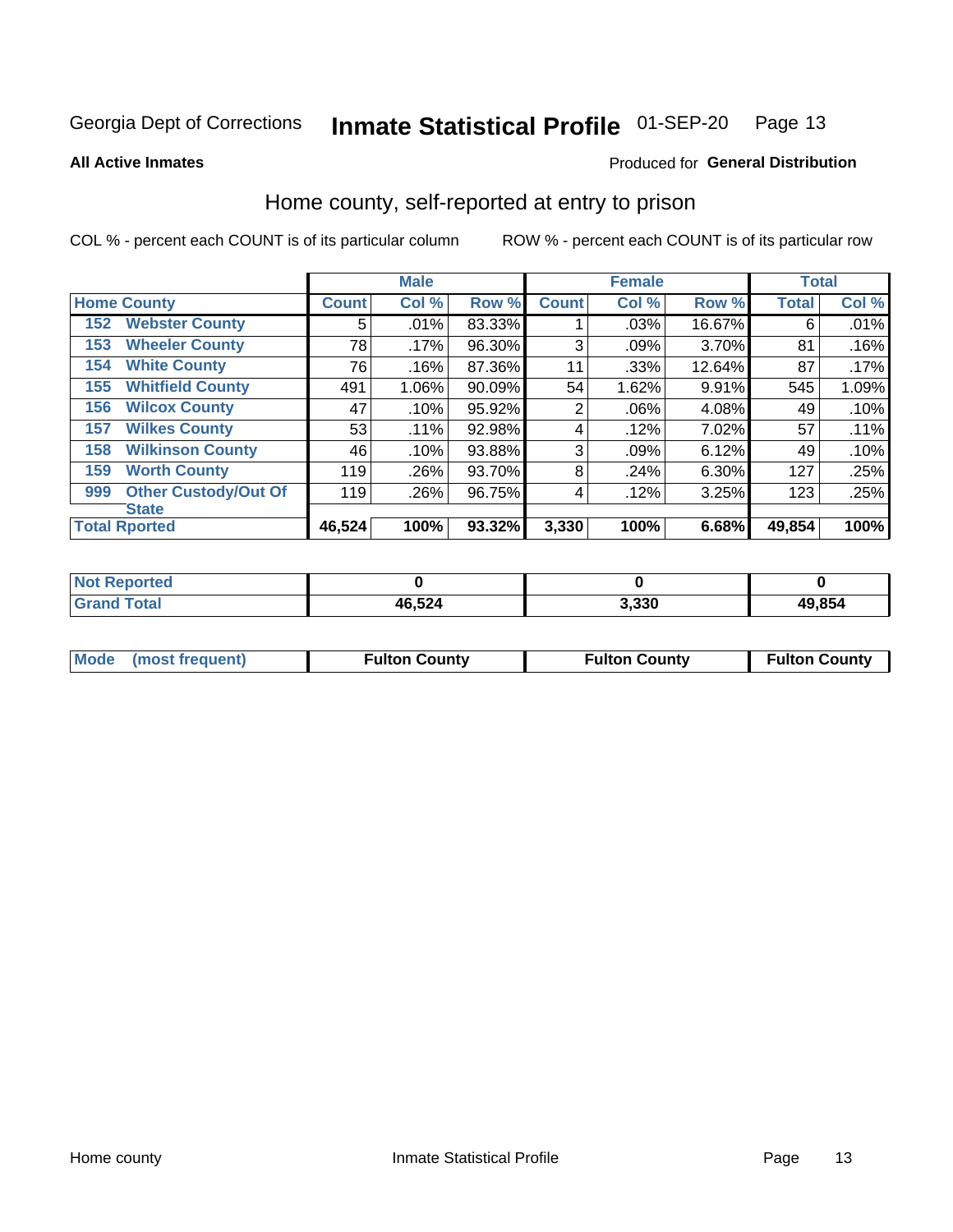#### Inmate Statistical Profile 01-SEP-20 Page 14

### **All Active Inmates**

### Produced for General Distribution

## Employment status before prison, self-reported at entry to prison

COL % - percent each COUNT is of its particular column

|                           | <b>Male</b>  |          |        | <b>Female</b> |        |        | <b>Total</b> |        |
|---------------------------|--------------|----------|--------|---------------|--------|--------|--------------|--------|
| <b>Employment Status</b>  | <b>Count</b> | Col %    | Row %  | <b>Count</b>  | Col %  | Row %  | <b>Total</b> | Col %  |
| <b>Full Time</b><br>01    | 12,786       | 45.28%   | 95.55% | 596           | 34.00% | 4.45%  | 13,382       | 44.62% |
| <b>Part Time</b><br>02    | 1,964        | $6.96\%$ | 93.12% | 145           | 8.27%  | 6.88%  | 2,109        | 7.03%  |
| Unempl $<$ 6M<br>03       | 1,792        | 6.35%    | 97.98% | 37            | 2.11%  | 2.02%  | 1,829        | 6.10%  |
| Unempl > 6M<br>04         | 6,691        | 23.70%   | 91.86% | 593           | 33.83% | 8.14%  | 7,284        | 24.29% |
| <b>Never Worked</b><br>05 | 3,047        | 10.79%   | 95.58% | 141           | 8.04%  | 4.42%  | 3,188        | 10.63% |
| <b>Student</b><br>06      | 778          | 2.76%    | 95.81% | 34            | 1.94%  | 4.19%  | 812          | 2.71%  |
| <b>Incapable</b><br>07    | 1.177        | 4.17%    | 85.04% | 207           | 11.81% | 14.96% | 1,384        | 4.62%  |
| <b>Total Reported</b>     | 28,235       | 100%     | 94.15% | 1,753         | 100%   | 5.85%  | 29,988       | 100%   |

| orted<br>NO | 18,289 | ----<br> | 19,866 |
|-------------|--------|----------|--------|
| int         | 46,524 | 3,330    | 49,854 |

| Mc | ∴ull | ----<br>ıme<br>w |
|----|------|------------------|
|    |      |                  |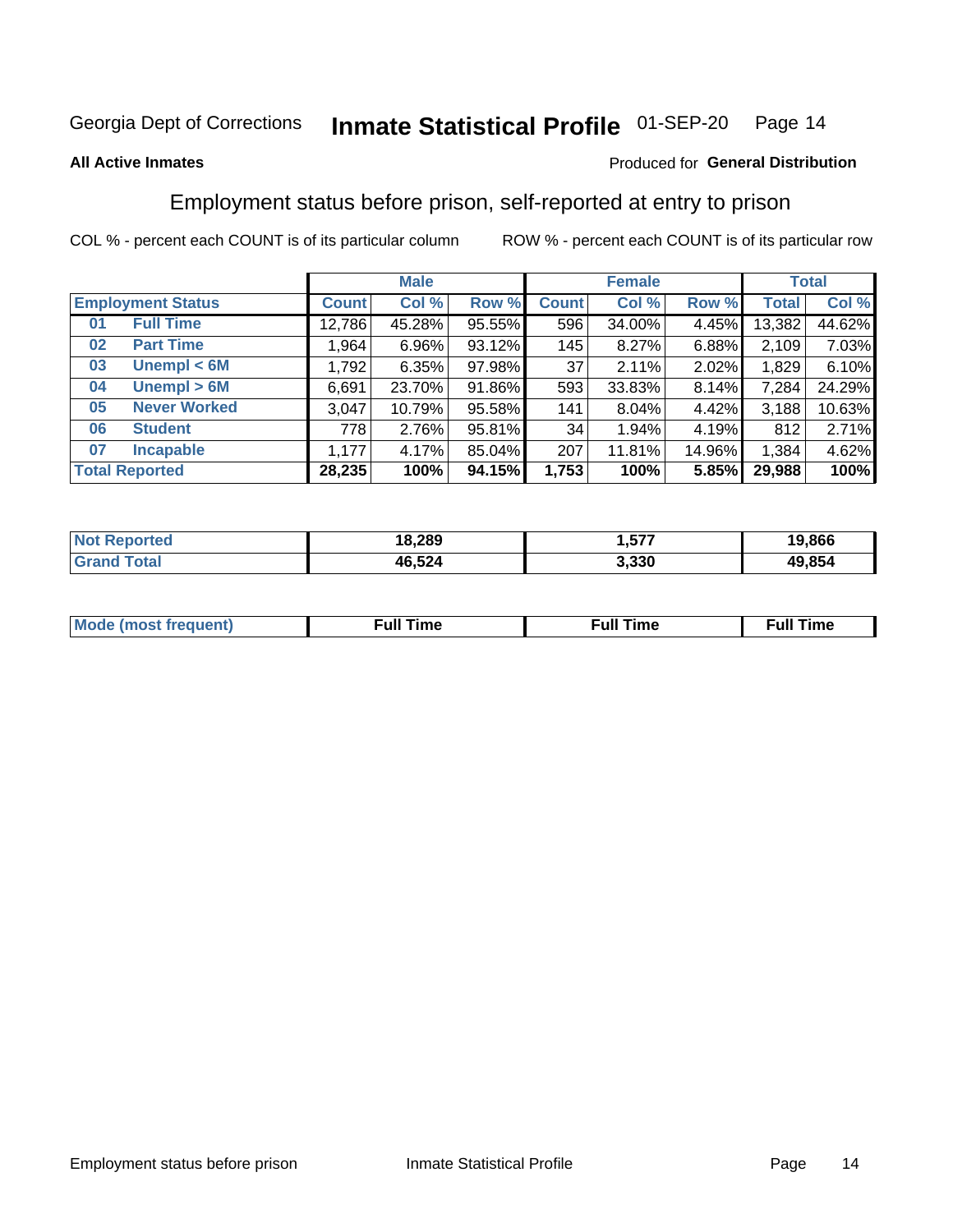# Inmate Statistical Profile 01-SEP-20 Page 15

### **All Active Inmates**

Produced for General Distribution

### Age at admission

COL % - percent each COUNT is of its particular column

|                         |              | <b>Male</b> |         |                | <b>Female</b> |        |              | <b>Total</b> |
|-------------------------|--------------|-------------|---------|----------------|---------------|--------|--------------|--------------|
| <b>Age At Admission</b> | <b>Count</b> | Col %       | Row %   | <b>Count</b>   | Col %         | Row %  | <b>Total</b> | Col %        |
| 13                      | 1            | 0.01%       | 100.00% |                |               |        | 1            | 0.01%        |
| $\overline{14}$         | 5            | 0.01%       | 83.33%  | 1              | 0.03%         | 16.67% | $\,6$        | 0.01%        |
| 15                      | 34           | 0.07%       | 100.00% |                |               |        | 34           | 0.07%        |
| 16                      | 112          | 0.24%       | 98.25%  | $\overline{2}$ | 0.06%         | 1.75%  | 114          | 0.23%        |
| $\overline{17}$         | 595          | 1.28%       | 95.66%  | 27             | 0.81%         | 4.34%  | 622          | 1.25%        |
| 18                      | 1,203        | 2.59%       | 96.55%  | 43             | 1.29%         | 3.45%  | 1,246        | 2.50%        |
| 19                      | 1,683        | 3.62%       | 96.84%  | 55             | 1.65%         | 3.16%  | 1,738        | 3.49%        |
| $\overline{20}$         | 1,887        | 4.06%       | 95.35%  | 92             | 2.76%         | 4.65%  | 1,979        | 3.97%        |
| $\overline{21}$         | 1,843        | 3.96%       | 95.49%  | 87             | 2.61%         | 4.51%  | 1,930        | 3.87%        |
| $\overline{22}$         | 1,901        | 4.09%       | 95.15%  | 97             | 2.91%         | 4.85%  | 1,998        | 4.01%        |
| 23                      | 1,812        | 3.89%       | 94.72%  | 101            | 3.03%         | 5.28%  | 1,913        | 3.84%        |
| $\overline{24}$         | 1,744        | 3.75%       | 93.16%  | 128            | 3.84%         | 6.84%  | 1,872        | 3.76%        |
| $\overline{25}$         | 1,736        | 3.73%       | 93.74%  | 116            | 3.48%         | 6.26%  | 1,852        | 3.71%        |
| 26                      | 1,726        | 3.71%       | 93.00%  | 130            | 3.90%         | 7.00%  | 1,856        | 3.72%        |
| $\overline{27}$         | 1,763        | 3.79%       | 93.88%  | 115            | 3.45%         | 6.12%  | 1,878        | 3.77%        |
| 28                      | 1,635        | 3.51%       | 93.27%  | 118            | 3.54%         | 6.73%  | 1,753        | 3.52%        |
| 29                      | 1,629        | 3.50%       | 92.14%  | 139            | 4.17%         | 7.86%  | 1,768        | 3.55%        |
| 30                      | 1,603        | 3.45%       | 92.61%  | 128            | 3.84%         | 7.39%  | 1,731        | 3.47%        |
| 31                      | 1,433        | 3.08%       | 91.98%  | 125            | 3.75%         | 8.02%  | 1,558        | 3.13%        |
| 32                      | 1,375        | 2.96%       | 90.76%  | 140            | 4.20%         | 9.24%  | 1,515        | 3.04%        |
| 33                      | 1,366        | 2.94%       | 91.07%  | 134            | 4.02%         | 8.93%  | 1,500        | 3.01%        |
| 34                      | 1,295        | 2.78%       | 91.91%  | 114            | 3.42%         | 8.09%  | 1,409        | 2.83%        |
| 35                      | 1,269        | 2.73%       | 92.56%  | 102            | 3.06%         | 7.44%  | 1,371        | 2.75%        |
| 36                      | 1,220        | 2.62%       | 93.56%  | 84             | 2.52%         | 6.44%  | 1,304        | 2.62%        |
| $\overline{37}$         | 1,194        | 2.57%       | 92.27%  | 100            | 3.00%         | 7.73%  | 1,294        | 2.60%        |
| 38                      | 1,128        | 2.42%       | 92.46%  | 92             | 2.76%         | 7.54%  | 1,220        | 2.45%        |
| 39                      | 1,068        | 2.30%       | 92.47%  | 87             | 2.61%         | 7.53%  | 1,155        | 2.32%        |
| 40                      | 1,025        | 2.20%       | 92.09%  | 88             | 2.64%         | 7.91%  | 1,113        | 2.23%        |
| 41                      | 963          | 2.07%       | 91.98%  | 84             | 2.52%         | 8.02%  | 1,047        | 2.10%        |
| 42                      | 858          | 1.84%       | 93.46%  | 60             | 1.80%         | 6.54%  | 918          | 1.84%        |
| 43                      | 782          | 1.68%       | 92.00%  | 68             | 2.04%         | 8.00%  | 850          | 1.71%        |
| 44                      | 709          | 1.52%       | 92.20%  | 60             | 1.80%         | 7.80%  | 769          | 1.54%        |
| 45                      | 729          | 1.57%       | 92.87%  | 56             | 1.68%         | 7.13%  | 785          | 1.57%        |
| 46                      | 697          | 1.50%       | 92.20%  | 59             | 1.77%         | 7.80%  | 756          | 1.52%        |
| 47                      | 637          | 1.37%       | 89.84%  | 72             | 2.16%         | 10.16% | 709          | 1.42%        |
| 48                      | 616          | 1.32%       | 91.94%  | 54             | 1.62%         | 8.06%  | 670          | 1.34%        |
| 49                      | 537          | 1.15%       | 91.33%  | 51             | 1.53%         | 8.67%  | 588          | 1.18%        |
| 50                      | 520          | 1.12%       | 91.07%  | 51             | 1.53%         | 8.93%  | 571          | 1.15%        |
| $\overline{51}$         | 440          | 0.95%       | 93.42%  | 31             | 0.93%         | 6.58%  | 471          | 0.94%        |
| 52                      | 473          | 1.02%       | 94.22%  | 29             | 0.87%         | 5.78%  | 502          | 1.01%        |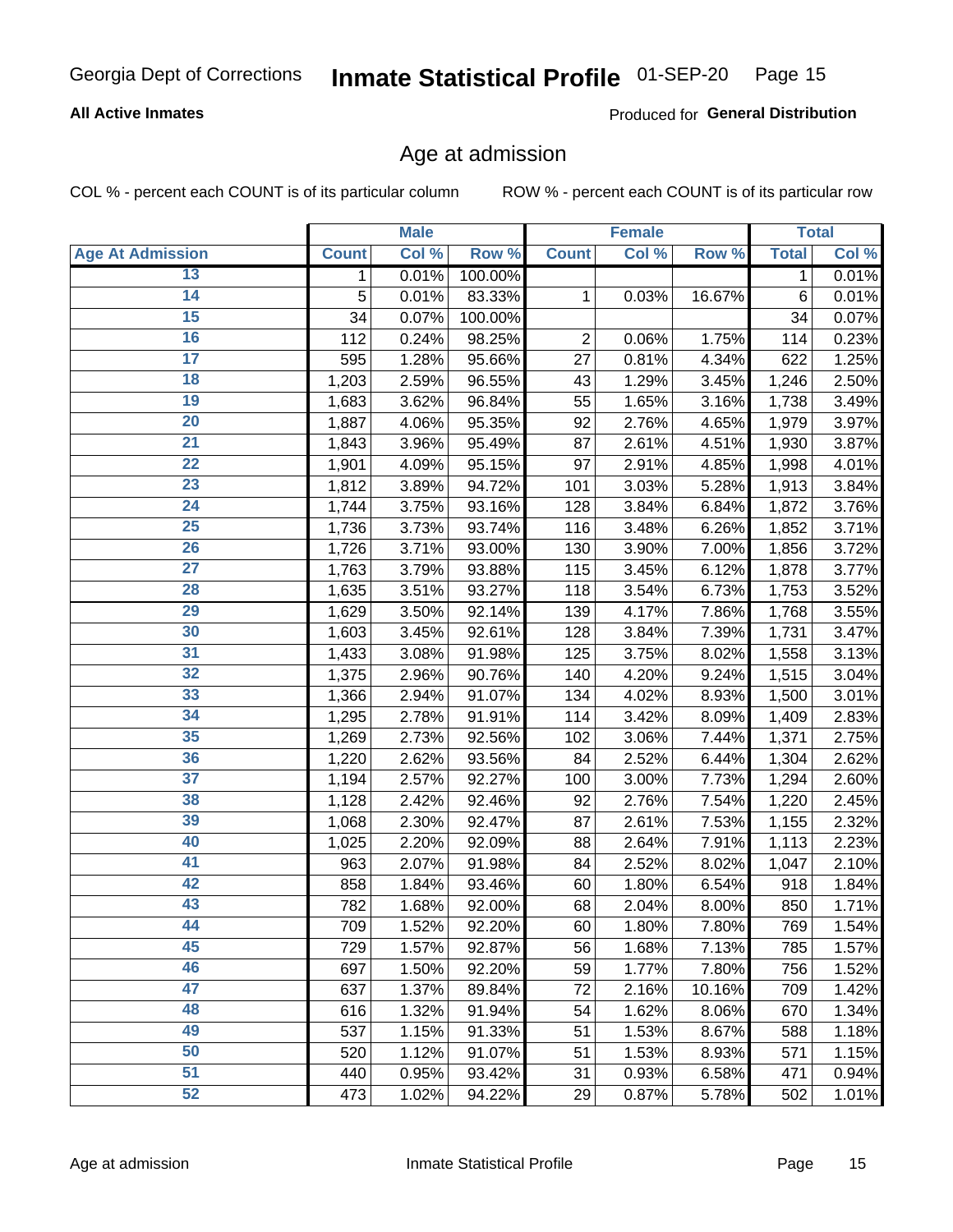# Inmate Statistical Profile 01-SEP-20 Page 16

### **All Active Inmates**

Produced for General Distribution

### Age at admission

COL % - percent each COUNT is of its particular column

|                         |                         | <b>Male</b> |         |                | <b>Female</b> |           |                  | <b>Total</b> |
|-------------------------|-------------------------|-------------|---------|----------------|---------------|-----------|------------------|--------------|
| <b>Age At Admission</b> | <b>Count</b>            | Col %       | Row %   | <b>Count</b>   | Col %         | Row %     | <b>Total</b>     | Col %        |
| 53                      | 437                     | 0.94%       | 92.39%  | 36             | 1.08%         | 7.61%     | 473              | 0.95%        |
| 54                      | 366                     | 0.79%       | 92.89%  | 28             | 0.84%         | 7.11%     | 394              | 0.79%        |
| 55                      | 340                     | 0.73%       | 94.18%  | 21             | 0.63%         | 5.82%     | 361              | 0.72%        |
| 56                      | 320                     | 0.69%       | 93.84%  | 21             | 0.63%         | 6.16%     | 341              | 0.68%        |
| $\overline{57}$         | 287                     | 0.62%       | 94.10%  | 18             | 0.54%         | 5.90%     | 305              | 0.61%        |
| 58                      | 251                     | 0.54%       | 92.96%  | 19             | 0.57%         | 7.04%     | 270              | 0.54%        |
| 59                      | 211                     | 0.45%       | 92.14%  | 18             | 0.54%         | 7.86%     | 229              | 0.46%        |
| 60                      | 188                     | 0.40%       | 95.92%  | 8              | 0.24%         | 4.08%     | 196              | 0.39%        |
| 61                      | 160                     | 0.34%       | 94.67%  | 9              | 0.27%         | 5.33%     | 169              | 0.34%        |
| 62                      | 131                     | 0.28%       | 94.24%  | 8              | 0.24%         | 5.76%     | 139              | 0.28%        |
| 63                      | 109                     | 0.23%       | 93.16%  | 8              | 0.24%         | 6.84%     | 117              | 0.23%        |
| 64                      | 76                      | 0.16%       | 97.44%  | $\overline{2}$ | 0.06%         | 2.56%     | 78               | 0.16%        |
| 65                      | 74                      | 0.16%       | 97.37%  | $\overline{2}$ | 0.06%         | 2.63%     | 76               | 0.15%        |
| 66                      | 53                      | 0.11%       | 94.64%  | $\overline{3}$ | 0.09%         | 5.36%     | 56               | 0.11%        |
| 67                      | 50                      | 0.11%       | 98.04%  | 1              | 0.03%         | 1.96%     | 51               | 0.10%        |
| 68                      | 45                      | 0.10%       | 91.84%  | 4              | 0.12%         | 8.16%     | 49               | 0.10%        |
| 69                      | 33                      | 0.07%       | 97.06%  | 1              | 0.03%         | 2.94%     | 34               | 0.07%        |
| 70                      | 29                      | 0.06%       | 100.00% |                |               |           | 29               | 0.06%        |
| $\overline{71}$         | 20                      | 0.04%       | 95.24%  | 1              | 0.03%         | 4.76%     | 21               | 0.04%        |
| $\overline{72}$         | 19                      | 0.04%       | 95.00%  | $\mathbf 1$    | 0.03%         | 5.00%     | 20               | 0.04%        |
| $\overline{73}$         | 20                      | 0.04%       | 100.00% |                |               |           | 20               | 0.04%        |
| $\overline{74}$         | 8                       | 0.02%       | 88.89%  | $\mathbf{1}$   | 0.03%         | $11.11\%$ | $\boldsymbol{9}$ | 0.02%        |
| 75                      | 11                      | 0.02%       | 100.00% |                |               |           | 11               | 0.02%        |
| 76                      | 8                       | 0.02%       | 100.00% |                |               |           | 8                | 0.02%        |
| $\overline{77}$         | $\overline{\mathbf{4}}$ | 0.01%       | 100.00% |                |               |           | 4                | 0.01%        |
| 78                      | $\overline{7}$          | 0.02%       | 100.00% |                |               |           | $\overline{7}$   | 0.01%        |
| 80                      | 3                       | 0.01%       | 100.00% |                |               |           | 3                | 0.01%        |
| $\overline{81}$         | $\overline{\mathbf{4}}$ | 0.01%       | 100.00% |                |               |           | 4                | 0.01%        |
| 82                      | 6                       | 0.01%       | 100.00% |                |               |           | 6                | 0.01%        |
| 83                      | 3                       | 0.01%       | 100.00% |                |               |           | 3                | 0.01%        |
| 84                      | $\overline{2}$          | 0.01%       | 100.00% |                |               |           | $\overline{2}$   | 0.01%        |
| 86                      | $\mathbf 1$             | 0.01%       | 100.00% |                |               |           | 1                | 0.01%        |
| 87                      | $\mathbf{1}$            | 0.01%       | 100.00% |                |               |           | $\mathbf{1}$     | 0.01%        |
| <b>Total Reported</b>   | 46,523                  | 100%        | 93.32%  | 3,330          | 100%          | 6.68%     | 49,853           | 100%         |

| тес |        |       |        |
|-----|--------|-------|--------|
|     | 46,524 | 3,330 | 49.854 |

| 34.34<br>33.UZ<br>- - - -<br>$\cdots$ | $M$ ea | מה ממ |  |  |
|---------------------------------------|--------|-------|--|--|
|---------------------------------------|--------|-------|--|--|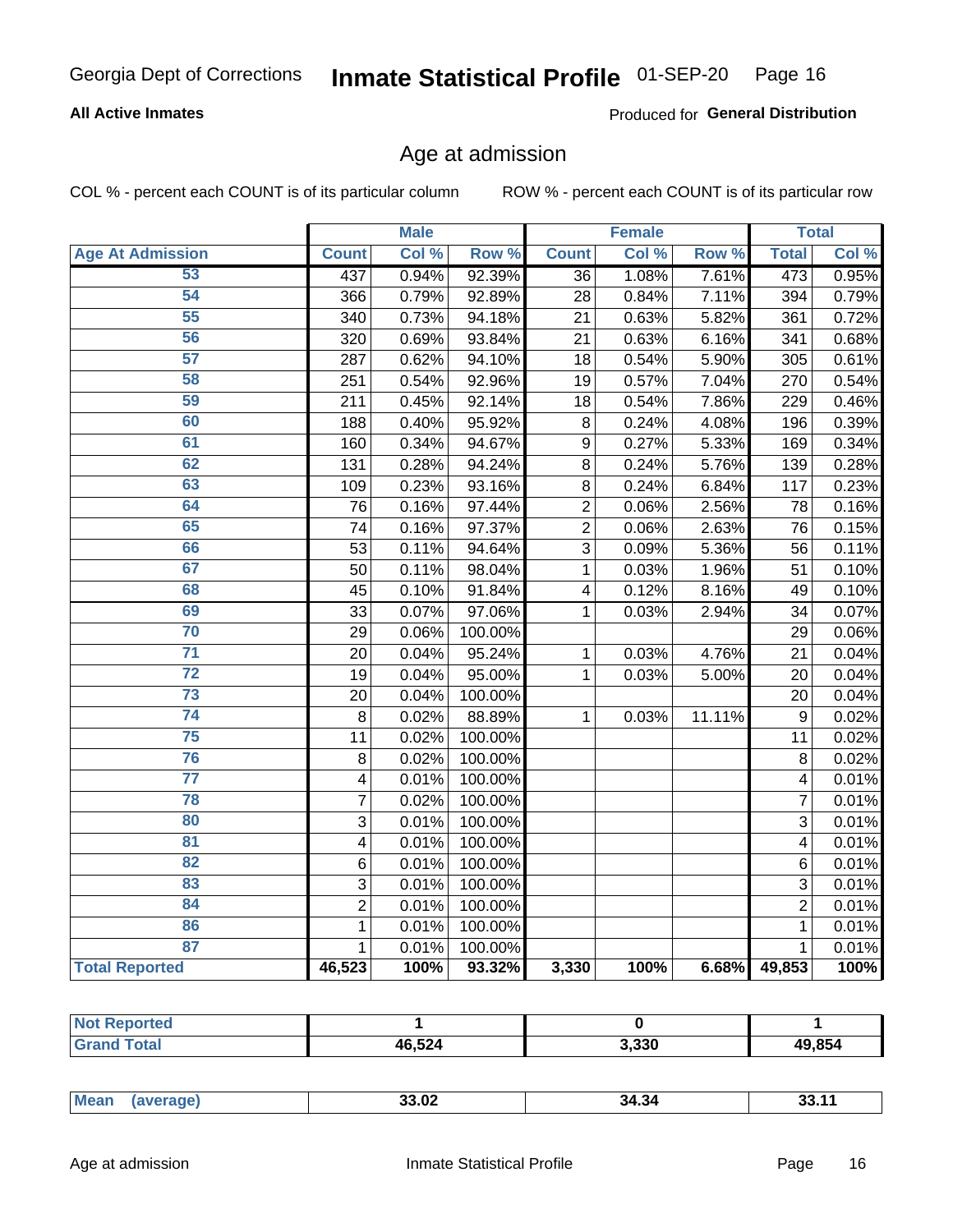# **All Active Inmates**

Produced for General Distribution

# Age at admission

COL % - percent each COUNT is of its particular column

|                                  | <b>Male</b> | <b>Female</b> | <b>Total</b> |
|----------------------------------|-------------|---------------|--------------|
| MetiRep(aniektig)                |             | 33            | 2.           |
| <b>Micaded Tomadst frequent)</b> | ົ           | 32            | ົ<br>LL      |
|                                  |             |               |              |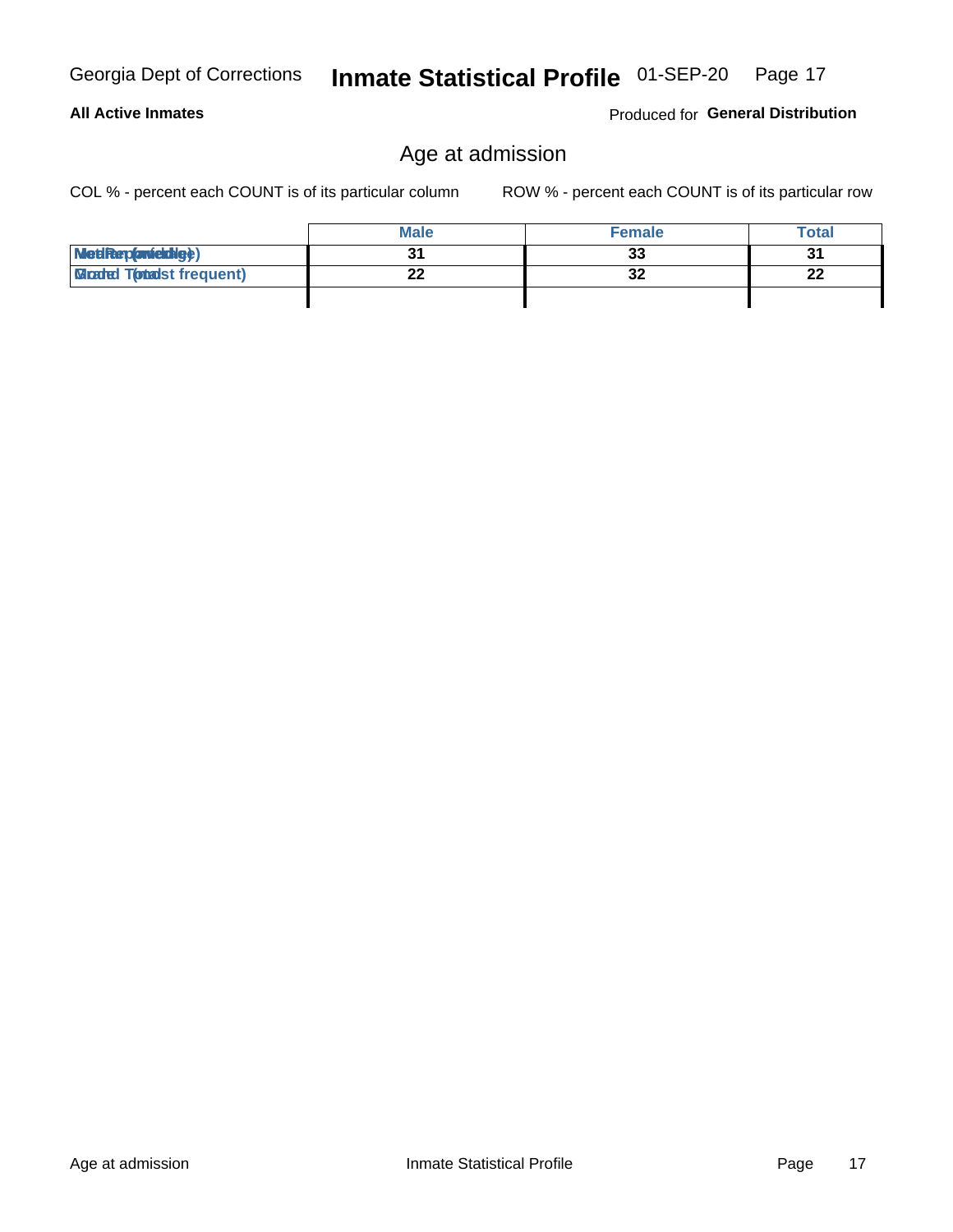#### Inmate Statistical Profile 01-SEP-20 Page 20

### **All Active Inmates**

### Produced for General Distribution

### Height, measured at entry to prison

COL % - percent each COUNT is of its particular column

|                         |                | <b>Male</b> |         |                  | <b>Female</b> |         |                | <b>Total</b> |
|-------------------------|----------------|-------------|---------|------------------|---------------|---------|----------------|--------------|
| <b>Height</b>           | <b>Count</b>   | Col %       | Row %   | <b>Count</b>     | Col %         | Row %   | <b>Total</b>   | Col %        |
| $\overline{\mathbf{0}}$ | 658            | 1.41%       | 94.68%  | 37               | 1.11%         | 5.32%   | 695            | 1.39%        |
| 4'02''                  | 1              | 0.01%       | 100.00% |                  |               |         | 1              | 0.01%        |
| 4'03''                  | 3              | 0.01%       | 100.00% |                  |               |         | 3              | 0.01%        |
| 4'04"                   | 1              | 0.01%       | 100.00% |                  |               |         | 1              | 0.01%        |
| 4'05"                   | 3              | 0.01%       | 50.00%  | 3                | 0.09%         | 50.00%  | 6              | 0.01%        |
| 4'06"                   | 1              | 0.01%       | 100.00% |                  |               |         | 1              | 0.01%        |
| 4'07"                   |                |             |         | 2                | 0.06%         | 100.00% | 2              | 0.01%        |
| 4'08"                   | 6              | 0.01%       | 60.00%  | 4                | 0.12%         | 40.00%  | 10             | 0.02%        |
| 4'09"                   | $\overline{2}$ | 0.01%       | 15.38%  | 11               | 0.33%         | 84.62%  | 13             | 0.03%        |
| 4'10"                   | 5              | 0.01%       | 29.41%  | 12               | 0.36%         | 70.59%  | 17             | 0.03%        |
| 4'11''                  | 19             | 0.04%       | 18.63%  | 83               | 2.49%         | 81.37%  | 102            | 0.20%        |
| 5'00''                  | 93             | 0.20%       | 45.81%  | 110              | 3.30%         | 54.19%  | 203            | 0.41%        |
| 5'01"                   | 100            | 0.21%       | 36.23%  | 176              | 5.29%         | 63.77%  | 276            | 0.55%        |
| 5'02"                   | 260            | 0.56%       | 45.86%  | 307              | 9.22%         | 54.14%  | 567            | 1.14%        |
| 5'03''                  | 378            | 0.81%       | 45.99%  | 444              | 13.33%        | 54.01%  | 822            | 1.65%        |
| 5'04"                   | 859            | 1.85%       | 64.15%  | 480              | 14.41%        | 35.85%  | 1,339          | 2.69%        |
| 5'05"                   | 1,629          | 3.50%       | 80.09%  | 405              | 12.16%        | 19.91%  | 2,034          | 4.08%        |
| 5'06''                  | 3,213          | 6.91%       | 88.15%  | 432              | 12.97%        | 11.85%  | 3,645          | 7.31%        |
| 5'07"                   | 3,709          | 7.97%       | 91.78%  | 332              | 9.97%         | 8.22%   | 4,041          | 8.11%        |
| 5'08''                  | 4,505          | 9.68%       | 95.51%  | 212              | 6.37%         | 4.49%   | 4,717          | 9.46%        |
| 5'09''                  | 5,870          | 12.62%      | 97.64%  | 142              | 4.26%         | 2.36%   | 6,012          | 12.06%       |
| 5'10''                  | 5,057          | 10.87%      | 98.44%  | 80               | 2.40%         | 1.56%   | 5,137          | 10.30%       |
| 5'11''                  | 5,497          | 11.82%      | 99.51%  | 27               | 0.81%         | 0.49%   | 5,524          | 11.08%       |
| 6'00''                  | 5,191          | 11.16%      | 99.64%  | 19               | 0.57%         | 0.36%   | 5,210          | 10.45%       |
| 6'01''                  | 3,733          | 8.02%       | 99.76%  | $\boldsymbol{9}$ | 0.27%         | 0.24%   | 3,742          | 7.51%        |
| 6'02"                   | 2,763          | 5.94%       | 100.00% |                  |               |         | 2,763          | 5.54%        |
| 6'03''                  | 1,528          | 3.28%       | 99.87%  | 2                | 0.06%         | 0.13%   | 1,530          | 3.07%        |
| 6'04"                   | 808            | 1.74%       | 99.88%  | 1                | 0.03%         | 0.12%   | 809            | 1.62%        |
| 6'05"                   | 351            | 0.75%       | 100.00% |                  |               |         | 351            | 0.70%        |
| 6'06''                  | 157            | 0.34%       | 100.00% |                  |               |         | 157            | 0.31%        |
| 6'07''                  | 51             | 0.11%       | 100.00% |                  |               |         | 51             | 0.10%        |
| 6'08"                   | 31             | 0.07%       | 100.00% |                  |               |         | 31             | 0.06%        |
| 6'09''                  | 21             | 0.05%       | 100.00% |                  |               |         | 21             | 0.04%        |
| 6'10''                  | 7              | 0.02%       | 100.00% |                  |               |         | $\overline{7}$ | 0.01%        |
| 6'11''                  | 7              | 0.02%       | 100.00% |                  |               |         | $\overline{7}$ | 0.01%        |
| 7'00"                   | $\mathbf 5$    | 0.01%       | 100.00% |                  |               |         | 5              | 0.01%        |
| 7'02"                   | 1              | 0.01%       | 100.00% |                  |               |         | 1              | 0.01%        |
| 7'03''                  | 1              | 0.01%       | 100.00% |                  |               |         | 1              | 0.01%        |
| <b>Total Reported</b>   | 46,524         | 100%        | 93.32%  | 3,330            | 100%          | 6.68%   | 49,854         | 100%         |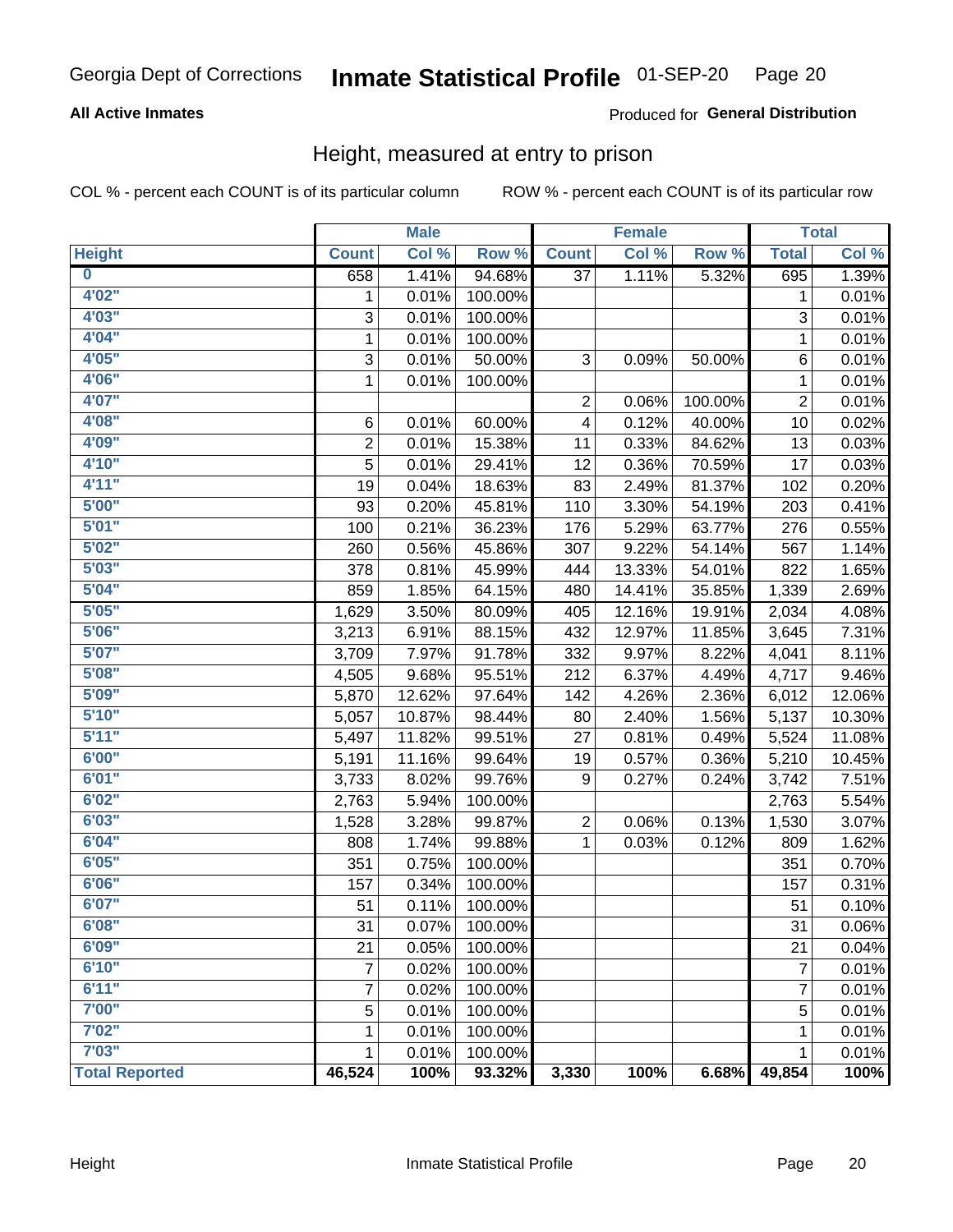# Inmate Statistical Profile 01-SEP-20 Page 21

### **All Active Inmates**

Produced for General Distribution

### Height, measured at entry to prison

COL % - percent each COUNT is of its particular column

|                     | <b>Male</b> | Female | Total  |
|---------------------|-------------|--------|--------|
| <b>Not Reported</b> |             |        |        |
| <b>Grand Total</b>  | 46,524      | 3,330  | 49,854 |

| Mean        | verage)       | 5'10" | 5'05" | ייח 1יי<br>. . u |  |
|-------------|---------------|-------|-------|------------------|--|
|             |               |       |       |                  |  |
| <b>Mode</b> | ost frequent) | 5'09" | 5'04" | 5'09"            |  |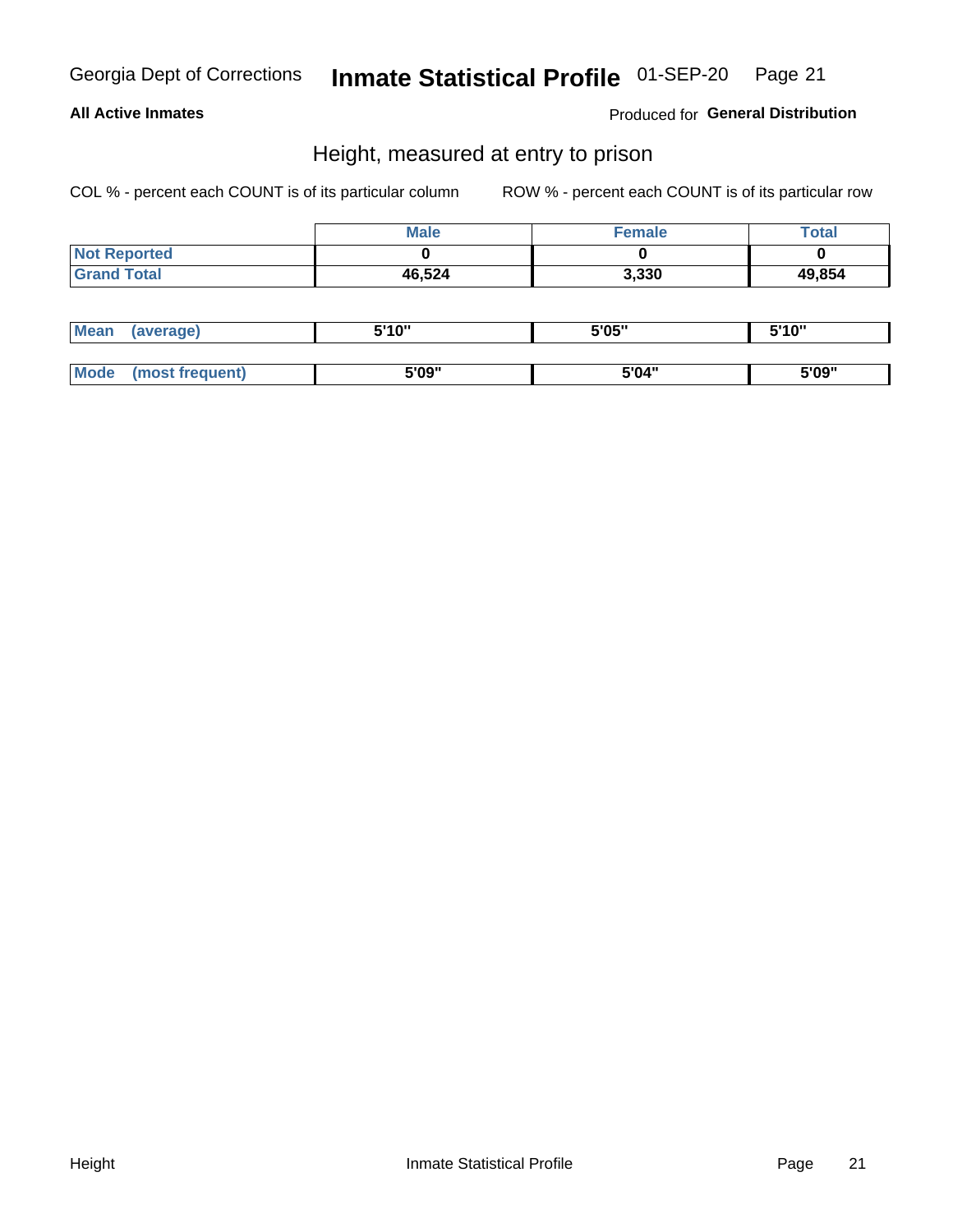#### Inmate Statistical Profile 01-SEP-20 Page 22

**All Active Inmates** 

Produced for General Distribution

## Weight, measured at entry to prison

COL % - percent each COUNT is of its particular column

|                                |                  | <b>Male</b> |         |                         | <b>Female</b>   |        |              | <b>Total</b> |
|--------------------------------|------------------|-------------|---------|-------------------------|-----------------|--------|--------------|--------------|
| Weight                         | <b>Count</b>     | Col %       | Row %   | <b>Count</b>            | Col %           | Row %  | <b>Total</b> | Col %        |
| <b>Under 80 pounds</b>         | 9                | 0.02%       | 100.00% |                         |                 |        | 9            | 0.02%        |
| 90 - 99 pounds                 | $\overline{2}$   | 0.01%       | 40.00%  | 3                       | 0.09%           | 60.00% | 5            | 0.01%        |
| 100 - 109 pounds               | 37               | 0.08%       | 52.86%  | 33                      | 1.00%           | 47.14% | 70           | 0.14%        |
| 110 - 119 pounds               | 123              | 0.27%       | 64.74%  | 67                      | 2.04%           | 35.26% | 190          | 0.39%        |
| 120 - 129 pounds               | 526              | 1.15%       | 77.47%  | 153                     | 4.65%           | 22.53% | 679          | 1.38%        |
| 130 - 139 pounds               | 1,575            | 3.43%       | 86.82%  | 239                     | 7.27%           | 13.18% | 1,814        | 3.69%        |
| 140 - 149 pounds               | 3,119            | 6.80%       | 90.72%  | 319                     | 9.70%           | 9.28%  | 3,438        | 6.99%        |
| 150 - 159 pounds               | 4,724            | 10.30%      | 92.96%  | 358                     | 10.89%          | 7.04%  | 5,082        | 10.34%       |
| 160 - 169 pounds               | 5,973            | 13.02%      | 94.17%  | 370                     | 11.25%          | 5.83%  | 6,343        | 12.90%       |
| 170 - 179 pounds               | 5,656            | 12.33%      | 94.36%  | 338                     | 10.28%          | 5.64%  | 5,994        | 12.19%       |
| 180 - 189 pounds               | 5,901            | 12.86%      | 94.70%  | 330                     | 10.04%          | 5.30%  | 6,231        | 12.67%       |
| 190 - 199 pounds               | 4,047            | 8.82%       | 95.13%  | 207                     | 6.30%           | 4.87%  | 4,254        | 8.65%        |
| 200 - 209 pounds               | 3,749            | 8.17%       | 94.27%  | 228                     | 6.93%           | 5.73%  | 3,977        | 8.09%        |
| 210 - 219 pounds               | 2,705            | 5.90%       | 95.68%  | 122                     | 3.71%           | 4.32%  | 2,827        | 5.75%        |
| 220 - 229 pounds               | 2,276            | 4.96%       | 94.48%  | 133                     | 4.05%           | 5.52%  | 2,409        | 4.90%        |
| 230 - 239 pounds               | 1,518            | 3.31%       | 93.47%  | 106                     | 3.22%           | 6.53%  | 1,624        | 3.30%        |
| 240 - 249 pounds               | 1,185            | 2.58%       | 94.27%  | 72                      | 2.19%           | 5.73%  | 1,257        | 2.56%        |
| 250 - 259 pounds               | 866              | 1.89%       | 93.62%  | 59                      | 1.79%           | 6.38%  | 925          | 1.88%        |
| 260 - 269 pounds               | 550              | 1.20%       | 92.59%  | 44                      | 1.34%           | 7.41%  | 594          | 1.21%        |
| 270 - 279 pounds               | 366              | 0.80%       | 93.61%  | 25                      | 0.76%           | 6.39%  | 391          | 0.80%        |
| 280 - 289 pounds               | 317              | 0.69%       | 92.96%  | 24                      | 0.73%           | 7.04%  | 341          | 0.69%        |
| 290 - 299 pounds               | 156              | 0.34%       | 92.86%  | 12                      | 0.36%           | 7.14%  | 168          | 0.34%        |
| 300 - 309 pounds               | 162              | 0.35%       | 89.01%  | 20                      | 0.61%           | 10.99% | 182          | 0.37%        |
| 310 - 319 pounds               | 71               | 0.15%       | 91.03%  | $\overline{7}$          | 0.21%           | 8.97%  | 78           | 0.16%        |
| 320 - 329 pounds               | 78               | 0.17%       | 95.12%  | 4                       | 0.12%           | 4.88%  | 82           | 0.17%        |
| 330 - 339 pounds               | 44               | 0.10%       | 89.80%  | 5                       | 0.15%           | 10.20% | 49           | 0.10%        |
| 340 - 349 pounds               | 33               | 0.07%       | 94.29%  | $\overline{c}$          | 0.06%           | 5.71%  | 35           | 0.07%        |
| 350 - 359 pounds               | 40               | 0.09%       | 90.91%  | $\overline{\mathbf{4}}$ | 0.12%           | 9.09%  | 44           | 0.09%        |
| 360 - 369 pounds               | 17               | 0.04%       | 100.00% |                         |                 |        | 17           | 0.03%        |
| 370 - 379 pounds               | 13               | 0.03%       | 100.00% |                         |                 |        | 13           | 0.03%        |
| 380 - 389 pounds               | $\boldsymbol{9}$ | 0.02%       | 81.82%  | $\overline{c}$          | 0.06%           | 18.18% | 11           | 0.02%        |
| 390 - 399 pounds               | $\overline{7}$   | 0.02%       | 87.50%  | 1                       | 0.03%           | 12.50% | 8            | 0.02%        |
| 400 pounds and over            | 23               | 0.05%       | 95.83%  | $\mathbf{1}$            | 0.03%           | 4.17%  | 24           | 0.05%        |
| <b>Total Reported</b>          | 45,877           | 100%        | 93.31%  | 3,288                   | 100%            | 6.69%  | 49,165       | 100%         |
|                                |                  |             |         |                         |                 |        |              |              |
| <b>Not Reported</b>            |                  | 647         |         |                         | $\overline{42}$ |        |              | 689          |
| <b>Grand Total</b>             |                  | 46,524      |         |                         | 3,330           |        |              | 49,854       |
| <b>Mean</b><br>(average)       |                  | 185         |         |                         | 177             |        |              | 185          |
| <b>Median (middle)</b>         |                  | 180         |         |                         | 170             |        |              | 180          |
| <b>Mode</b><br>(most frequent) |                  | 180         |         |                         | 160             |        |              | 160          |
|                                |                  |             |         |                         |                 |        |              |              |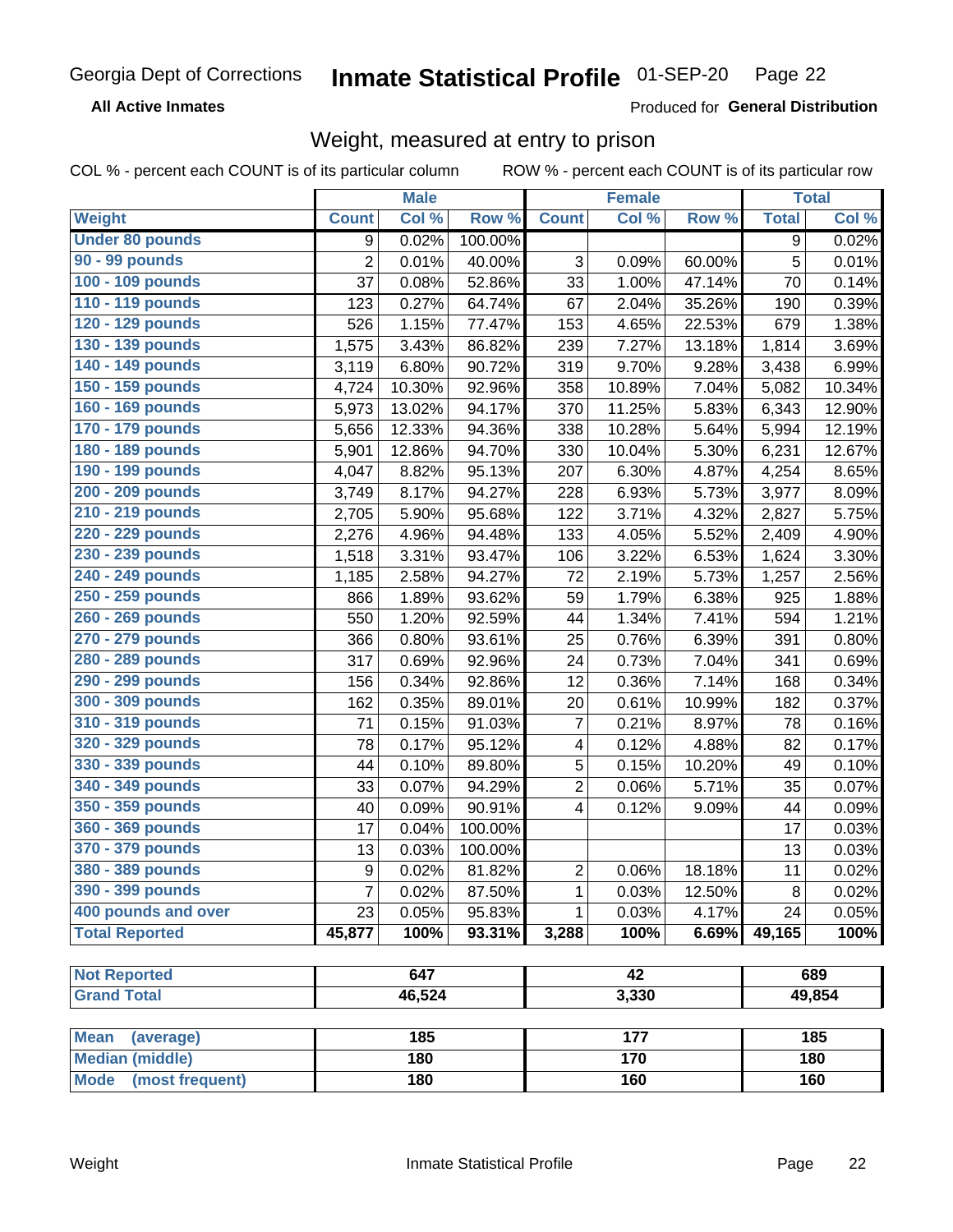#### Inmate Statistical Profile 01-SEP-20 Page 23

**All Active Inmates** 

### Produced for General Distribution

## Veterans validated by Veteran's Administration

COL % - percent each COUNT is of its particular column

|                             |                 | <b>Male</b> |                    |    | <b>Female</b> |       |              | <b>Total</b> |
|-----------------------------|-----------------|-------------|--------------------|----|---------------|-------|--------------|--------------|
| <b>Military service</b>     | <b>Count</b>    | Col %       | <b>Row % Count</b> |    | Col %         | Row % | <b>Total</b> | Col %        |
| <b>Others</b><br>0          | 719             | 28.58%      | 97.03%             | 22 | 43.14%        | 2.97% | 741          | 28.87%       |
| <b>Air Force</b>            | 1,056           | 41.97%      | 98.05%             | 21 | 41.18%        | 1.95% | 1,077        | 41.96%       |
| <b>Army</b><br>$\mathbf{2}$ | 147             | 5.84%       | 98.66%             | 2  | 3.92%         | 1.34% | 149          | 5.80%        |
| <b>Navy</b><br>3            | 333             | 13.24%      | 99.11%             | 3  | 5.88%         | .89%  | 336          | 13.09%       |
| <b>Marines</b><br>4         | 15 <sup>1</sup> | $.60\%$     | 100.00%            |    |               |       | 15           | .58%         |
| <b>Coast Guard</b><br>5.    | 246             | 9.78%       | 98.80%             | 3  | 5.88%         | 1.20% | 249          | 9.70%        |
| <b>Total Reported</b>       | 2,516           | 100%        | 98.01%             | 51 | 100%          | 1.99% | 2,567        | 100%         |

| ported<br><b>NOT</b> | 44,008 | 3,279 | 17,287<br>41 |
|----------------------|--------|-------|--------------|
| $\sim$               | 46,524 | 3,330 | 49.854       |

|  |  | <b>Mode (most frequent)</b> | <b>Force</b><br>Aır | วthers | orce |
|--|--|-----------------------------|---------------------|--------|------|
|--|--|-----------------------------|---------------------|--------|------|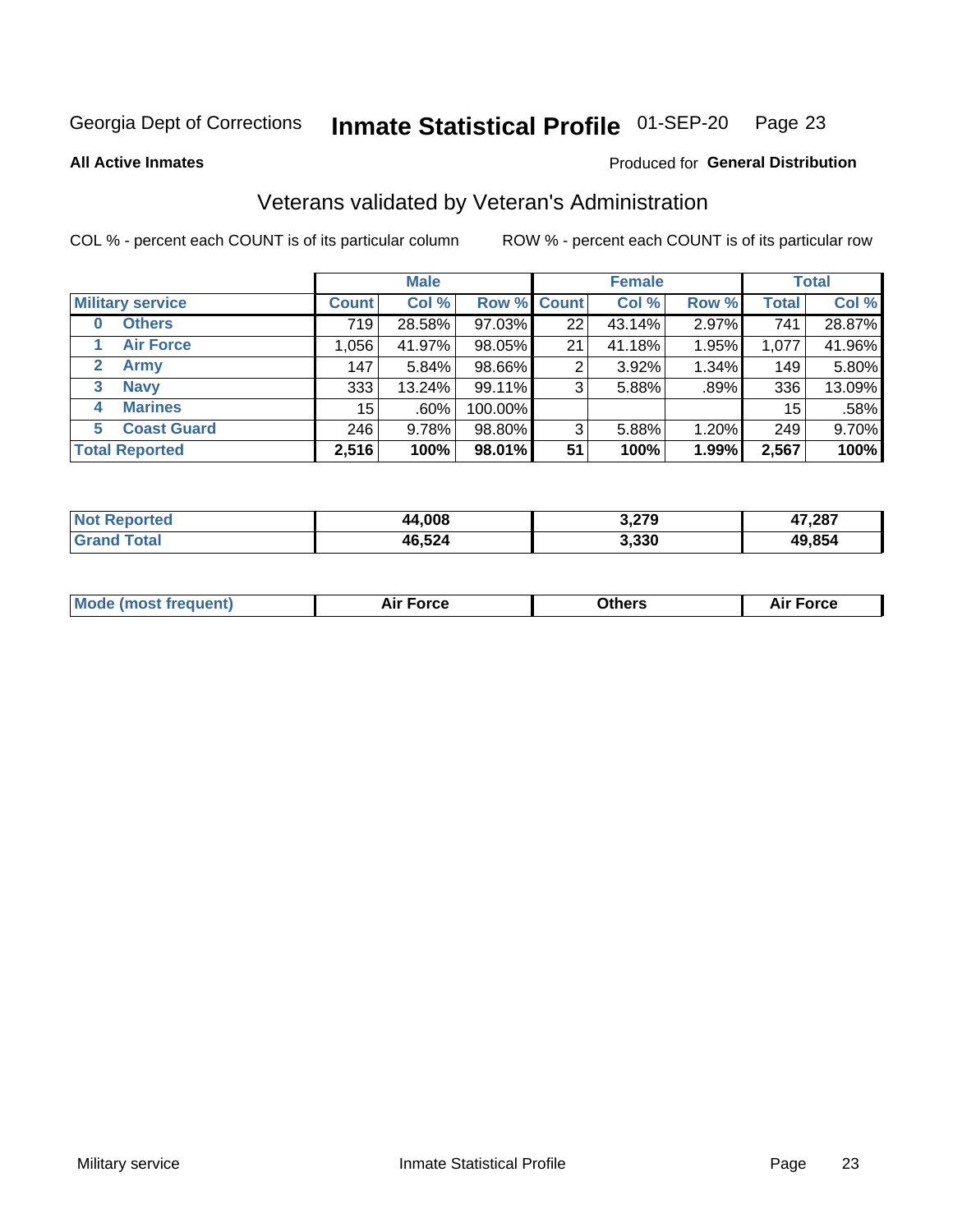#### Inmate Statistical Profile 01-SEP-20 Page 24

**All Active Inmates** 

### Produced for General Distribution

## Type of admission to prison

COL % - percent each COUNT is of its particular column

|    |                                  |              | <b>Male</b> |                    |       | <b>Female</b> |       |              | <b>Total</b> |
|----|----------------------------------|--------------|-------------|--------------------|-------|---------------|-------|--------------|--------------|
|    | <b>Type of Admission</b>         | <b>Count</b> | Col %       | <b>Row % Count</b> |       | Col %         | Row % | <b>Total</b> | Col %        |
| 16 | <b>Population Redistribution</b> | 3            | .01%        | 100.00%            |       |               |       | 3            | .01%         |
| 27 | <b>Boot Camp Plus</b>            |              | .01%        | 100.00%            |       |               |       |              | .01%         |
| 28 | <b>Initial Assignment</b>        |              | .02%        | 100.00%            |       |               |       |              | .01%         |
| 52 | <b>New Sentence</b>              | 37,400       | 80.40%      | 93.12%             | 2,764 | 83.00%        | 6.88% | 40,164       | 80.58%       |
| 53 | <b>Probation Rev Partial</b>     | 1,895        | 4.07%       | 93.67%             | 128   | 3.84%         | 6.33% | 2,023        | 4.06%        |
| 54 | <b>Probation Rev Remainder</b>   | 2,975        | 6.40%       | 92.28%             | 249   | 7.48%         | 7.72% | 3,224        | 6.47%        |
| 55 | <b>Parole Rev New Sentence</b>   | 2,640        | 5.68%       | 95.44%             | 126   | 3.78%         | 4.56% | 2,766        | 5.55%        |
| 56 | <b>Parole Rev No New</b>         | 1,535        | 3.30%       | 96.12%             | 62    | 1.86%         | 3.88% | 1,597        | 3.20%        |
|    | <b>Sentence</b>                  |              |             |                    |       |               |       |              |              |
| 57 | <b>Released In Error</b>         | 10           | .02%        | 90.91%             | 1     | .03%          | 9.09% | 11           | .02%         |
| 65 | <b>Return Appeal/Bond</b>        | 2            | .01%        | 100.00%            |       |               |       | 2            | .01%         |
| 67 | <b>Admit Fm Other Cust</b>       | 3            | .01%        | 100.00%            |       |               |       | 3            | .01%         |
| 69 | <b>New Sent/Par Rev Pnd</b>      | 2            | .01%        | 100.00%            |       |               |       | 2            | .01%         |
| 70 | <b>Life W/O Parole</b>           | 14           | .03%        | 100.00%            |       |               |       | 14           | .03%         |
| 72 | <b>Par Rev/Rsn Unknown</b>       | 23           | .05%        | 100.00%            |       |               |       | 23           | .05%         |
| 76 | <b>Par Rev/Revoc Center</b>      |              | .01%        | 100.00%            |       |               |       |              | .01%         |
| 82 | <b>Unknown</b>                   | 4            | .01%        | 100.00%            |       |               |       | 4            | .01%         |
|    | <b>Total Reported</b>            | 46,515       | 100%        | 93.32% 3,330       |       | 100%          | 6.68% | 49,845       | 100%         |

| <b>Not</b><br>Reported |        |       |        |
|------------------------|--------|-------|--------|
| Total<br>'Grand        | 46,524 | 3,330 | 49,854 |

| <b>Mode (most frequent)</b> | <b>New Sentence</b> | <b>New Sentence</b> | <b>New Sentence</b> |
|-----------------------------|---------------------|---------------------|---------------------|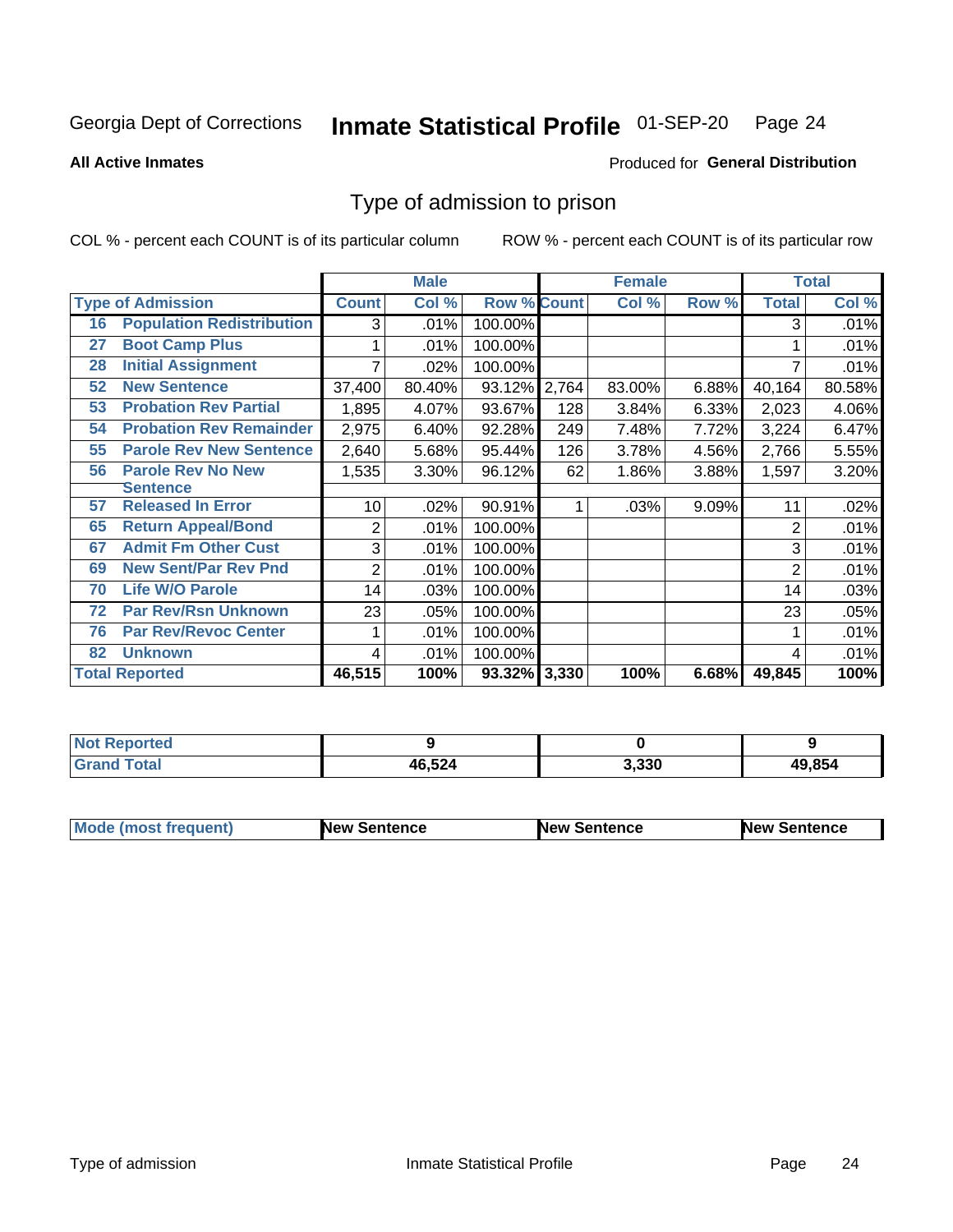# Inmate Statistical Profile 01-SEP-20 Page 25

**All Active Inmates** 

#### Produced for General Distribution

# Current / last supervision level

COL % - percent each COUNT is of its particular column

|                        |              | <b>Male</b> |                    |       | <b>Female</b> |          |        | <b>Total</b> |
|------------------------|--------------|-------------|--------------------|-------|---------------|----------|--------|--------------|
| <b>Security Status</b> | <b>Count</b> | Col %       | <b>Row % Count</b> |       | Col %         | Row %    | Total  | Col %        |
| 3 Minimum              | 3.034        | $6.52\%$    | 71.25%             | 1,224 | 36.77%        | 28.75%   | 4,258  | 8.54%        |
| 4 Medium               | 33.212       | 71.40%      | 94.52%             | 1,927 | 57.89%        | $5.48\%$ | 35,139 | 70.50%       |
| 5 Close                | 10.270       | 22.08%      | 98.30%             | 178   | 5.35%         | $1.70\%$ | 10,448 | 20.96%       |
| <b>Total Reported</b>  | 46,516       | 100%        | 93.32%             | 3,329 | 100%          | $6.68\%$ | 49,845 | 100%         |

| <b>Still being diagnosed</b> |        |       |        |
|------------------------------|--------|-------|--------|
| <b>Not Reported</b>          |        |       |        |
| <b>Grand Total</b>           | 46,524 | 3,330 | 49,854 |

| M | M | . . |
|---|---|-----|
|   |   |     |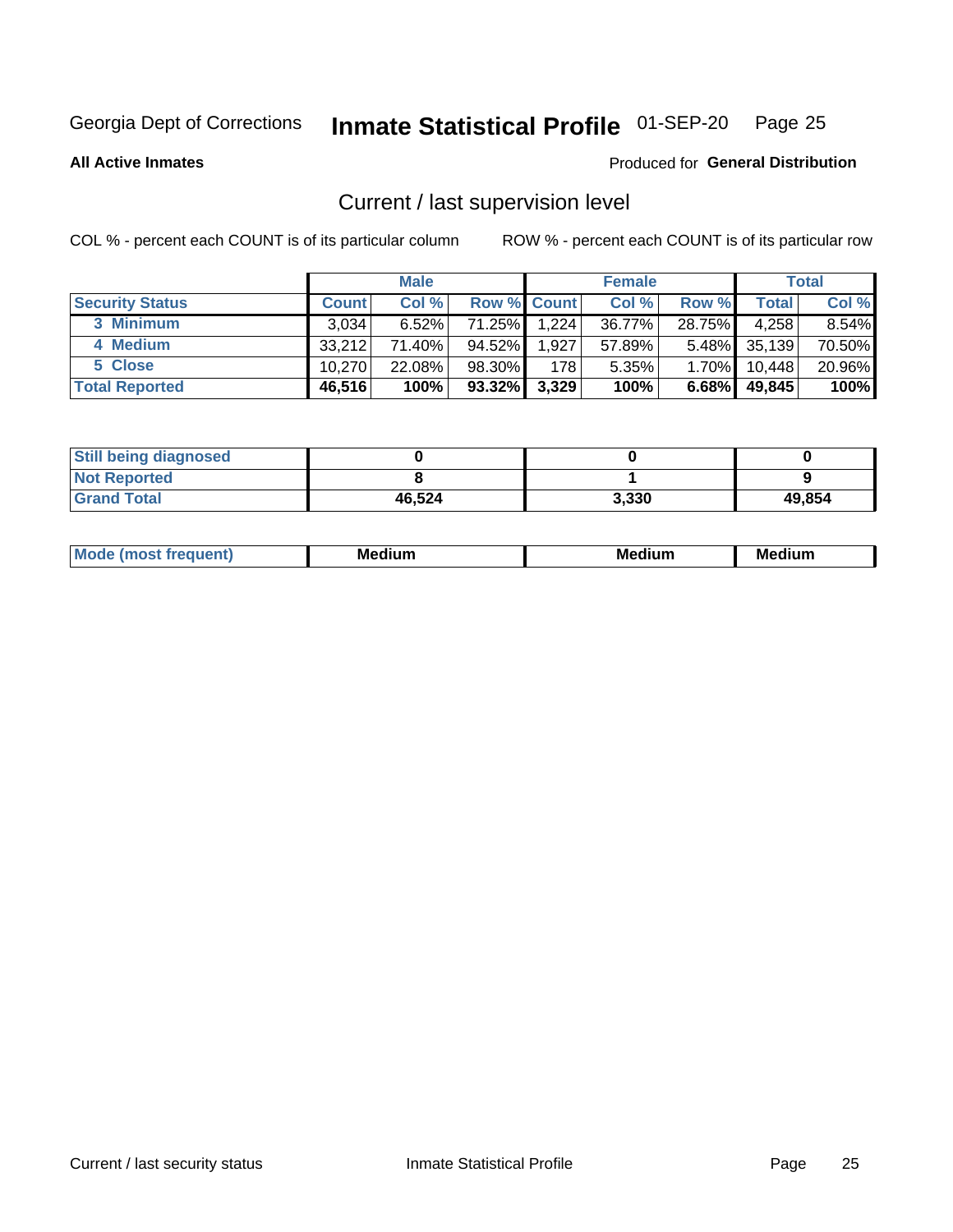#### Inmate Statistical Profile 01-SEP-20 Page 26

**All Active Inmates** 

### Produced for General Distribution

# Current / last type of institution

COL % - percent each COUNT is of its particular column

|                            |                | <b>Male</b> |             |       | <b>Female</b> |        |              | <b>Total</b> |
|----------------------------|----------------|-------------|-------------|-------|---------------|--------|--------------|--------------|
| <b>Type of Institution</b> | <b>Count</b>   | Col %       | Row % Count |       | Col %         | Row %  | <b>Total</b> | Col %        |
| <b>County Ci</b>           | 4,182          | 9.05%       | 99.98%      |       | $.03\%$       | .02%   | 4,183        | 8.45%        |
| <b>State Prison</b>        | 33,078         | 71.61%      | $91.74\%$   | 2,980 | 89.52%        | 8.26%  | 36,058       | 72.82%       |
| <b>Transitional Center</b> | 1,685          | 3.65%       | 82.92%      | 347   | 10.42%        | 17.08% | 2,032        | 4.10%        |
| <b>Private Prison</b>      | 7,236          | 15.67%      | 100.00%     |       |               |        | 7,236        | 14.61%       |
| <b>County Jail</b>         | 6              | $.01\%$     | 100.00%     |       |               |        | 6            | .01%         |
| <b>State Hospital</b>      | 3 <sub>1</sub> | $.01\%$     | 75.00%      |       | .03%          | 25.00% |              | .01%         |
| <b>Total Reported</b>      | 46,190         | 100%        | 93.28%      | 3,329 | 100%          | 6.72%  | 49,519       | 100%         |

| <b>Reported</b> |                           |                |              |
|-----------------|---------------------------|----------------|--------------|
| <b>otal</b>     | <b>AG 100</b><br>10, I JU | 3,329<br>$- -$ | <b>10510</b> |

|  | <b>Mode (most frequent)</b> | State Prison | <b>State Prison</b> | <b>State Prison</b> |
|--|-----------------------------|--------------|---------------------|---------------------|
|--|-----------------------------|--------------|---------------------|---------------------|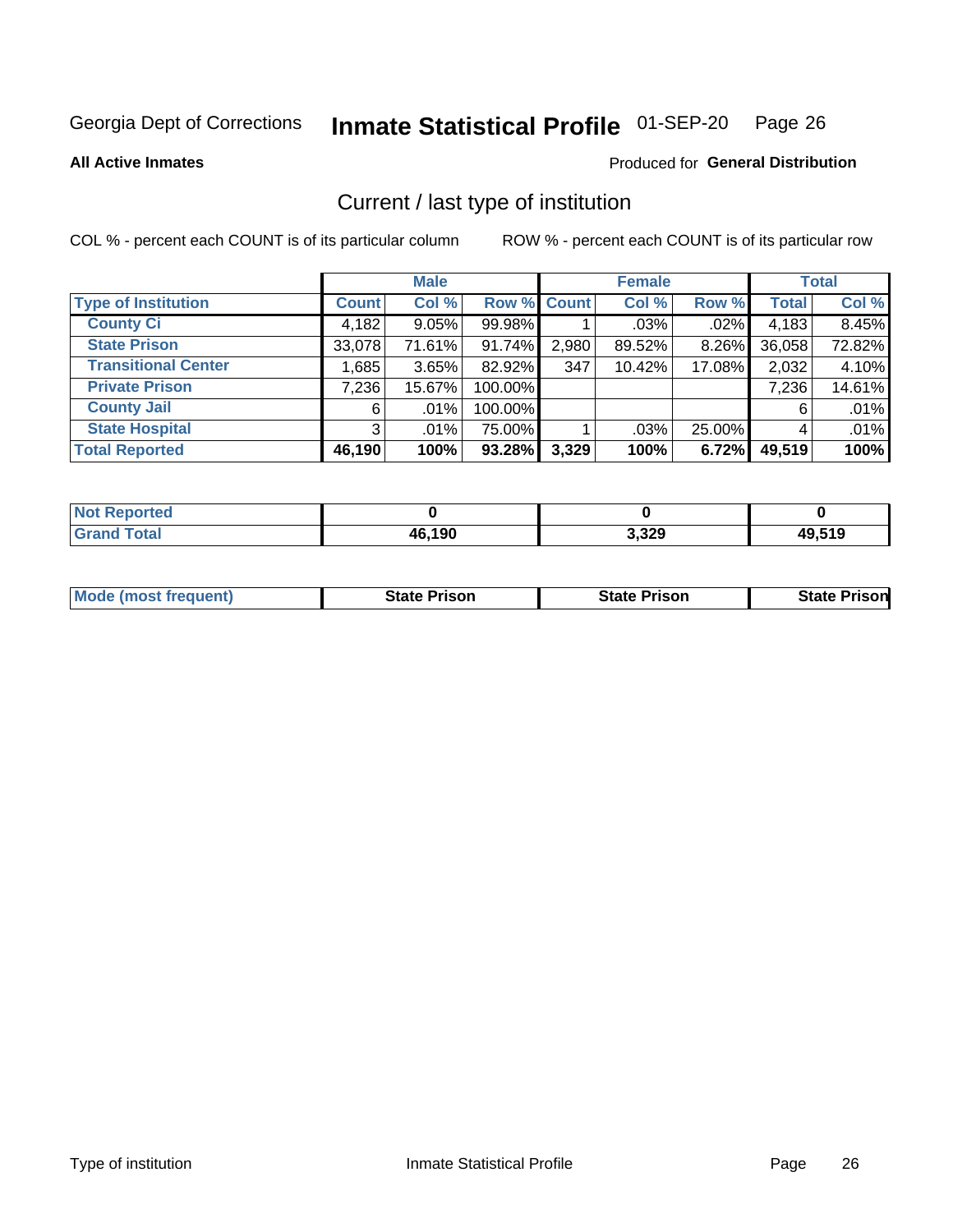#### Inmate Statistical Profile 01-SEP-20 Page 27

**All Active Inmates** 

#### Produced for General Distribution

### Institution type - transitional centers

COL % - percent each COUNT is of its particular column

|                                          |              | <b>Male</b> |         |                | <b>Female</b> |         |              | <b>Total</b> |
|------------------------------------------|--------------|-------------|---------|----------------|---------------|---------|--------------|--------------|
| <b>Institution Type - Trans. Centers</b> | <b>Count</b> | Col %       | Row %   | <b>Count</b>   | Col %         | Row %   | <b>Total</b> | Col %        |
| <b>Albany Tc</b>                         |              | .06%        | 100.00% |                |               |         |              | .05%         |
| <b>Arrendale Tc</b>                      |              |             |         | 132            | 38.04%        | 100.00% | 132          | 6.50%        |
| <b>Atlanta Tc</b>                        | 273          | 16.20%      | 100.00% |                |               |         | 273          | 13.44%       |
| <b>Augusta Tc</b>                        | 161          | 9.55%       | 100.00% |                |               |         | 161          | 7.92%        |
| <b>Bacon Tc</b>                          | 50           | 2.97%       | 100.00% |                |               |         | 50           | 2.46%        |
| <b>Charles D. Hudson Tc</b>              | 150          | 8.90%       | 100.00% |                |               |         | 150          | 7.38%        |
| <b>Clayton Tc</b>                        | 252          | 14.96%      | 100.00% |                |               |         | 252          | 12.40%       |
| <b>Coastal Tc</b>                        |              | .06%        | 100.00% |                |               |         |              | .05%         |
| <b>Columbus Tc</b>                       | 102          | 6.05%       | 100.00% |                |               |         | 102          | 5.02%        |
| <b>Macon Tc</b>                          | 157          | 9.32%       | 100.00% |                |               |         | 157          | 7.73%        |
| <b>Macon Womens Tc</b>                   |              |             |         | $\overline{2}$ | .58%          | 100.00% | 2            | .10%         |
| <b>Metro Tc</b>                          |              |             |         | 213            | 61.38%        | 100.00% | 213          | 10.48%       |
| <b>Phillips Tc</b>                       | 201          | 11.93%      | 100.00% |                |               |         | 201          | 9.89%        |
| <b>Savannah Mens Tc</b>                  |              | .06%        | 100.00% |                |               |         |              | .05%         |
| <b>Smith Tc</b>                          | 179          | 10.62%      | 100.00% |                |               |         | 179          | 8.81%        |
| <b>Valdosta Tc</b>                       | 157          | 9.32%       | 100.00% |                |               |         | 157          | 7.73%        |
| <b>Total Reported</b>                    | 1,685        | 100%        | 82.92%  | 347            | 100%          | 17.08%  | 2,032        | 100%         |

| <b>Reported</b><br>⊹NΩ⊢ |      |                      |       |
|-------------------------|------|----------------------|-------|
| <b>Total</b>            | ,685 | $\sim$ $\sim$<br>э л | 2,032 |

| Mode (most frequent) | <b>Atlanta Tc</b> | <b>Metro Tc</b> | <b>Atlanta Tc</b> |
|----------------------|-------------------|-----------------|-------------------|
|                      |                   |                 |                   |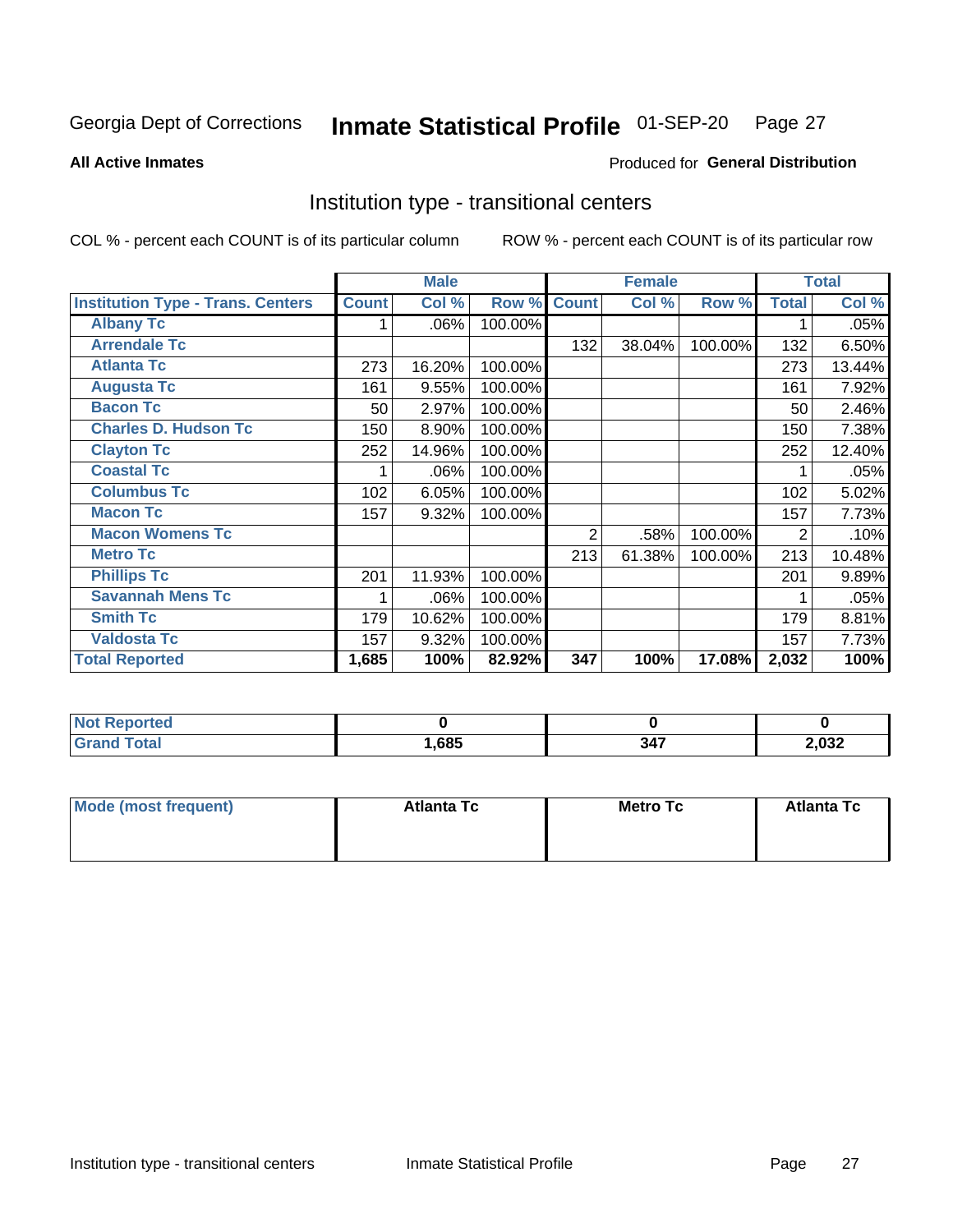# Inmate Statistical Profile 01-SEP-20 Page 28

#### **All Active Inmates**

#### Produced for General Distribution

### Institution type - county prisons

COL % - percent each COUNT is of its particular column

|                                          |                  | <b>Male</b> |         |              | <b>Female</b> |       |                | <b>Total</b> |
|------------------------------------------|------------------|-------------|---------|--------------|---------------|-------|----------------|--------------|
| <b>Institution Type - County Prisons</b> | <b>Count</b>     | Col %       | Row %   | <b>Count</b> | Col %         | Row % | <b>Total</b>   | Col %        |
| <b>Baldwin County Ci</b>                 | 1.               | .02%        | 100.00% |              |               |       | 1              | .02%         |
| <b>Bulloch County Ci</b>                 | 127              | 3.04%       | 100.00% |              |               |       | 127            | 3.04%        |
| <b>Calhoun County Ci</b>                 | 1                | .02%        | 100.00% |              |               |       | 1              | .02%         |
| <b>Carroll County Ci</b>                 | 215              | 5.14%       | 100.00% |              |               |       | 215            | 5.14%        |
| <b>Chattooga County Ci</b>               | 1                | .02%        | 100.00% |              |               |       | 1              | .02%         |
| <b>Clarke County Ci</b>                  | 133              | 3.18%       | 100.00% |              |               |       | 133            | 3.18%        |
| <b>Clayton County Ci</b>                 | 189              | 4.52%       | 100.00% |              |               |       | 189            | 4.52%        |
| <b>Colquitt County Ci</b>                | 158              | 3.78%       | 100.00% |              |               |       | 158            | 3.78%        |
| <b>Coweta County Ci</b>                  | 185              | 4.42%       | 100.00% |              |               |       | 185            | 4.42%        |
| <b>Decatur County Ci</b>                 | 155              | 3.71%       | 100.00% |              |               |       | 155            | 3.71%        |
| <b>Effingham County Ci</b>               | 168              | 4.02%       | 100.00% |              |               |       | 168            | 4.02%        |
| <b>Floyd County Ci</b>                   | 417              | 9.97%       | 100.00% |              |               |       | 417            | 9.97%        |
| <b>Fulton County Ci</b>                  | 7                | .17%        | 100.00% |              |               |       | $\overline{7}$ | .17%         |
| <b>Gilmer County Ci</b>                  | $\boldsymbol{2}$ | .05%        | 100.00% |              |               |       | $\overline{2}$ | .05%         |
| <b>Grady County Ci</b>                   | $\overline{2}$   | .05%        | 100.00% |              |               |       | $\overline{2}$ | .05%         |
| <b>Gwinnett County Ci</b>                | 153              | 3.66%       | 100.00% |              |               |       | 153            | 3.66%        |
| <b>Hall County Ci</b>                    | 182              | 4.35%       | 100.00% |              |               |       | 182            | 4.35%        |
| <b>Hancock County Ci</b>                 | 1                | .02%        | 100.00% |              |               |       | 1              | .02%         |
| <b>Harris County Ci</b>                  | 141              | 3.37%       | 100.00% |              |               |       | 141            | 3.37%        |
| <b>Hart County Ci</b>                    | 4                | .10%        | 100.00% |              |               |       | 4              | .10%         |
| <b>Henry County Ci</b>                   | 1                | .02%        | 100.00% |              |               |       | 1              | .02%         |
| Jackson County Ci                        | 128              | 3.06%       | 100.00% |              |               |       | 128            | 3.06%        |
| <b>Jefferson County Ci</b>               | 171              | 4.09%       | 100.00% |              |               |       | 171            | 4.09%        |
| <b>Meriwether County Ci</b>              | 2                | .05%        | 100.00% |              |               |       | 2              | .05%         |
| <b>Miller County Ci</b>                  | 1                | .02%        | 100.00% |              |               |       | $\mathbf{1}$   | .02%         |
| <b>Mitchell County Ci</b>                | 123              | 2.94%       | 100.00% |              |               |       | 123            | 2.94%        |
| <b>Morgan County Ci</b>                  | 1                | .02%        | 100.00% |              |               |       | 1              | .02%         |
| <b>Muscogee County Ci</b>                | 446              | 10.66%      | 100.00% |              |               |       | 446            | 10.66%       |
| <b>Richmond County Ci</b>                | 194              | 4.64%       | 100.00% |              |               |       | 194            | 4.64%        |
| <b>Screven County Ci</b>                 | 131              | 3.13%       | 100.00% |              |               |       | 131            | 3.13%        |
| <b>Spalding County Ci</b>                | 316              | 7.56%       | 100.00% |              |               |       | 316            | 7.55%        |
| <b>Stewart County Ci</b>                 | $\overline{2}$   | .05%        | 100.00% |              |               |       | $\overline{2}$ | .05%         |
| <b>Sumter County Ci</b>                  | 278              | 6.65%       | 100.00% |              |               |       | 278            | 6.65%        |
| <b>Terrell County Ci</b>                 | 130              | 3.11%       | 100.00% |              |               |       | 130            | 3.11%        |
| <b>Thomas County Ci</b>                  | 4                | .10%        | 100.00% |              |               |       | 4              | .10%         |
| <b>Tift County Ci</b>                    | 3                | .07%        | 100.00% |              |               |       | 3              | .07%         |
| <b>Upson County Ci</b>                   | 1                | .02%        | 100.00% |              |               |       | 1              | .02%         |
| <b>Walker County Ci</b>                  | $\overline{4}$   | .10%        | 100.00% |              |               |       | $\overline{4}$ | .10%         |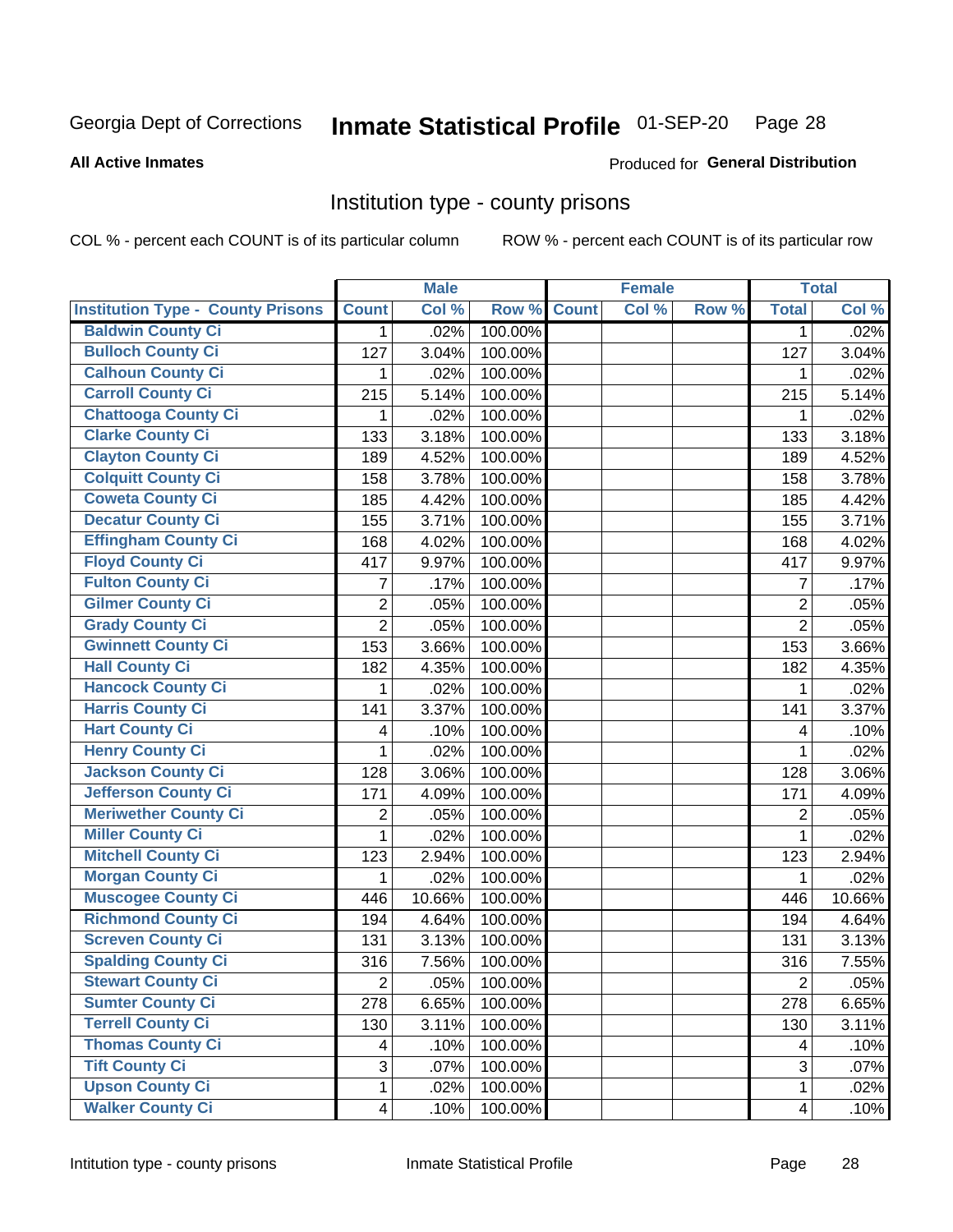# Inmate Statistical Profile 01-SEP-20 Page 29

**All Active Inmates** 

### Produced for General Distribution

### Institution type - county prisons

COL % - percent each COUNT is of its particular column

|                                          |              | <b>Male</b> |                    | <b>Female</b> |         |       | <b>Total</b> |
|------------------------------------------|--------------|-------------|--------------------|---------------|---------|-------|--------------|
| <b>Institution Type - County Prisons</b> | <b>Count</b> | Col%        | <b>Row % Count</b> | Col%          | Row %   | Total | Col %        |
| <b>Walton County Ci</b>                  | ⌒            | .05%        | 100.00%            |               |         |       | .05%         |
| <b>Wilkes County Ci</b>                  |              | $.05\%$     | 100.00%            |               |         |       | .05%         |
| <b>Womens Ci</b>                         |              |             |                    | 100.00%       | 100.00% |       | .02%         |
| <b>Total Reported</b>                    | 4.182        | 100%        | 99.98%             | 100%          | .02%    | 4,183 | 100%         |

| าrtea<br>.<br>$\sim$ |      |             |
|----------------------|------|-------------|
|                      | ,182 | 402<br>נס ו |

| Mode (most frequent)<br><b>Muscogee County Ci</b> |  | <b>Womens CilMuscogee County</b> |
|---------------------------------------------------|--|----------------------------------|
|---------------------------------------------------|--|----------------------------------|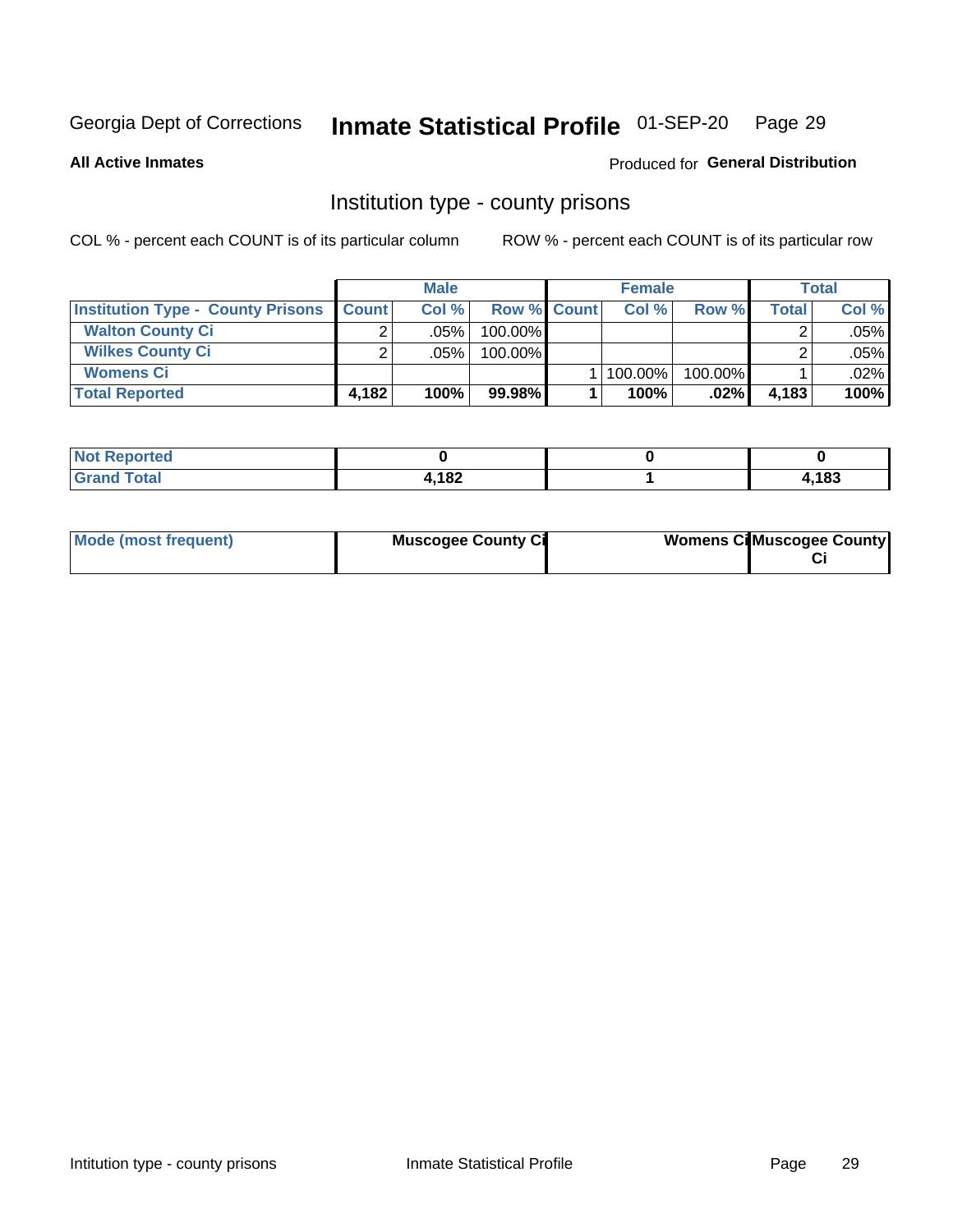#### Inmate Statistical Profile 01-SEP-20 Page 30

Produced for General Distribution

#### **All Active Inmates**

### Institution type - state prisons

COL % - percent each COUNT is of its particular column

|                                         |              | <b>Male</b> |         |              | <b>Female</b> |         | <b>Total</b> |       |
|-----------------------------------------|--------------|-------------|---------|--------------|---------------|---------|--------------|-------|
| <b>Institution Type - State Prisons</b> | <b>Count</b> | Col %       | Row %   | <b>Count</b> | Col %         | Row %   | <b>Total</b> | Col % |
| <b>Arrendale State Prison</b>           |              |             |         | 1,211        | 40.64%        | 100.00% | 1,211        | 3.36% |
| <b>Augusta State Med. Prison</b>        | 1,130        | 3.42%       | 100.00% |              |               |         | 1,130        | 3.13% |
| <b>Autry State Prison</b>               | 1,129        | 3.41%       | 100.00% |              |               |         | 1,129        | 3.13% |
| <b>Baldwin State Prison</b>             | 876          | 2.65%       | 100.00% |              |               |         | 876          | 2.43% |
| <b>Burruss Correctional Training</b>    | 704          | 2.13%       | 100.00% |              |               |         | 704          | 1.95% |
| <b>Ctr</b>                              |              |             |         |              |               |         |              |       |
| <b>Calhoun State Prison</b>             | 1,639        | 4.95%       | 100.00% |              |               |         | 1,639        | 4.55% |
| <b>Central State Prison</b>             | 1,099        | 3.32%       | 100.00% |              |               |         | 1,099        | 3.05% |
| <b>Chatham State Prison</b>             | 5            | .02%        | 100.00% |              |               |         | 5            | .01%  |
| <b>Coastal State Prison</b>             | 1,328        | 4.01%       | 100.00% |              |               |         | 1,328        | 3.68% |
| <b>Dodge State Prison</b>               | 1,174        | 3.55%       | 100.00% |              |               |         | 1,174        | 3.26% |
| <b>Dooly State Prison</b>               | 1,576        | 4.76%       | 100.00% |              |               |         | 1,576        | 4.37% |
| <b>Emanuel Womens Facility</b>          |              |             |         | 328          | 11.01%        | 100.00% | 328          | .91%  |
| <b>Ga Diag Class Prison</b>             | 3,227        | 9.76%       | 100.00% |              |               |         | 3,227        | 8.95% |
| <b>Ga State Prison</b>                  | 1,439        | 4.35%       | 100.00% |              |               |         | 1,439        | 3.99% |
| <b>Hancock State Prison</b>             | 1,074        | 3.25%       | 100.00% |              |               |         | 1,074        | 2.98% |
| <b>Hays State Prison</b>                | 1,051        | 3.18%       | 100.00% |              |               |         | 1,051        | 2.91% |
| <b>Helms Facility</b>                   | 15           | .05%        | 71.43%  | 6            | .20%          | 28.57%  | 21           | .06%  |
| <b>Johnson State Prison</b>             | 1,322        | 4.00%       | 100.00% |              |               |         | 1,322        | 3.67% |
| <b>Lee State Prison</b>                 | 685          | 2.07%       | 100.00% |              |               |         | 685          | 1.90% |
| <b>Long Unit</b>                        | 151          | .46%        | 100.00% |              |               |         | 151          | .42%  |
| <b>Lowndes Unit</b>                     | 5            | .02%        | 100.00% |              |               |         | 5            | .01%  |
| <b>Macon State Prison</b>               | 1,578        | 4.77%       | 100.00% |              |               |         | 1,578        | 4.38% |
| <b>Metro Reentry Facility</b>           | 274          | .83%        | 100.00% |              |               |         | 274          | .76%  |
| <b>Metro State Prison (W)</b>           |              |             |         | 1            | .03%          | 100.00% | 1            | .01%  |
| <b>Montgomery State Prison</b>          | 339          | 1.02%       | 100.00% |              |               |         | 339          | .94%  |
| <b>Phillips State Prison</b>            | 867          | 2.62%       | 100.00% |              |               |         | 867          | 2.40% |
| <b>Pulaski State Prison</b>             |              |             |         | 1,086        | 36.44%        | 100.00% | 1,086        | 3.01% |
| <b>Putnam State Prison</b>              | 1            | .01%        | 100.00% |              |               |         | 1            | .01%  |
| <b>Rogers State Prison</b>              | 1,328        | 4.01%       | 100.00% |              |               |         | 1,328        | 3.68% |
| <b>Rutledge State Prison</b>            | 547          | 1.65%       | 100.00% |              |               |         | 547          | 1.52% |
| <b>Smith State Prison</b>               | 1,438        | 4.35%       | 100.00% |              |               |         | 1,438        | 3.99% |
| <b>Special Management Unit</b>          | 177          | .54%        | 100.00% |              |               |         | 177          | .49%  |
| <b>Telfair State Prison</b>             | 1,290        | 3.90%       | 100.00% |              |               |         | 1,290        | 3.58% |
| <b>Valdosta State Prison</b>            | 788          | 2.38%       | 100.00% |              |               |         | 788          | 2.19% |
| <b>Walker State Prison</b>              | 393          | 1.19%       | 100.00% |              |               |         | 393          | 1.09% |
| <b>Ware State Prison</b>                | 1,283        | 3.88%       | 100.00% |              |               |         | 1,283        | 3.56% |
| <b>Washington State Prison</b>          | 1,419        | 4.29%       | 100.00% |              |               |         | 1,419        | 3.94% |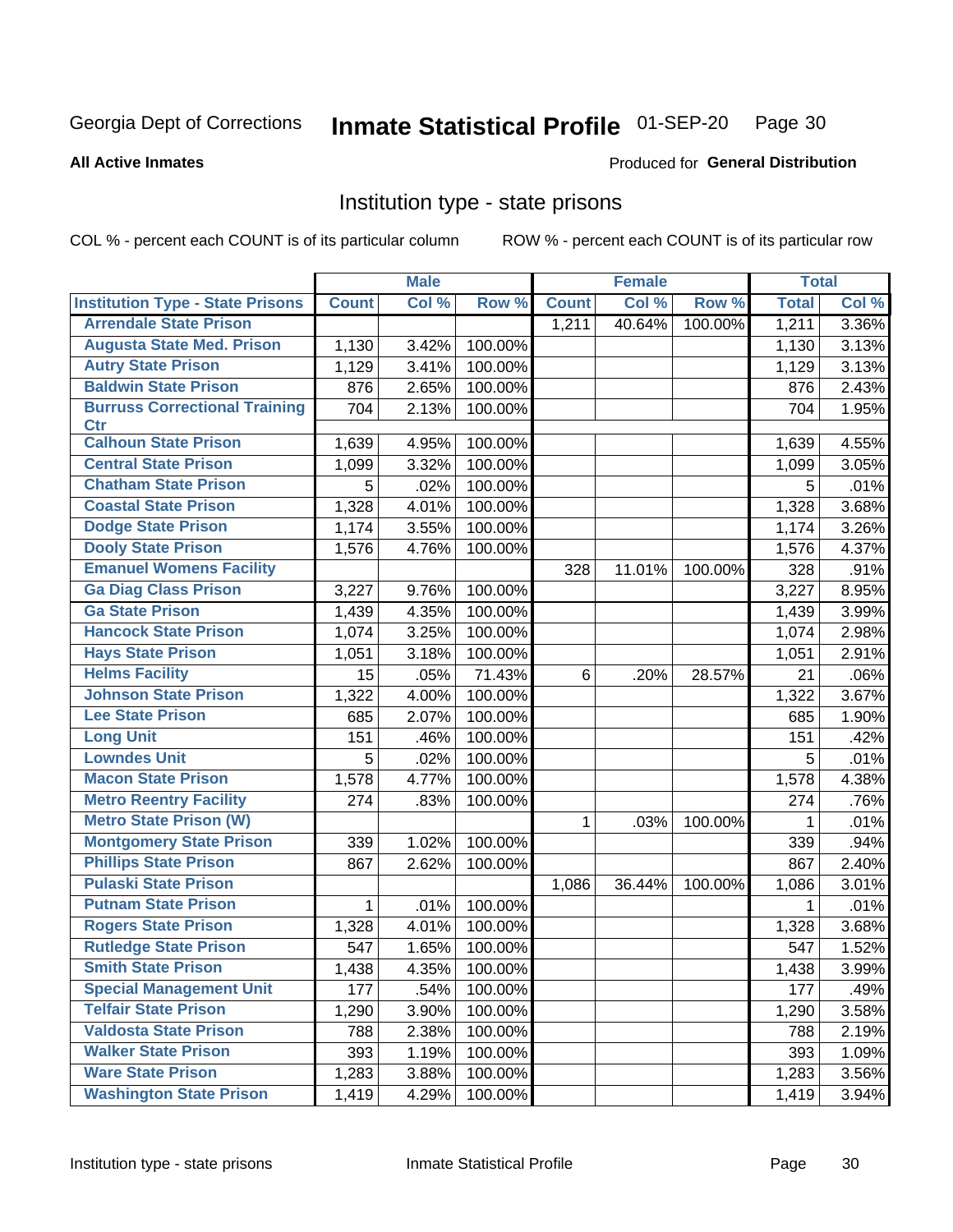#### Inmate Statistical Profile 01-SEP-20 Page 31

**All Active Inmates** 

Produced for General Distribution

## Institution type - state prisons

COL % - percent each COUNT is of its particular column

|                                         |              | <b>Male</b> |            |              | <b>Female</b> |          |              | Total   |
|-----------------------------------------|--------------|-------------|------------|--------------|---------------|----------|--------------|---------|
| <b>Institution Type - State Prisons</b> | <b>Count</b> | Col %       | Row %I     | <b>Count</b> | Col %         | Row %    | <b>Total</b> | Col %   |
| <b>Wayne State Prison</b>               |              | $.01\%$     | $100.00\%$ |              |               |          |              | .01%    |
| <b>Whitworth Women'S Facility</b>       |              |             |            | 348          | $11.68\%$     | 100.00%  | 348          | $.97\%$ |
| <b>Wilcox State Prison</b>              | .726         | 5.22%       | $100.00\%$ |              |               |          | 1.726        | 4.79%   |
| <b>Total Reported</b>                   | 33,078       | 100%        | $91.74\%$  | 2,980        | 100%          | $8.26\%$ | 36,058       | 100%    |

| <b>Not Reported</b>  |                             |                               |                                       |
|----------------------|-----------------------------|-------------------------------|---------------------------------------|
| <b>Grand Total</b>   | 33.078                      | 2,980                         | 36,058                                |
| Mode (most frequent) | <b>Ga Diag Class Prison</b> | <b>Arrendale State Prison</b> | <b>Ga Diag Class</b><br><b>Prison</b> |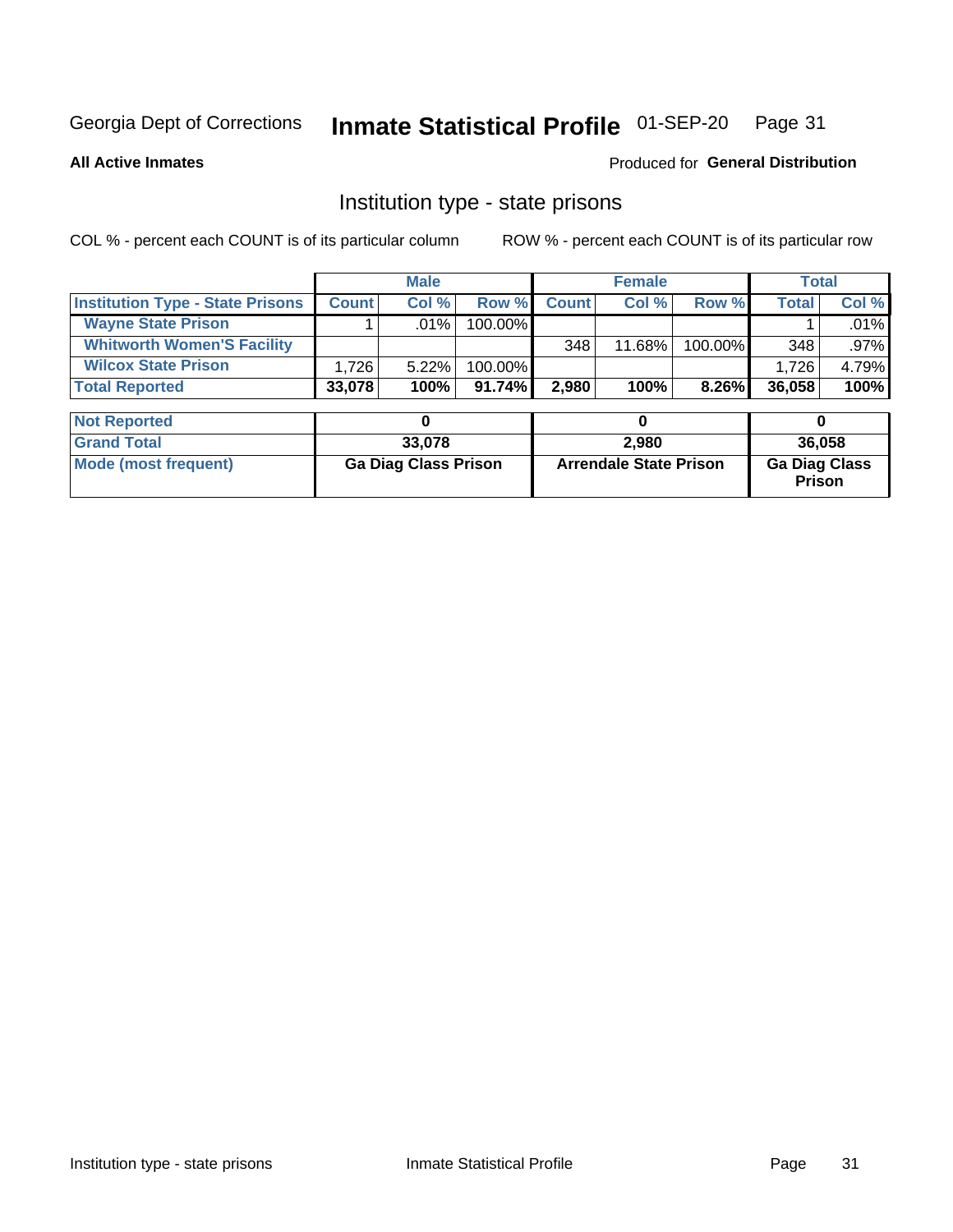# Inmate Statistical Profile 01-SEP-20 Page 32

**All Active Inmates** 

### Produced for General Distribution

### Institution type - private prisons

COL % - percent each COUNT is of its particular column

|                                           |              | <b>Male</b> |                    | <b>Female</b> |       |       | <b>Total</b> |
|-------------------------------------------|--------------|-------------|--------------------|---------------|-------|-------|--------------|
| <b>Institution Type - Private Prisons</b> | <b>Count</b> | Col %       | <b>Row % Count</b> | Col %         | Row % | Total | Col %        |
| <b>Coffee Corr Facility</b>               | 2.436        | 33.67%      | 100.00%            |               |       | 2,436 | 33.67%       |
| <b>Jenkins Corr Facility</b>              | 9931         | $13.72\%$   | 100.00%            |               |       | 993   | 13.72%       |
| <b>Riverbend Corr Facility</b>            | .356         | 18.74%      | 100.00%            |               |       | 1,356 | 18.74%       |
| <b>Wheeler Corr Facility</b>              | 2.451        | $33.87\%$   | 100.00%            |               |       | 2,451 | 33.87%       |
| <b>Total Reported</b>                     | 7,236        | 100%        | $100\%$            |               | %     | 7,236 | 100%         |

| <b>Not</b><br><b>Reported</b> |       |       |
|-------------------------------|-------|-------|
| <b>Total</b>                  | 7,236 | 7,236 |

| <b>Mode (most frequent)</b> | <b>Wheeler Corr Facility</b> | <b>Null</b> | <b>Wheeler Corr</b><br><b>Facility</b> |
|-----------------------------|------------------------------|-------------|----------------------------------------|
|-----------------------------|------------------------------|-------------|----------------------------------------|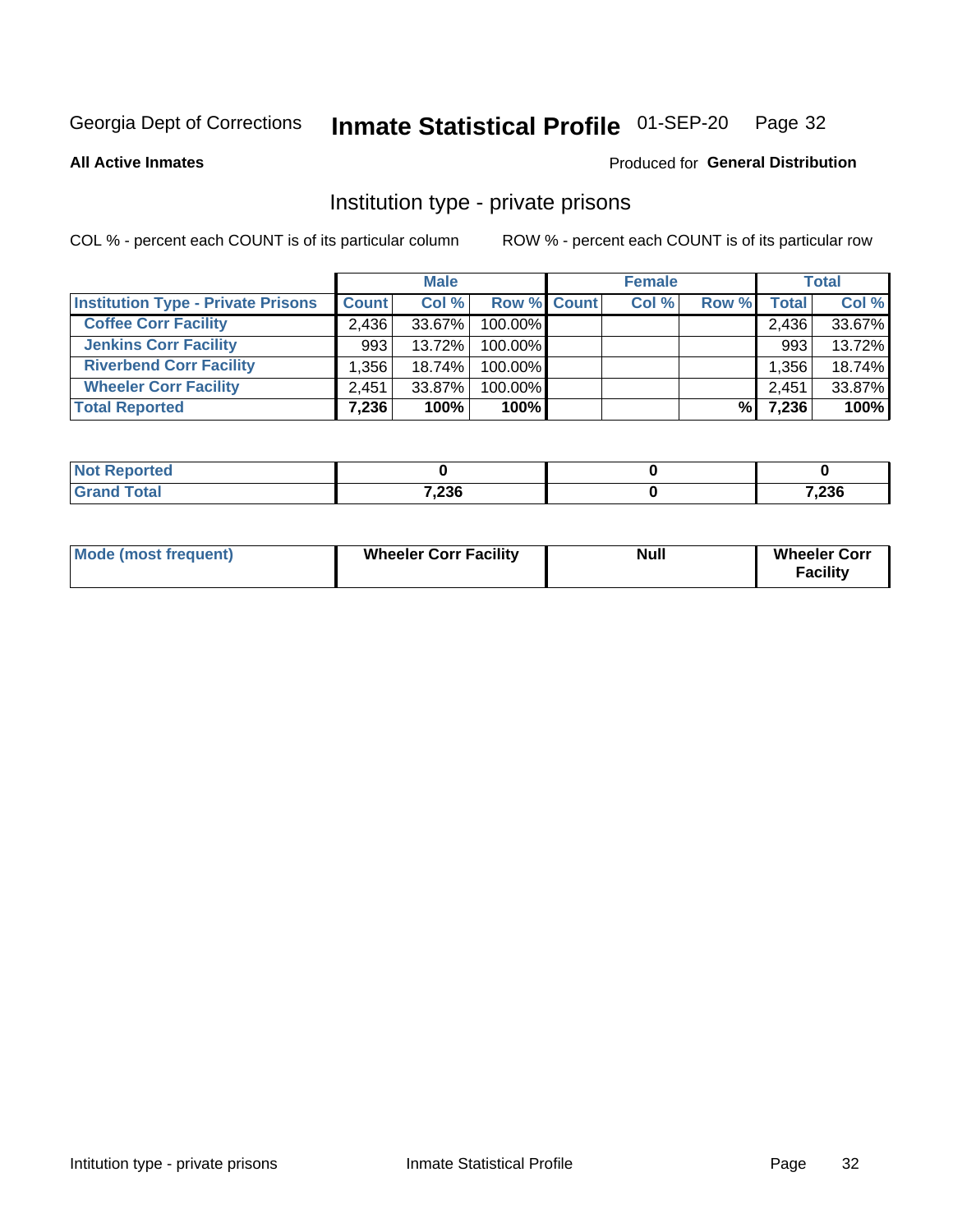#### Inmate Statistical Profile 01-SEP-20 Page 33

**All Active Inmates** 

### Produced for General Distribution

## Institution type - inmate boot camp

COL % - percent each COUNT is of its particular column

|                                      | <b>Male</b>  |       |               | <b>Female</b> |       |             | <b>Total</b> |       |
|--------------------------------------|--------------|-------|---------------|---------------|-------|-------------|--------------|-------|
| <b>Institution Type - Boot Camps</b> | <b>Count</b> | Col % | <b>Row %I</b> | <b>Count</b>  | Col % | Row % Total |              | Col % |
| <b>Total Rported</b>                 |              |       |               |               |       |             |              |       |

| <b>Not Reported</b>            |  |  |
|--------------------------------|--|--|
| <b>Total</b><br>C <sub>r</sub> |  |  |

| Mod<br>uamo | Nul.<br>$- - - - - -$ | <b>Null</b> | . .<br>uu.<br>------ |
|-------------|-----------------------|-------------|----------------------|
|             |                       |             |                      |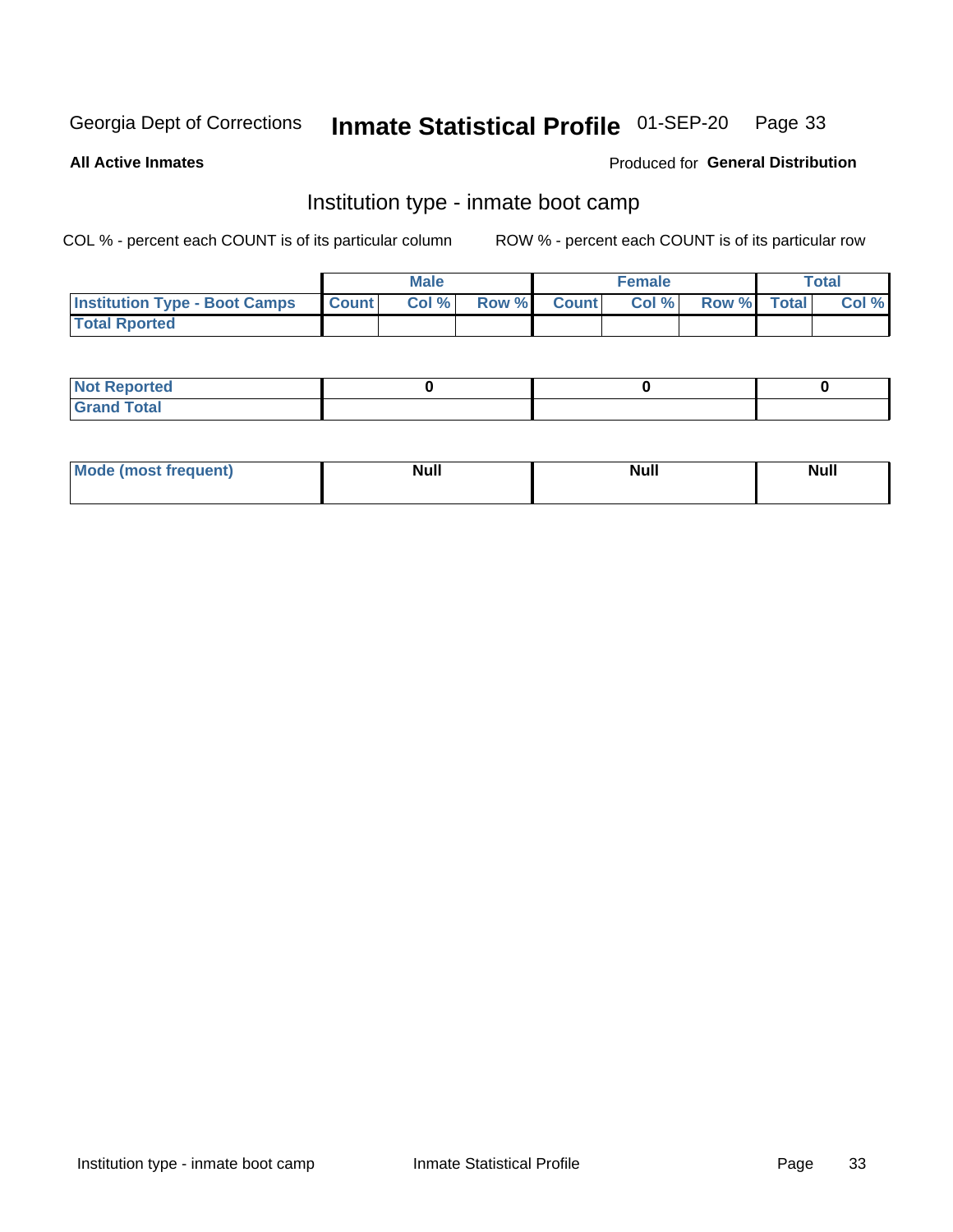#### Inmate Statistical Profile 01-SEP-20 Page 34

#### **All Active Inmates**

### **Produced for General Distribution**

## Number of disciplinary reports

COL % - percent each COUNT is of its particular column

|                                       |              | <b>Male</b> |        |       | <b>Female</b> |          |              | <b>Total</b> |
|---------------------------------------|--------------|-------------|--------|-------|---------------|----------|--------------|--------------|
| <b>Number of Disciplinary Reports</b> | <b>Count</b> | Col %       | Row %  | Count | Col %         | Row %    | <b>Total</b> | Col %        |
|                                       | 20,984       | 45.10%      | 90.41% | 2,225 | 66.82%        | $9.59\%$ | 23,209       | 46.55%       |
|                                       | 6,011        | 12.92%      | 93.34% | 429   | 12.88%        | 6.66%    | 6,440        | 12.92%       |
|                                       | 3,612        | 7.76%       | 95.56% | 168   | 5.05%         | $4.44\%$ | 3,780        | 7.58%        |
| 3                                     | 2,568        | 5.52%       | 96.00% | 107   | 3.21%         | $4.00\%$ | 2,675        | 5.37%        |
| 4                                     | 1,833        | $3.94\%$    | 96.47% | 67    | 2.01%         | 3.53%    | 1,900        | 3.81%        |
| 5                                     | 1,414        | $3.04\%$    | 96.85% | 46    | 1.38%         | $3.15\%$ | 1,460        | 2.93%        |
| <b>More Than 5</b>                    | 10,102       | 21.71%      | 97.23% | 288   | 8.65%         | 2.77%    | 10,390       | 20.84%       |
| <b>Total Reported</b>                 | 46,524       | 100%        | 93.32% | 3,330 | 100%          | 6.68%    | 49,854       | 100%         |

| <b>Not Reported</b> |        |       |        |
|---------------------|--------|-------|--------|
| <b>Total</b>        | 46,524 | 3,330 | 19.854 |

| Mean (average)       | 4.85 | 2.04 | 4.66 |
|----------------------|------|------|------|
| Median (middle)      |      |      |      |
| Mode (most frequent) |      |      |      |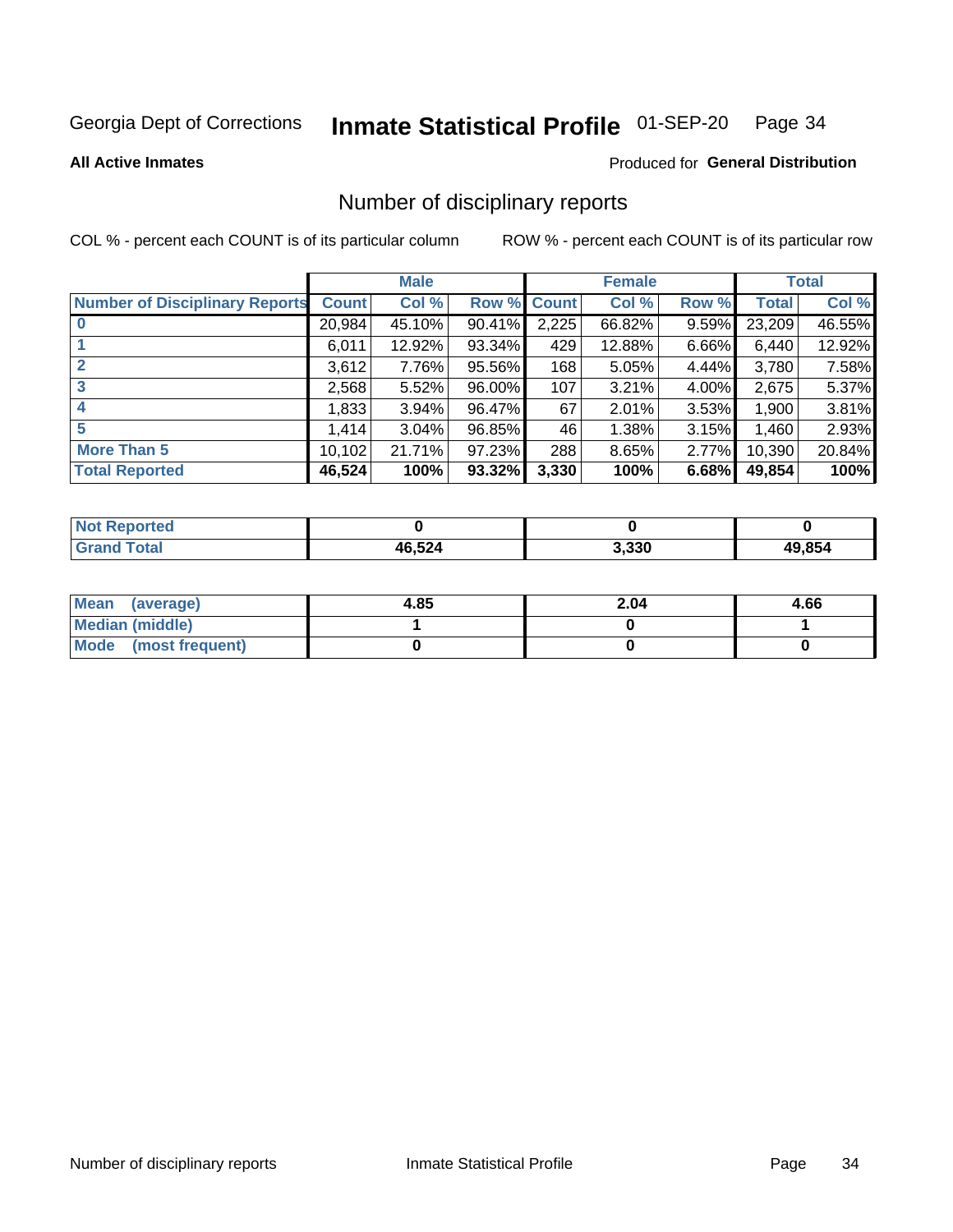# Inmate Statistical Profile 01-SEP-20 Page 35

### **All Active Inmates**

### **Produced for General Distribution**

## Number of transfers

COL % - percent each COUNT is of its particular column

|                            |         | <b>Male</b> |        |             | <b>Female</b> |          |              | <b>Total</b> |
|----------------------------|---------|-------------|--------|-------------|---------------|----------|--------------|--------------|
| <b>Number of Transfers</b> | Count l | Col %       |        | Row % Count | Col %         | Row %    | <b>Total</b> | Col %        |
|                            | 3,908   | 8.40%       | 85.07% | 686         | 20.60%        | 14.93%   | 4,594        | 9.21%        |
|                            | 14,152  | 30.42%      | 90.92% | 1,413       | 42.43%        | $9.08\%$ | 15,565       | 31.22%       |
| $\overline{2}$             | 7,227   | 15.53%      | 92.04% | 625         | 18.77%        | 7.96%    | 7,852        | 15.75%       |
| 3                          | 4,876   | 10.48%      | 95.05% | 254         | 7.63%         | 4.95%    | 5,130        | 10.29%       |
| $\boldsymbol{4}$           | 3.276   | 7.04%       | 96.30% | 126         | 3.78%         | $3.70\%$ | 3,402        | 6.82%        |
| 5                          | 2,399   | 5.16%       | 96.89% | 77          | 2.31%         | $3.11\%$ | 2,476        | 4.97%        |
| <b>More Than 5</b>         | 10,686  | 22.97%      | 98.62% | 149         | 4.47%         | $1.38\%$ | 10,835       | 21.73%       |
| <b>Total Reported</b>      | 46,524  | 100%        | 93.32% | 3,330       | 100%          | 6.68%    | 49,854       | 100%         |

| <b>Not Reported</b> |        |       |        |
|---------------------|--------|-------|--------|
| <b>Total</b>        | 46,524 | 3,330 | 19.854 |

| Mean (average)         | 4.29 | 1.69 | 4.12 |
|------------------------|------|------|------|
| <b>Median (middle)</b> |      |      |      |
| Mode (most frequent)   |      |      |      |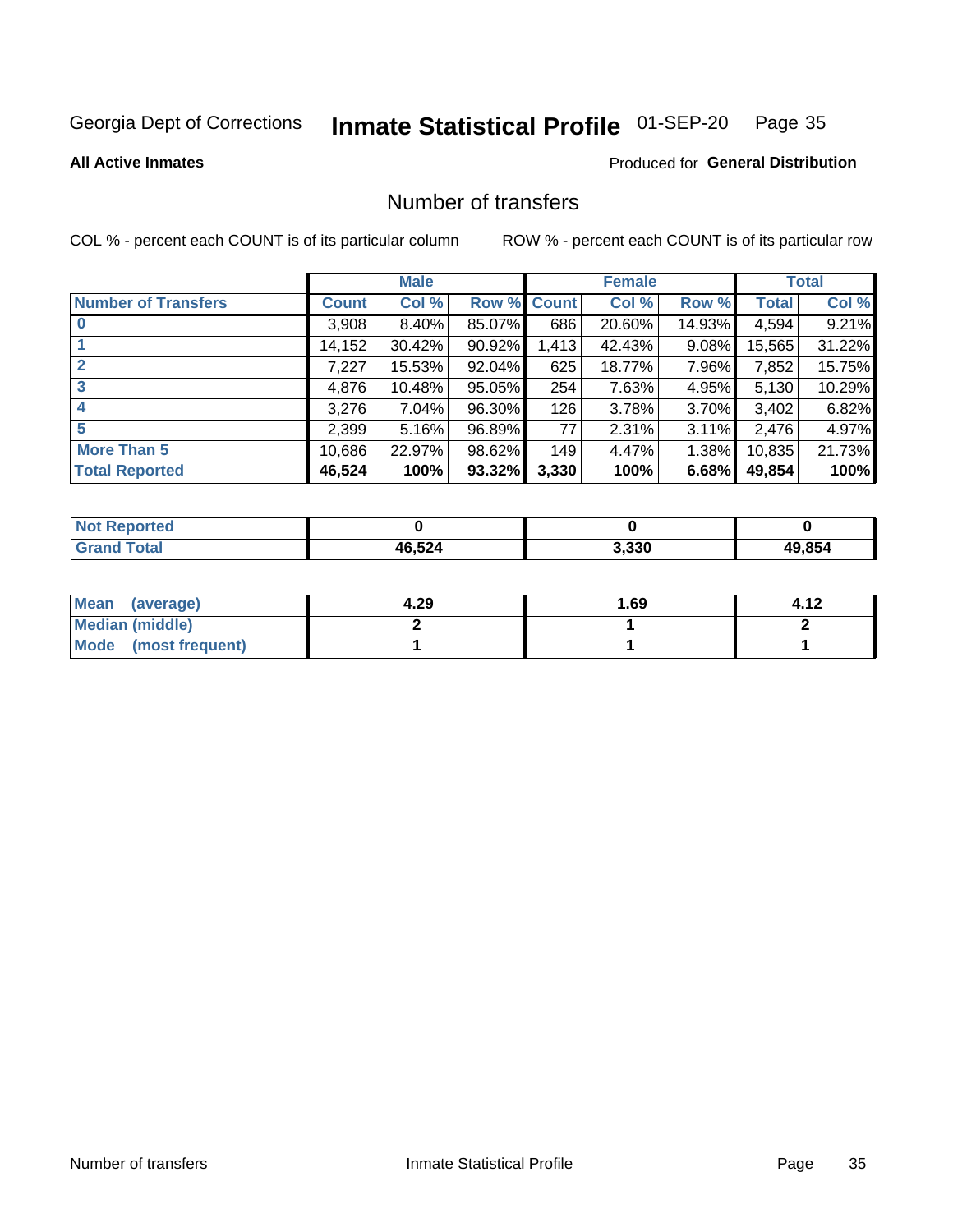# Inmate Statistical Profile 01-SEP-20 Page 36

**All Active Inmates** 

### **Produced for General Distribution**

# Number of escapes

COL % - percent each COUNT is of its particular column

|                          |              | <b>Male</b> |                    |       | <b>Female</b> |          |        | <b>Total</b> |
|--------------------------|--------------|-------------|--------------------|-------|---------------|----------|--------|--------------|
| <b>Number of Escapes</b> | <b>Count</b> | Col %       | <b>Row % Count</b> |       | Col %         | Row %    | Total  | Col %        |
|                          | 45,944       | 98.75%      | 93.27%             | 3,317 | 99.61%        | $6.73\%$ | 49,261 | 98.81%       |
|                          | 557          | 1.20%       | 97.72%             | 13    | 0.39%         | 2.28%    | 570    | 1.14%        |
|                          | 20           | $0.04\%$    | 100.00%            |       |               |          | 20     | 0.04%        |
|                          | ົ            | 0.01%       | $100.00\%$         |       |               |          |        | 0.01%        |
|                          |              | 0.01%       | 100.00%            |       |               |          |        | 0.01%        |
| <b>Total Reported</b>    | 46,524       | 100%        | 93.32%             | 3,330 | 100%          | 6.68%    | 49,854 | 100.0%       |

| <b>Not Reported</b> |        |       |        |
|---------------------|--------|-------|--------|
| <b>Total</b>        | 46,524 | 3,330 | 49.854 |

| Mean (average)         |  | .0 <sup>4</sup> |
|------------------------|--|-----------------|
| <b>Median (middle)</b> |  |                 |
| Mode (most frequent)   |  |                 |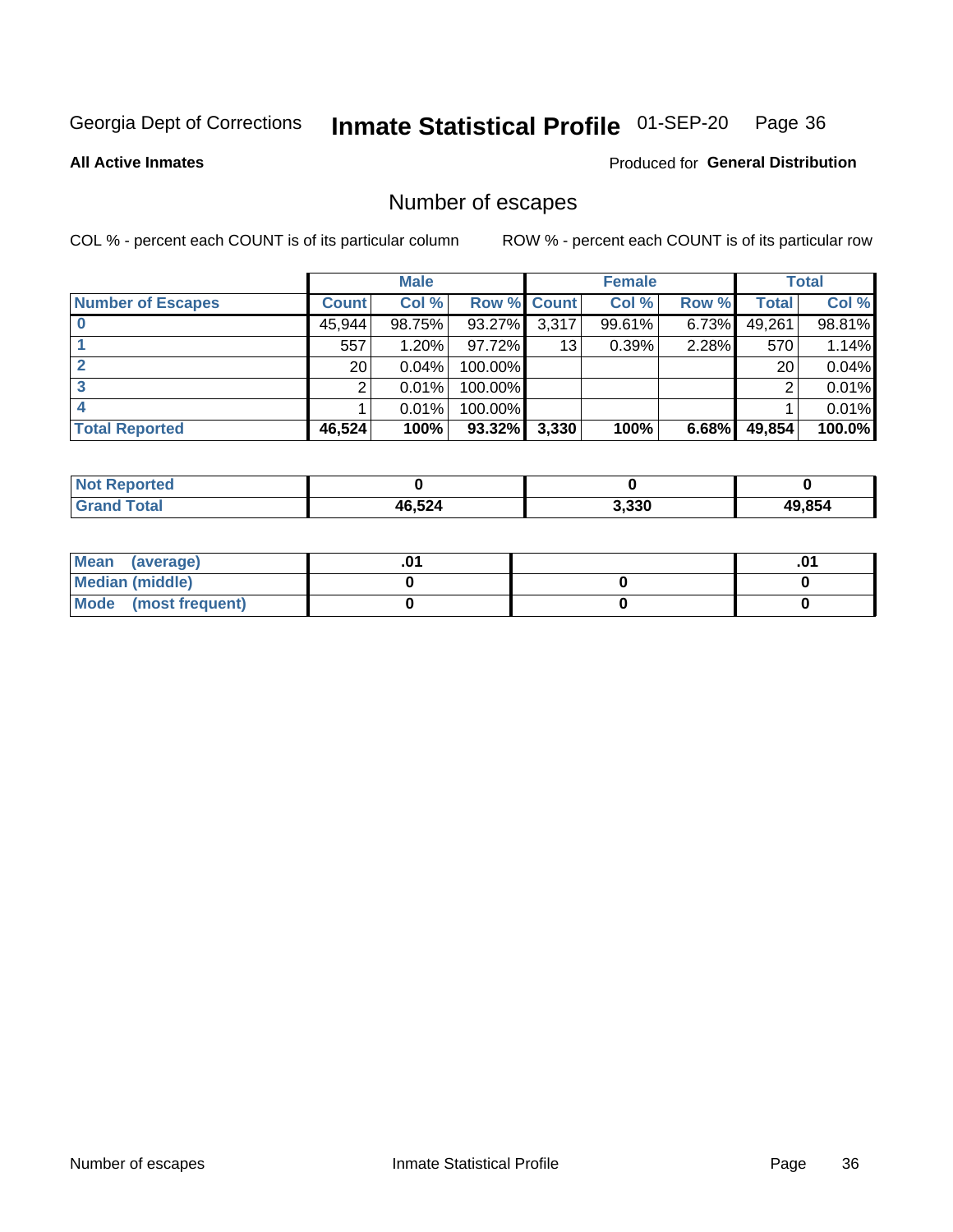#### Inmate Statistical Profile 01-SEP-20 Page 37

**All Active Inmates** 

### Produced for General Distribution

# Split sentences - Probation to follow

COL % - percent each COUNT is of its particular column

|                            |              | <b>Male</b> |                    |     | <b>Female</b> |          |                   | <b>Total</b> |
|----------------------------|--------------|-------------|--------------------|-----|---------------|----------|-------------------|--------------|
| <b>Probation to follow</b> | <b>Count</b> | Col%        | <b>Row % Count</b> |     | Col %         | Row %    | Total             | Col %        |
| <b>Yes</b>                 | 34.628       | 74.43%      | $93.22\%$ 2.519    |     | 75.65%        |          | $6.78\%$ 37,147   | 74.51%       |
| <b>No</b>                  | 11,896       | 25.57%      | 93.62%             | 811 | 24.35%        |          | $6.38\%$   12,707 | 25.49%       |
| <b>Total Reported</b>      | 46,524       | 100%        | $93.32\%$ 3,330    |     | 100%          | $6.68\%$ | 49,854            | 100%         |

| 46.524<br>-- - | 3,330 | 49.854 |
|----------------|-------|--------|
|                |       |        |

| <b>Mode</b><br>reauent)<br>Yes<br>v.c<br>0٥<br>.<br>. .<br>$\sim$ |
|-------------------------------------------------------------------|
|-------------------------------------------------------------------|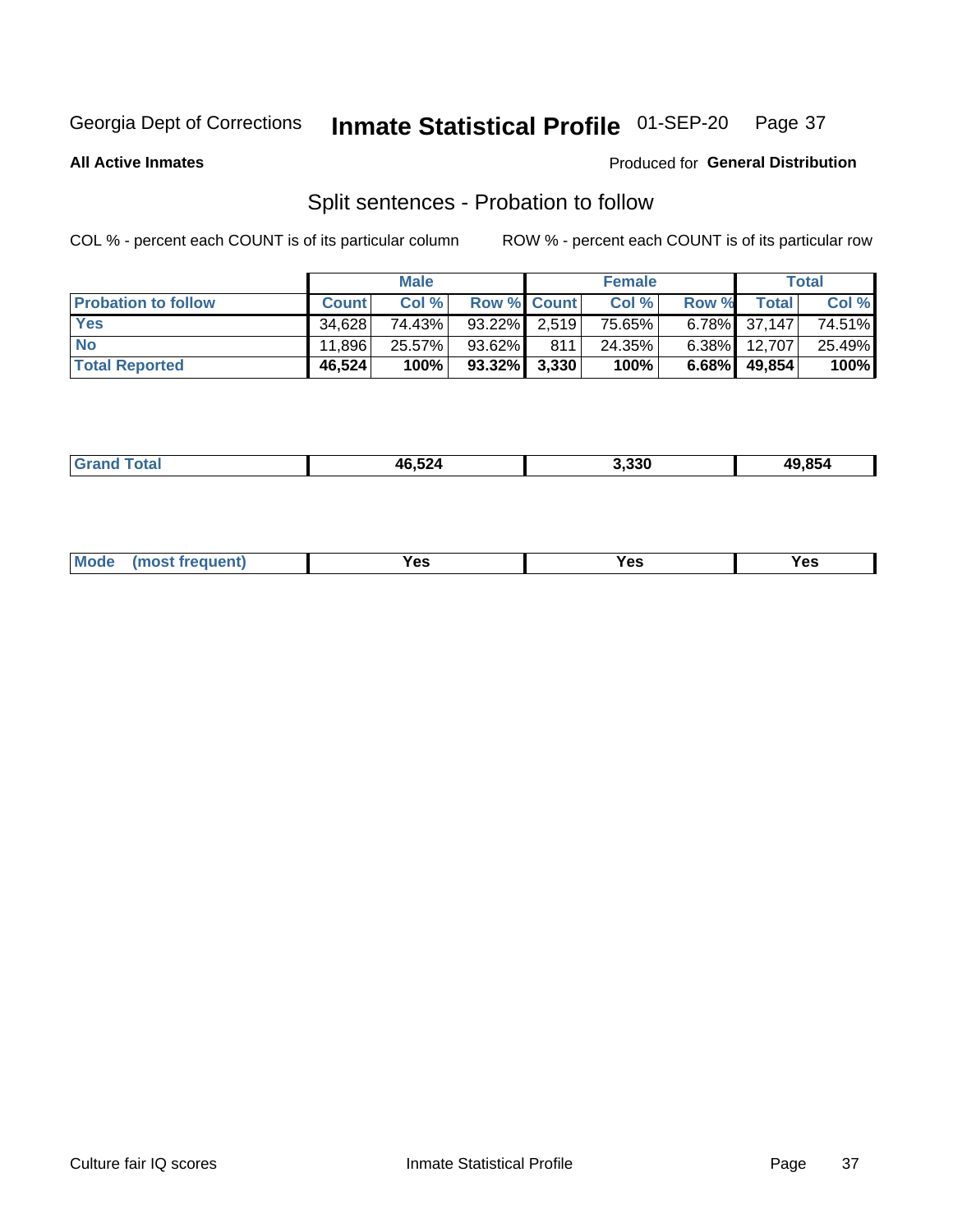#### Inmate Statistical Profile 01-SEP-20 Page 38

**All Active Inmates** 

### Produced for General Distribution

## Probable future release type of still active inmates

COL % - percent each COUNT is of its particular column

|                                         |              | <b>Male</b> |                    |      | <b>Female</b> |          | <b>Total</b> |        |
|-----------------------------------------|--------------|-------------|--------------------|------|---------------|----------|--------------|--------|
| <b>Probable Future Release Type</b>     | <b>Count</b> | Col%        | <b>Row % Count</b> |      | Col %         | Row %    | <b>Total</b> | Col %  |
| <b>Paroled with probation to follow</b> | 19,089       | 42.80%      | 91.78% 1.710       |      | 53.77%        | 8.22%    | 20,799       | 43.53% |
| Paroled w/o probation to follow         | 5,356        | 12.01%      | 91.62%             | 490  | 15.41%        | 8.38%    | 5,846        | 12.23% |
| <b>Maxout with probation to follow</b>  | 12.717       | 28.51%      | 95.00%             | 670  | 21.07%        | 5.00%    | 13,387       | 28.02% |
| <b>Maxout w/o probation to follow</b>   | 1,762        | 3.95%       | 95.29%             | 87 I | 2.74%         | $4.71\%$ | 1,849        | 3.87%  |
| Life, LWOP or death sentence            | 5,679        | 12.73%      | 96.22%             | 223  | 7.01%         | 3.78%    | 5,902        | 12.35% |
| <b>Total Reported</b>                   | 44,603       | 100%        | $93.34\%$ 3,180    |      | 100%          | 6.66%    | 47,783       | 100%   |

| eleased     |        |       |        |
|-------------|--------|-------|--------|
| <b>otal</b> | 44,603 | 3.180 | 17,783 |

| <b>Mode (most frequent)</b> | <b>PAR with PROB follow</b> | <b>PAR with PROB follow</b> | <b>PAR with PROB</b> |
|-----------------------------|-----------------------------|-----------------------------|----------------------|
|                             |                             |                             | follow               |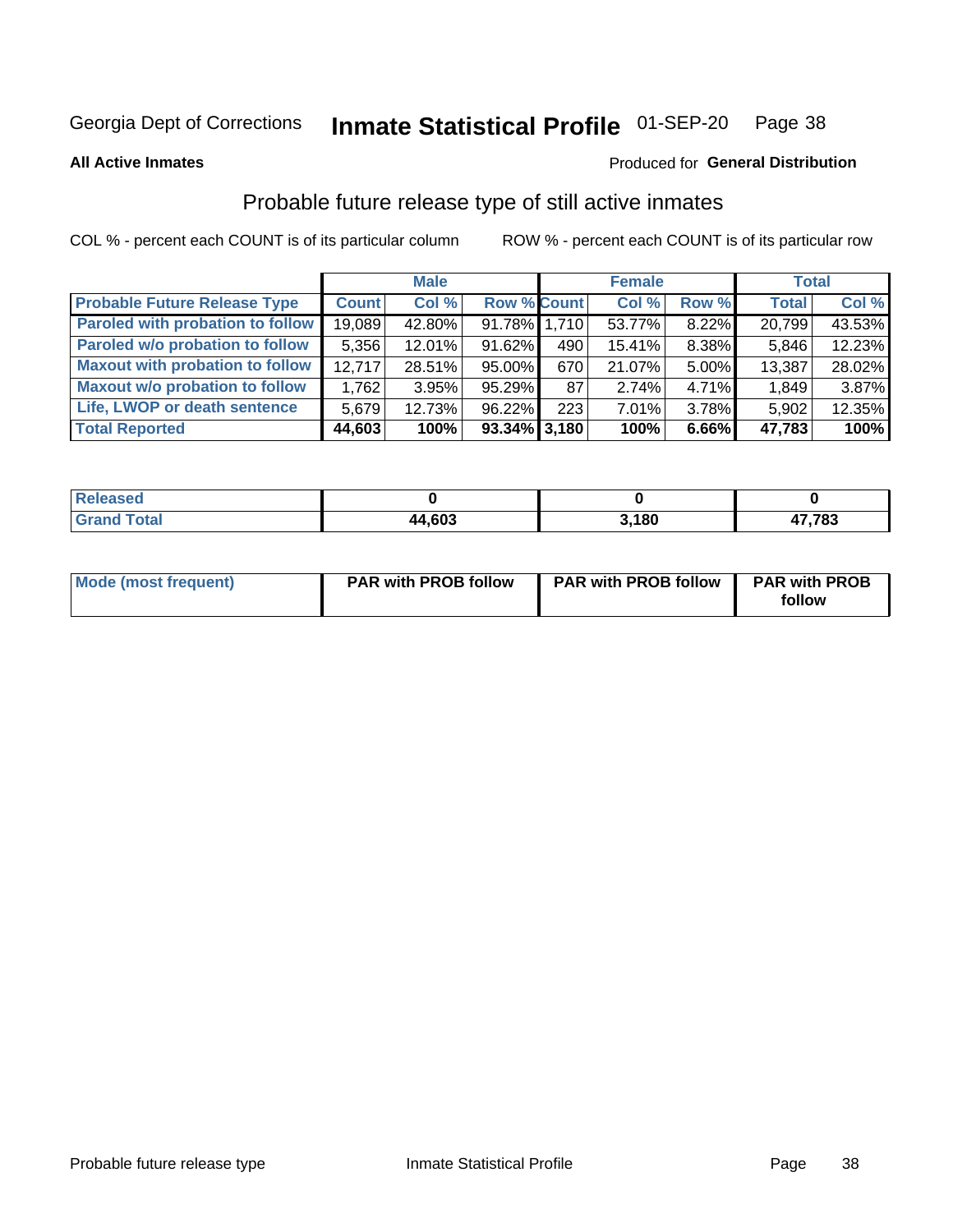## **All Active Inmates**

## **Produced for General Distribution**

## Time served in current (or last) institution

COL % - percent each COUNT is of its particular column

|                            |              | <b>Male</b> |        |              | <b>Female</b> |        |              | <b>Total</b> |
|----------------------------|--------------|-------------|--------|--------------|---------------|--------|--------------|--------------|
| <b>Time In Institution</b> | <b>Count</b> | Col %       | Row %  | <b>Count</b> | Col %         | Row %  | <b>Total</b> | Col %        |
| 0 to 3 months              | 7,566        | 16.26%      | 90.41% | 803          | 24.11%        | 9.59%  | 8,369        | 16.79%       |
| 3.01 to 6 months           | 3,648        | 7.84%       | 94.53% | 211          | 6.34%         | 5.47%  | 3,859        | 7.74%        |
| 6.01 to 9 months           | 6,319        | 13.58%      | 93.71% | 424          | 12.73%        | 6.29%  | 6,743        | 13.53%       |
| 9.01 to 12 months          | 4,551        | 9.78%       | 94.15% | 283          | 8.50%         | 5.85%  | 4,834        | 9.70%        |
| 12.01 to 18 months         | 6,470        | 13.91%      | 94.15% | 402          | 12.07%        | 5.85%  | 6,872        | 13.78%       |
| <b>18.01 to 24 months</b>  | 3,974        | 8.54%       | 94.22% | 244          | 7.33%         | 5.78%  | 4,218        | 8.46%        |
| 2.01 to 3 years            | 4,955        | 10.65%      | 93.83% | 326          | 9.79%         | 6.17%  | 5,281        | 10.59%       |
| 3.01 to 4 years            | 2,801        | 6.02%       | 94.88% | 151          | 4.53%         | 5.12%  | 2,952        | 5.92%        |
| $4.01$ to 5 years          | 1,841        | 3.96%       | 94.65% | 104          | 3.12%         | 5.35%  | 1,945        | 3.90%        |
| 5.01 to 6 years            | 1,424        | 3.06%       | 94.56% | 82           | 2.46%         | 5.44%  | 1,506        | 3.02%        |
| $6.01$ to 7 years          | 743          | 1.60%       | 92.88% | 57           | 1.71%         | 7.13%  | 800          | 1.60%        |
| 7.01 to 8 years            | 491          | 1.06%       | 90.09% | 54           | 1.62%         | 9.91%  | 545          | 1.09%        |
| $8.01$ to 9 years          | 392          | 0.84%       | 93.11% | 29           | 0.87%         | 6.89%  | 421          | 0.84%        |
| 9.01 to 10 years           | 249          | 0.54%       | 77.57% | 72           | 2.16%         | 22.43% | 321          | 0.64%        |
| Over 10 years              | 1,100        | 2.36%       | 92.59% | 88           | 2.64%         | 7.41%  | 1,188        | 2.38%        |
| <b>Total Reported</b>      | 46,524       | 100%        | 93.32% | 3,330        | 100%          | 6.68%  | 49,854       | 100%         |

| <b>Not R</b><br>Reported |        |      |        |
|--------------------------|--------|------|--------|
| Total                    | 46,524 | .330 | 49.854 |

| <b>Mean</b><br>(average) | 30 months | 25 months | 30 months |
|--------------------------|-----------|-----------|-----------|
| Median (middle)          | 13 months | 12 months | 13 months |
| Mode<br>(most frequent)  | 0 months  | months    | ∣ months  |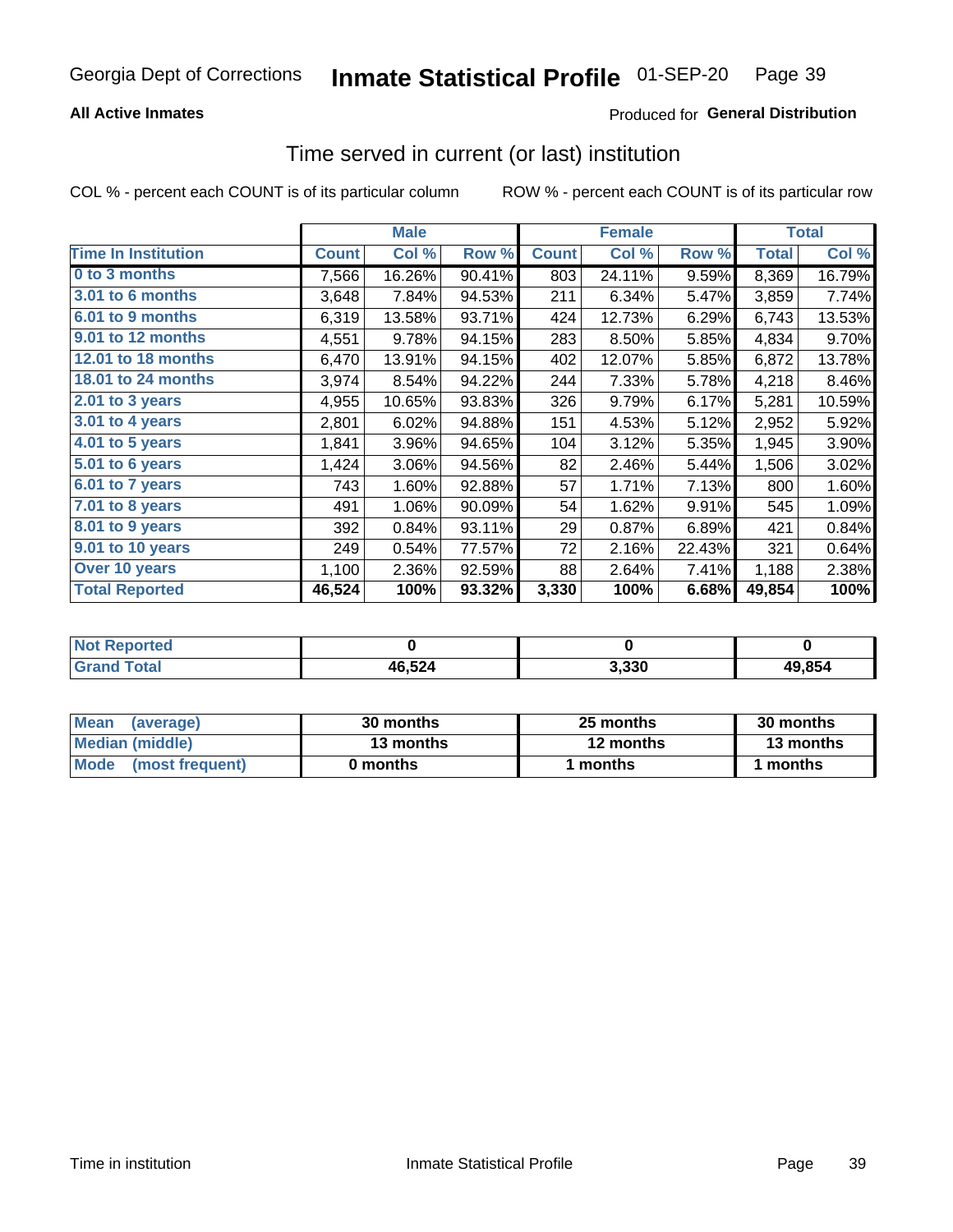#### Inmate Statistical Profile 01-SEP-20 Page 40

#### **All Active Inmates**

### Produced for General Distribution

## Highest grade level attained

COL % - percent each COUNT is of its particular column

|                              |                 | <b>Male</b> |         |              | <b>Female</b> |                     |                 | <b>Total</b> |
|------------------------------|-----------------|-------------|---------|--------------|---------------|---------------------|-----------------|--------------|
| <b>Grade Level</b>           | <b>Count</b>    | Col %       | Row %   | <b>Count</b> | Col %         | Row %               | <b>Total</b>    | Col %        |
| No school at all             | $\overline{13}$ | 0.04%       | 100.00% |              |               |                     | $\overline{13}$ | 0.04%        |
| <b>Grade 1</b>               | 19              | 0.06%       | 100.00% |              |               |                     | 19              | 0.06%        |
| <b>Grade 2</b>               | 22              | 0.07%       | 100.00% |              |               |                     | 22              | 0.07%        |
| Grade 3                      | 54              | 0.17%       | 98.18%  | $\mathbf{1}$ | 0.06%         | 1.82%               | 55              | 0.17%        |
| Grade 4                      | 63              | 0.20%       | 95.45%  | 3            | 0.17%         | 4.55%               | 66              | 0.20%        |
| Grade 5                      | 89              | 0.28%       | 95.70%  | 4            | 0.23%         | 4.30%               | 93              | 0.28%        |
| Grade 6                      | 290             | 0.92%       | 97.32%  | 8            | 0.46%         | 2.68%               | 298             | 0.89%        |
| <b>Grade 7</b>               | 579             | 1.83%       | 95.07%  | 30           | 1.73%         | 4.93%               | 609             | 1.83%        |
| Grade 8                      | 2,096           | 6.64%       | 95.49%  | 99           | 5.70%         | 4.51%               | 2,195           | 6.59%        |
| Grade 9                      | 3,933           | 12.46%      | 96.47%  | 144          | 8.29%         | 3.53%               | 4,077           | 12.24%       |
| Grade 10                     | 5,274           | 16.71%      | 96.33%  | 201          | 11.58%        | 3.67%               | 5,475           | 16.44%       |
| Grade 11                     | 5,245           | 16.62%      | 95.69%  | 236          | 13.59%        | 4.31%               | 5,481           | 16.46%       |
| <b>Grade 12 or GED</b>       | 10,933          | 34.64%      | 94.31%  | 660          | 38.02%        | 5.69%               | 11,593          | 34.82%       |
| <b>Some tech school</b>      | 215             | 0.68%       | 83.66%  | 42           | 2.42%         | 16.34%              | 257             | 0.77%        |
| <b>Completed tech school</b> | 235             | 0.74%       | 84.84%  | 42           | 2.42%         | 15.16%              | 277             | 0.83%        |
| College, 1 year              | 863             | 2.73%       | 92.50%  | 70           | 4.03%         | 7.50%               | 933             | 2.80%        |
| College, 2 year              | 979             | 3.10%       | 89.24%  | 118          | 6.80%         | 10.76%              | 1,097           | 3.29%        |
| College, 3 year              | 255             | 0.81%       | 87.63%  | 36           | 2.07%         | 12.37%              | 291             | 0.87%        |
| <b>Bachelor's degree</b>     | 316             | 1.00%       | 90.29%  | 34           | 1.96%         | 9.71%               | 350             | 1.05%        |
| <b>Master's degree</b>       | 57              | 0.18%       | 91.94%  | 5            | 0.29%         | 8.06%               | 62              | 0.19%        |
| Ph.D. degree                 | 6               | 0.02%       | 85.71%  | 1            | 0.06%         | 14.29%              | $\overline{7}$  | 0.02%        |
| Law degree                   | 16              | 0.05%       | 94.12%  | $\mathbf{1}$ | 0.06%         | 5.88%               | 17              | 0.05%        |
| <b>Some medical school</b>   | $\overline{2}$  | 0.01%       | 66.67%  | 1            | 0.06%         | 33.33%              | 3               | 0.01%        |
| <b>Medical degree</b>        | $\overline{7}$  | 0.02%       | 100.00% |              |               |                     | $\overline{7}$  | 0.02%        |
|                              | $\mathbf 1$     | 0.01%       | 100.00% |              |               |                     | 1               | 0.01%        |
| <b>Total Reported</b>        | 31,562          | 100%        | 94.79%  | 1,736        | 100%          | $\overline{5.21\%}$ | 33,298          | 100%         |

| ,962               | .594  | 6.556      |
|--------------------|-------|------------|
| 16 521<br>лı<br>__ | 3,330 | $AO$ $95/$ |

| <b>Mean</b><br>(average) | 10.84           | 11.43           | 10.87           |
|--------------------------|-----------------|-----------------|-----------------|
| Median (middle)          | Grade 11        | Grade 12 or GED | Grade 11        |
| Mode<br>(most frequent)  | Grade 12 or GED | Grade 12 or GED | Grade 12 or GED |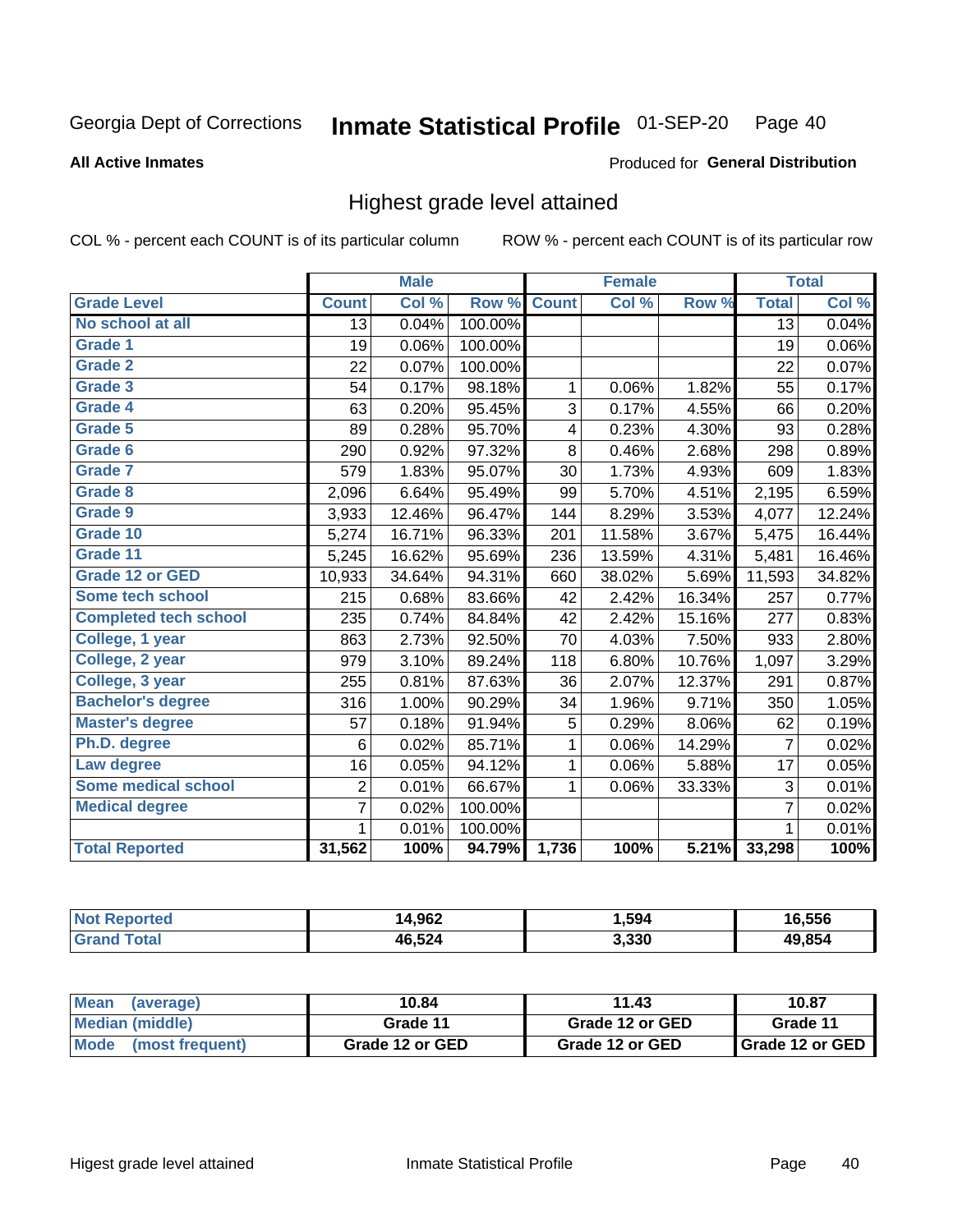#### Inmate Statistical Profile 01-SEP-20 Page 41

#### **All Active Inmates**

## **Produced for General Distribution**

## Culture fair IQ scores

COL % - percent each COUNT is of its particular column

|                       |              | <b>Male</b> |        |              | <b>Female</b> |          |              | <b>Total</b> |
|-----------------------|--------------|-------------|--------|--------------|---------------|----------|--------------|--------------|
| <b>IQ Scores</b>      | <b>Count</b> | Col %       | Row %  | <b>Count</b> | Col %         | Row %    | <b>Total</b> | Col %        |
| $60 - 69$             | 888          | 2.31%       | 93.97% | 57           | 1.97%         | $6.03\%$ | 945          | 2.29%        |
| $70 - 79$             | 2,588        | 6.74%       | 93.03% | 194          | 6.72%         | 6.97%    | 2,782        | 6.74%        |
| $80 - 89$             | 5,585        | 14.54%      | 89.10% | 683          | 23.64%        | 10.90%   | 6,268        | 15.18%       |
| $90 - 99$             | 10,473       | 27.27%      | 90.08% | 1,153        | 39.91%        | 9.92%    | 11,626       | 28.15%       |
| $100 - 109$           | 10,744       | 27.97%      | 95.73% | 479          | 16.58%        | 4.27%    | 11,223       | 27.18%       |
| $110 - 119$           | 6,690        | 17.42%      | 97.48% | 173          | 5.99%         | 2.52%    | 6,863        | 16.62%       |
| $120 - 129$           | 1,380        | 3.59%       | 93.24% | 100          | 3.46%         | 6.76%    | 1,480        | 3.58%        |
| $130 - 139$           | 57           | 0.15%       | 59.38% | 39           | 1.35%         | 40.63%   | 96           | 0.23%        |
| 140 & Up              |              | 0.01%       | 8.33%  | 11           | 0.38%         | 91.67%   | 12           | 0.03%        |
| <b>Total Reported</b> | 38,406       | 100%        | 93.00% | 2,889        | 100%          | $7.00\%$ | 41,295       | 100%         |

| <b>Not Reported</b>         | 7,461  | 308   | 7,769  |
|-----------------------------|--------|-------|--------|
| <b>Not Valid (under 60)</b> | 657    | 133   | 790    |
| <b>Grand Total</b>          | 46,524 | 3,330 | 49,854 |

| <b>Mean</b><br>(average) | 98  | 95 | 98 |
|--------------------------|-----|----|----|
| <b>Median (middle)</b>   | 99  | 94 | 99 |
| Mode<br>(most frequent)  | 101 | 99 | 99 |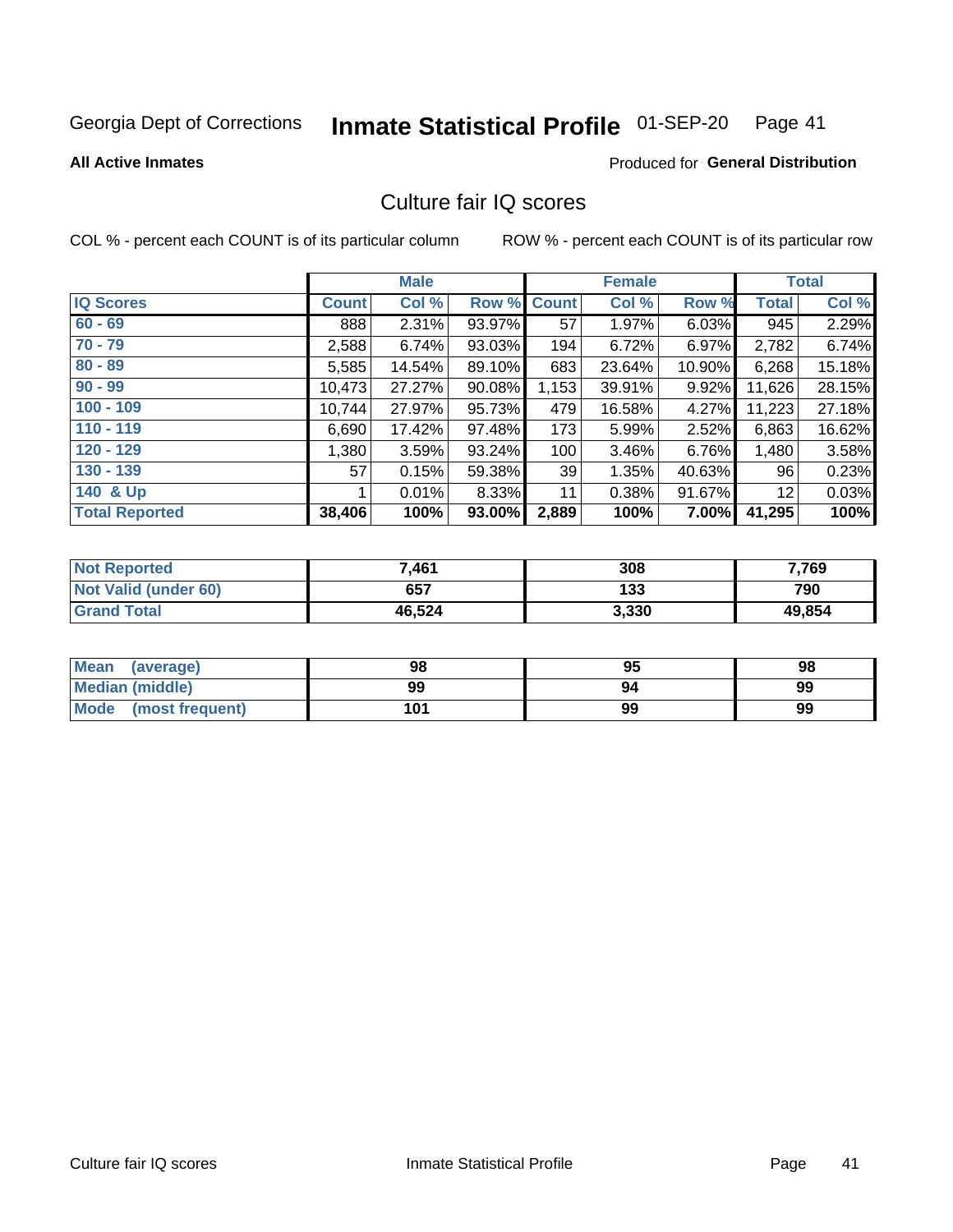#### Inmate Statistical Profile 01-SEP-20 Page 42

**All Active Inmates** 

## Produced for General Distribution

## Wide Range Achievement Test (WRAT) reading score

COL % - percent each COUNT is of its particular column

|                           |              | <b>Male</b> |        |              | <b>Female</b> |        |              | <b>Total</b> |
|---------------------------|--------------|-------------|--------|--------------|---------------|--------|--------------|--------------|
| <b>WRAT Reading Score</b> | <b>Count</b> | Col %       | Row %  | <b>Count</b> | Col %         | Row %  | <b>Total</b> | Col %        |
| 0.1 to 0.9                | 808          | 1.94%       | 99.63% | 3            | 0.10%         | 0.37%  | 811          | 1.81%        |
| 1.0 to 1.9                | 831          | 1.99%       | 98.58% | 12           | 0.40%         | 1.42%  | 843          | 1.89%        |
| 2.0 to 2.9                | 1,399        | 3.36%       | 97.83% | 31           | 1.03%         | 2.17%  | 1,430        | 3.20%        |
| 3.0 to 3.9                | 2,772        | 6.65%       | 96.86% | 90           | 2.98%         | 3.14%  | 2,862        | 6.40%        |
| 4.0 to 4.9                | 3,295        | 7.91%       | 95.23% | 165          | 5.46%         | 4.77%  | 3,460        | 7.74%        |
| 5.0 to 5.9                | 3,449        | 8.28%       | 95.59% | 159          | 5.26%         | 4.41%  | 3,608        | 8.07%        |
| 6.0 to 6.9                | 3,631        | 8.71%       | 95.03% | 190          | 6.29%         | 4.97%  | 3,821        | 8.55%        |
| 7.0 to 7.9                | 1,887        | 4.53%       | 95.45% | 90           | 2.98%         | 4.55%  | 1,977        | 4.42%        |
| 8.0 to 8.9                | 3,353        | 8.05%       | 94.64% | 190          | 6.29%         | 5.36%  | 3,543        | 7.93%        |
| 9.0 to 9.9                | 1,741        | 4.18%       | 94.21% | 107          | 3.54%         | 5.79%  | 1,848        | 4.14%        |
| 10.0 to 10.9              | 2,621        | 6.29%       | 92.55% | 211          | 6.98%         | 7.45%  | 2,832        | 6.34%        |
| 11.0 to 11.9              | 3,108        | 7.46%       | 89.05% | 382          | 12.64%        | 10.95% | 3,490        | 7.81%        |
| 12.0 to 12.9              | 12,251       | 29.40%      | 90.21% | 1,329        | 43.96%        | 9.79%  | 13,580       | 30.39%       |
| 13                        | 518          | 1.24%       | 89.00% | 64           | 2.12%         | 11.00% | 582          | 1.30%        |
| <b>Total Reported</b>     | 41,664       | 100%        | 93.24% | 3,023        | 100.0%        | 6.76%  | 44,687       | 100%         |

| NO | +,860  | 307   | 5,167  |
|----|--------|-------|--------|
|    | 46,524 | 3,330 | 49.854 |

| <b>Mean</b><br>(average) | 8.57 | 10.25 | 8.68 |
|--------------------------|------|-------|------|
| Median (middle)          | 8.9  | 11.9  | 8.9  |
| Mode<br>(most frequent)  | 12.9 | 12.9  | 12.9 |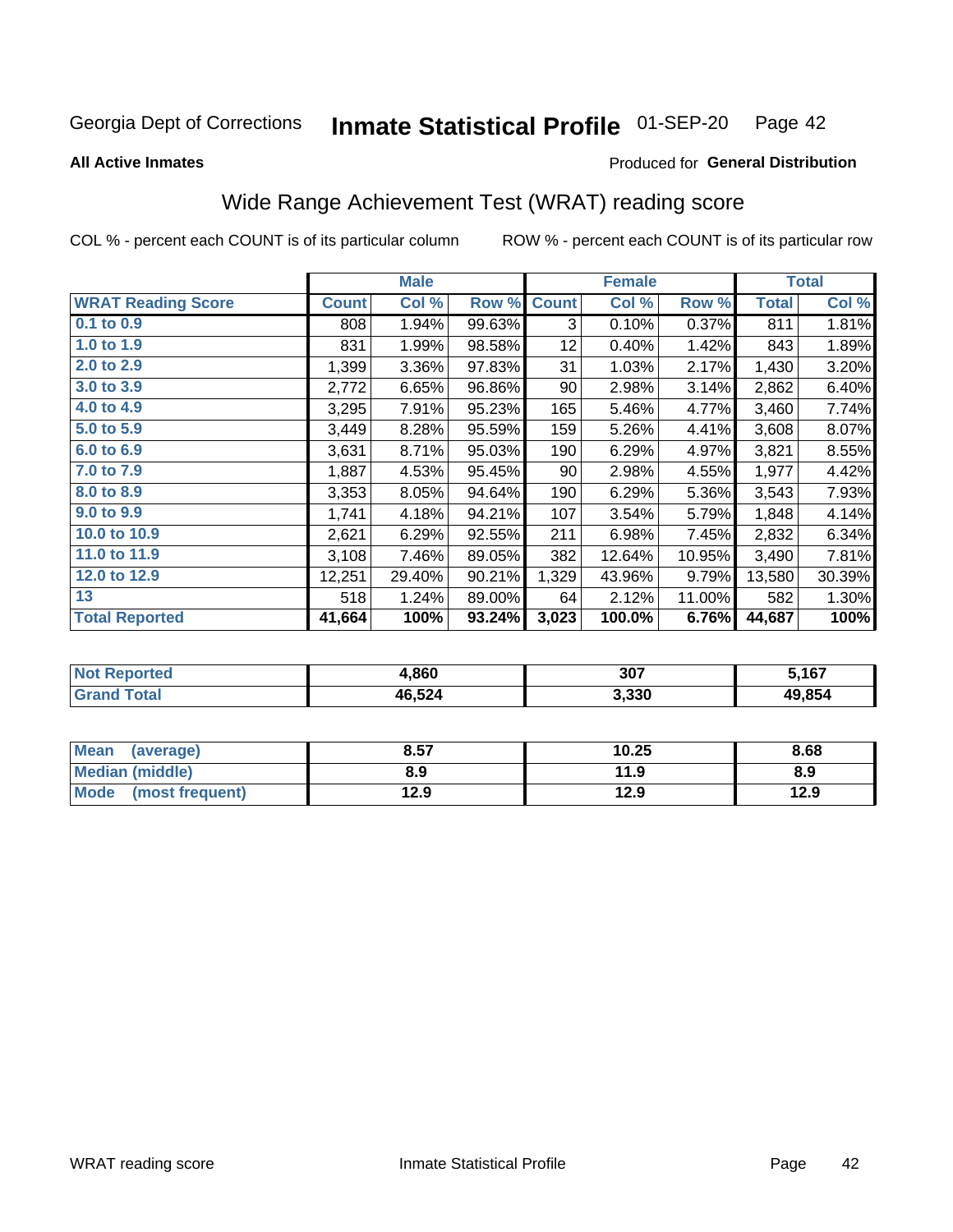#### Inmate Statistical Profile 01-SEP-20 Page 43

**All Active Inmates** 

### Produced for General Distribution

## Wide Range Achievement Test (WRAT) math score

COL % - percent each COUNT is of its particular column

|                              |              | <b>Male</b> |         |              | <b>Female</b> |        |              | <b>Total</b> |
|------------------------------|--------------|-------------|---------|--------------|---------------|--------|--------------|--------------|
| <b>WRAT Mathematic Score</b> | <b>Count</b> | Col %       | Row %   | <b>Count</b> | Col %         | Row %  | <b>Total</b> | Col %        |
| 0.1 to 0.9                   | 292          | 0.70%       | 100.00% |              |               |        | 292          | 0.65%        |
| 1.0 to 1.9                   | 650          | 1.56%       | 99.09%  | 6            | 0.20%         | 0.91%  | 656          | 1.47%        |
| 2.0 to 2.9                   | 1,200        | 2.88%       | 97.17%  | 35           | 1.16%         | 2.83%  | 1,235        | 2.76%        |
| 3.0 to 3.9                   | 2,848        | 6.84%       | 97.23%  | 81           | 2.68%         | 2.77%  | 2,929        | 6.55%        |
| 4.0 to 4.9                   | 5,346        | 12.83%      | 94.00%  | 341          | 11.28%        | 6.00%  | 5,687        | 12.73%       |
| 5.0 to 5.9                   | 6,741        | 16.18%      | 92.69%  | 532          | 17.59%        | 7.31%  | 7,273        | 16.28%       |
| 6.0 to 6.9                   | 7,602        | 18.25%      | 91.82%  | 677          | 22.39%        | 8.18%  | 8,279        | 18.53%       |
| 7.0 to 7.9                   | 3,341        | 8.02%       | 93.45%  | 234          | 7.74%         | 6.55%  | 3,575        | 8.00%        |
| 8.0 to 8.9                   | 3,744        | 8.99%       | 90.68%  | 385          | 12.73%        | 9.32%  | 4,129        | 9.24%        |
| 9.0 to 9.9                   | 2,367        | 5.68%       | 93.56%  | 163          | 5.39%         | 6.44%  | 2,530        | 5.66%        |
| 10.0 to 10.9                 | 950          | 2.28%       | 98.86%  | 11           | 0.36%         | 1.14%  | 961          | 2.15%        |
| 11.0 to 11.9                 | 1,104        | 2.65%       | 89.90%  | 124          | 4.10%         | 10.10% | 1,228        | 2.75%        |
| 12.0 to 12.9                 | 5,418        | 13.00%      | 92.84%  | 418          | 13.82%        | 7.16%  | 5,836        | 13.06%       |
| 13                           | 60           | 0.14%       | 77.92%  | 17           | 0.56%         | 22.08% | 77           | 0.17%        |
| <b>Total Reported</b>        | 41,663       | 100%        | 93.23%  | 3,024        | 100%          | 6.77%  | 44,687       | 100%         |

| Teu.<br>NO | 4,861  | 306   | 5,167  |
|------------|--------|-------|--------|
|            | 46,524 | 3,330 | 49.854 |

| <b>Mean</b><br>(average) | 7.06 | 7.54 | 7.09 |
|--------------------------|------|------|------|
| <b>Median (middle)</b>   | 6.5  | 6.9  | ხ.ე  |
| Mode (most frequent)     | 12.9 | 12.9 | 12.9 |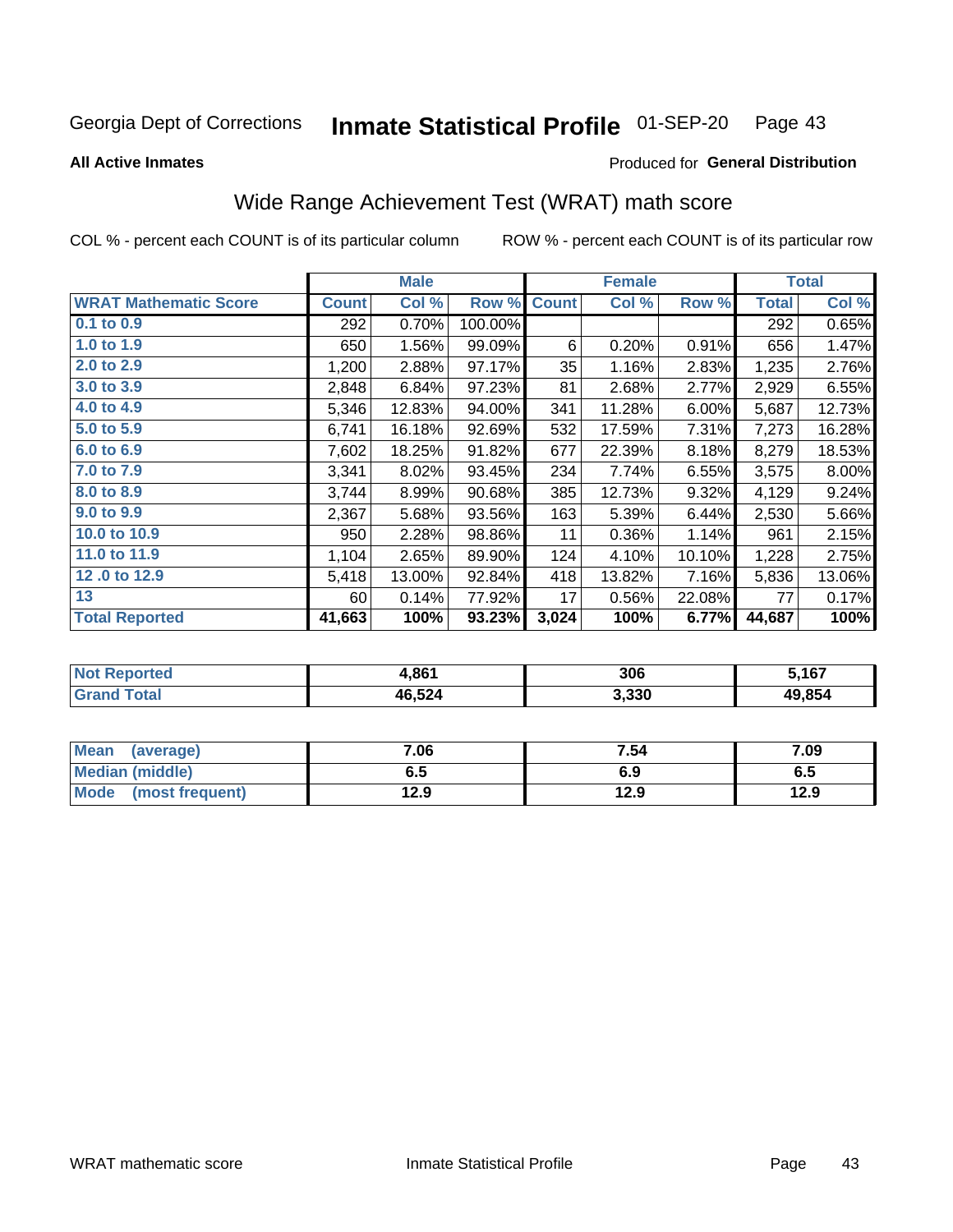#### Inmate Statistical Profile 01-SEP-20 Page 44

#### **All Active Inmates**

## **Produced for General Distribution**

## Wide Range Achievement Test (WRAT) spelling score

COL % - percent each COUNT is of its particular column

|                            |              | <b>Male</b> |        |              | <b>Female</b> |        |              | <b>Total</b> |
|----------------------------|--------------|-------------|--------|--------------|---------------|--------|--------------|--------------|
| <b>WRAT Spelling Score</b> | <b>Count</b> | Col %       | Row %  | <b>Count</b> | Col %         | Row %  | <b>Total</b> | Col %        |
| $0.1$ to $0.9$             | 894          | 2.15%       | 99.44% | 5            | 0.17%         | 0.56%  | 899          | 2.01%        |
| 1.0 to 1.9                 | 1,239        | 2.97%       | 99.04% | 12           | 0.40%         | 0.96%  | 1,251        | 2.80%        |
| 2.0 to 2.9                 | 2,278        | 5.47%       | 98.83% | 27           | 0.89%         | 1.17%  | 2,305        | 5.16%        |
| 3.0 to 3.9                 | 3,294        | 7.90%       | 98.06% | 65           | 2.15%         | 1.94%  | 3,359        | 7.51%        |
| 4.0 to 4.9                 | 2,860        | 6.86%       | 97.05% | 87           | 2.88%         | 2.95%  | 2,947        | 6.59%        |
| 5.0 to 5.9                 | 3,679        | 8.83%       | 95.14% | 188          | 6.21%         | 4.86%  | 3,867        | 8.65%        |
| 6.0 to 6.9                 | 3,856        | 9.25%       | 95.26% | 192          | 6.35%         | 4.74%  | 4,048        | 9.06%        |
| 7.0 to 7.9                 | 3,655        | 8.77%       | 94.49% | 213          | 7.04%         | 5.51%  | 3,868        | 8.65%        |
| 8.0 to 8.9                 | 3,668        | 8.80%       | 94.22% | 225          | 7.44%         | 5.78%  | 3,893        | 8.71%        |
| 9.0 to 9.9                 | 2,033        | 4.88%       | 93.21% | 148          | 4.89%         | 6.79%  | 2,181        | 4.88%        |
| 10.0 to 10.9               | 2,018        | 4.84%       | 92.48% | 164          | 5.42%         | 7.52%  | 2,182        | 4.88%        |
| 11.0 to 11.9               | 2,788        | 6.69%       | 89.16% | 339          | 11.21%        | 10.84% | 3,127        | 7.00%        |
| 12.0 to 12.9               | 9,170        | 22.00%      | 87.38% | 1,324        | 43.77%        | 12.62% | 10,494       | 23.48%       |
| 13                         | 244          | 0.59%       | 87.14% | 36           | 1.19%         | 12.86% | 280          | 0.63%        |
| <b>Total Reported</b>      | 41,676       | 100%        | 93.23% | 3,025        | 100.0%        | 6.77%  | 44,701       | 100.0%       |

| ∿rteα<br>NO | Ⅰ,848  | 305   | ,153   |
|-------------|--------|-------|--------|
|             | 46,524 | 3,330 | 49.854 |

| <b>Mean</b><br>(average) | 7.84 | 10.20 | 8.00 |
|--------------------------|------|-------|------|
| Median (middle)          | . .  | 11.6  | 7. O |
| Mode<br>(most frequent)  | 12.9 | 12.9  | 12.9 |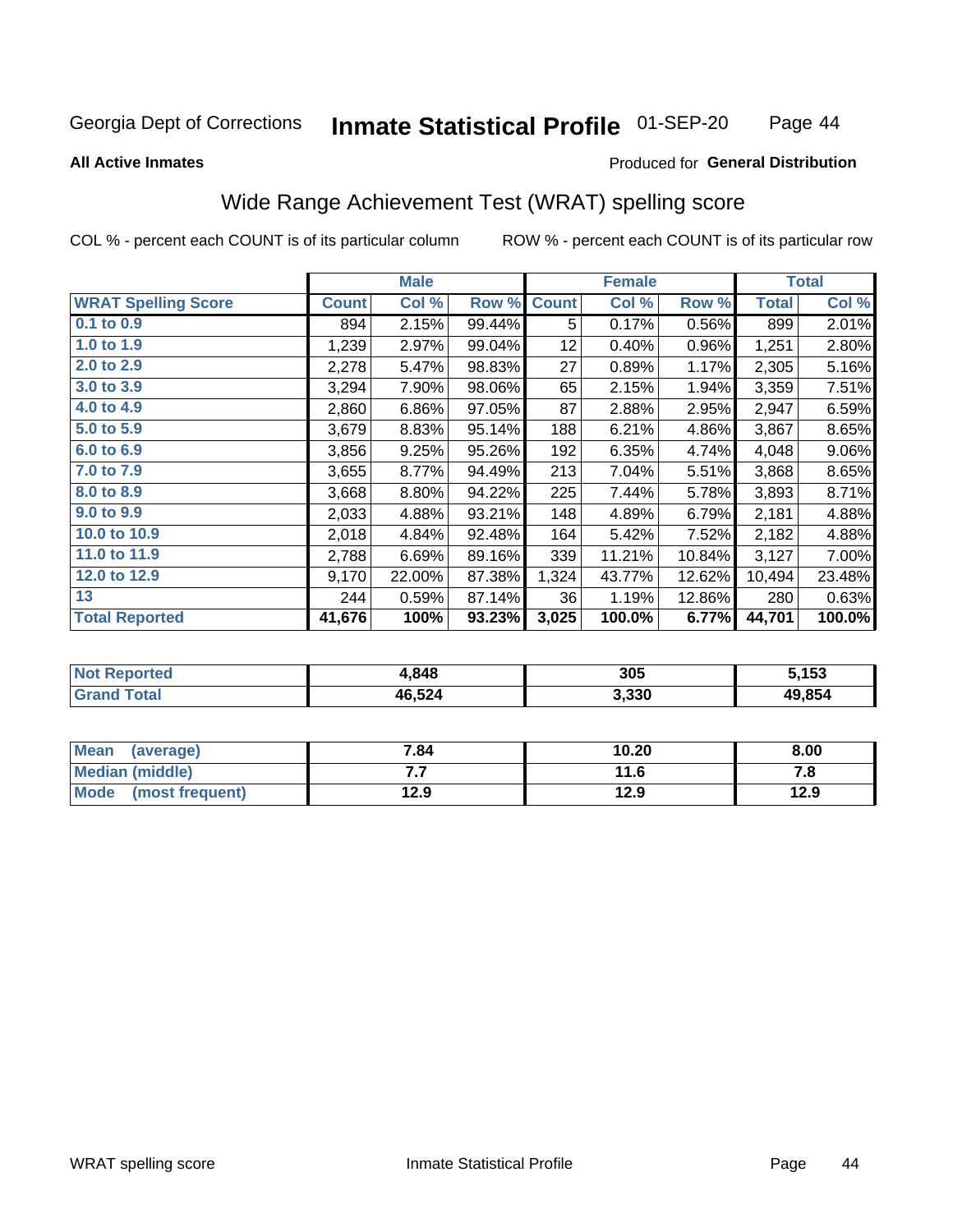#### Inmate Statistical Profile 01-SEP-20 Page 45

**All Active Inmates** 

## **Produced for General Distribution**

## Current / last mental health treatment level

COL % - percent each COUNT is of its particular column

|                                    |              | <b>Male</b> |           |              | <b>Female</b> |        |              | <b>Total</b> |
|------------------------------------|--------------|-------------|-----------|--------------|---------------|--------|--------------|--------------|
| <b>Mental Health Treatment Lev</b> | <b>Count</b> | Col %       | Row %     | <b>Count</b> | Col %         | Row %  | <b>Total</b> | Col %        |
| 1 No problem at current time       | 7,861        | 47.53%      | $92.50\%$ | 637          | 24.07%        | 7.50%  | 8,498        | 44.29%       |
| 2 Receiving outpatient             | 6,992        | 42.27%      | 78.04%    | 1,967        | 74.34%        | 21.96% | 8,959        | 46.70%       |
| <b>Treatment</b>                   |              |             |           |              |               |        |              |              |
| 3 Inpatient, moderate              | 1,314        | 7.94%       | 97.48%    | 34           | 1.28%         | 2.52%  | 1,348        | 7.03%        |
| <b>Treatment</b>                   |              |             |           |              |               |        |              |              |
| 4 Inpatient, intensive             | 343          | 2.07%       | 97.72%    | 8            | 0.30%         | 2.28%  | 351          | 1.83%        |
| <b>Treatment</b>                   |              |             |           |              |               |        |              |              |
| <b>5 Undergoing crisis</b>         | 29           | 0.18%       | 100.00%   |              |               |        | 29           | 0.15%        |
| <b>stabilization</b>               |              |             |           |              |               |        |              |              |
| <b>6 Hospital for criminally</b>   |              | 0.01%       | 100.00%   |              |               |        |              | 0.01%        |
| <b>Tinsane</b>                     |              |             |           |              |               |        |              |              |
| <b>Total Evaluated</b>             | 16,540       | 100%        | 86.21%    | 2,646        | 100%          | 13.79% | 19,186       | 100.0%       |

| Never had MH evaluation | 29,984 | 684   | 30,668 |
|-------------------------|--------|-------|--------|
| <b>Grand Total</b>      | 46,524 | 3,330 | 49,854 |

| <b>Median (middle)</b>         | <b>Receiving outpatient</b><br>treatment | <b>Receiving outpatient</b><br>treatment | <b>Receiving</b><br>outpatient<br>treatment |  |
|--------------------------------|------------------------------------------|------------------------------------------|---------------------------------------------|--|
| <b>Mode</b><br>(most frequent) | No problem at current time               | <b>Receiving outpatient</b><br>treatment | Receiving<br>outpatient<br>treatment        |  |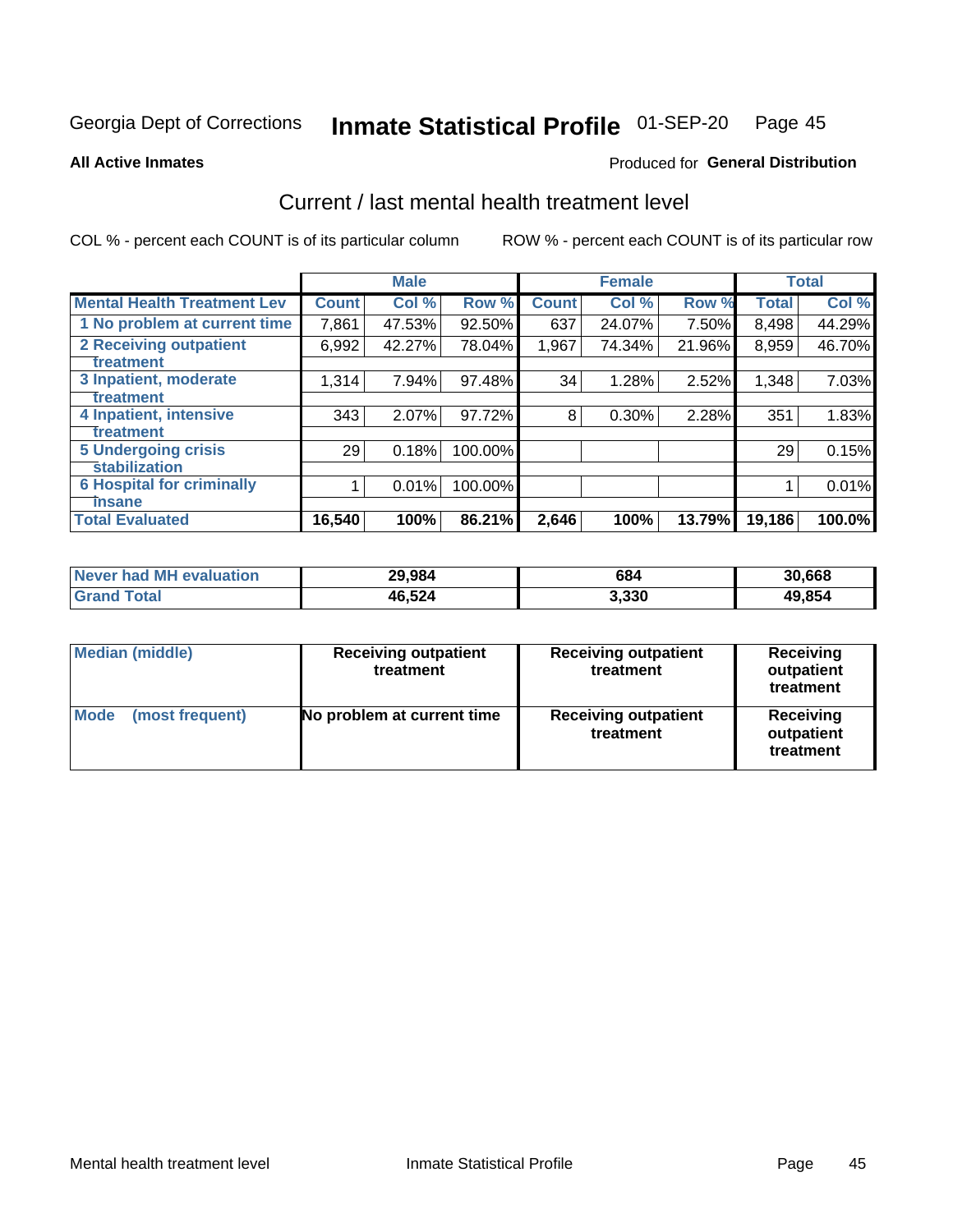## **All Active Inmates**

## Produced for General Distribution

## PULHESDWIT medical scale - 'P' overall condition ('P'hysical)

COL % - percent each COUNT is of its particular column

|                                  |              | <b>Male</b> |        |                 | <b>Female</b> |          |              | <b>Total</b> |
|----------------------------------|--------------|-------------|--------|-----------------|---------------|----------|--------------|--------------|
| 'P' Overall Condition            | <b>Count</b> | Col %       | Row %  | <b>Count</b>    | Col %         | Row %    | <b>Total</b> | Col %        |
| 1 No medical illness             | 31,526       | 74.01%      | 94.03% | 2,001           | 62.87%        | 5.97%    | 33,527       | 73.23%       |
| 2 Well-controlled chronic        | 10,102       | 23.71%      | 90.29% | 1.087           | 34.15%        | $9.71\%$ | 11,189       | 24.44%       |
| <b>lillness</b>                  |              |             |        |                 |               |          |              |              |
| 3 Poorly-controlled chronic      | 893          | 2.10%       | 91.87% | 79              | 2.48%         | 8.13%    | 972          | 2.12%        |
| <b>illness</b>                   |              |             |        |                 |               |          |              |              |
| 4 Significant problems requiring | 69           | 0.16%       | 87.34% | 10 <sup>1</sup> | 0.31%         | 12.66%   | 79           | 0.17%        |
| special housing                  |              |             |        |                 |               |          |              |              |
| 5 Terminal illness, < 6 months   | 8            | 0.02%       | 88.89% |                 | 0.03%         | 11.11%   | 9            | 0.02%        |
| to live                          |              |             |        |                 |               |          |              |              |
| 6 Inmate is pregnant             |              | 0.01%       | 16.67% | 5               | 0.16%         | 83.33%   | 6            | 0.01%        |
| <b>Total Reported</b>            | 42,599       | 100%        | 93.05% | 3,183           | 100%          | 6.95%    | 45,782       | 100%         |

| тес | 3,925  | 47   | ሰ72<br>$\sim$ U $\sim$ |
|-----|--------|------|------------------------|
|     | AG 52A | .330 | 49.854                 |

| Mode | (most frequent) | 1 No medical illness | 1 No medical illness | 1 No medical<br>illness |
|------|-----------------|----------------------|----------------------|-------------------------|
|------|-----------------|----------------------|----------------------|-------------------------|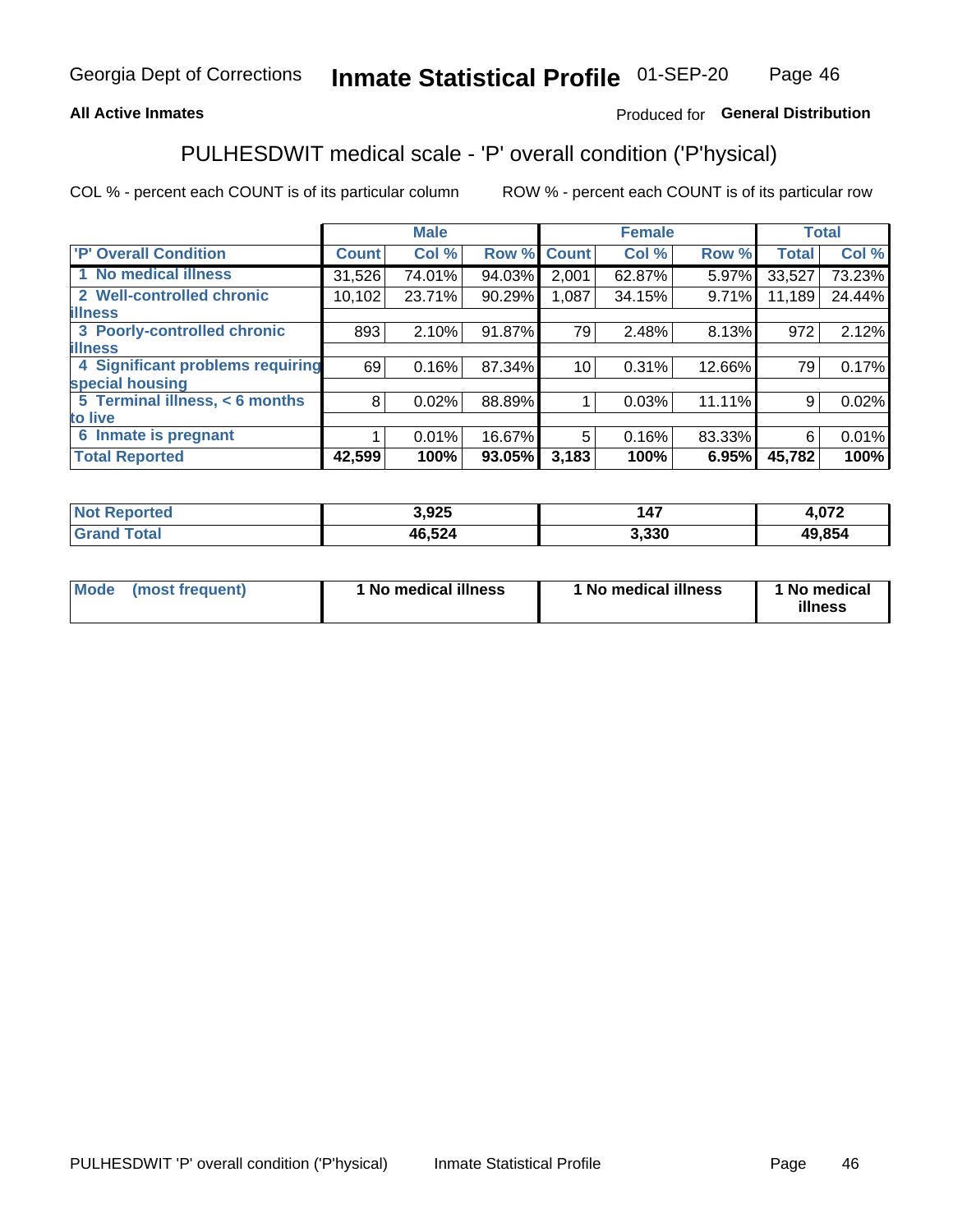### **All Active Inmates**

## Produced for General Distribution

## PULHESDWIT medical scale - 'U' upper body

COL % - percent each COUNT is of its particular column

|                              |              | <b>Male</b> |           |              | <b>Female</b> |       |              | <b>Total</b> |
|------------------------------|--------------|-------------|-----------|--------------|---------------|-------|--------------|--------------|
| <b>U' Upper Body</b>         | <b>Count</b> | Col %       | Row %     | <b>Count</b> | Col %         | Row % | <b>Total</b> | Col %        |
| 1 Upper bones, joints,       | 40,459       | 95.44%      | 93.05%    | 3,020        | 94.97%        | 6.95% | 43,479       | 95.41%       |
| muscles all OK               |              |             |           |              |               |       |              |              |
| 2 One or both arms minimally | 1,694        | 4.00%       | 92.57%    | 136          | 4.28%         | 7.43% | 1,830        | 4.02%        |
| limited                      |              |             |           |              |               |       |              |              |
| 3 One or both arms           | 197          | 0.46%       | 90.78%    | 20           | 0.63%         | 9.22% | 217          | 0.48%        |
| <b>moderately limited</b>    |              |             |           |              |               |       |              |              |
| 4 One arm disabled,          | 38           | 0.09%       | 90.48%    | 4            | 0.13%         | 9.52% | 42           | 0.09%        |
| paralyzed, or amputated      |              |             |           |              |               |       |              |              |
| 5 Both arms disabled,        | 2            | 0.01%       | 100.00%   |              |               |       | 2            | 0.01%        |
| paralyzed, or amputated      |              |             |           |              |               |       |              |              |
| <b>Total Reported</b>        | 42,390       | 100%        | $93.02\%$ | 3,180        | 100%          | 6.98% | 45,570       | 100.0%       |

| <b>Not Reported</b> | 1,134  | 150   | 4,284  |
|---------------------|--------|-------|--------|
| <b>Grand Total</b>  | 46,524 | 3,330 | 49,854 |

| Mode (most frequent) | 1 Upper bones, joints,<br>muscles all OK | 1 Upper bones, joints,<br>muscles all OK | 1 Upper bones,<br>joints, muscles all<br>ΟK |
|----------------------|------------------------------------------|------------------------------------------|---------------------------------------------|
|----------------------|------------------------------------------|------------------------------------------|---------------------------------------------|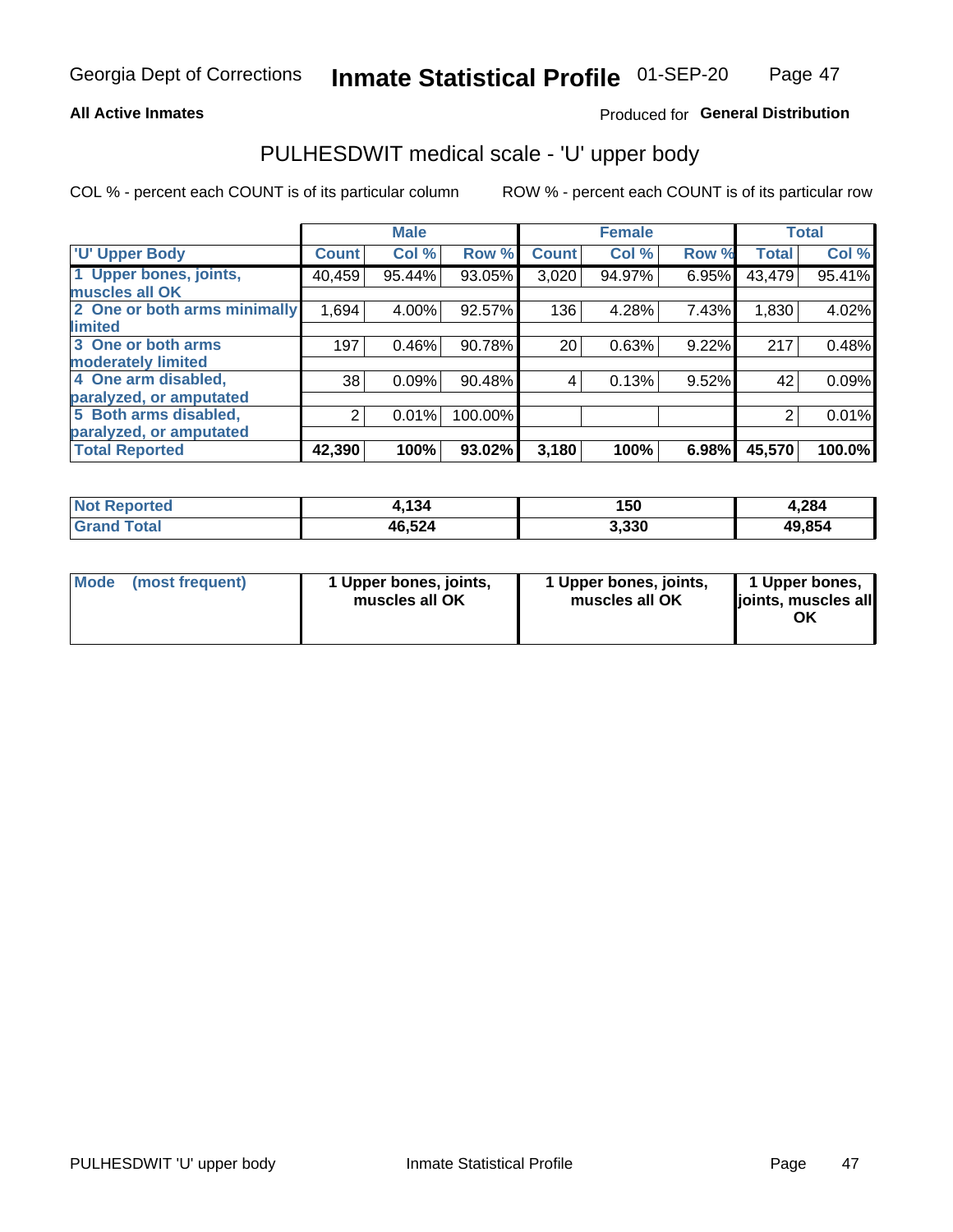### **All Active Inmates**

## Produced for General Distribution

## PULHESDWIT medical scale - 'L' lower body

COL % - percent each COUNT is of its particular column

|                                |              | <b>Male</b> |         |              | <b>Female</b> |       |              | <b>Total</b> |
|--------------------------------|--------------|-------------|---------|--------------|---------------|-------|--------------|--------------|
| 'L' Lower Body                 | <b>Count</b> | Col %       | Row %   | <b>Count</b> | Col %         | Row % | <b>Total</b> | Col %        |
| 1 Lower bones, joints,         | 38,267       | 90.28%      | 93.02%  | 2,873        | 90.40%        | 6.98% | 41,140       | 90.28%       |
| muscles all OK                 |              |             |         |              |               |       |              |              |
| 2 One or both legs minimally   | 3,394        | 8.01%       | 92.86%  | 261          | 8.21%         | 7.14% | 3,655        | 8.02%        |
| limited                        |              |             |         |              |               |       |              |              |
| 3 One or both legs             | 594          | 1.40%       | 94.59%  | 34           | 1.07%         | 5.41% | 628          | 1.38%        |
| moderately limited             |              |             |         |              |               |       |              |              |
| 4 One leg disabled, paralyzed, | 110          | 0.26%       | 91.67%  | 10           | 0.31%         | 8.33% | 120          | 0.26%        |
| or amputated                   |              |             |         |              |               |       |              |              |
| 5 Both legs disabled,          | 24           | $0.06\%$    | 100.00% |              |               |       | 24           | 0.05%        |
| paralyzed, or amputated        |              |             |         |              |               |       |              |              |
| <b>Total Reported</b>          | 42,389       | 100%        | 93.03%  | 3,178        | 100%          | 6.97% | 45,567       | 100%         |

| <b>Not Reported</b>   | 1,135  | 152   | 4,287  |
|-----------------------|--------|-------|--------|
| <b>Total</b><br>Grand | 46,524 | 3,330 | 49,854 |

|  | Mode (most frequent) | 1 Lower bones, joints,<br>muscles all OK | 1 Lower bones, joints,<br>muscles all OK | 1 Lower bones,<br>joints, muscles all<br>ΟK |
|--|----------------------|------------------------------------------|------------------------------------------|---------------------------------------------|
|--|----------------------|------------------------------------------|------------------------------------------|---------------------------------------------|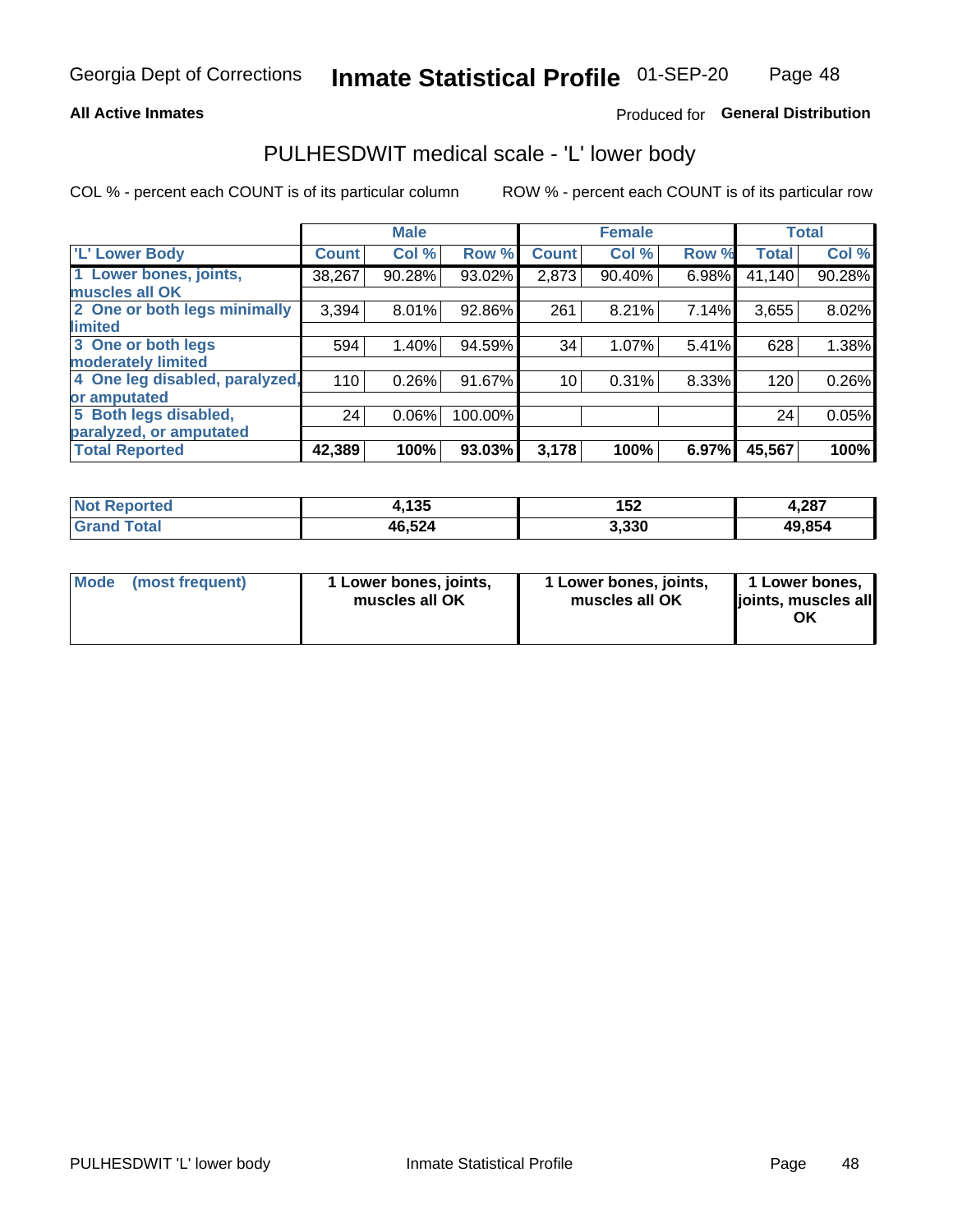### **All Active Inmates**

## Produced for General Distribution

## PULHESDWIT medical scale - 'H' hearing

COL % - percent each COUNT is of its particular column

|                                |              | <b>Male</b> |             |       | <b>Female</b> |       | <b>Total</b> |          |
|--------------------------------|--------------|-------------|-------------|-------|---------------|-------|--------------|----------|
| <b>'H' Hearing</b>             | <b>Count</b> | Col %       | Row % Count |       | Col %         | Row % | <b>Total</b> | Col %    |
| 1 Normal hearing both ears     | 41,748       | 98.58%      | 93.04%      | 3,121 | 98.36%        | 6.96% | 44,869       | 98.57%   |
| 2 Some loss in one ear with    | 455          | 1.07%       | 91.37%      | 43    | 1.36%         | 8.63% | 498          | 1.09%    |
| other OK, or mild loss in both |              |             |             |       |               |       |              |          |
| 3 Total loss in one ear with   | 98           | 0.23%       | 93.33%      |       | 0.22%         | 6.67% | 105          | 0.23%    |
| mild loss in other             |              |             |             |       |               |       |              |          |
| 4 Severe loss in both ears     | 27           | 0.06%       | 96.43%      |       | 0.03%         | 3.57% | 28           | $0.06\%$ |
| 5 Total loss in both ears,     | 21           | 0.05%       | 95.45%      |       | 0.03%         | 4.55% | 22           | 0.05%    |
| requiring special housing      |              |             |             |       |               |       |              |          |
| <b>Total Reported</b>          | 42,349       | 100%        | 93.03%      | 3,173 | 100%          | 6.97% | 45,522       | 100%     |

| <b>Not Renc</b> | 4 7 E    | <b>457</b> | ????         |
|-----------------|----------|------------|--------------|
| ≅norted and     | 7. I I J | וטו        | 4.JJZ        |
| Total           | 46,524   | 3,330      | 49.854<br>40 |

| Mode (most frequent) | 1 Normal hearing both ears 11 Normal hearing both ears 1 Normal hearing | both ears |
|----------------------|-------------------------------------------------------------------------|-----------|
|                      |                                                                         |           |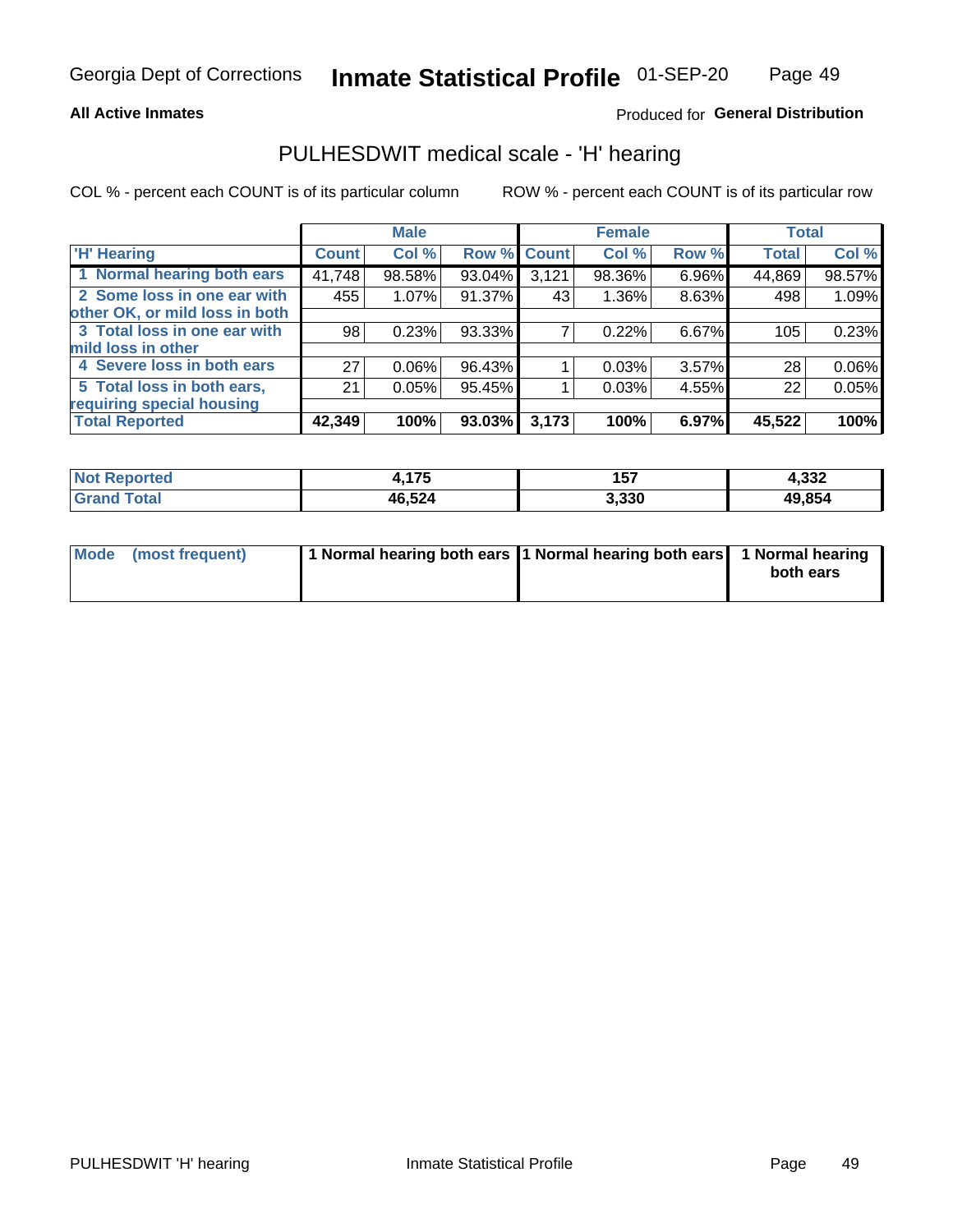### **All Active Inmates**

## Produced for General Distribution

## PULHESDWIT medical scale - 'E' vision

COL % - percent each COUNT is of its particular column

|                                 |                 | <b>Male</b> |        |              | <b>Female</b> |          |              | <b>Total</b> |
|---------------------------------|-----------------|-------------|--------|--------------|---------------|----------|--------------|--------------|
| 'E' Vision                      | <b>Count</b>    | Col %       | Row %  | <b>Count</b> | Col %         | Row %    | <b>Total</b> | Col %        |
| 1 Correctable to 20/40 in both  | 32,368          | 77.00%      | 95.05% | ا 686.       | 53.37%        | 4.95%    | 34,054       | 75.35%       |
| eyes                            |                 |             |        |              |               |          |              |              |
| 2 Correctable to 20/70 in one   | 8,500           | 20.22%      | 87.53% | 1,211        | 38.33%        | 12.47%   | 9,711        | 21.49%       |
| eye, may be blind in other      |                 |             |        |              |               |          |              |              |
| 3 Correctable to 20/200 in one  | 992             | 2.36%       | 82.05% | 217          | 6.87%         | 17.95%   | 1,209        | 2.68%        |
| eye, may be blind in other      |                 |             |        |              |               |          |              |              |
| 4 One eye not correctable to    | 156             | 0.37%       | 78.39% | 43           | 1.36%         | 21.61%   | 199          | 0.44%        |
| 20/200, other may be blind      |                 |             |        |              |               |          |              |              |
| 5 Blind in both eyes, requiring | 20 <sub>1</sub> | 0.05%       | 90.91% | 2            | 0.06%         | $9.09\%$ | 22           | 0.05%        |
| special housing                 |                 |             |        |              |               |          |              |              |
| <b>Total Reported</b>           | 42,036          | 100%        | 93.01% | 3,159        | 100%          | 6.99%    | 45,195       | 100.0%       |

| <b>Not Reported</b> | .488   | ۰,    | 4,659  |
|---------------------|--------|-------|--------|
| <b>Total</b>        | 46,524 | 3,330 | 49.854 |

| Mode (most frequent) | 1 Correctable to 20/40 in both<br>eves | 1 Correctable to 20/40 in   1 Correctable to  <br>both eves | 20/40 in both eyes |
|----------------------|----------------------------------------|-------------------------------------------------------------|--------------------|
|                      |                                        |                                                             |                    |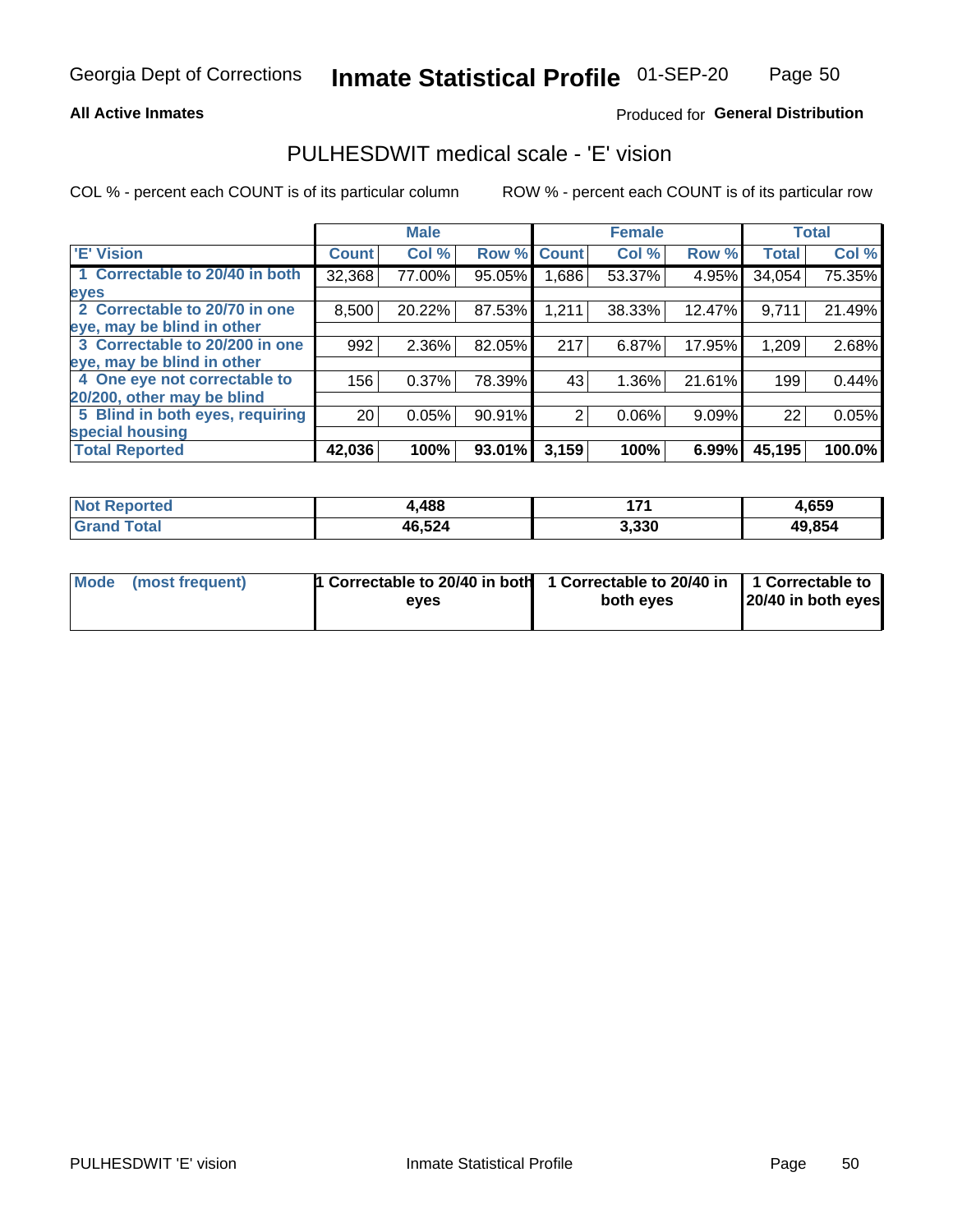### **All Active Inmates**

## Produced for General Distribution

## PULHESDWIT medical scale - 'S' pSychiatric

COL % - percent each COUNT is of its particular column

|                                        |              | <b>Male</b> |         |              | <b>Female</b> |        |              | <b>Total</b> |
|----------------------------------------|--------------|-------------|---------|--------------|---------------|--------|--------------|--------------|
| 'S' pSychiatric                        | <b>Count</b> | Col %       | Row %   | <b>Count</b> | Col %         | Row %  | <b>Total</b> | Col %        |
| 1 No impairment or disorders           | 37,341       | 89.95%      | 96.95%  | 1,176        | 38.95%        | 3.05%  | 38,517       | 86.49%       |
| 2 Stable, or in remission, or          | 3,378        | 8.14%       | 64.97%  | 1,821        | 60.32%        | 35.03% | 5,199        | 11.68%       |
| mild impairment or retardation         |              |             |         |              |               |        |              |              |
| 3 Requires moderate inpatient          | 629          | 1.52%       | 97.52%  | 16           | 0.53%         | 2.48%  | 645          | 1.45%        |
| <b>treatment</b>                       |              |             |         |              |               |        |              |              |
| 4 Requires intensive inpatient         | 159          | 0.38%       | 96.36%  | 6            | 0.20%         | 3.64%  | 165          | 0.37%        |
| <b>treatment</b>                       |              |             |         |              |               |        |              |              |
| <b>5 Requires Crisis Stabilization</b> | 5            | 0.01%       | 100.00% |              |               |        | 5            | 0.01%        |
| Unit (CSU) inpatient care              |              |             |         |              |               |        |              |              |
| <b>Total Reported</b>                  | 41,512       | 100%        | 93.22%  | 3,019        | 100%          | 6.78%  | 44,531       | 100%         |

| <b>Not Reported</b>   | 5,012  | 244<br>JI. | 5,323  |
|-----------------------|--------|------------|--------|
| Total<br><b>Grand</b> | 46,524 | 3,330      | 49,854 |

| Mode (most frequent) | <b>1 No impairment or disorders 2 Stable, or in remission, 1 No impairment or</b> |                       |           |
|----------------------|-----------------------------------------------------------------------------------|-----------------------|-----------|
|                      |                                                                                   | or mild impairment or | disorders |
|                      |                                                                                   | retardation           |           |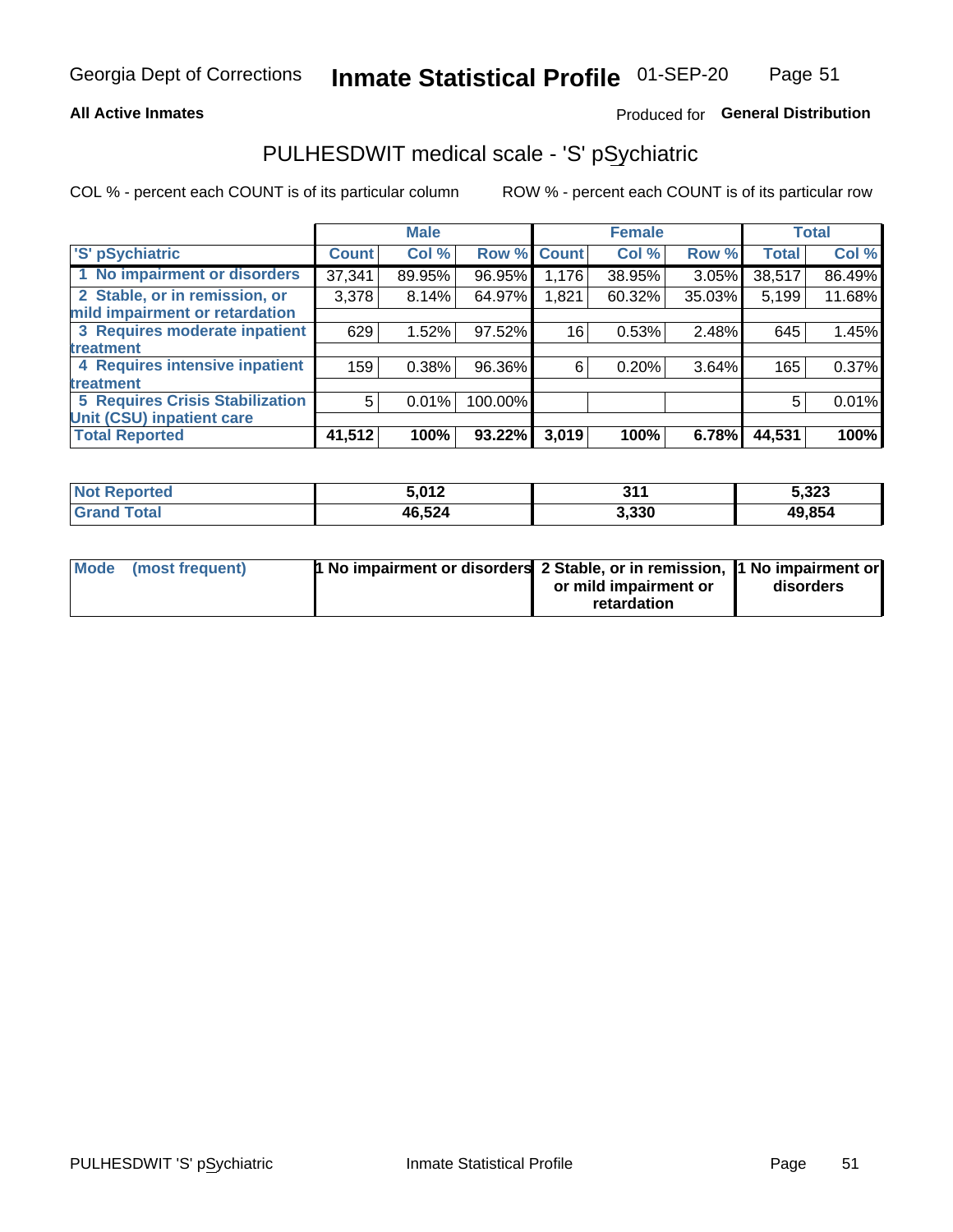### **All Active Inmates**

## Produced for General Distribution

## PULHESDWIT medical scale - 'D' dental

COL % - percent each COUNT is of its particular column

|                                 |              | <b>Male</b> |        |              | <b>Female</b> |          |              | <b>Total</b> |
|---------------------------------|--------------|-------------|--------|--------------|---------------|----------|--------------|--------------|
| <b>D'</b> Dental                | <b>Count</b> | Col %       | Row %  | <b>Count</b> | Col %         | Row %    | <b>Total</b> | Col %        |
| 1 Minimal routine dental health | 24,584       | 62.26%      | 91.12% | 2,397        | 78.67%        | 8.88%    | 26,981       | 63.44%       |
| <b>needs</b>                    |              |             |        |              |               |          |              |              |
| 2 Moderate cavities and/or gum  | 13,063       | 33.08%      | 96.49% | 475          | 15.59%        | $3.51\%$ | 13,538       | 31.83%       |
| disease                         |              |             |        |              |               |          |              |              |
| 3 Extensive gum disease         | 1,813        | 4.59%       | 91.29% | 173          | 5.68%         | 8.71%    | 1,986        | 4.67%        |
| and/or widespread decay         |              |             |        |              |               |          |              |              |
| 4 Urgent need for dental        | 24           | $0.06\%$    | 92.31% | 2            | 0.07%         | 7.69%    | 26           | 0.06%        |
| <b>services</b>                 |              |             |        |              |               |          |              |              |
| <b>Total Reported</b>           | 39,484       | 100%        | 92.84% | 3,047        | 100%          | 7.16%    | 42,531       | 100%         |

| <b>Not</b><br>Reported | 7,040  | 283   | 7,323  |
|------------------------|--------|-------|--------|
| 'otal<br>'Grand        | 46,524 | 3,330 | 49,854 |

| <b>Mode</b> | (most frequent) | <b>Minimal routine dental</b><br>health needs | 1 Minimal routine dental   1 Minimal routine  <br>health needs | dental health<br>needs |
|-------------|-----------------|-----------------------------------------------|----------------------------------------------------------------|------------------------|
|-------------|-----------------|-----------------------------------------------|----------------------------------------------------------------|------------------------|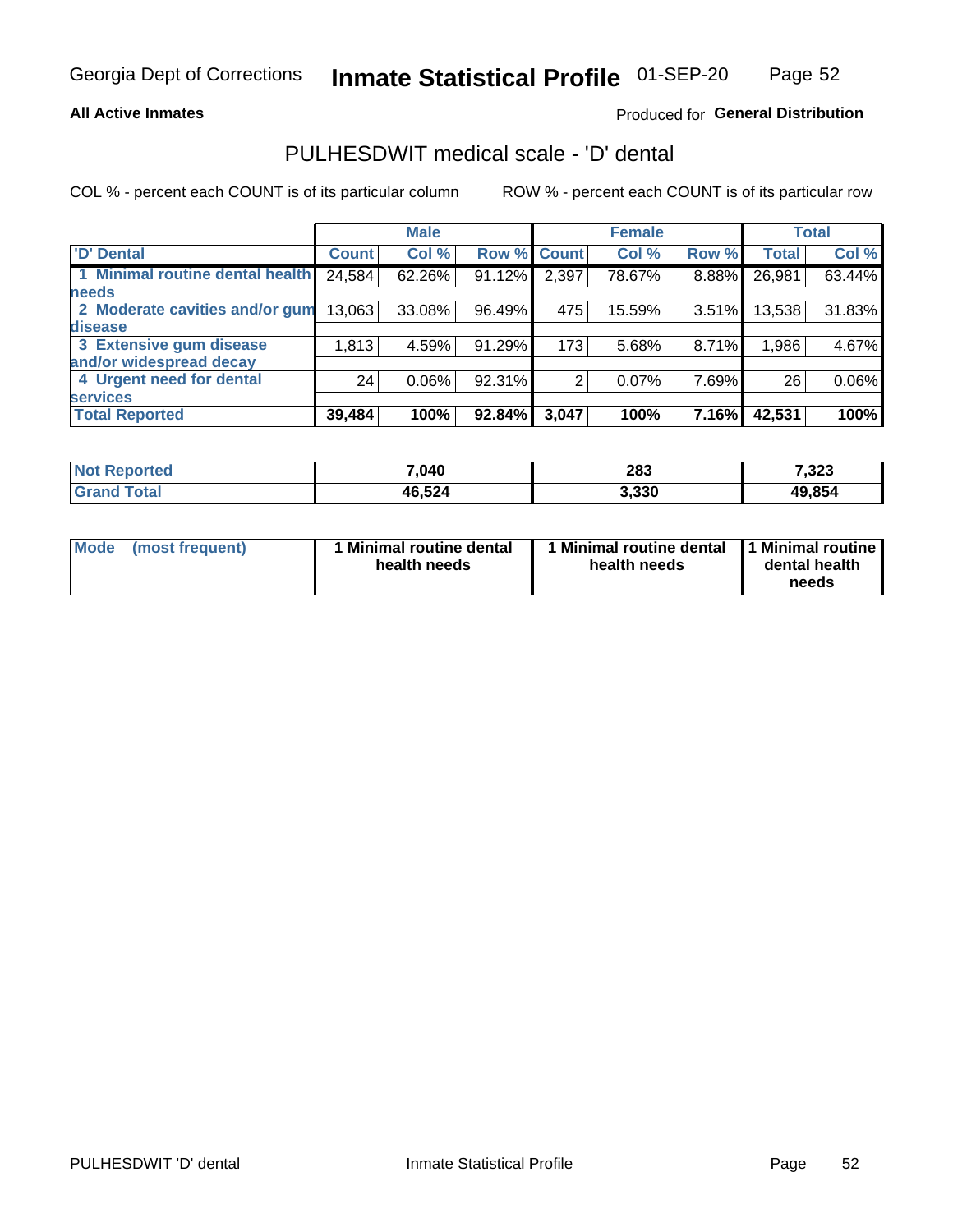### **All Active Inmates**

## Produced for General Distribution

## PULHESDWIT medical scale - 'W' work ability

COL % - percent each COUNT is of its particular column

|                                 |                    | <b>Male</b> |        |             | <b>Female</b> |       |              | <b>Total</b> |
|---------------------------------|--------------------|-------------|--------|-------------|---------------|-------|--------------|--------------|
| 'W' work ability                | Count <sup>1</sup> | Col %       |        | Row % Count | Col %         | Row % | <b>Total</b> | Col %        |
| 1 Unrestricted work or activity | 35,835             | 84.56%      | 93.17% | 2,629       | 82.65%        | 6.83% | 38,464       | 84.43%       |
| 2 Minor restrictions on type of | 5,173              | 12.21%      | 91.67% | 470         | 14.78%        | 8.33% | 5,643        | 12.39%       |
| <b>work</b>                     |                    |             |        |             |               |       |              |              |
| 3 Moderate restrictions on type | 938                | 2.21%       | 94.56% | 54          | 1.70%         | 5.44% | 992          | 2.18%        |
| lof work                        |                    |             |        |             |               |       |              |              |
| 4 Major restrictions on type of | 305                | 0.72%       | 94.14% | 19          | 0.60%         | 5.86% | 324          | 0.71%        |
| <b>work</b>                     |                    |             |        |             |               |       |              |              |
| 5 Cannot work under any         | 127                | $0.30\%$    | 93.38% | 9           | 0.28%         | 6.62% | 136          | 0.30%        |
| <b>circumstances</b>            |                    |             |        |             |               |       |              |              |
| <b>Total Reported</b>           | 42,378             | 100%        | 93.02% | 3,181       | 100%          | 6.98% | 45,559       | 100.0%       |

| <b>Not Reported</b> | 146    | 149   | 4,295  |
|---------------------|--------|-------|--------|
| Total<br>'Grand     | 46,524 | 3,330 | 49,854 |

| Mode            | 1 Unrestricted work or | 1 Unrestricted work or | 1 Unrestricted   |
|-----------------|------------------------|------------------------|------------------|
| (most frequent) | activity               | activity               | work or activity |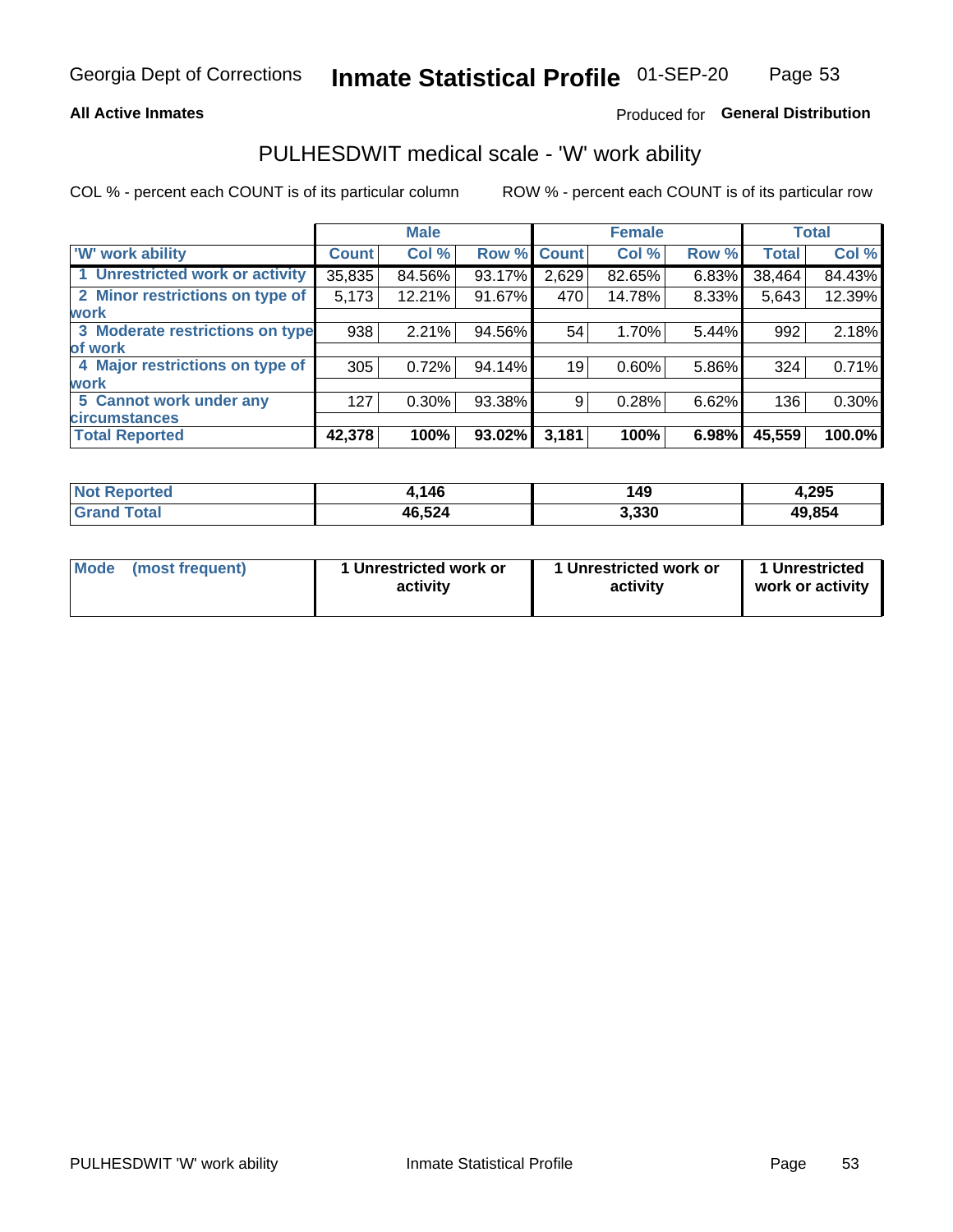### **All Active Inmates**

## Produced for General Distribution

## PULHESDWIT medical scale - 'I' impairment

COL % - percent each COUNT is of its particular column

|                                   |              | <b>Male</b> |        |             | <b>Female</b> |       |              | <b>Total</b> |
|-----------------------------------|--------------|-------------|--------|-------------|---------------|-------|--------------|--------------|
| <b>T' Impairment</b>              | <b>Count</b> | Col %       |        | Row % Count | Col %         | Row % | <b>Total</b> | Col %        |
| 1 No impairments or               | 41,930       | 98.96%      | 92.98% | 3,164       | 99.56%        | 7.02% | 45,094       | 99.00%       |
| <b>disabilities</b>               |              |             |        |             |               |       |              |              |
| 2 Wheelchair-bound but            | 246          | 0.58%       | 98.01% | 5           | 0.16%         | 1.99% | 251          | 0.55%        |
| otherwise OK                      |              |             |        |             |               |       |              |              |
| <b>3 Needs low-level Assisted</b> | 50           | 0.12%       | 98.04% |             | 0.03%         | 1.96% | 51           | 0.11%        |
| Living (level I)                  |              |             |        |             |               |       |              |              |
| 4 Needs moderate Assisted         | 25           | 0.06%       | 96.15% |             | 0.03%         | 3.85% | 26           | $0.06\%$     |
| Living (level II)                 |              |             |        |             |               |       |              |              |
| <b>5 Needs maximal Assisted</b>   | 119          | 0.28%       | 94.44% | 7           | 0.22%         | 5.56% | 126          | 0.28%        |
| Living (level III)                |              |             |        |             |               |       |              |              |
| <b>Total Reported</b>             | 42,370       | 100%        | 93.02% | 3,178       | 100%          | 6.98% | 45,548       | 100%         |

| <b>Not Reported</b>     | 1.154  | 152   | 4,306  |
|-------------------------|--------|-------|--------|
| <b>Total</b><br>' Grand | 46,524 | 3,330 | 49,854 |

| Mode | (most frequent) | 1 No impairments or<br>disabilities | 1 No impairments or<br>disabilities | 1 No impairments<br>or disabilities |
|------|-----------------|-------------------------------------|-------------------------------------|-------------------------------------|
|------|-----------------|-------------------------------------|-------------------------------------|-------------------------------------|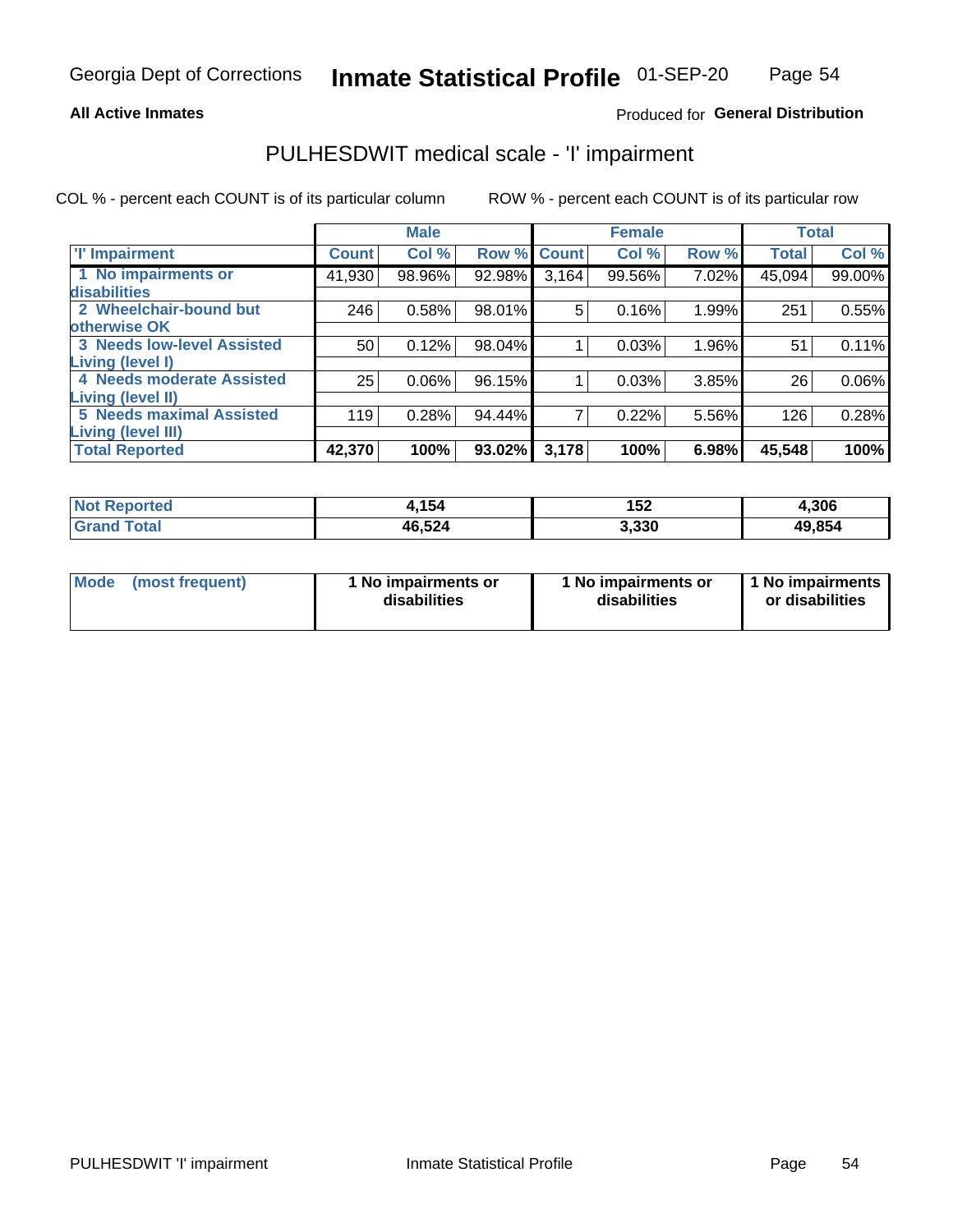### **All Active Inmates**

## Produced fo General Distribution

## PULHESDWIT medical scale - 'T' transportability

COL % - percent each COUNT is of its particular column

|                              |              | <b>Male</b> |         |                | <b>Female</b> |        |              | <b>Total</b> |
|------------------------------|--------------|-------------|---------|----------------|---------------|--------|--------------|--------------|
| <b>T' Transportability</b>   | <b>Count</b> | Col %       | Row %   | <b>Count</b>   | Col %         | Row %  | <b>Total</b> | Col %        |
| 1 Can be transported in any  | 42,333       | 99.15%      | 93.06%  | 3,156          | 99.62%        | 6.94%  | 45,489       | 99.19%       |
| ordinary approved vehicle    |              |             |         |                |               |        |              |              |
| 2 Wheelchair-bound, not      | 96           | 0.22%       | 98.97%  |                | 0.03%         | 1.03%  | 97           | 0.21%        |
| needing special vehicle      |              |             |         |                |               |        |              |              |
| 3 Wheelchair-bound, requires | 18           | 0.04%       | 100.00% |                |               |        | 18           | 0.04%        |
| special vehicle              |              |             |         |                |               |        |              |              |
| 4 Needs specially-equipped   |              | 0.02%       | 77.78%  | $\overline{2}$ | 0.06%         | 22.22% | 9            | 0.02%        |
| medical vehicle              |              |             |         |                |               |        |              |              |
| <b>5 Requires ambulance</b>  | 240          | 0.56%       | 96.39%  | 9              | 0.28%         | 3.61%  | 249          | 0.54%        |
| transport                    |              |             |         |                |               |        |              |              |
| <b>Total Reported</b>        | 42,694       | 100%        | 93.09%  | 3,168          | 100%          | 6.91%  | 45,862       | 100%         |

| orted | 3,830  | 162   | 3,992  |
|-------|--------|-------|--------|
| 'otal | 46,524 | 3,330 | 49,854 |

|  | Mode (most frequent) | 1 Can be transported in any 1 Can be transported in any<br>ordinary approved vehicle   ordinary approved vehicle   transported in any |  | 1 Can be<br>  ordinary approved  <br>vehicle |
|--|----------------------|---------------------------------------------------------------------------------------------------------------------------------------|--|----------------------------------------------|
|--|----------------------|---------------------------------------------------------------------------------------------------------------------------------------|--|----------------------------------------------|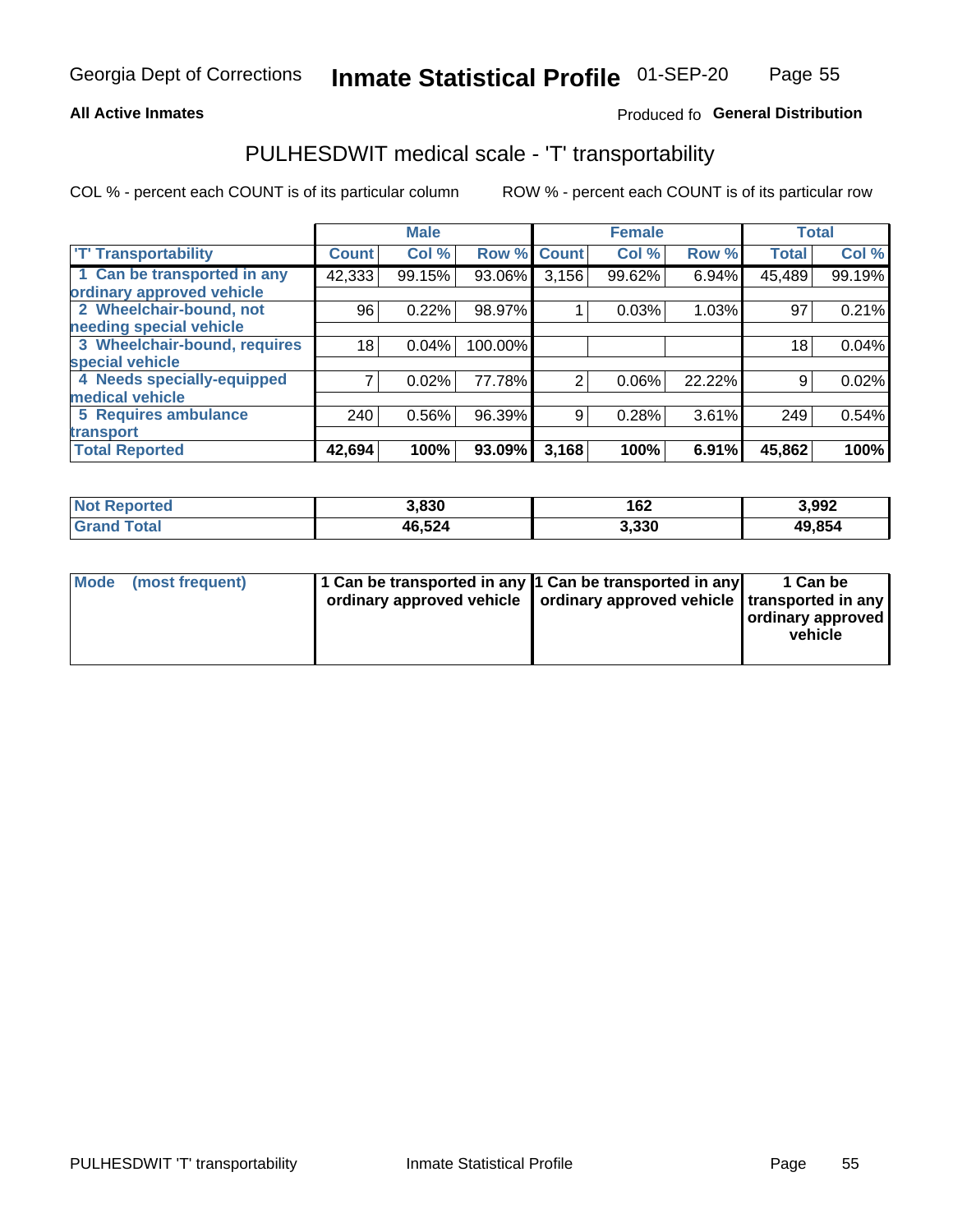#### Inmate Statistical Profile 01-SEP-20 Page 56

**All Active Inmates** 

### Produced for General Distribution

## Number of prior Georgia incarcerations

COL % - percent each COUNT is of its particular column

|                                       |              | <b>Male</b> |                    |       | <b>Female</b> |          |        | <b>Total</b> |
|---------------------------------------|--------------|-------------|--------------------|-------|---------------|----------|--------|--------------|
| <b>Num of Prior GA Incarcerations</b> | <b>Count</b> | Col %       | <b>Row % Count</b> |       | Col %         | Row %    | Total  | Col %        |
| $\bf{0}$                              | 26,047       | 55.99%      | 91.34%             | 2,470 | 74.17%        | 8.66%    | 28,517 | 57.20%       |
|                                       | 8,483        | 18.23%      | 94.98%             | 448   | 13.45%        | 5.02%    | 8,931  | 17.91%       |
| $\mathbf{2}$                          | 4,912        | 10.56%      | 96.11%             | 199   | 5.98%         | 3.89%    | 5,111  | 10.25%       |
| 3                                     | 3,002        | 6.45%       | 97.00%             | 93    | 2.79%         | $3.00\%$ | 3,095  | 6.21%        |
| 4                                     | 1,681        | 3.61%       | 97.34%             | 46'   | 1.38%         | 2.66%    | 1,727  | 3.46%        |
| 5                                     | 997          | 2.14%       | 96.98%             | 31    | 0.93%         | 3.02%    | 1,028  | 2.06%        |
| <b>More Than 5</b>                    | 1,402        | 3.01%       | 97.02%             | 43    | 1.29%         | 2.98%    | 1,445  | 2.90%        |
| <b>Total Reported</b>                 | 46,524       | 100%        | 93.32%             | 3,330 | 100%          | 6.68%    | 49,854 | 100%         |

| <b>Not</b><br>Reported         |        |       |        |
|--------------------------------|--------|-------|--------|
| <b>Total</b><br><b>'</b> Gran⊾ | 46,524 | 3,330 | 49,854 |

| Mean (average)       | 06.، | 1.02 |
|----------------------|------|------|
| Median (middle)      |      |      |
| Mode (most frequent) |      |      |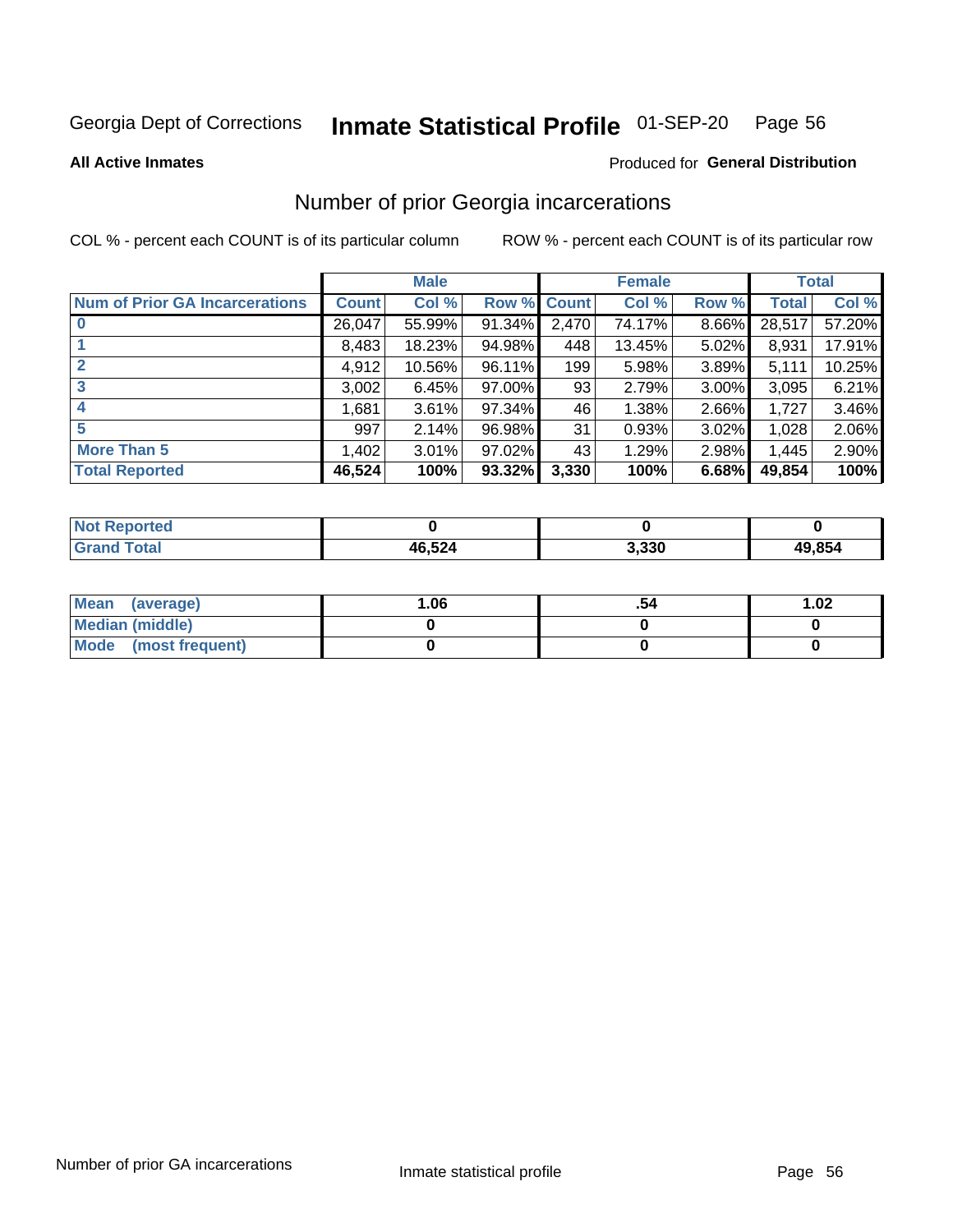#### Inmate Statistical Profile 01-SEP-20 Page 57

**All Active Inmates** 

### Produced for General Distribution

## Prison sentence in years

COL % - percent each COUNT is of its particular column

ROW % - percent each COUNT is of its particular row

|                                 |              | <b>Male</b> |        |              | <b>Female</b> |        |              | <b>Total</b> |
|---------------------------------|--------------|-------------|--------|--------------|---------------|--------|--------------|--------------|
| <b>Prison Sentence In Years</b> | <b>Count</b> | Col %       | Row %  | <b>Count</b> | Col %         | Row %  | <b>Total</b> | Col %        |
| $0 - 1$                         | 409          | 0.88%       | 93.81% | 27           | 0.81%         | 6.19%  | 436          | 0.87%        |
| $1.1 - 2$                       | 599          | 1.29%       | 89.67% | 69           | 2.07%         | 10.33% | 668          | 1.34%        |
| $2.1 - 3$                       | 961          | 2.07%       | 88.98% | 119          | 3.57%         | 11.02% | 1,080        | 2.17%        |
| $3.1 - 4$                       | 820          | 1.76%       | 91.21% | 79           | 2.37%         | 8.79%  | 899          | 1.80%        |
| $4.1 - 5$                       | 1,499        | 3.22%       | 90.79% | 152          | 4.56%         | 9.21%  | 1,651        | 3.31%        |
| $5.1 - 6$                       | 918          | 1.97%       | 90.71% | 94           | 2.82%         | 9.29%  | 1,012        | 2.03%        |
| $6.1 - 7$                       | 869          | 1.87%       | 92.45% | 71           | 2.13%         | 7.55%  | 940          | 1.89%        |
| $7.1 - 8$                       | 954          | 2.05%       | 92.17% | 81           | 2.43%         | 7.83%  | 1,035        | 2.08%        |
| $8.1 - 9$                       | 1,009        | 2.17%       | 93.25% | 73           | 2.19%         | 6.75%  | 1,082        | 2.17%        |
| $9.1 - 10$                      | 2,933        | 6.30%       | 89.37% | 349          | 10.48%        | 10.63% | 3,282        | 6.58%        |
| $10.1 - 12$                     | 1,863        | 4.00%       | 91.77% | 167          | 5.02%         | 8.23%  | 2,030        | 4.07%        |
| $12.1 - 15$                     | 4,376        | 9.41%       | 92.65% | 347          | 10.42%        | 7.35%  | 4,723        | 9.47%        |
| $15.1 - 20$                     | 8,784        | 18.88%      | 93.58% | 603          | 18.11%        | 6.42%  | 9,387        | 18.83%       |
| 20.1 - Over                     | 11,502       | 24.72%      | 94.51% | 668          | 20.06%        | 5.49%  | 12,170       | 24.41%       |
| <b>Life</b>                     | 7,323        | 15.74%      | 95.18% | 371          | 11.14%        | 4.82%  | 7,694        | 15.43%       |
| <b>Life Without Parole</b>      | 1,595        | 3.43%       | 96.49% | 58           | 1.74%         | 3.51%  | 1,653        | 3.32%        |
| <b>Death</b>                    | 75           | 0.16%       | 98.68% |              | 0.03%         | 1.32%  | 76           | 0.15%        |
| <b>Youthful Offenders</b>       | 35           | 0.08%       | 97.22% |              | 0.03%         | 2.78%  | 36           | 0.07%        |
| <b>Total Reported</b>           | 46,524       | 100%        | 93.32% | 3,330        | 100%          | 6.68%  | 49,854       | 100%         |

| <b>Not Reported</b> |               |       |        |
|---------------------|---------------|-------|--------|
| <b>cotal</b>        | 16,524<br>46. | 3,330 | 49,854 |

#### **Determinate (numeric) sentences only**

| ' Mea<br>$\cdots$ | ----<br>---<br>---- - | $\sim$<br>ne.<br><b>20.21</b> | <br><u> ЭБ</u><br><u>. J. J</u> |
|-------------------|-----------------------|-------------------------------|---------------------------------|
|                   |                       |                               |                                 |

All sentences (including determinate), with life, life without parole, and death sentences figured at 45 years

| 38.95<br><b>Me</b><br>36.98<br>37.04 |  |  |  |
|--------------------------------------|--|--|--|
|                                      |  |  |  |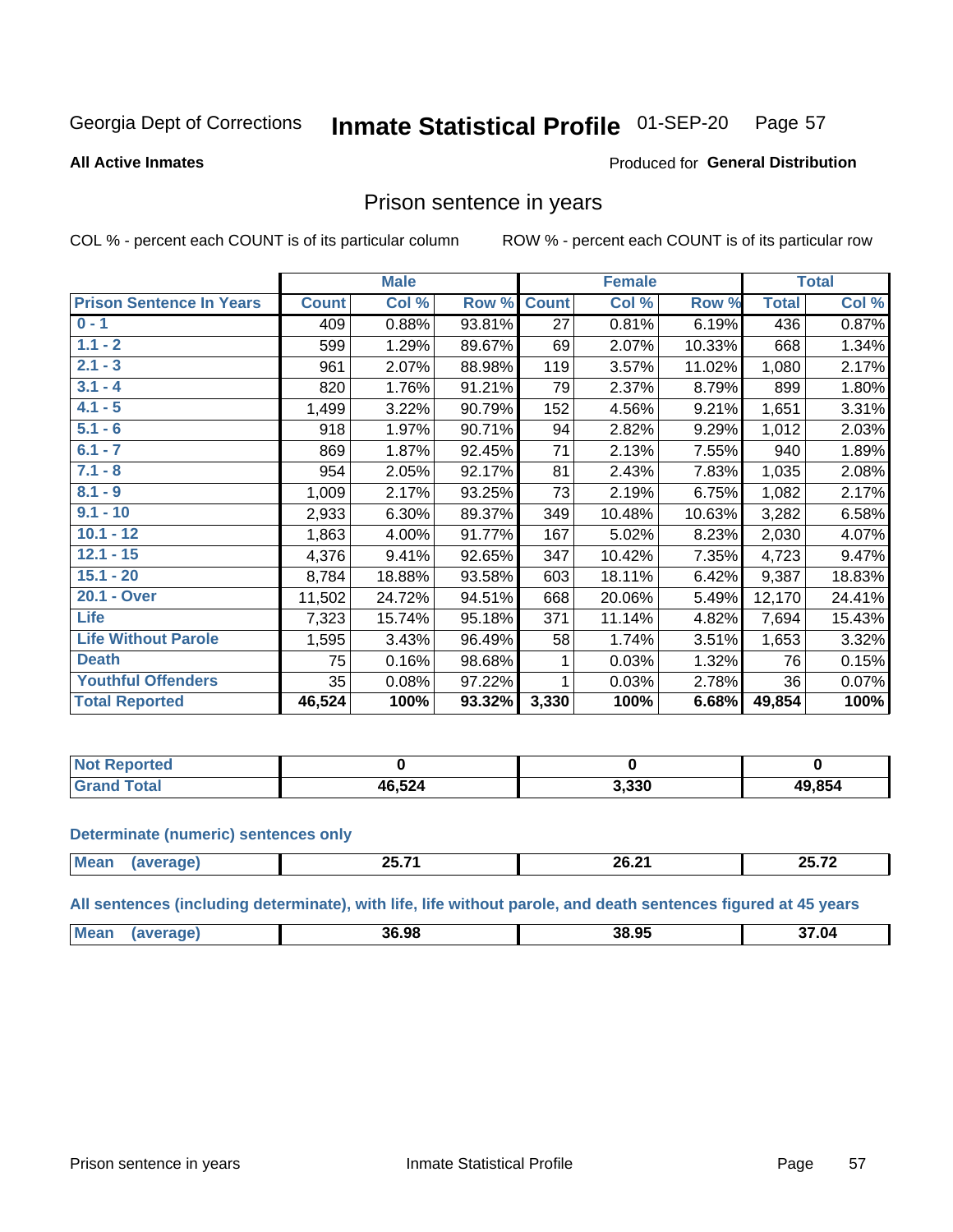#### Inmate Statistical Profile 01-SEP-20 Page 58

#### **All Active Inmates**

### Produced for General Distribution

## Primary offense, broken out into felonies vs misdemeanors

COL % - percent each COUNT is of its particular column

|                                  | <b>Male</b>  |        |                    |       | <b>Female</b> | Total |              |        |
|----------------------------------|--------------|--------|--------------------|-------|---------------|-------|--------------|--------|
| <b>Felonies and Misdemeanors</b> | <b>Count</b> | Col %  | <b>Row % Count</b> |       | Col %         | Row % | <b>Total</b> | Col %  |
| <b>Felonies</b>                  | 46,279       | 99.77% | $93.31\%$ 3.319    |       | 99.91%        | 6.69% | 49.598       | 99.78% |
| <b>Misdemeanors</b>              | 105          | .23%   | 97.22%             |       | .09% '        | 2.78% | 108          | .22%   |
| <b>Total Reported</b>            | 46,384       | 100%   | 93.32%             | 3,322 | 100%          | 6.68% | 49.706       | 100%   |

| <b>Not</b><br>Reported | 140    |        | 48     |
|------------------------|--------|--------|--------|
| ⊺otal<br><b>Grand</b>  | 46,524 | 46,392 | 49,854 |

| Mo | ____ | 11 C.S<br>. | onies<br>. |
|----|------|-------------|------------|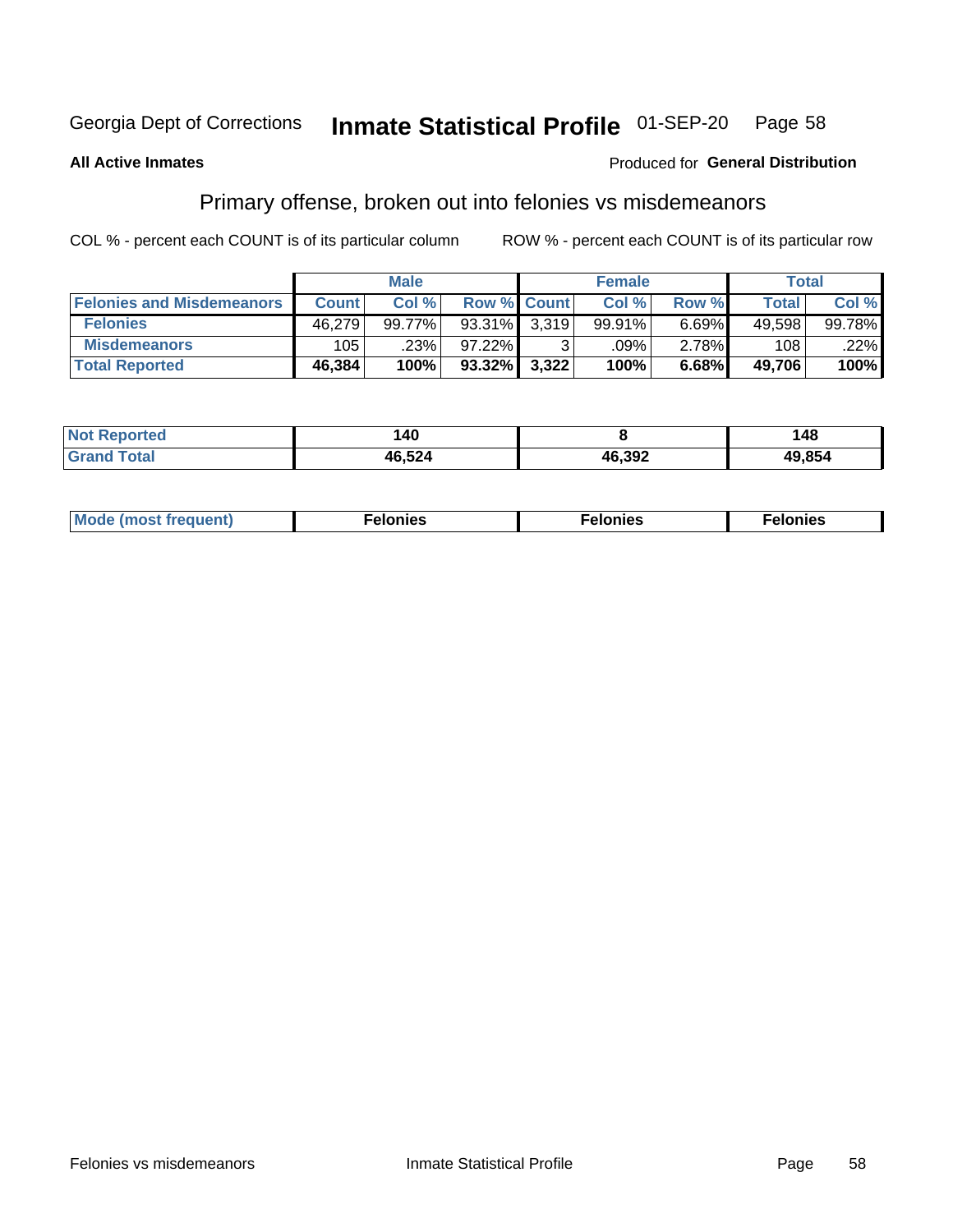#### Inmate Statistical Profile 01-SEP-20 Page 59

#### **All Active Inmates**

### Produced for General Distribution

## Primary offense, broken out into six broad crime categories

COL % - percent each COUNT is of its particular column

|                         | <b>Male</b>  |         |           |                 | <b>Female</b> | <b>Total</b> |              |        |
|-------------------------|--------------|---------|-----------|-----------------|---------------|--------------|--------------|--------|
| <b>Crime Categories</b> | <b>Count</b> | Col %   |           | Row % Count     | Col %         | Row %        | <b>Total</b> | Col %  |
| <b>Violent</b>          | 25,438       | 54.79%  | 93.86%    | 1,665           | 50.02%        | 6.14%        | 27,103       | 54.48% |
| <b>Sex Crime</b><br>2   | 8,306        | 17.89%  | 98.49%    | 127             | 3.81%         | 1.51%        | 8,433        | 16.95% |
| 3<br><b>Property</b>    | 5,969        | 12.86%  | 90.49%    | 627             | 18.83%        | 9.51%        | 6,596        | 13.26% |
| <b>Drug</b><br>4        | 4,318        | 9.30%   | 85.64%    | 724             | 21.75%        | 14.36%       | 5,042        | 10.13% |
| <b>Habit/DUI</b><br>5   | 78           | $.17\%$ | 88.64%    | 10 <sup>1</sup> | $.30\%$       | 11.36%       | 88           | .18%   |
| <b>Other</b><br>6       | 2,315        | 4.99%   | 92.93%    | 176             | 5.29%         | 7.07%        | 2,491        | 5.01%  |
| <b>Total Reported</b>   | 46,424       | 100%    | $93.31\%$ | 3,329           | 100%          | 6.69%        | 49,753       | 100%   |

| `ortea<br>NO  | 100    |       | 101    |
|---------------|--------|-------|--------|
| Eatal<br>. Gr | 46,524 | 3,330 | 49,854 |

| Mo<br>uent)<br>nos | .<br>/iolent | <br>Violent | - --<br><b>Tiolent</b> |
|--------------------|--------------|-------------|------------------------|
|                    |              |             |                        |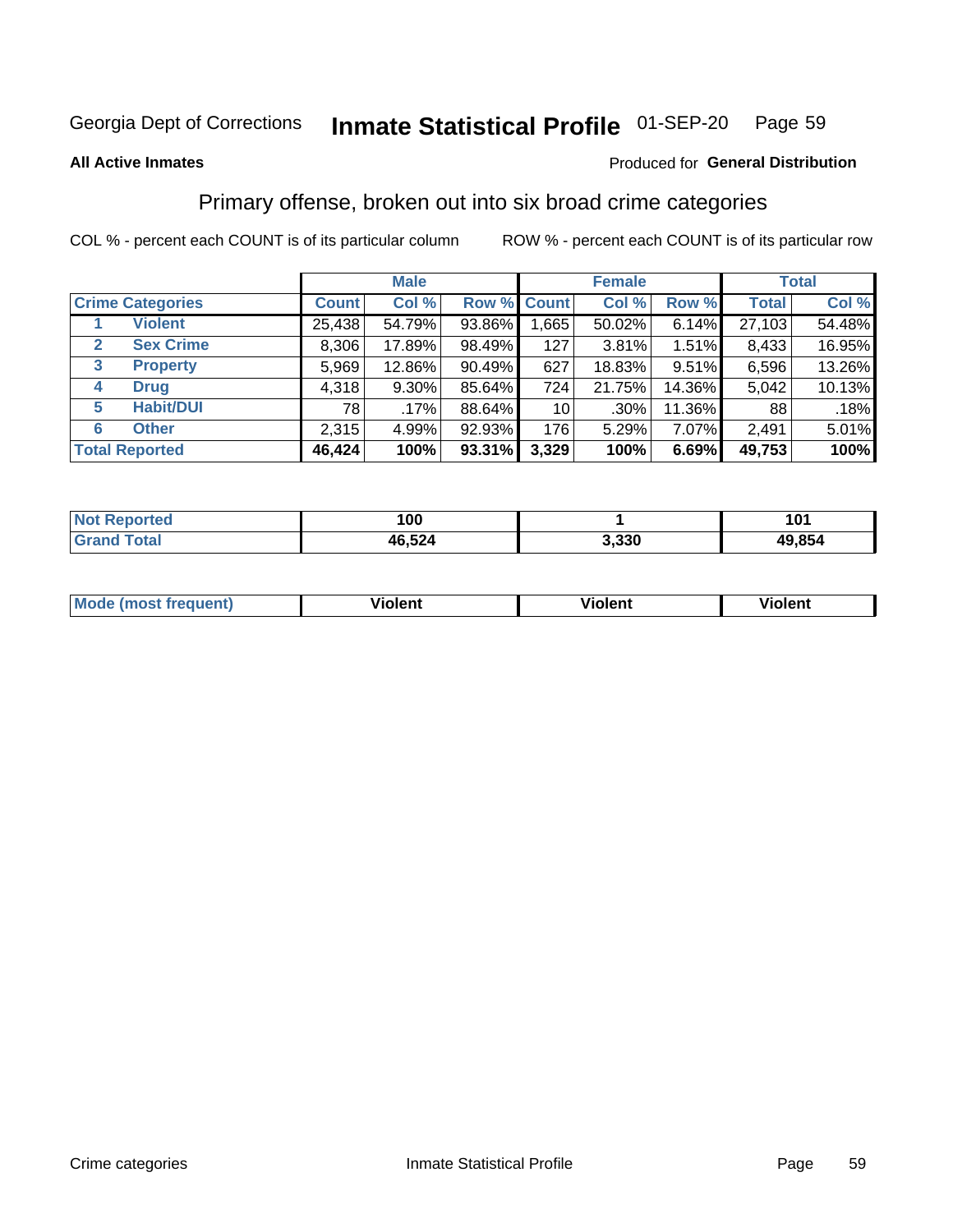#### Inmate Statistical Profile 01-SEP-20 Page 60

**All Active Inmates** 

### Produced for General Distribution

## Primary offense, detailed offense code

COL % - percent each COUNT is of its particular column

| <b>Primary Offense</b><br><b>Count</b><br>Col %<br>Row %<br><b>Count</b><br>Col %<br>Row %<br>Col %<br><b>Total</b><br><b>Abuse Neglect Elder/Disab (2812)</b><br>73.08%<br>26.92%<br>38<br>.08%<br>.42%<br>.10%<br>14<br>52<br>Agg Aslt W Intnt To Rape (2095)<br>66<br>100.00%<br>.14%<br>66<br>.13%<br><b>Agg Sex Battery Atmpt (2099)</b><br>3<br>100.00%<br>3<br>.01%<br>.01%<br><b>Aggrav Assault (1302)</b><br>10.42%<br>4,893<br>10.54%<br>94.40%<br>290<br>8.71%<br>5.60%<br>5,183<br><b>Aggrav Assault Peace Ofcr</b><br>367<br>.79%<br>95.08%<br>19<br>.57%<br>4.92%<br>.78%<br>386<br>(1314)<br><b>Aggrav Battery (1305)</b><br>2.72%<br>92.93%<br>7.07%<br>2.73%<br>1,261<br>96<br>2.88%<br>1,357<br><b>Aggrav Battery Peace Ofcr</b><br>96.30%<br>3.70%<br>.05%<br>26<br>.06%<br>1<br>.03%<br>27<br>(1315)<br><b>Aggrav Ch Molest Atmpt (2096)</b><br>100.00%<br>.01%<br>4<br>.01%<br>4<br><b>Aggrav Child Molestation (2021)</b><br>1,290<br>2.78%<br>98.55%<br>19<br>1.45%<br>1,309<br>2.63%<br>.57%<br><b>Aggrav Cruelty To Animals</b><br>86.67%<br>$\overline{2}$<br>13.33%<br>13<br>.03%<br>.06%<br>15<br>.03%<br>(2972)<br><b>Aggrav Sexual Battery (2009)</b><br>$\overline{2}$<br>233<br>99.15%<br>235<br>.47%<br>.50%<br>.06%<br>.85%<br><b>Aggrav Sodomy (2003)</b><br>3<br>227<br>.49%<br>98.70%<br>1.30%<br>230<br>.46%<br>.09%<br><b>Aggrav Stalking (1321)</b><br>7<br>293<br>97.67%<br>.63%<br>.21%<br>2.33%<br>300<br>.60%<br><b>Aggravated Assault On 65+</b><br>.01%<br>5<br>.01%<br>83.33%<br>1<br>.03%<br>16.67%<br>6<br>(1304)<br><b>Aiding Escape (2502)</b><br>$\overline{2}$<br>$\overline{2}$<br>100.00%<br>.01%<br>.06%<br><b>Alter Id (1506)</b><br>.01%<br>.01%<br>100.00%<br>$\mathbf{1}$<br>1<br><b>Armed Robbery (1902)</b><br>11.94%<br>96.48%<br>3.52%<br>11.55%<br>5,544<br>202<br>6.07%<br>5,746<br>Arson 1st Degree (1401)<br>83.93%<br>.11%<br>47<br>.10%<br>9<br>.27%<br>16.07%<br>56<br><b>Arson 2nd Degree (1402)</b><br>8<br>.02%<br>100.00%<br>8<br>.02%<br><b>Arson 3rd Degree (1403)</b><br>4<br>.01%<br>100.00%<br>.01%<br>4<br><b>Arson Misc (1400)</b><br>1<br>.01%<br>100.00%<br>$\mathbf{1}$<br>.01%<br><b>Ass W/ Int Transmit Hiv (1313)</b><br>.01%<br>100.00%<br>.01%<br>1<br>1<br><b>Atmpt Aggrav Assault (1303)</b><br>7<br>7<br>100.00%<br>.02%<br>.01%<br><b>Atmpt Aggrav Sodomy (2093)</b><br>4<br>.01%<br>100.00%<br>.01%<br>4<br><b>Atmpt Armed Robbery (1992)</b><br>5<br>89<br>94.68%<br>5.32%<br>.19%<br>.15%<br>94<br>.19%<br><b>Atmpt Burglary (1690)</b><br>15<br>93.75%<br>1<br>6.25%<br>.03%<br>.03%<br>.03%<br>16<br><b>Atmpt Child Molestation (2094)</b><br>33<br>.07%<br>97.06%<br>1<br>.03%<br>34<br>.07%<br>2.94%<br><b>Atmpt Kidnap (1390)</b><br>$\overline{2}$<br>.01%<br>.01%<br>100.00%<br>$\overline{2}$<br><b>Atmpt Murder (1190)</b><br>$\overline{173}$<br>160<br>.34%<br>92.49%<br>13<br>.39%<br>7.51%<br>Atmpt Rape (2091)<br>45<br>.10%<br>97.83%<br>2.17%<br>46<br>.09%<br>1<br>.03%<br><b>Atmpt Robbery (1991)</b><br>27<br>.06%<br>100.00%<br>27<br>.05%<br><b>Atmpt Sodomy (2092)</b><br>.01%<br>100.00%<br>.01%<br>1<br>1<br><b>Atmpt Theft By Taking (1812)</b><br>4<br>.01%<br>100.00%<br>.01%<br>4<br><b>Atmpt Viol Substance Act (4090)</b><br>11<br>84.62%<br>$\overline{c}$<br>13<br>.02%<br>.06%<br>15.38%<br>.03%<br><b>Att/Consprcy Commt C/S/Of</b><br>33 <br>6 <sup>1</sup><br>.07%<br>84.62%<br>.18%<br>15.38%<br>39<br>.08% |        | <b>Male</b> |  | <b>Female</b> |  | <b>Total</b> |
|---------------------------------------------------------------------------------------------------------------------------------------------------------------------------------------------------------------------------------------------------------------------------------------------------------------------------------------------------------------------------------------------------------------------------------------------------------------------------------------------------------------------------------------------------------------------------------------------------------------------------------------------------------------------------------------------------------------------------------------------------------------------------------------------------------------------------------------------------------------------------------------------------------------------------------------------------------------------------------------------------------------------------------------------------------------------------------------------------------------------------------------------------------------------------------------------------------------------------------------------------------------------------------------------------------------------------------------------------------------------------------------------------------------------------------------------------------------------------------------------------------------------------------------------------------------------------------------------------------------------------------------------------------------------------------------------------------------------------------------------------------------------------------------------------------------------------------------------------------------------------------------------------------------------------------------------------------------------------------------------------------------------------------------------------------------------------------------------------------------------------------------------------------------------------------------------------------------------------------------------------------------------------------------------------------------------------------------------------------------------------------------------------------------------------------------------------------------------------------------------------------------------------------------------------------------------------------------------------------------------------------------------------------------------------------------------------------------------------------------------------------------------------------------------------------------------------------------------------------------------------------------------------------------------------------------------------------------------------------------------------------------------------------------------------------------------------------------------------------------------------------------------------------------------------------------------------------------------------------------------------------------------------------------------------------------------------------------------------------------------------------------------------------------------------------------------------|--------|-------------|--|---------------|--|--------------|
| .35%                                                                                                                                                                                                                                                                                                                                                                                                                                                                                                                                                                                                                                                                                                                                                                                                                                                                                                                                                                                                                                                                                                                                                                                                                                                                                                                                                                                                                                                                                                                                                                                                                                                                                                                                                                                                                                                                                                                                                                                                                                                                                                                                                                                                                                                                                                                                                                                                                                                                                                                                                                                                                                                                                                                                                                                                                                                                                                                                                                                                                                                                                                                                                                                                                                                                                                                                                                                                                                              |        |             |  |               |  |              |
|                                                                                                                                                                                                                                                                                                                                                                                                                                                                                                                                                                                                                                                                                                                                                                                                                                                                                                                                                                                                                                                                                                                                                                                                                                                                                                                                                                                                                                                                                                                                                                                                                                                                                                                                                                                                                                                                                                                                                                                                                                                                                                                                                                                                                                                                                                                                                                                                                                                                                                                                                                                                                                                                                                                                                                                                                                                                                                                                                                                                                                                                                                                                                                                                                                                                                                                                                                                                                                                   |        |             |  |               |  |              |
|                                                                                                                                                                                                                                                                                                                                                                                                                                                                                                                                                                                                                                                                                                                                                                                                                                                                                                                                                                                                                                                                                                                                                                                                                                                                                                                                                                                                                                                                                                                                                                                                                                                                                                                                                                                                                                                                                                                                                                                                                                                                                                                                                                                                                                                                                                                                                                                                                                                                                                                                                                                                                                                                                                                                                                                                                                                                                                                                                                                                                                                                                                                                                                                                                                                                                                                                                                                                                                                   |        |             |  |               |  |              |
|                                                                                                                                                                                                                                                                                                                                                                                                                                                                                                                                                                                                                                                                                                                                                                                                                                                                                                                                                                                                                                                                                                                                                                                                                                                                                                                                                                                                                                                                                                                                                                                                                                                                                                                                                                                                                                                                                                                                                                                                                                                                                                                                                                                                                                                                                                                                                                                                                                                                                                                                                                                                                                                                                                                                                                                                                                                                                                                                                                                                                                                                                                                                                                                                                                                                                                                                                                                                                                                   |        |             |  |               |  |              |
|                                                                                                                                                                                                                                                                                                                                                                                                                                                                                                                                                                                                                                                                                                                                                                                                                                                                                                                                                                                                                                                                                                                                                                                                                                                                                                                                                                                                                                                                                                                                                                                                                                                                                                                                                                                                                                                                                                                                                                                                                                                                                                                                                                                                                                                                                                                                                                                                                                                                                                                                                                                                                                                                                                                                                                                                                                                                                                                                                                                                                                                                                                                                                                                                                                                                                                                                                                                                                                                   |        |             |  |               |  |              |
|                                                                                                                                                                                                                                                                                                                                                                                                                                                                                                                                                                                                                                                                                                                                                                                                                                                                                                                                                                                                                                                                                                                                                                                                                                                                                                                                                                                                                                                                                                                                                                                                                                                                                                                                                                                                                                                                                                                                                                                                                                                                                                                                                                                                                                                                                                                                                                                                                                                                                                                                                                                                                                                                                                                                                                                                                                                                                                                                                                                                                                                                                                                                                                                                                                                                                                                                                                                                                                                   |        |             |  |               |  |              |
|                                                                                                                                                                                                                                                                                                                                                                                                                                                                                                                                                                                                                                                                                                                                                                                                                                                                                                                                                                                                                                                                                                                                                                                                                                                                                                                                                                                                                                                                                                                                                                                                                                                                                                                                                                                                                                                                                                                                                                                                                                                                                                                                                                                                                                                                                                                                                                                                                                                                                                                                                                                                                                                                                                                                                                                                                                                                                                                                                                                                                                                                                                                                                                                                                                                                                                                                                                                                                                                   |        |             |  |               |  |              |
|                                                                                                                                                                                                                                                                                                                                                                                                                                                                                                                                                                                                                                                                                                                                                                                                                                                                                                                                                                                                                                                                                                                                                                                                                                                                                                                                                                                                                                                                                                                                                                                                                                                                                                                                                                                                                                                                                                                                                                                                                                                                                                                                                                                                                                                                                                                                                                                                                                                                                                                                                                                                                                                                                                                                                                                                                                                                                                                                                                                                                                                                                                                                                                                                                                                                                                                                                                                                                                                   |        |             |  |               |  |              |
|                                                                                                                                                                                                                                                                                                                                                                                                                                                                                                                                                                                                                                                                                                                                                                                                                                                                                                                                                                                                                                                                                                                                                                                                                                                                                                                                                                                                                                                                                                                                                                                                                                                                                                                                                                                                                                                                                                                                                                                                                                                                                                                                                                                                                                                                                                                                                                                                                                                                                                                                                                                                                                                                                                                                                                                                                                                                                                                                                                                                                                                                                                                                                                                                                                                                                                                                                                                                                                                   |        |             |  |               |  |              |
|                                                                                                                                                                                                                                                                                                                                                                                                                                                                                                                                                                                                                                                                                                                                                                                                                                                                                                                                                                                                                                                                                                                                                                                                                                                                                                                                                                                                                                                                                                                                                                                                                                                                                                                                                                                                                                                                                                                                                                                                                                                                                                                                                                                                                                                                                                                                                                                                                                                                                                                                                                                                                                                                                                                                                                                                                                                                                                                                                                                                                                                                                                                                                                                                                                                                                                                                                                                                                                                   |        |             |  |               |  |              |
|                                                                                                                                                                                                                                                                                                                                                                                                                                                                                                                                                                                                                                                                                                                                                                                                                                                                                                                                                                                                                                                                                                                                                                                                                                                                                                                                                                                                                                                                                                                                                                                                                                                                                                                                                                                                                                                                                                                                                                                                                                                                                                                                                                                                                                                                                                                                                                                                                                                                                                                                                                                                                                                                                                                                                                                                                                                                                                                                                                                                                                                                                                                                                                                                                                                                                                                                                                                                                                                   |        |             |  |               |  |              |
|                                                                                                                                                                                                                                                                                                                                                                                                                                                                                                                                                                                                                                                                                                                                                                                                                                                                                                                                                                                                                                                                                                                                                                                                                                                                                                                                                                                                                                                                                                                                                                                                                                                                                                                                                                                                                                                                                                                                                                                                                                                                                                                                                                                                                                                                                                                                                                                                                                                                                                                                                                                                                                                                                                                                                                                                                                                                                                                                                                                                                                                                                                                                                                                                                                                                                                                                                                                                                                                   |        |             |  |               |  |              |
|                                                                                                                                                                                                                                                                                                                                                                                                                                                                                                                                                                                                                                                                                                                                                                                                                                                                                                                                                                                                                                                                                                                                                                                                                                                                                                                                                                                                                                                                                                                                                                                                                                                                                                                                                                                                                                                                                                                                                                                                                                                                                                                                                                                                                                                                                                                                                                                                                                                                                                                                                                                                                                                                                                                                                                                                                                                                                                                                                                                                                                                                                                                                                                                                                                                                                                                                                                                                                                                   |        |             |  |               |  |              |
|                                                                                                                                                                                                                                                                                                                                                                                                                                                                                                                                                                                                                                                                                                                                                                                                                                                                                                                                                                                                                                                                                                                                                                                                                                                                                                                                                                                                                                                                                                                                                                                                                                                                                                                                                                                                                                                                                                                                                                                                                                                                                                                                                                                                                                                                                                                                                                                                                                                                                                                                                                                                                                                                                                                                                                                                                                                                                                                                                                                                                                                                                                                                                                                                                                                                                                                                                                                                                                                   |        |             |  |               |  |              |
|                                                                                                                                                                                                                                                                                                                                                                                                                                                                                                                                                                                                                                                                                                                                                                                                                                                                                                                                                                                                                                                                                                                                                                                                                                                                                                                                                                                                                                                                                                                                                                                                                                                                                                                                                                                                                                                                                                                                                                                                                                                                                                                                                                                                                                                                                                                                                                                                                                                                                                                                                                                                                                                                                                                                                                                                                                                                                                                                                                                                                                                                                                                                                                                                                                                                                                                                                                                                                                                   |        |             |  |               |  |              |
|                                                                                                                                                                                                                                                                                                                                                                                                                                                                                                                                                                                                                                                                                                                                                                                                                                                                                                                                                                                                                                                                                                                                                                                                                                                                                                                                                                                                                                                                                                                                                                                                                                                                                                                                                                                                                                                                                                                                                                                                                                                                                                                                                                                                                                                                                                                                                                                                                                                                                                                                                                                                                                                                                                                                                                                                                                                                                                                                                                                                                                                                                                                                                                                                                                                                                                                                                                                                                                                   |        |             |  |               |  |              |
|                                                                                                                                                                                                                                                                                                                                                                                                                                                                                                                                                                                                                                                                                                                                                                                                                                                                                                                                                                                                                                                                                                                                                                                                                                                                                                                                                                                                                                                                                                                                                                                                                                                                                                                                                                                                                                                                                                                                                                                                                                                                                                                                                                                                                                                                                                                                                                                                                                                                                                                                                                                                                                                                                                                                                                                                                                                                                                                                                                                                                                                                                                                                                                                                                                                                                                                                                                                                                                                   |        |             |  |               |  |              |
|                                                                                                                                                                                                                                                                                                                                                                                                                                                                                                                                                                                                                                                                                                                                                                                                                                                                                                                                                                                                                                                                                                                                                                                                                                                                                                                                                                                                                                                                                                                                                                                                                                                                                                                                                                                                                                                                                                                                                                                                                                                                                                                                                                                                                                                                                                                                                                                                                                                                                                                                                                                                                                                                                                                                                                                                                                                                                                                                                                                                                                                                                                                                                                                                                                                                                                                                                                                                                                                   |        |             |  |               |  |              |
|                                                                                                                                                                                                                                                                                                                                                                                                                                                                                                                                                                                                                                                                                                                                                                                                                                                                                                                                                                                                                                                                                                                                                                                                                                                                                                                                                                                                                                                                                                                                                                                                                                                                                                                                                                                                                                                                                                                                                                                                                                                                                                                                                                                                                                                                                                                                                                                                                                                                                                                                                                                                                                                                                                                                                                                                                                                                                                                                                                                                                                                                                                                                                                                                                                                                                                                                                                                                                                                   |        |             |  |               |  |              |
|                                                                                                                                                                                                                                                                                                                                                                                                                                                                                                                                                                                                                                                                                                                                                                                                                                                                                                                                                                                                                                                                                                                                                                                                                                                                                                                                                                                                                                                                                                                                                                                                                                                                                                                                                                                                                                                                                                                                                                                                                                                                                                                                                                                                                                                                                                                                                                                                                                                                                                                                                                                                                                                                                                                                                                                                                                                                                                                                                                                                                                                                                                                                                                                                                                                                                                                                                                                                                                                   |        |             |  |               |  |              |
|                                                                                                                                                                                                                                                                                                                                                                                                                                                                                                                                                                                                                                                                                                                                                                                                                                                                                                                                                                                                                                                                                                                                                                                                                                                                                                                                                                                                                                                                                                                                                                                                                                                                                                                                                                                                                                                                                                                                                                                                                                                                                                                                                                                                                                                                                                                                                                                                                                                                                                                                                                                                                                                                                                                                                                                                                                                                                                                                                                                                                                                                                                                                                                                                                                                                                                                                                                                                                                                   |        |             |  |               |  |              |
|                                                                                                                                                                                                                                                                                                                                                                                                                                                                                                                                                                                                                                                                                                                                                                                                                                                                                                                                                                                                                                                                                                                                                                                                                                                                                                                                                                                                                                                                                                                                                                                                                                                                                                                                                                                                                                                                                                                                                                                                                                                                                                                                                                                                                                                                                                                                                                                                                                                                                                                                                                                                                                                                                                                                                                                                                                                                                                                                                                                                                                                                                                                                                                                                                                                                                                                                                                                                                                                   |        |             |  |               |  |              |
|                                                                                                                                                                                                                                                                                                                                                                                                                                                                                                                                                                                                                                                                                                                                                                                                                                                                                                                                                                                                                                                                                                                                                                                                                                                                                                                                                                                                                                                                                                                                                                                                                                                                                                                                                                                                                                                                                                                                                                                                                                                                                                                                                                                                                                                                                                                                                                                                                                                                                                                                                                                                                                                                                                                                                                                                                                                                                                                                                                                                                                                                                                                                                                                                                                                                                                                                                                                                                                                   |        |             |  |               |  |              |
|                                                                                                                                                                                                                                                                                                                                                                                                                                                                                                                                                                                                                                                                                                                                                                                                                                                                                                                                                                                                                                                                                                                                                                                                                                                                                                                                                                                                                                                                                                                                                                                                                                                                                                                                                                                                                                                                                                                                                                                                                                                                                                                                                                                                                                                                                                                                                                                                                                                                                                                                                                                                                                                                                                                                                                                                                                                                                                                                                                                                                                                                                                                                                                                                                                                                                                                                                                                                                                                   |        |             |  |               |  |              |
|                                                                                                                                                                                                                                                                                                                                                                                                                                                                                                                                                                                                                                                                                                                                                                                                                                                                                                                                                                                                                                                                                                                                                                                                                                                                                                                                                                                                                                                                                                                                                                                                                                                                                                                                                                                                                                                                                                                                                                                                                                                                                                                                                                                                                                                                                                                                                                                                                                                                                                                                                                                                                                                                                                                                                                                                                                                                                                                                                                                                                                                                                                                                                                                                                                                                                                                                                                                                                                                   |        |             |  |               |  |              |
|                                                                                                                                                                                                                                                                                                                                                                                                                                                                                                                                                                                                                                                                                                                                                                                                                                                                                                                                                                                                                                                                                                                                                                                                                                                                                                                                                                                                                                                                                                                                                                                                                                                                                                                                                                                                                                                                                                                                                                                                                                                                                                                                                                                                                                                                                                                                                                                                                                                                                                                                                                                                                                                                                                                                                                                                                                                                                                                                                                                                                                                                                                                                                                                                                                                                                                                                                                                                                                                   |        |             |  |               |  |              |
|                                                                                                                                                                                                                                                                                                                                                                                                                                                                                                                                                                                                                                                                                                                                                                                                                                                                                                                                                                                                                                                                                                                                                                                                                                                                                                                                                                                                                                                                                                                                                                                                                                                                                                                                                                                                                                                                                                                                                                                                                                                                                                                                                                                                                                                                                                                                                                                                                                                                                                                                                                                                                                                                                                                                                                                                                                                                                                                                                                                                                                                                                                                                                                                                                                                                                                                                                                                                                                                   |        |             |  |               |  |              |
|                                                                                                                                                                                                                                                                                                                                                                                                                                                                                                                                                                                                                                                                                                                                                                                                                                                                                                                                                                                                                                                                                                                                                                                                                                                                                                                                                                                                                                                                                                                                                                                                                                                                                                                                                                                                                                                                                                                                                                                                                                                                                                                                                                                                                                                                                                                                                                                                                                                                                                                                                                                                                                                                                                                                                                                                                                                                                                                                                                                                                                                                                                                                                                                                                                                                                                                                                                                                                                                   |        |             |  |               |  |              |
|                                                                                                                                                                                                                                                                                                                                                                                                                                                                                                                                                                                                                                                                                                                                                                                                                                                                                                                                                                                                                                                                                                                                                                                                                                                                                                                                                                                                                                                                                                                                                                                                                                                                                                                                                                                                                                                                                                                                                                                                                                                                                                                                                                                                                                                                                                                                                                                                                                                                                                                                                                                                                                                                                                                                                                                                                                                                                                                                                                                                                                                                                                                                                                                                                                                                                                                                                                                                                                                   |        |             |  |               |  |              |
|                                                                                                                                                                                                                                                                                                                                                                                                                                                                                                                                                                                                                                                                                                                                                                                                                                                                                                                                                                                                                                                                                                                                                                                                                                                                                                                                                                                                                                                                                                                                                                                                                                                                                                                                                                                                                                                                                                                                                                                                                                                                                                                                                                                                                                                                                                                                                                                                                                                                                                                                                                                                                                                                                                                                                                                                                                                                                                                                                                                                                                                                                                                                                                                                                                                                                                                                                                                                                                                   |        |             |  |               |  |              |
|                                                                                                                                                                                                                                                                                                                                                                                                                                                                                                                                                                                                                                                                                                                                                                                                                                                                                                                                                                                                                                                                                                                                                                                                                                                                                                                                                                                                                                                                                                                                                                                                                                                                                                                                                                                                                                                                                                                                                                                                                                                                                                                                                                                                                                                                                                                                                                                                                                                                                                                                                                                                                                                                                                                                                                                                                                                                                                                                                                                                                                                                                                                                                                                                                                                                                                                                                                                                                                                   |        |             |  |               |  |              |
|                                                                                                                                                                                                                                                                                                                                                                                                                                                                                                                                                                                                                                                                                                                                                                                                                                                                                                                                                                                                                                                                                                                                                                                                                                                                                                                                                                                                                                                                                                                                                                                                                                                                                                                                                                                                                                                                                                                                                                                                                                                                                                                                                                                                                                                                                                                                                                                                                                                                                                                                                                                                                                                                                                                                                                                                                                                                                                                                                                                                                                                                                                                                                                                                                                                                                                                                                                                                                                                   |        |             |  |               |  |              |
|                                                                                                                                                                                                                                                                                                                                                                                                                                                                                                                                                                                                                                                                                                                                                                                                                                                                                                                                                                                                                                                                                                                                                                                                                                                                                                                                                                                                                                                                                                                                                                                                                                                                                                                                                                                                                                                                                                                                                                                                                                                                                                                                                                                                                                                                                                                                                                                                                                                                                                                                                                                                                                                                                                                                                                                                                                                                                                                                                                                                                                                                                                                                                                                                                                                                                                                                                                                                                                                   |        |             |  |               |  |              |
|                                                                                                                                                                                                                                                                                                                                                                                                                                                                                                                                                                                                                                                                                                                                                                                                                                                                                                                                                                                                                                                                                                                                                                                                                                                                                                                                                                                                                                                                                                                                                                                                                                                                                                                                                                                                                                                                                                                                                                                                                                                                                                                                                                                                                                                                                                                                                                                                                                                                                                                                                                                                                                                                                                                                                                                                                                                                                                                                                                                                                                                                                                                                                                                                                                                                                                                                                                                                                                                   |        |             |  |               |  |              |
|                                                                                                                                                                                                                                                                                                                                                                                                                                                                                                                                                                                                                                                                                                                                                                                                                                                                                                                                                                                                                                                                                                                                                                                                                                                                                                                                                                                                                                                                                                                                                                                                                                                                                                                                                                                                                                                                                                                                                                                                                                                                                                                                                                                                                                                                                                                                                                                                                                                                                                                                                                                                                                                                                                                                                                                                                                                                                                                                                                                                                                                                                                                                                                                                                                                                                                                                                                                                                                                   |        |             |  |               |  |              |
|                                                                                                                                                                                                                                                                                                                                                                                                                                                                                                                                                                                                                                                                                                                                                                                                                                                                                                                                                                                                                                                                                                                                                                                                                                                                                                                                                                                                                                                                                                                                                                                                                                                                                                                                                                                                                                                                                                                                                                                                                                                                                                                                                                                                                                                                                                                                                                                                                                                                                                                                                                                                                                                                                                                                                                                                                                                                                                                                                                                                                                                                                                                                                                                                                                                                                                                                                                                                                                                   |        |             |  |               |  |              |
|                                                                                                                                                                                                                                                                                                                                                                                                                                                                                                                                                                                                                                                                                                                                                                                                                                                                                                                                                                                                                                                                                                                                                                                                                                                                                                                                                                                                                                                                                                                                                                                                                                                                                                                                                                                                                                                                                                                                                                                                                                                                                                                                                                                                                                                                                                                                                                                                                                                                                                                                                                                                                                                                                                                                                                                                                                                                                                                                                                                                                                                                                                                                                                                                                                                                                                                                                                                                                                                   |        |             |  |               |  |              |
|                                                                                                                                                                                                                                                                                                                                                                                                                                                                                                                                                                                                                                                                                                                                                                                                                                                                                                                                                                                                                                                                                                                                                                                                                                                                                                                                                                                                                                                                                                                                                                                                                                                                                                                                                                                                                                                                                                                                                                                                                                                                                                                                                                                                                                                                                                                                                                                                                                                                                                                                                                                                                                                                                                                                                                                                                                                                                                                                                                                                                                                                                                                                                                                                                                                                                                                                                                                                                                                   | (4134) |             |  |               |  |              |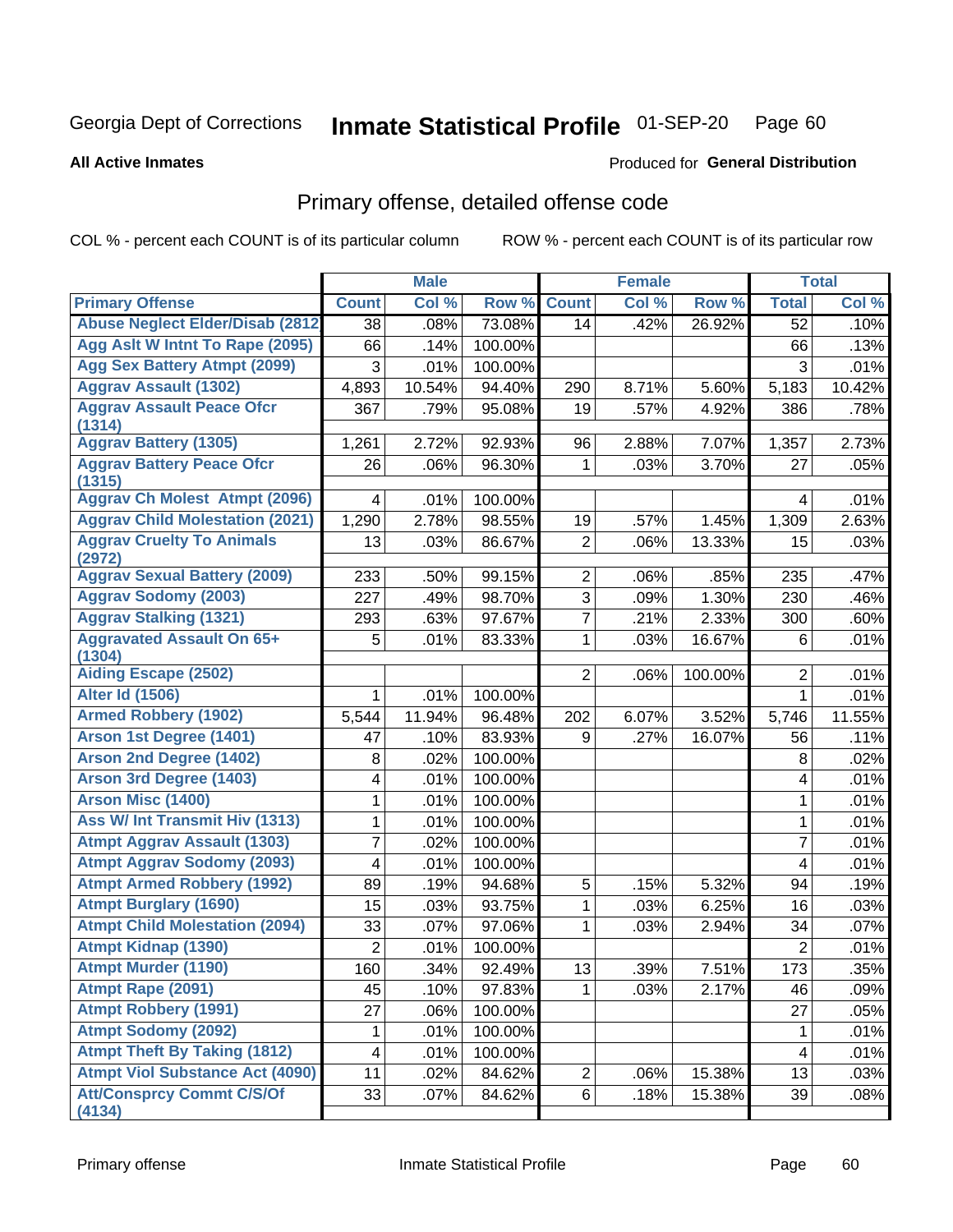#### Inmate Statistical Profile 01-SEP-20 Page 61

**All Active Inmates** 

### Produced for General Distribution

## Primary offense, detailed offense code

COL % - percent each COUNT is of its particular column

|                                          |                         | <b>Male</b> |         |                         | <b>Female</b> |         |                | <b>Total</b> |
|------------------------------------------|-------------------------|-------------|---------|-------------------------|---------------|---------|----------------|--------------|
| <b>Primary Offense</b>                   | <b>Count</b>            | Col %       | Row %   | <b>Count</b>            | Col %         | Row %   | <b>Total</b>   | Col %        |
| <b>Bad Checks (1704)</b>                 | 1                       | .01%        | 100.00% |                         |               |         | 1              | .01%         |
| <b>Bail Jumping (2511)</b>               | 1                       | .01%        | 100.00% |                         |               |         | $\mathbf{1}$   | .01%         |
| <b>Bigamy (2007)</b>                     | $\overline{2}$          | .01%        | 100.00% |                         |               |         | $\overline{2}$ | .01%         |
| <b>Bribery Govt Officer (2301)</b>       |                         |             |         | 1                       | .03%          | 100.00% | 1              | .01%         |
| Burg 1st Aft 6/30/12 (1611)              | 1,782                   | 3.84%       | 93.74%  | 119                     | 3.57%         | 6.26%   | 1,901          | 3.82%        |
| Burg 2nd Aft 6/30/12 (1612)              | 589                     | 1.27%       | 96.72%  | 20                      | .60%          | 3.28%   | 609            | 1.22%        |
| Burg Bef 7/1/12 (1601)                   | 1,486                   | 3.20%       | 97.83%  | 33                      | .99%          | 2.17%   | 1,519          | 3.05%        |
| <b>Carry Weapon At School (2915)</b>     | 3                       | .01%        | 100.00% |                         |               |         | 3              | .01%         |
| <b>Child Molestation (2019)</b>          | 2,468                   | 5.32%       | 97.78%  | 56                      | 1.68%         | 2.22%   | 2,524          | 5.07%        |
| <b>Cnspire Traffic Cntrl Sub (4130)</b>  | 4                       | .01%        | 100.00% |                         |               |         | 4              | .01%         |
| <b>Computer Pornography (1760)</b>       | 102                     | .22%        | 100.00% |                         |               |         | 102            | .21%         |
| <b>Computer Theft (1761)</b>             | 3                       | .01%        | 75.00%  | 1                       | .03%          | 25.00%  | 4              | .01%         |
| <b>Computer Trespass (1762)</b>          | 3                       | .01%        | 100.00% |                         |               |         | 3              | .01%         |
| <b>Conceal Death Of Another (1125)</b>   | 12                      | .03%        | 66.67%  | 6                       | .18%          | 33.33%  | 18             | .04%         |
| <b>Conspiracy (9901)</b>                 | 19                      | .04%        | 90.48%  | $\overline{2}$          | .06%          | 9.52%   | 21             | .04%         |
| <b>Conspire Restrain Free (2308)</b>     |                         |             |         | 1                       | .03%          | 100.00% | 1              | .01%         |
| <b>Convsn Paymnts Real Propy</b>         | 1                       | .01%        | 100.00% |                         |               |         | $\mathbf{1}$   | .01%         |
| (1811)                                   |                         |             |         |                         |               |         |                |              |
| Crim Use W/Alt Id Mark (7010)            | 1                       | .01%        | 100.00% |                         |               |         | 1              | .01%         |
| <b>Crml Atmpt Felony (7027)</b>          | 9                       | .02%        | 69.23%  | 4                       | .12%          | 30.77%  | 13             | .03%         |
| Crmnl Atmpt (9905)                       | 1                       | .01%        | 100.00% |                         |               |         | 1              | .01%         |
| <b>Crmnl Damage 1st Degree (1501)</b>    | 13                      | .03%        | 100.00% |                         |               |         | 13             | .03%         |
| <b>Crmnl Damage 2nd Degree</b><br>(1502) | 69                      | .15%        | 88.46%  | 9                       | .27%          | 11.54%  | 78             | .16%         |
| <b>Crmnl Interfere Govt Prop (2613)</b>  | 15                      | .03%        | 78.95%  | $\overline{\mathbf{4}}$ | .12%          | 21.05%  | 19             | .04%         |
| <b>Cruelty To An Inmate (2810)</b>       | 1                       | .01%        | 100.00% |                         |               |         | 1              | .01%         |
| <b>Cruelty To Children (2801)</b>        | 267                     | .58%        | 74.58%  | 91                      | 2.73%         | 25.42%  | 358            | .72%         |
| <b>Cruelty To Elder Person (2811)</b>    | 16                      | .03%        | 64.00%  | 9                       | .27%          | 36.00%  | 25             | .05%         |
| <b>Distr Mat Depict Nudity (2102)</b>    | 1                       | .01%        | 100.00% |                         |               |         | 1              | .01%         |
| Dogfighting (2718)                       | 1                       | .01%        | 100.00% |                         |               |         | 1              | .01%         |
| Drv W/ Improp Veh Reg (7013)             | $\overline{\mathbf{4}}$ | .01%        | 80.00%  | 1                       | .03%          | 20.00%  | 5              | .01%         |
| <b>Drv W/Susp License (7011)</b>         | 1                       | .01%        | 100.00% |                         |               |         | $\mathbf{1}$   | .01%         |
| <b>Drvng Habtl Violator (5004)</b>       | 5                       | .01%        | 83.33%  | 1                       | .03%          | 16.67%  | 6              | .01%         |
| <b>Embracery (2407)</b>                  | 1                       | .01%        | 100.00% |                         |               |         | 1              | .01%         |
| <b>Entering Vehicle (1880)</b>           | 82                      | .18%        | 96.47%  | 3                       | .09%          | 3.53%   | 85             | .17%         |
| <b>Entice Child Attempted (2090)</b>     | 5                       | .01%        | 100.00% |                         |               |         | $\sqrt{5}$     | .01%         |
| <b>Enticing Child-Indec Purp (2020)</b>  | 70                      | .15%        | 90.91%  | $\overline{7}$          | .21%          | 9.09%   | 77             | .15%         |
| <b>Escape (2501)</b>                     | 31                      | .07%        | 91.18%  | 3                       | .09%          | 8.82%   | 34             | .07%         |
| <b>Exploit Disabled/Elder (7022)</b>     | 12                      | .03%        | 41.38%  | 17                      | .51%          | 58.62%  | 29             | .06%         |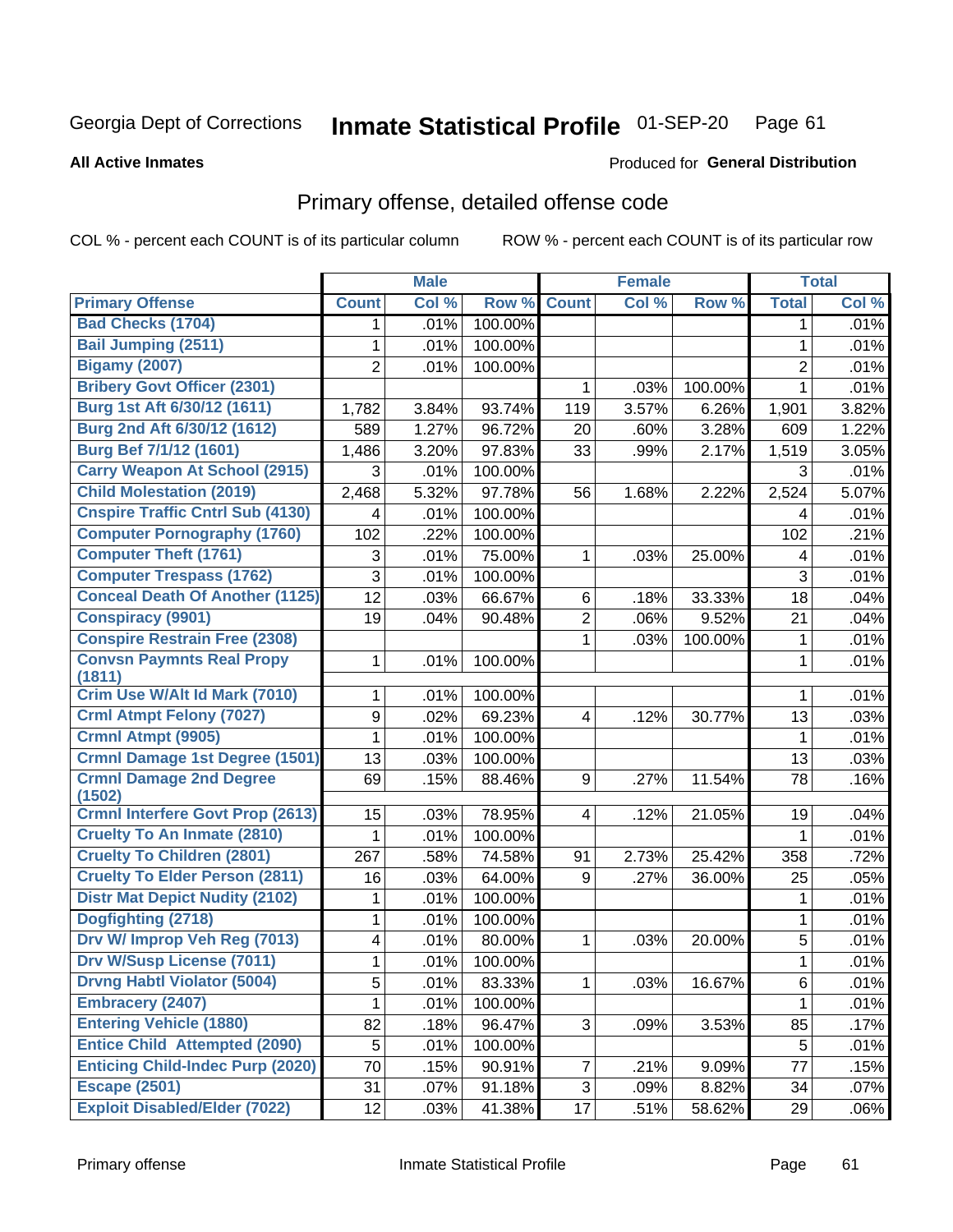#### Inmate Statistical Profile 01-SEP-20 Page 62

#### **All Active Inmates**

## Produced for General Distribution

## Primary offense, detailed offense code

COL % - percent each COUNT is of its particular column

|                                            |                | <b>Male</b> |         |                | <b>Female</b> |         |                         | <b>Total</b> |
|--------------------------------------------|----------------|-------------|---------|----------------|---------------|---------|-------------------------|--------------|
| <b>Primary Offense</b>                     | <b>Count</b>   | Col %       | Row %   | <b>Count</b>   | Col %         | Row %   | <b>Total</b>            | Col %        |
| <b>False Certificates (2311)</b>           | 1.             | .01%        | 100.00% |                |               |         | 1                       | $.01\%$      |
| <b>False Imprisonment (1308)</b>           | 173            | .37%        | 97.74%  | 4              | .12%          | 2.26%   | 177                     | .36%         |
| <b>False Statements Govt (2408)</b>        | 13             | .03%        | 61.90%  | 8              | .24%          | 38.10%  | 21                      | .04%         |
| <b>False Swearing (2402)</b>               |                |             |         | 2              | .06%          | 100.00% | $\overline{2}$          | .01%         |
| <b>False Swearng Writtn Stmt</b>           |                |             |         | $\mathbf{1}$   | .03%          | 100.00% | 1                       | .01%         |
| (2205)                                     |                |             |         |                |               |         |                         |              |
| <b>Family Violence Battery (1301)</b>      | 132            | .28%        | 96.35%  | 5              | .15%          | 3.65%   | 137                     | .28%         |
| Feticide (1121)                            | $\overline{2}$ | .01%        | 100.00% |                |               |         | 2                       | .01%         |
| <b>Feticide By Vehicle (1118)</b>          | 6              | .01%        | 100.00% |                |               |         | 6                       | .01%         |
| <b>Financial Identity Fraud (1756)</b>     | 61             | .13%        | 80.26%  | 15             | .45%          | 19.74%  | 76                      | .15%         |
| <b>Fleeing/Eluding Police (2316)</b>       | 409            | .88%        | 94.90%  | 22             | .66%          | 5.10%   | 431                     | .87%         |
| Forg 1st Aft 6/30/12 (1711)                | 94             | .20%        | 71.21%  | 38             | 1.14%         | 28.79%  | 132                     | .27%         |
| Forg 1st Bef 7/1/12 (1701)                 | 100            | .22%        | 71.94%  | 39             | 1.17%         | 28.06%  | 139                     | .28%         |
| Forg 2nd Aft 6/30/12 (1712)                | 21             | .05%        | 72.41%  | 8              | .24%          | 27.59%  | 29                      | .06%         |
| Forg 2nd Bef 7/1/12 (1702)                 | $\overline{2}$ | .01%        | 100.00% |                |               |         | $\overline{2}$          | .01%         |
| Forg 3rd Aft 6/30/12 (1713)                | 40             | .09%        | 80.00%  | 10             | .30%          | 20.00%  | 50                      | .10%         |
| Forg 4th Aft 6/30/12 (1714)                | 11             | .02%        | 73.33%  | 4              | .12%          | 26.67%  | 15                      | .03%         |
| <b>Forgery Credit Card (1752)</b>          | 1              | .01%        | 100.00% |                |               |         | 1                       | .01%         |
| <b>Fraudulent Access Compute</b><br>(1796) | $\overline{2}$ | .01%        | 66.67%  | 1              | .03%          | 33.33%  | 3                       | .01%         |
| <b>Fraudulent Checks (1750)</b>            | $\overline{2}$ | .01%        | 66.67%  | 1              | .03%          | 33.33%  | 3                       | .01%         |
| <b>Fraudulent Credit Card (1753)</b>       | 53             | .11%        | 69.74%  | 23             | .69%          | 30.26%  | 76                      | .15%         |
| <b>Gang Participation (9914)</b>           | 53             | .11%        | 98.15%  | 1              | .03%          | 1.85%   | 54                      | .11%         |
| <b>Guard Line W/Weapon/Drugs</b>           | 19             | .04%        | 65.52%  | 10             | .30%          | 34.48%  | 29                      | .06%         |
| (2963)                                     |                |             |         |                |               |         |                         |              |
| <b>Habit Traf Viol/Impaired (5005)</b>     | 4              | .01%        | 100.00% |                |               |         | 4                       | .01%         |
| <b>Habit Traf Viol/Other (5006)</b>        | 3              | .01%        | 100.00% |                |               |         | 3                       | .01%         |
| <b>Hijacking Motor Vehicle (1911)</b>      | 46             | .10%        | 100.00% |                |               |         | 46                      | .09%         |
| <b>Hindering Appreh Or Pun (2503)</b>      | $\overline{2}$ | .01%        | 66.67%  | 1              | .03%          | 33.33%  | 3                       | .01%         |
| Hit-Run W/Injury/Fatality (5007)           | 39             | .08%        | 84.78%  | $\overline{7}$ | .21%          | 15.22%  | 46                      | .09%         |
| Home Invasion 1st Degree (7007)            | 21             | .05%        | 91.30%  | 2              | .06%          | 8.70%   | 23                      | .05%         |
| <b>Home Invasion 2nd Degree</b><br>(7008)  | $\overline{2}$ | .01%        | 66.67%  | 1              | .03%          | 33.33%  | 3                       | .01%         |
| <b>Homicide By Vessel (1124)</b>           | 40             | .09%        | 88.89%  | 5 <sup>1</sup> | .15%          | 11.11%  | 45                      | .09%         |
| <b>Illegal Poss/Manf Liquor (4010)</b>     | 1              | .01%        | 100.00% |                |               |         | $\mathbf 1$             | .01%         |
| <b>Impersonating Officer (2405)</b>        | 3              | .01%        | 100.00% |                |               |         | $\overline{3}$          | .01%         |
| <b>Impersonation (2404)</b>                | 3              | .01%        | 75.00%  | $\mathbf 1$    | .03%          | 25.00%  | $\overline{\mathbf{4}}$ | .01%         |
| <b>Incest (2006)</b>                       | 218            | .47%        | 98.64%  | 3 <sup>1</sup> | .09%          | 1.36%   | 221                     | .44%         |
| <b>Incest Atmpt (2098)</b>                 | 1.             | .01%        | 100.00% |                |               |         | 1                       | .01%         |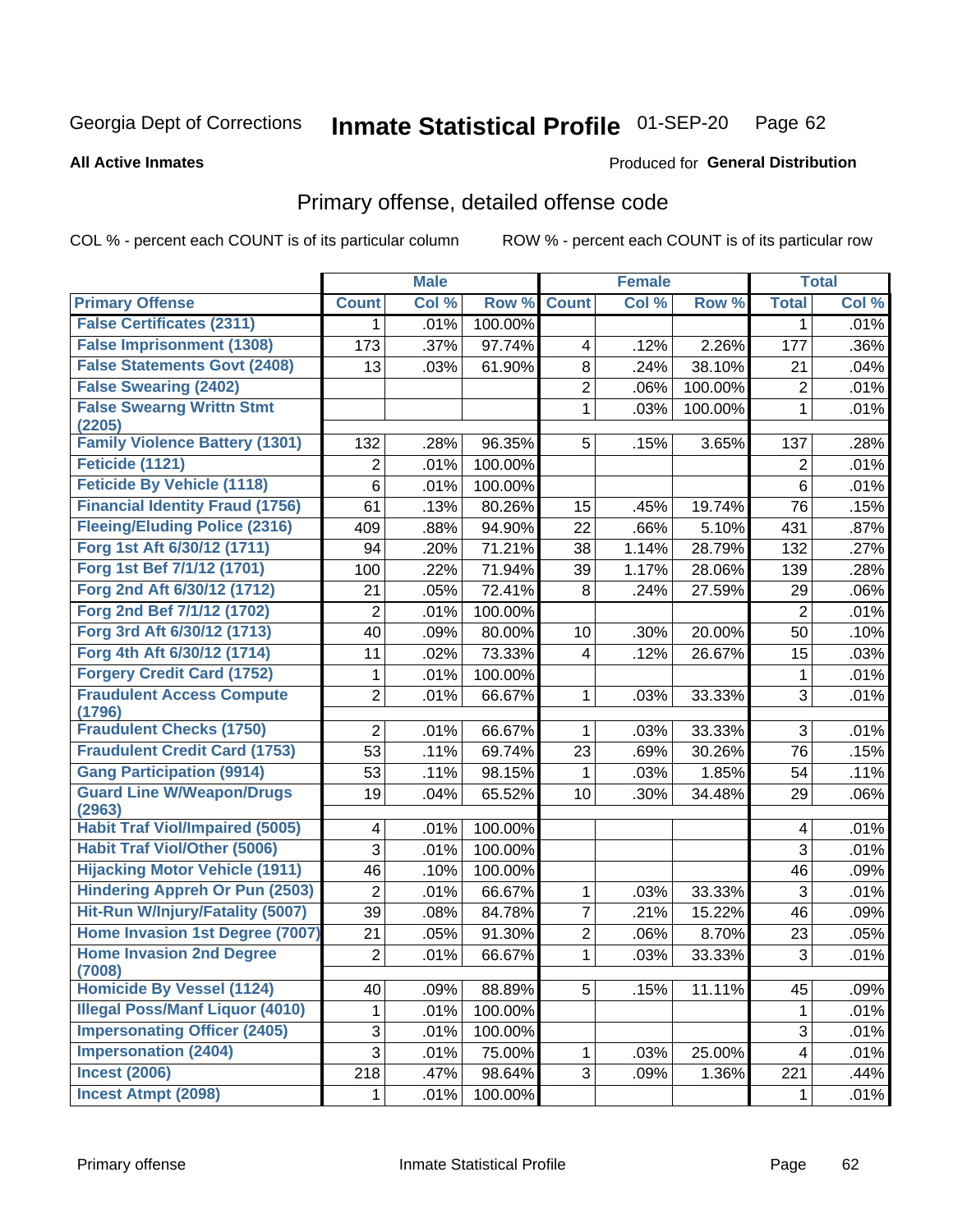#### Inmate Statistical Profile 01-SEP-20 Page 63

#### **All Active Inmates**

## Produced for General Distribution

## Primary offense, detailed offense code

COL % - percent each COUNT is of its particular column

|                                            |                 | <b>Male</b> |         |                | <b>Female</b> |        |                | <b>Total</b> |
|--------------------------------------------|-----------------|-------------|---------|----------------|---------------|--------|----------------|--------------|
| <b>Primary Offense</b>                     | <b>Count</b>    | Col %       | Row %   | <b>Count</b>   | Col %         | Row %  | <b>Total</b>   | Col %        |
| <b>Inciting To Insurrection (2203)</b>     | 4               | .01%        | 80.00%  | 1 <sup>1</sup> | .03%          | 20.00% | 5              | .01%         |
| <b>Influencing Witness (2313)</b>          | 4               | .01%        | 100.00% |                |               |        | 4              | .01%         |
| <b>Injury By Vehicle (1318)</b>            | 87              | .19%        | 82.86%  | 18             | .54%          | 17.14% | 105            | .21%         |
| <b>Insurance Fraud (7023)</b>              | 1               | .01%        | 100.00% |                |               |        | 1              | .01%         |
| <b>Insurrection (2202)</b>                 | 6               | .01%        | 85.71%  | 1              | .03%          | 14.29% | $\overline{7}$ | .01%         |
| <b>Interfere Electronic Dvce (2614)</b>    | 3               | .01%        | 100.00% |                |               |        | 3              | .01%         |
| <b>Interference With Custody (1312)</b>    | 14              | .03%        | 93.33%  | 1              | .03%          | 6.67%  | 15             | .03%         |
| <b>Involuntary Manslaughter (1103)</b>     | 168             | .36%        | 89.84%  | 19             | .57%          | 10.16% | 187            | .38%         |
| Kidnapping (1311)                          | 1,414           | 3.05%       | 96.72%  | 48             | 1.44%         | 3.28%  | 1,462          | 2.94%        |
| <b>Livestock Theft (1817)</b>              | 5               | .01%        | 100.00% |                |               |        | 5              | .01%         |
| <b>Lottery Violation (2730)</b>            | 3               | .01%        | 75.00%  | 1              | .03%          | 25.00% | 4              | .01%         |
| Manf Methamph 200-399 Gm<br>(4144)         | $\overline{7}$  | .02%        | 100.00% |                |               |        | $\overline{7}$ | .01%         |
| Manf Methamph 28-199 Gm<br>(4143)          | 10 <sup>1</sup> | .02%        | 83.33%  | 2              | .06%          | 16.67% | 12             | .02%         |
| <b>Manf Methamph Unspec Amt</b><br>(4147)  | 71              | .15%        | 91.03%  | $\overline{7}$ | .21%          | 8.97%  | 78             | .16%         |
| <b>Manufac Marijuana (7012)</b>            | 15              | .03%        | 93.75%  | $\mathbf{1}$   | .03%          | 6.25%  | 16             | .03%         |
| <b>Manufact Meth Near Child (2803)</b>     | 8               | .02%        | 80.00%  | $\overline{2}$ | .06%          | 20.00% | 10             | .02%         |
| <b>Misc Assault/Battery (1300)</b>         | 8               | .02%        | 88.89%  | 1              | .03%          | 11.11% | 9              | .02%         |
| <b>Misc Correctionl Inst Off (6200)</b>    | 7               | .02%        | 100.00% |                |               |        | 7              | .01%         |
| <b>Misc Criminal Damage (1500)</b>         | 1               | .01%        | 100.00% |                |               |        | $\mathbf{1}$   | .01%         |
| <b>Misc Drugs Trafficking (4100)</b>       | 5               | .01%        | 100.00% |                |               |        | 5              | .01%         |
| <b>Misc Forgery (1700)</b>                 | 3               | .01%        | 100.00% |                |               |        | $\overline{3}$ | .01%         |
| <b>Misc Fraud (1799)</b>                   | $\overline{2}$  | .01%        | 33.33%  | 4              | .12%          | 66.67% | 6              | .01%         |
| <b>Misc Homicide Offense (1100)</b>        | 5               | .01%        | 83.33%  | $\mathbf 1$    | .03%          | 16.67% | 6              | .01%         |
| <b>Misc Mrals/Pblic H/Safty (6000)</b>     | $\overline{2}$  | .01%        | 100.00% |                |               |        | $\overline{2}$ | .01%         |
| <b>Misc Obscenity (2100)</b>               | 9               | .02%        | 100.00% |                |               |        | $\mathsf g$    | .02%         |
| <b>Misc Public Order (2200)</b>            | 1               | .01%        | 100.00% |                |               |        | 1              | .01%         |
| <b>Misc Sexual Offense (2000)</b>          | 21              | .05%        | 95.45%  | $\mathbf 1$    | .03%          | 4.55%  | 22             | .04%         |
| <b>Murder (1101)</b>                       | 6,240           | 13.44%      | 93.62%  | 425            | 12.77%        | 6.38%  | 6,665          | 13.40%       |
| <b>Murder Conspire To Commit</b><br>(1191) | 15              | .03%        | 88.24%  | $\overline{2}$ | .06%          | 11.76% | 17             | .03%         |
| <b>Mutiny In Penal Inst (2507)</b>         | 9               | .02%        | 100.00% |                |               |        | 9              | .02%         |
| Necrophilia (2022)                         | 1               | .01%        | 100.00% |                |               |        | 1              | .01%         |
| <b>Obstr Of Law Enf Officer (2314)</b>     | 316             | .68%        | 92.94%  | 24             | .72%          | 7.06%  | 340            | .68%         |
| <b>Pandering By Compulsion (2017)</b>      | 3               | .01%        | 100.00% |                |               |        | 3              | .01%         |
| Party To A Crime (9911)                    | 1               | .01%        | 100.00% |                |               |        | 1              | .01%         |
| Peeping Tom (3002)                         | 12              | .03%        | 100.00% |                |               |        | 12             | .02%         |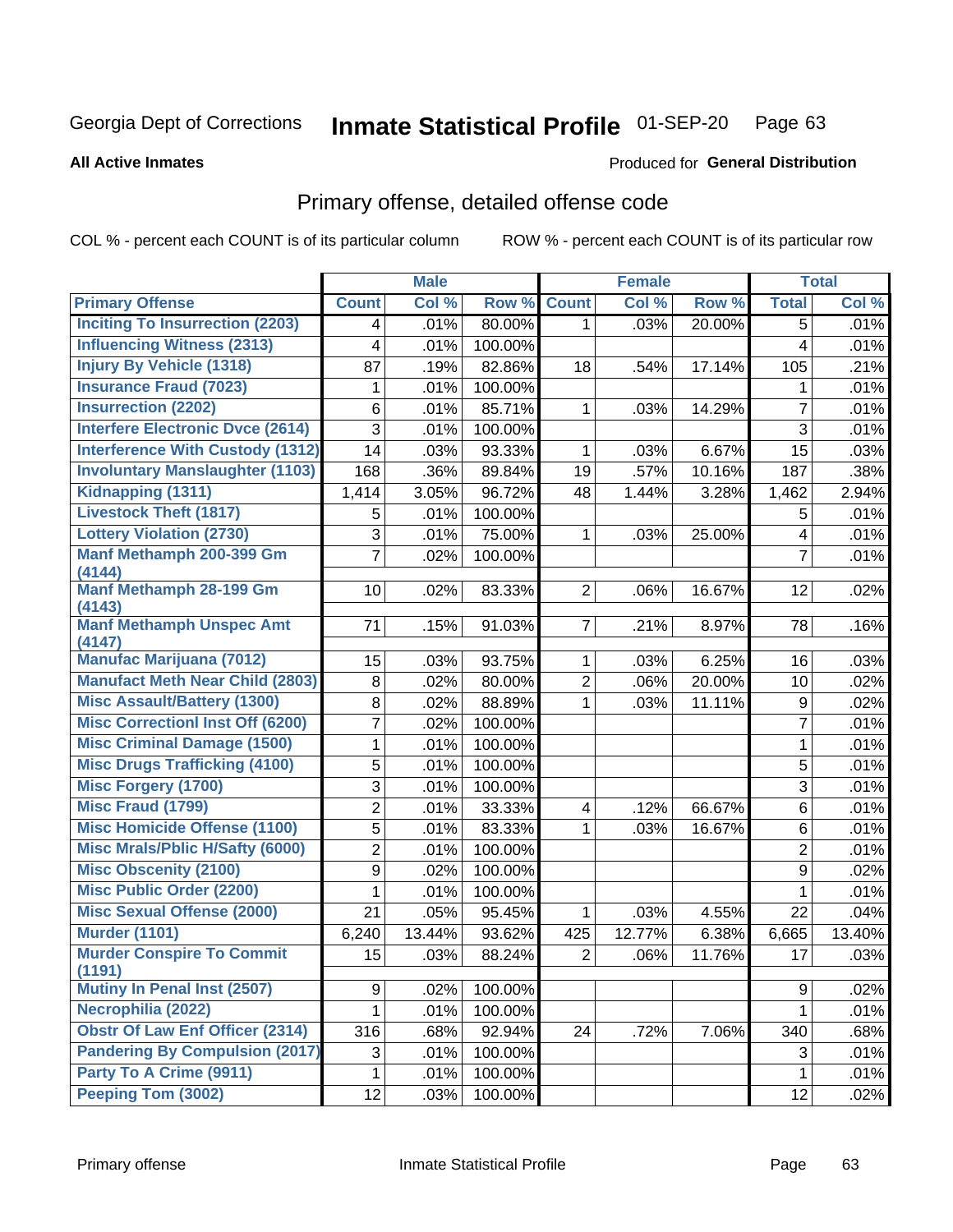#### Inmate Statistical Profile 01-SEP-20 Page 64

Produced for General Distribution

### **All Active Inmates**

## Primary offense, detailed offense code

COL % - percent each COUNT is of its particular column

|                                            |                | <b>Male</b> |         |                | <b>Female</b> |        |                | <b>Total</b> |
|--------------------------------------------|----------------|-------------|---------|----------------|---------------|--------|----------------|--------------|
| <b>Primary Offense</b>                     | <b>Count</b>   | Col %       | Row %   | <b>Count</b>   | Col %         | Row %  | <b>Total</b>   | Col %        |
| <b>Perjury (2401)</b>                      | $\mathbf 1$    | .01%        | 50.00%  | 1              | .03%          | 50.00% | $\overline{2}$ | .01%         |
| <b>Pimping A Minor Under 18 (2016)</b>     | 6              | .01%        | 75.00%  | $\overline{c}$ | .06%          | 25.00% | 8              | .02%         |
| Poss Alprazolam (7003)                     | 7              | .02%        | 77.78%  | $\overline{2}$ | .06%          | 22.22% | 9              | .02%         |
| Poss By Inm Proh Items (7015)              | 12             | .03%        | 85.71%  | $\overline{2}$ | .06%          | 14.29% | 14             | .03%         |
| <b>Poss Contraband Articles (5171)</b>     | $\overline{2}$ | .01%        | 100.00% |                |               |        | $\overline{2}$ | .01%         |
| <b>Poss Dep Stim Cntrf Drugs</b><br>(4007) | 38             | .08%        | 66.67%  | 19             | .57%          | 33.33% | 57             | .11%         |
| <b>Poss Drug Related Matri (4016)</b>      | 15             | .03%        | 83.33%  | 3              | .09%          | 16.67% | 18             | .04%         |
| Poss Firearm 1st Offender (2913)           | 117            | .25%        | 94.35%  | $\overline{7}$ | .21%          | 5.65%  | 124            | .25%         |
| <b>Poss Firearm Convct Felon</b><br>(2914) | 1,054          | 2.27%       | 96.88%  | 34             | 1.02%         | 3.13%  | 1,088          | 2.19%        |
| Poss Hydrocodone (7004)                    | 11             | .02%        | 73.33%  | 4              | .12%          | 26.67% | 15             | .03%         |
| <b>Poss Knife During Crime (2911)</b>      | $\,6$          | .01%        | 85.71%  | 1              | .03%          | 14.29% | $\overline{7}$ | .01%         |
| Poss Mda/Extsy (4033)                      | 1              | .01%        | 100.00% |                |               |        | 1              | .01%         |
| Poss Methamphetamine (4031)                | 426            | .92%        | 76.34%  | 132            | 3.97%         | 23.66% | 558            | 1.12%        |
| <b>Poss Narcotics Opiates (4006)</b>       | 52             | .11%        | 72.22%  | 20             | .60%          | 27.78% | 72             | .14%         |
| <b>Poss Of Certain Weapons (2912)</b>      | 24             | .05%        | 100.00% |                |               |        | 24             | .05%         |
| <b>Poss Of Cocaine (4022)</b>              | 198            | .43%        | 86.09%  | 32             | .96%          | 13.91% | 230            | .46%         |
| <b>Poss Of Firearm Dur Crime</b>           | 948            | 2.04%       | 95.18%  | 48             | 1.44%         | 4.82%  | 996            | 2.00%        |
| (2910)                                     |                |             |         |                |               |        |                |              |
| Poss Of Marijuana (4009)                   | 37             | .08%        | 92.50%  | 3              | .09%          | 7.50%  | 40             | .08%         |
| Poss Schedule I Drug (7034)                | 7              | .02%        | 70.00%  | 3              | .09%          | 30.00% | 10             | .02%         |
| <b>Poss Tools Commit Crime (1602)</b>      | 12             | .03%        | 92.31%  | 1              | .03%          | 7.69%  | 13             | .03%         |
| Poss W Int Dis Other Drug (4053)           | 90             | .19%        | 87.38%  | 13             | .39%          | 12.62% | 103            | .21%         |
| Poss W Int Dist Cocaine (4050)             | 183            | .39%        | 96.32%  | 7              | .21%          | 3.68%  | 190            | .38%         |
| Poss W Int Dist Marijuana (4051)           | 488            | 1.05%       | 94.57%  | 28             | .84%          | 5.43%  | 516            | 1.04%        |
| Poss W Int Dist Meth (4052)                | 465            | 1.00%       | 78.28%  | 129            | 3.88%         | 21.72% | 594            | 1.19%        |
| Poss Within 1000 Hous Pjt (7009)           | 8              | .02%        | 100.00% |                |               |        | 8              | .02%         |
| <b>Poss Wpn Drugs By Prisnr</b><br>(2965)  | 25             | .05%        | 89.29%  | 3              | .09%          | 10.71% | 28             | .06%         |
| <b>Prov Sex Mater To Minors (2110)</b>     | $\overline{2}$ | .01%        | 100.00% |                |               |        | $\overline{2}$ | .01%         |
| <b>Racketeering (3404)</b>                 | 109            | .23%        | 76.76%  | 33             | .99%          | 23.24% | 142            | .29%         |
| <b>Rape (2001)</b>                         | 1,847          | 3.98%       | 99.57%  | 8              | .24%          | .43%   | 1,855          | 3.73%        |
| <b>Reck Cond Infected Person</b><br>(1317) | 5              | .01%        | 83.33%  | 1              | .03%          | 16.67% | 6              | .01%         |
| <b>Recv Gds Srvs Fraud Obtnd</b><br>(1755) | $\mathbf{1}$   | .01%        | 100.00% |                |               |        | $\mathbf{1}$   | .01%         |
| <b>Remov/Atmpt Wpn Pub Offl</b><br>(7021)  | 1.             | .01%        | 100.00% |                |               |        | 1              | .01%         |
| <b>Removal Baggage Cargo Etc</b><br>(2761) | 1              | .01%        | 100.00% |                |               |        | 1              | .01%         |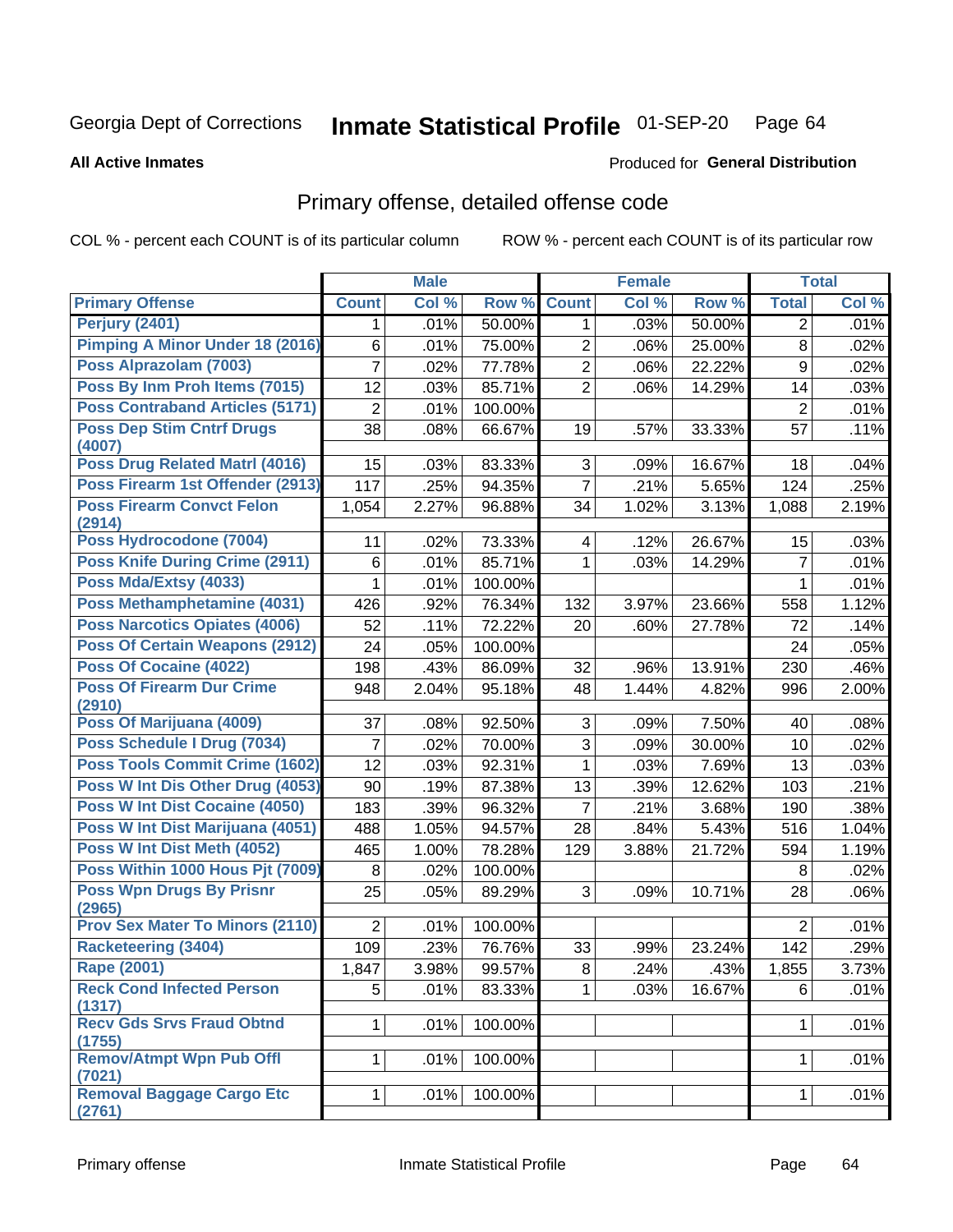#### Inmate Statistical Profile 01-SEP-20 Page 65

**All Active Inmates** 

### **Produced for General Distribution**

## Primary offense, detailed offense code

COL % - percent each COUNT is of its particular column

|                                            |                           | <b>Male</b> |         |                | <b>Female</b> |        |              | <b>Total</b> |
|--------------------------------------------|---------------------------|-------------|---------|----------------|---------------|--------|--------------|--------------|
| <b>Primary Offense</b>                     | <b>Count</b>              | Col %       | Row %   | <b>Count</b>   | Col %         | Row %  | <b>Total</b> | Col %        |
| <b>Robbery (1901)</b>                      | 847                       | 1.82%       | 93.80%  | 56             | 1.68%         | 6.20%  | 903          | 1.81%        |
| <b>Robbery By Force (1903)</b>             | 161                       | .35%        | 94.71%  | 9              | .27%          | 5.29%  | 170          | .34%         |
| <b>Robbery By Intimidation (1904)</b>      | 226                       | .49%        | 92.62%  | 18             | .54%          | 7.38%  | 244          | .49%         |
| <b>Robbery By Sudden Snatch</b>            | 118                       | .25%        | 93.65%  | 8              | .24%          | 6.35%  | 126          | .25%         |
| (1905)                                     |                           |             |         |                |               |        |              |              |
| <b>S/D Cocaine (4021)</b>                  | 279                       | .60%        | 97.89%  | 6              | .18%          | 2.11%  | 285          | .57%         |
| S/D Cont Sub Public (4017)                 | 16                        | .03%        | 100.00% |                |               |        | 16           | .03%         |
| S/D Cont Sub School (4018)                 | 19                        | .04%        | 100.00% |                |               |        | 19           | .04%         |
| S/D Dep Stim Cntrf Drugs (4002)            | 17                        | .04%        | 85.00%  | 3              | .09%          | 15.00% | 20           | .04%         |
| <b>S/D Narcotics Opiates (4001)</b>        | 13                        | .03%        | 68.42%  | 6              | .18%          | 31.58% | 19           | .04%         |
| <b>S/D Of Lsd (4003)</b>                   | 1                         | .01%        | 100.00% |                |               |        | 1            | .01%         |
| S/D Of Marijuana (4004)                    | 116                       | .25%        | 97.48%  | 3              | .09%          | 2.52%  | 119          | .24%         |
| Sale Mda/Extsy (4034)                      | 1                         | .01%        | 100.00% |                |               |        | 1            | .01%         |
| Sale Methamphetamine (4032)                | 188                       | .40%        | 80.34%  | 46             | 1.38%         | 19.66% | 234          | .47%         |
| <b>Sex Exploitation Child (2843)</b>       | 259                       | .56%        | 100.00% |                |               |        | 259          | .52%         |
| <b>Sex Offender Fail Registr (2026)</b>    | 470                       | 1.01%       | 98.74%  | 6              | .18%          | 1.26%  | 476          | .96%         |
| <b>Sex Offender Fail To Move (2028)</b>    | 5                         | .01%        | 100.00% |                |               |        | 5            | .01%         |
| Sexl/Asslt/Agn/Pers/Cstdy (2023)           | 22                        | .05%        | 88.00%  | 3              | .09%          | 12.00% | 25           | .05%         |
| <b>Sexual Battery (2011)</b>               | 150                       | .32%        | 98.68%  | $\overline{2}$ | .06%          | 1.32%  | 152          | .31%         |
| <b>Simple Battery (1316)</b>               | 14                        | .03%        | 93.33%  | 1              | .03%          | 6.67%  | 15           | .03%         |
| <b>Sodomy (2002)</b>                       | 21                        | .05%        | 100.00% |                |               |        | 21           | .04%         |
| <b>Solicit Sodomy From Minor</b>           | 4                         | .01%        | 80.00%  | 1              | .03%          | 20.00% | 5            | .01%         |
| (2025)                                     |                           |             |         |                |               |        |              |              |
| <b>Stalking (1320)</b>                     |                           | .01%        | 100.00% |                |               |        | 1            | .01%         |
| <b>Statutory Rape (2018)</b>               | 703                       | 1.51%       | 98.46%  | 11             | .33%          | 1.54%  | 714          | 1.44%        |
| <b>Tampering With Evidence (2315)</b>      | 8                         | .02%        | 61.54%  | 5              | .15%          | 38.46% | 13           | .03%         |
| <b>Telecommunications Fraud</b><br>(1759)  | 2                         | .01%        | 66.67%  | 1              | .03%          | 33.33% | 3            | .01%         |
| <b>Terrorist Threats &amp; Acts (1307)</b> | 302                       | .65%        | 96.18%  | 12             | .36%          | 3.82%  | 314          | .63%         |
| <b>Theft Bring Prop In State (1815)</b>    | 8                         | .02%        | 80.00%  | $\overline{2}$ | .06%          | 20.00% | 10           | .02%         |
| <b>Theft By Conversion (1808)</b>          | 20                        | .04%        | 90.91%  | $\overline{2}$ | .06%          | 9.09%  | 22           | .04%         |
| <b>Theft By Deception (1803)</b>           | 22                        | .05%        | 73.33%  | 8              | .24%          | 26.67% | 30           | .06%         |
| Theft By Rec Stolen Prop (1806)            | 391                       | .84%        | 90.72%  | 40             | 1.20%         | 9.28%  | 431          | $.87\%$      |
| <b>Theft By Shoplifting (1821)</b>         | 326                       | .70%        | 77.62%  | 94             | 2.82%         | 22.38% | 420          | .84%         |
| <b>Theft By Taking (1802)</b>              | 466                       | 1.00%       | 83.07%  | 95             | 2.85%         | 16.93% | 561          | 1.13%        |
| <b>Theft Credit Card (1751)</b>            | 14                        | .03%        | 73.68%  | 5              | .15%          | 26.32% | 19           | .04%         |
| <b>Theft Motorveh Or Part (1813)</b>       | 22                        | .05%        | 91.67%  | $\overline{2}$ | .06%          | 8.33%  | 24           | .05%         |
| <b>Theft Of Lost Property (1805)</b>       | $\ensuremath{\mathsf{3}}$ | .01%        | 75.00%  | 1              | .03%          | 25.00% | 4            | .01%         |
| <b>Theft Of Services (1807)</b>            | $\overline{2}$            | .01%        | 66.67%  | 1              | .03%          | 33.33% | 3            | .01%         |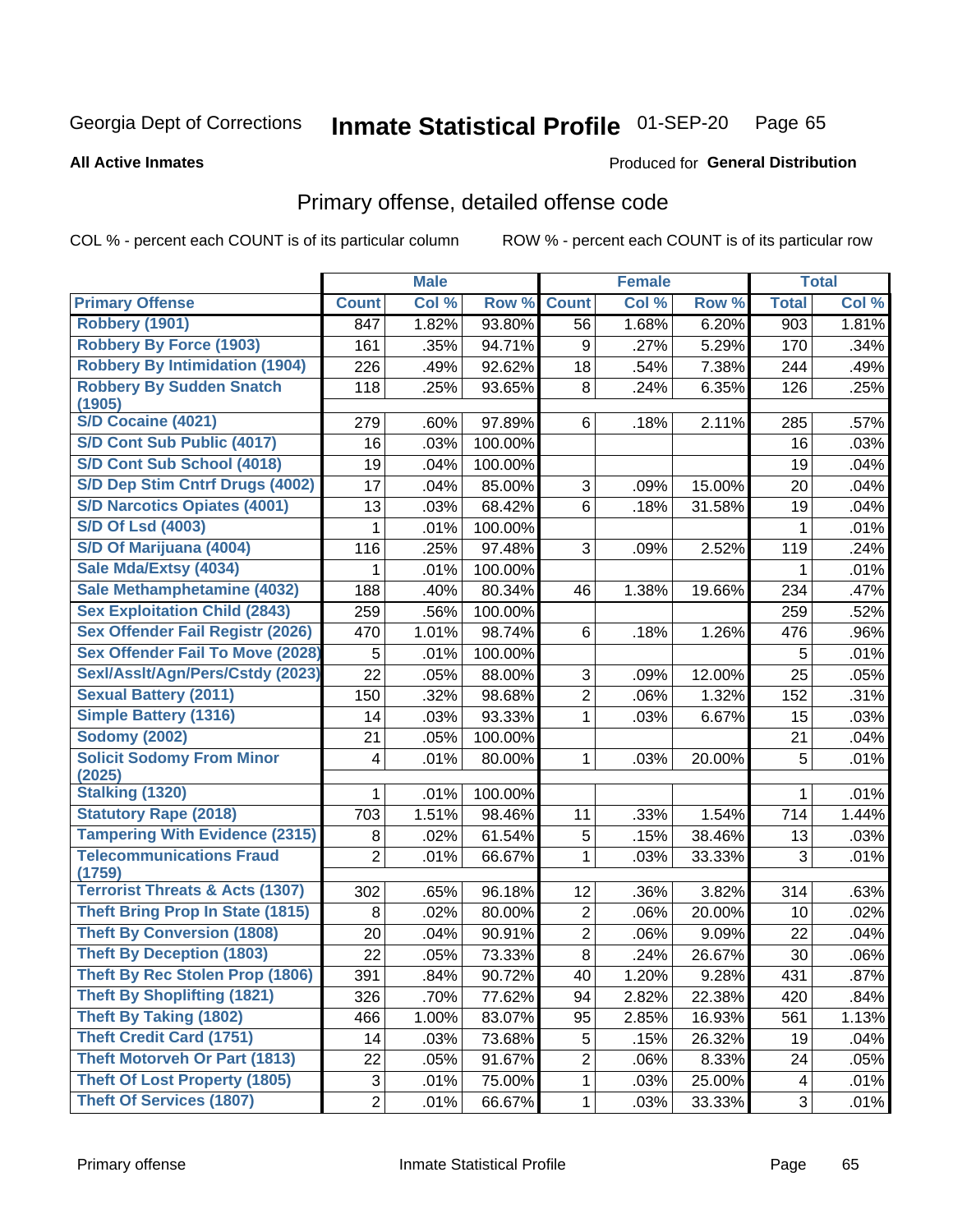#### Inmate Statistical Profile 01-SEP-20 Page 66

**All Active Inmates** 

### Produced for General Distribution

## Primary offense, detailed offense code

COL % - percent each COUNT is of its particular column

|                                           |                         | <b>Male</b> |         |                         | <b>Female</b> |         |                | <b>Total</b> |
|-------------------------------------------|-------------------------|-------------|---------|-------------------------|---------------|---------|----------------|--------------|
| <b>Primary Offense</b>                    | <b>Count</b>            | Col %       | Row %   | <b>Count</b>            | Col %         | Row %   | <b>Total</b>   | Col %        |
| <b>Theft Recv Prop Out State (1816)</b>   | $\overline{3}$          | .01%        | 100.00% |                         |               |         | $\overline{3}$ | .01%         |
| <b>Traf Amphtmine 200-399 Gm</b>          | 6                       | .01%        | 75.00%  | $\overline{2}$          | .06%          | 25.00%  | 8              | .02%         |
| (4127)                                    |                         |             |         |                         |               |         |                |              |
| <b>Traf Amphtmine 28-199 Gm</b>           | 8                       | .02%        | 66.67%  | 4                       | .12%          | 33.33%  | 12             | .02%         |
| (4126)<br>Traf Amphtmine 400+ Gm (4128)   | 3                       | .01%        | 100.00% |                         |               |         | 3              | .01%         |
| <b>Traf Cocaine 201-400 Gm (4102)</b>     | 93                      | .20%        | 95.88%  | 4                       | .12%          | 4.12%   | 97             | .19%         |
| <b>Traf Cocaine 401+ Gm (4103)</b>        | 86                      | .19%        | 96.63%  | 3                       | .09%          | 3.37%   | 89             | .18%         |
| Traf Cocaine Less 200 Gm (4101)           | 148                     | .32%        | 96.10%  | $\,6$                   | .18%          | 3.90%   | 154            | .31%         |
| <b>Traf Marijna 10-2000 Lb (4121)</b>     | 45                      | .10%        | 90.00%  | 5                       | .15%          | 10.00%  | 50             | .10%         |
| <b>Traf Marijna 10001+ Lb (4123)</b>      |                         |             |         | 1                       | .03%          | 100.00% | 1              | .01%         |
| Traf Mda/Extsy 200-399gm                  | $\overline{2}$          |             |         |                         |               |         | $\overline{2}$ |              |
| (4151)                                    |                         | .01%        | 100.00% |                         |               |         |                | .01%         |
| <b>Traf Mda/Extsy 28-199gm (4150)</b>     | 12                      | .03%        | 100.00% |                         |               |         | 12             | .02%         |
| Traf Mda/Extsy 400+Gm (4152)              | 3                       | .01%        | 100.00% |                         |               |         | 3              | .01%         |
| <b>Traf Methamph 200-399 Gm</b>           | 148                     | .32%        | 84.57%  | 27                      | .81%          | 15.43%  | 175            | .35%         |
| (4141)                                    |                         |             |         |                         |               |         |                |              |
| <b>Traf Methamph 28-199 Gm</b>            | 445                     | .96%        | 80.47%  | 108                     | 3.24%         | 19.53%  | 553            | 1.11%        |
| (4140)<br>Traf Methamph 400+ Gm (4142)    |                         |             |         |                         |               |         |                |              |
|                                           | 96                      | .21%        | 88.07%  | 13                      | .39%          | 11.93%  | 109            | .22%         |
| <b>Traf Methamph Unspec Amt</b><br>(4146) | 99                      | .21%        | 79.84%  | 25                      | .75%          | 20.16%  | 124            | .25%         |
| <b>Traf Methaqualone&lt; 400 Gm</b>       | $\overline{2}$          | .01%        | 100.00% |                         |               |         | $\overline{2}$ | .01%         |
| (4124)                                    |                         |             |         |                         |               |         |                |              |
| <b>Traf Narcotic 15-28 Gm (4112)</b>      | 36                      | .08%        | 90.00%  | $\overline{\mathbf{4}}$ | .12%          | 10.00%  | 40             | .08%         |
| Traf Narcotic 29+ Gm (4113)               | 36                      | .08%        | 97.30%  | $\mathbf{1}$            | .03%          | 2.70%   | 37             | .07%         |
| <b>Traf Narcotic Less 14 Gm (4111)</b>    | 51                      | .11%        | 80.95%  | 12                      | .36%          | 19.05%  | 63             | .13%         |
| <b>Traffick Labor Servitude (1330)</b>    | 1                       | .01%        | 100.00% |                         |               |         | 1              | .01%         |
| <b>Traffick Sexual Servitude (1331)</b>   | 22                      | .05%        | 91.67%  | $\overline{2}$          | .06%          | 8.33%   | 24             | .05%         |
| <b>Unknown Offense (9999)</b>             | 8                       | .02%        | 100.00% |                         |               |         | 8              | .02%         |
| Uniwfl Mfg/Del/Dist N-C S (4014)          | $\overline{\mathbf{4}}$ | .01%        | 100.00% |                         |               |         | 4              | .01%         |
| <b>Use Comm Facity Vio C Sub</b>          | 12                      | .03%        | 92.31%  | 1                       | .03%          | 7.69%   | 13             | .03%         |
| (4133)                                    |                         |             |         |                         |               |         |                |              |
| <b>Vehicular Homicide (1123)</b>          | 306                     | .66%        | 77.47%  | 89                      | 2.67%         | 22.53%  | 395            | .79%         |
| <b>Viol Dngrous Drgs Act (4013)</b>       | 142                     | .31%        | 83.04%  | 29                      | .87%          | 16.96%  | 171            | .34%         |
| <b>Viol Ga Cntrl Sbst Act (4012)</b>      | 1.                      | .01%        | 100.00% |                         |               |         | 1              | .01%         |
| <b>Viol Ga Securities Act (1800)</b>      | $\mathbf{1}$            | .01%        | 100.00% |                         |               |         | $\mathbf{1}$   | .01%         |
| <b>Viol Motor Vehicle Laws (5001)</b>     | 22                      | .05%        | 91.67%  | $\overline{2}$          | .06%          | 8.33%   | 24             | .05%         |
| <b>Viol Oath Public Offer (2302)</b>      | $\overline{c}$          | .01%        | 100.00% |                         |               |         | $\mathbf 2$    | .01%         |
| <b>Violatn Othr States Law (8001)</b>     | 37                      | .08%        | 88.10%  | 5                       | .15%          | 11.90%  | 42             | .08%         |
| <b>Vol Manslaughter Of Fetus</b>          | 3 <sup>1</sup>          | .01%        | 100.00% |                         |               |         | 3 <sup>1</sup> | $.01\%$      |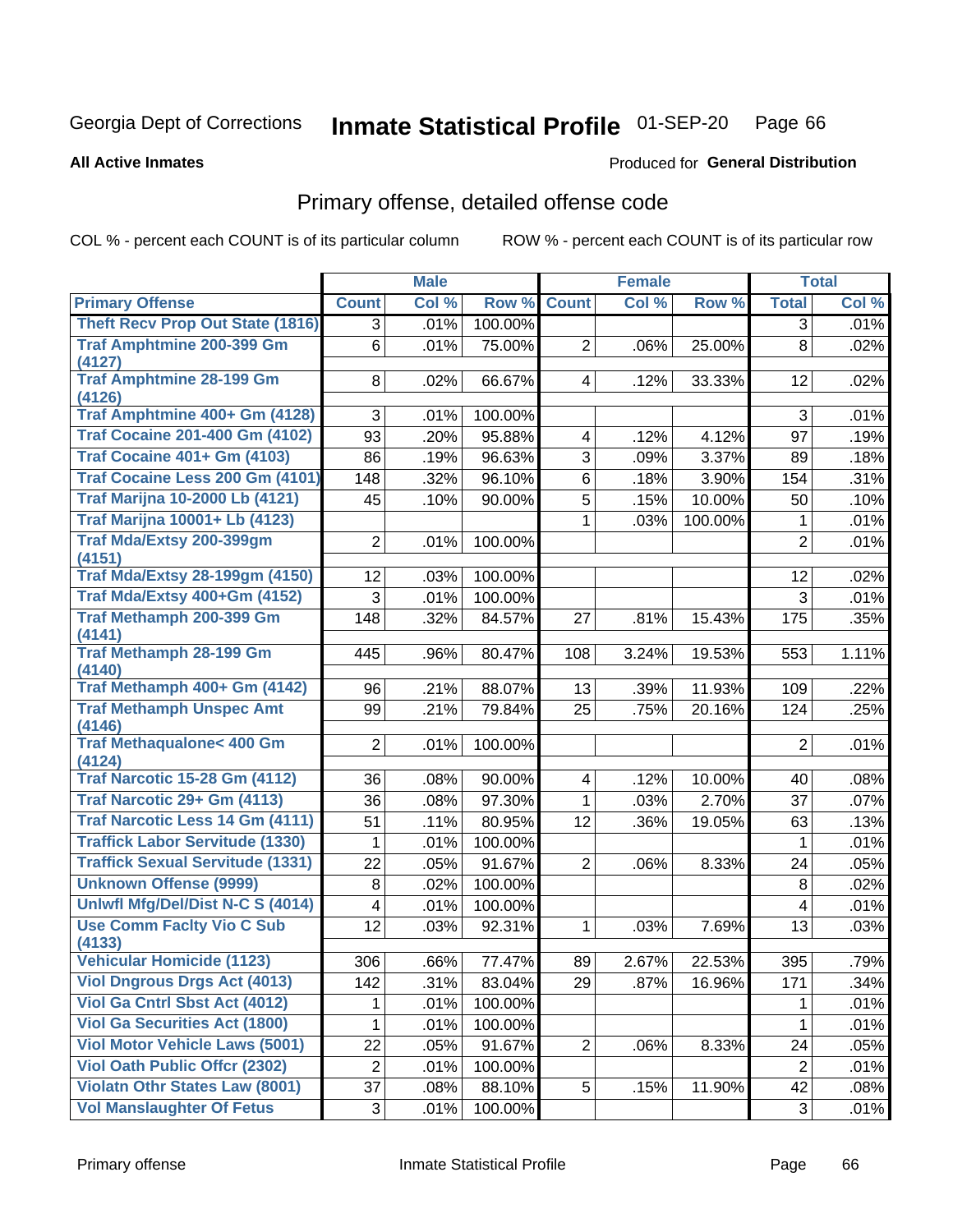#### Inmate Statistical Profile 01-SEP-20 Page 67

Produced for General Distribution

#### **All Active Inmates**

# Primary offense, detailed offense code

COL % - percent each COUNT is of its particular column

|                                         |                | <b>Male</b> |         |              | <b>Female</b> |         |                | <b>Total</b> |
|-----------------------------------------|----------------|-------------|---------|--------------|---------------|---------|----------------|--------------|
| <b>Primary Offense</b>                  | <b>Count</b>   | Col %       | Row %   | <b>Count</b> | Col %         | Row %   | <b>Total</b>   | Col %        |
| (1119)                                  |                |             |         |              |               |         |                |              |
| <b>Voluntary Manslaughter (1102)</b>    | 1,105          | 2.38%       | 88.40%  | 145          | 4.36%         | 11.60%  | 1,250          | 2.51%        |
| <b>Abandonment Of Dep Child (11)</b>    | 4              | .01%        | 100.00% |              |               |         | 4              | .01%         |
| <b>Assault &amp; Battery (21)</b>       | 5              | .01%        | 100.00% |              |               |         | 5              | .01%         |
| <b>Bad Checks (52)</b>                  | $\overline{2}$ | .01%        | 66.67%  |              | .03%          | 33.33%  | 3              | .01%         |
| <b>Burglary (45)</b>                    | 9              | .02%        | 100.00% |              |               |         | 9              | .02%         |
| <b>Cheating &amp; Swindling (51)</b>    |                | .01%        | 100.00% |              |               |         | 1              | .01%         |
| <b>Cpwl &amp; Concealed Weapon (93)</b> | $6\phantom{1}$ | .01%        | 100.00% |              |               |         | 6              | .01%         |
| <b>Crmnl Attempt (98)</b>               |                | .01%        | 100.00% |              |               |         | 1              | .01%         |
| <b>Dui (72)</b>                         | 5              | .01%        | 100.00% |              |               |         | 5              | .01%         |
| Escape (92)                             | 3              | .01%        | 100.00% |              |               |         | 3              | .01%         |
| Forgery (55)                            | 3              | .01%        | 100.00% |              |               |         | 3              | .01%         |
| Lottery (54)                            |                | .01%        | 100.00% |              |               |         | 1              | .01%         |
| <b>Misc Misdemeanor (500)</b>           | $\overline{2}$ | .01%        | 100.00% |              |               |         | $\overline{2}$ | .01%         |
| <b>Other Misdemeanor (99)</b>           | 17             | .04%        | 94.44%  | 1            | .03%          | 5.56%   | 18             | .04%         |
| <b>Pointing Gun At Another (96)</b>     |                | .01%        | 100.00% |              |               |         | 1              | .01%         |
| <b>Poss Ntp Whiskey (64)</b>            | $\overline{2}$ | .01%        | 100.00% |              |               |         | $\overline{2}$ | .01%         |
| <b>Prostitution (81)</b>                |                |             |         | 1            | .03%          | 100.00% | 1              | .01%         |
| <b>Public Drunkenness (61)</b>          | 4              | .01%        | 100.00% |              |               |         | 4              | .01%         |
| <b>Simple Assault (24)</b>              |                | .01%        | 100.00% |              |               |         | 1              | .01%         |
| <b>Simple Battery (25)</b>              | $\overline{2}$ | .01%        | 100.00% |              |               |         | $\overline{2}$ | .01%         |
| <b>Theft By Taking - Larceny (41)</b>   | 30             | .06%        | 100.00% |              |               |         | 30             | .06%         |
| Viol Motor Veh Law (71)                 | 3              | .01%        | 100.00% |              |               |         | 3              | .01%         |
| <b>Wife Beating (28)</b>                | $\overline{2}$ | .01%        | 100.00% |              |               |         | $\overline{2}$ | .01%         |
| <b>Total Rported</b>                    | 46,424         | 101%        | 93.31%  | 3,329        | 100%          | 6.69%   | 49,753         | 101%         |

| orted | 100    |       | ıл.<br>1U. |
|-------|--------|-------|------------|
| ⊺otai | 46,524 | 3,330 | 49.854     |

| Mode (most frequent) | 1101 Murder | 1101 Murder | 1101 Murder |
|----------------------|-------------|-------------|-------------|
|                      |             |             |             |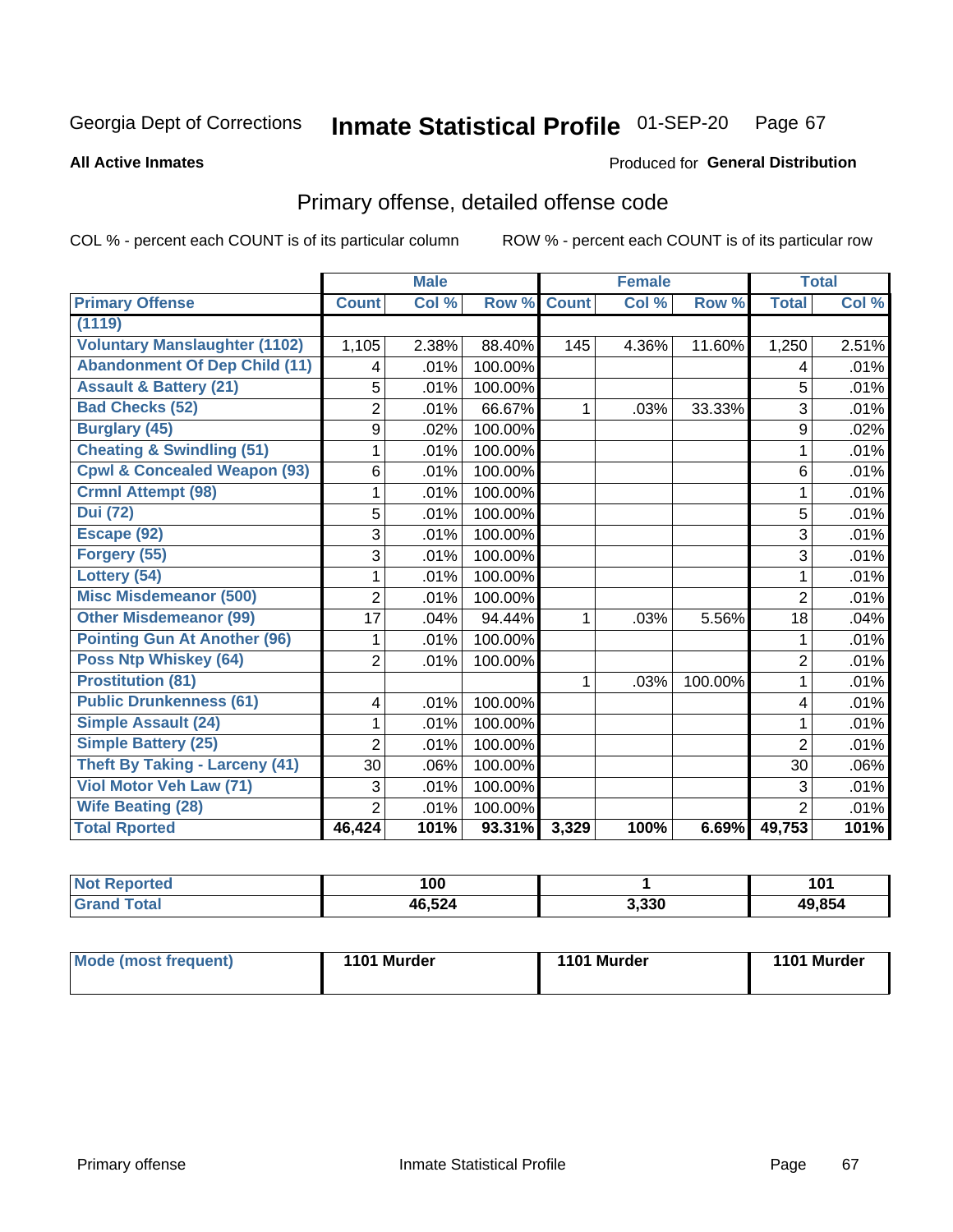## Inmate Statistical Profile 01-SEP-20 Page 68

**All Active Inmates** 

### **Produced for General Distribution**

## County of conviction of primary offense

COL % - percent each COUNT is of its particular column

|     |                             |              | <b>Male</b> |         |                | <b>Female</b> |        |              | <b>Total</b> |
|-----|-----------------------------|--------------|-------------|---------|----------------|---------------|--------|--------------|--------------|
|     | <b>County of Conviction</b> | <b>Count</b> | Col %       | Row %   | <b>Count</b>   | Col%          | Row %  | <b>Total</b> | Col %        |
| 000 | <b>Unknown</b>              | 186          | .40%        | 94.42%  | 11             | .33%          | 5.58%  | 197          | .40%         |
| 001 | <b>Appling County</b>       | 106          | .23%        | 95.50%  | 5              | .15%          | 4.50%  | 111          | .22%         |
| 002 | <b>Atkinson County</b>      | 45           | .10%        | 88.24%  | 6              | .18%          | 11.76% | 51           | .10%         |
| 003 | <b>Bacon County</b>         | 74           | .16%        | 96.10%  | $\sqrt{3}$     | .09%          | 3.90%  | 77           | .15%         |
| 004 | <b>Baker County</b>         | 12           | .03%        | 85.71%  | $\overline{2}$ | .06%          | 14.29% | 14           | .03%         |
| 005 | <b>Baldwin County</b>       | 278          | .60%        | 92.67%  | 22             | .66%          | 7.33%  | 300          | .60%         |
| 006 | <b>Banks County</b>         | 64           | .14%        | 88.89%  | 8              | .24%          | 11.11% | 72           | .14%         |
| 007 | <b>Barrow County</b>        | 311          | .67%        | 90.14%  | 34             | 1.02%         | 9.86%  | 345          | .69%         |
| 008 | <b>Bartow County</b>        | 576          | 1.24%       | 87.94%  | 79             | 2.37%         | 12.06% | 655          | 1.31%        |
| 009 | <b>Ben Hill County</b>      | 221          | .48%        | 94.85%  | 12             | .36%          | 5.15%  | 233          | .47%         |
| 010 | <b>Berrien County</b>       | 96           | .21%        | 96.97%  | 3              | .09%          | 3.03%  | 99           | .20%         |
| 011 | <b>Bibb County</b>          | 1,047        | 2.25%       | 94.92%  | 56             | 1.68%         | 5.08%  | 1,103        | 2.21%        |
| 012 | <b>Bleckley County</b>      | 56           | .12%        | 87.50%  | 8              | .24%          | 12.50% | 64           | .13%         |
| 013 | <b>Brantley County</b>      | 85           | .18%        | 88.54%  | 11             | .33%          | 11.46% | 96           | .19%         |
| 014 | <b>Brooks County</b>        | 44           | .09%        | 97.78%  | 1              | .03%          | 2.22%  | 45           | .09%         |
| 015 | <b>Bryan County</b>         | 41           | .09%        | 97.62%  | 1              | .03%          | 2.38%  | 42           | .08%         |
| 016 | <b>Bulloch County</b>       | 475          | 1.02%       | 93.50%  | 33             | .99%          | 6.50%  | 508          | 1.02%        |
| 017 | <b>Burke County</b>         | 212          | .46%        | 94.64%  | 12             | .36%          | 5.36%  | 224          | .45%         |
| 018 | <b>Butts County</b>         | 120          | .26%        | 91.60%  | 11             | .33%          | 8.40%  | 131          | .26%         |
| 019 | <b>Calhoun County</b>       | 23           | .05%        | 85.19%  | 4              | .12%          | 14.81% | 27           | .05%         |
| 020 | <b>Camden County</b>        | 172          | .37%        | 93.48%  | 12             | .36%          | 6.52%  | 184          | .37%         |
| 021 | <b>Candler County</b>       | 100          | .21%        | 91.74%  | $9\,$          | .27%          | 8.26%  | 109          | .22%         |
| 022 | <b>Carroll County</b>       | 543          | 1.17%       | 91.11%  | 53             | 1.59%         | 8.89%  | 596          | 1.20%        |
| 023 | <b>Catoosa County</b>       | 317          | .68%        | 91.35%  | 30             | .90%          | 8.65%  | 347          | .70%         |
| 024 | <b>Charlton County</b>      | 60           | .13%        | 86.96%  | $9\,$          | .27%          | 13.04% | 69           | .14%         |
| 025 | <b>Chatham County</b>       | 1,751        | 3.76%       | 96.21%  | 69             | 2.07%         | 3.79%  | 1,820        | 3.65%        |
| 026 | <b>Chattahoochee County</b> | 19           | .04%        | 100.00% |                |               |        | 19           | .04%         |
| 027 | <b>Chattooga County</b>     | 211          | .45%        | 90.95%  | 21             | .63%          | 9.05%  | 232          | .47%         |
| 028 | <b>Cherokee County</b>      | 522          | 1.12%       | 90.47%  | 55             | 1.65%         | 9.53%  | 577          | 1.16%        |
| 029 | <b>Clarke County</b>        | 502          | 1.08%       | 92.79%  | 39             | 1.17%         | 7.21%  | 541          | 1.09%        |
| 030 | <b>Clay County</b>          | 19           | .04%        | 82.61%  | 4              | .12%          | 17.39% | 23           | .05%         |
| 031 | <b>Clayton County</b>       | 1,248        | 2.68%       | 92.93%  | 95             | 2.85%         | 7.07%  | 1,343        | 2.69%        |
| 032 | <b>Clinch County</b>        | 41           | .09%        | 89.13%  | 5              | .15%          | 10.87% | 46           | .09%         |
| 033 | <b>Cobb County</b>          | 2,330        | 5.01%       | 92.75%  | 182            | 5.47%         | 7.25%  | 2,512        | 5.04%        |
| 034 | <b>Coffee County</b>        | 220          | .47%        | 93.22%  | 16             | .48%          | 6.78%  | 236          | .47%         |
| 035 | <b>Colquitt County</b>      | 210          | .45%        | 95.45%  | 10             | .30%          | 4.55%  | 220          | .44%         |
| 036 | <b>Columbia County</b>      | 382          | .82%        | 91.17%  | 37             | 1.11%         | 8.83%  | 419          | .84%         |
| 037 | <b>Cook County</b>          | 113          | .24%        | 91.13%  | 11             | .33%          | 8.87%  | 124          | .25%         |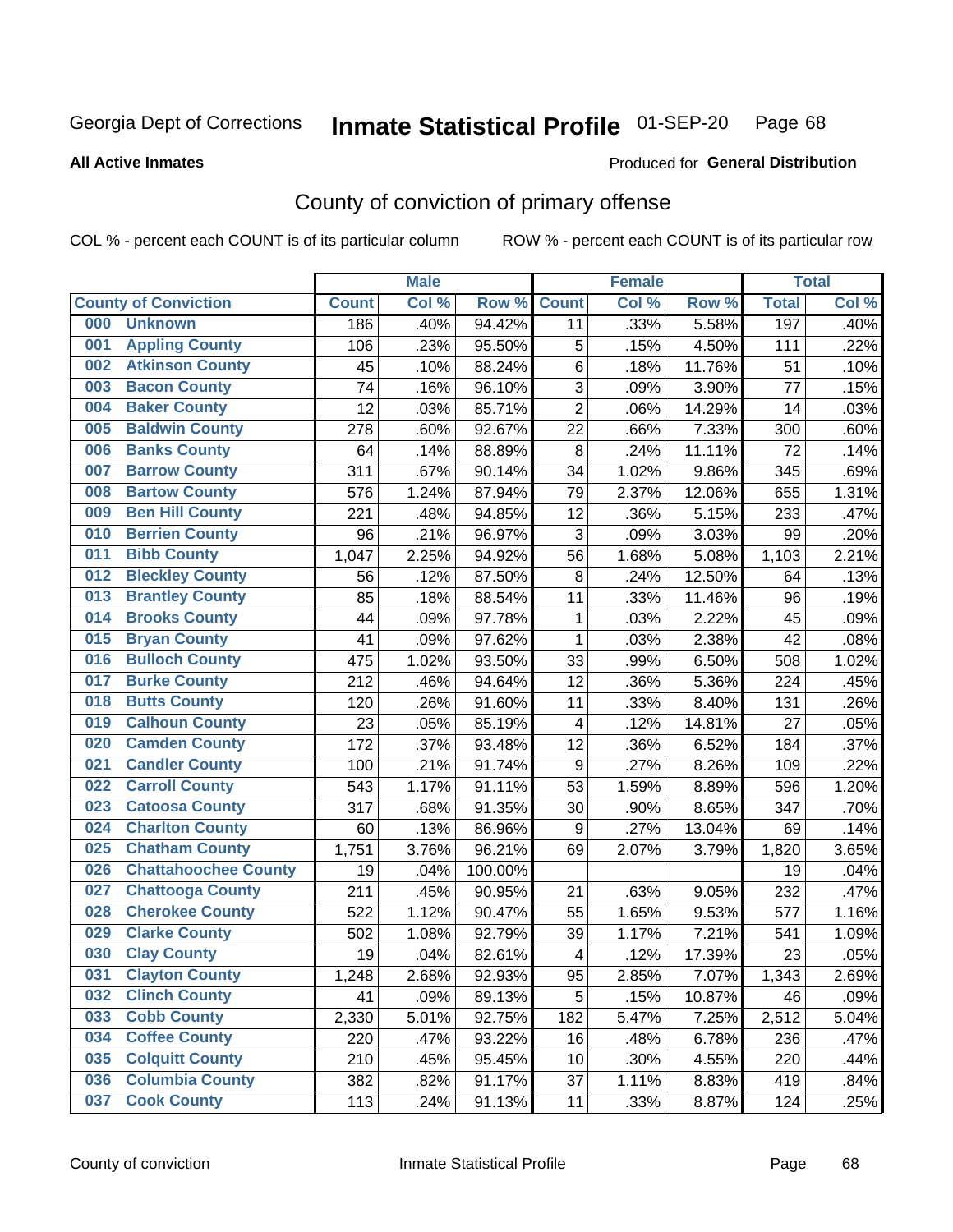## Inmate Statistical Profile 01-SEP-20 Page 69

**All Active Inmates** 

#### Produced for General Distribution

## County of conviction of primary offense

COL % - percent each COUNT is of its particular column

|                                |              | <b>Male</b> |         |                         | <b>Female</b> |        |              | <b>Total</b>        |
|--------------------------------|--------------|-------------|---------|-------------------------|---------------|--------|--------------|---------------------|
| <b>County of Conviction</b>    | <b>Count</b> | Col %       | Row %   | <b>Count</b>            | Col %         | Row %  | <b>Total</b> | Col %               |
| <b>Coweta County</b><br>038    | 585          | 1.26%       | 94.97%  | 31                      | .93%          | 5.03%  | 616          | 1.24%               |
| <b>Crawford County</b><br>039  | 19           | .04%        | 90.48%  | $\overline{2}$          | .06%          | 9.52%  | 21           | .04%                |
| <b>Crisp County</b><br>040     | 331          | .71%        | 94.57%  | 19                      | .57%          | 5.43%  | 350          | .70%                |
| <b>Dade County</b><br>041      | 85           | .18%        | 93.41%  | 6                       | .18%          | 6.59%  | 91           | .18%                |
| <b>Dawson County</b><br>042    | 94           | .20%        | 94.00%  | $\,6$                   | .18%          | 6.00%  | 100          | .20%                |
| <b>Decatur County</b><br>043   | 231          | .50%        | 94.67%  | 13                      | .39%          | 5.33%  | 244          | .49%                |
| <b>Dekalb County</b><br>044    | 2,656        | 5.71%       | 95.09%  | 137                     | 4.11%         | 4.91%  | 2,793        | 5.60%               |
| <b>Dodge County</b><br>045     | 114          | .25%        | 96.61%  | $\overline{\mathbf{4}}$ | .12%          | 3.39%  | 118          | .24%                |
| <b>Dooly County</b><br>046     | 117          | .25%        | 94.35%  | $\overline{7}$          | .21%          | 5.65%  | 124          | .25%                |
| 047<br><b>Dougherty County</b> | 751          | 1.61%       | 95.79%  | 33                      | .99%          | 4.21%  | 784          | 1.57%               |
| <b>Douglas County</b><br>048   | 958          | 2.06%       | 91.41%  | 90                      | 2.70%         | 8.59%  | 1,048        | 2.10%               |
| <b>Early County</b><br>049     | 74           | .16%        | 96.10%  | 3                       | .09%          | 3.90%  | 77           | .15%                |
| <b>Echols County</b><br>050    | 11           | .02%        | 91.67%  | 1                       | .03%          | 8.33%  | 12           | .02%                |
| <b>Effingham County</b><br>051 | 223          | .48%        | 89.56%  | 26                      | .78%          | 10.44% | 249          | .50%                |
| <b>Elbert County</b><br>052    | 133          | .29%        | 95.00%  | $\overline{7}$          | .21%          | 5.00%  | 140          | .28%                |
| <b>Emanuel County</b><br>053   | 152          | .33%        | 93.25%  | 11                      | .33%          | 6.75%  | 163          | .33%                |
| <b>Evans County</b><br>054     | 82           | .18%        | 95.35%  | $\overline{\mathbf{4}}$ | .12%          | 4.65%  | 86           | .17%                |
| <b>Fannin County</b><br>055    | 91           | .20%        | 88.35%  | 12                      | .36%          | 11.65% | 103          | .21%                |
| <b>Fayette County</b><br>056   | 295          | .63%        | 92.48%  | 24                      | .72%          | 7.52%  | 319          | .64%                |
| <b>Floyd County</b><br>057     | 850          | 1.83%       | 91.20%  | 82                      | 2.46%         | 8.80%  | 932          | 1.87%               |
| <b>Forsyth County</b><br>058   | 344          | .74%        | 91.98%  | 30                      | .90%          | 8.02%  | 374          | .75%                |
| <b>Franklin County</b><br>059  | 139          | .30%        | 84.76%  | 25                      | .75%          | 15.24% | 164          | .33%                |
| <b>Fulton County</b><br>060    | 4,652        | 10.00%      | 96.14%  | 187                     | 5.62%         | 3.86%  | 4,839        | $\overline{9.71\%}$ |
| <b>Gilmer County</b><br>061    | 92           | .20%        | 92.93%  | $\overline{7}$          | .21%          | 7.07%  | 99           | .20%                |
| <b>Glascock County</b><br>062  | 8            | .02%        | 100.00% |                         |               |        | 8            | .02%                |
| <b>Glynn County</b><br>063     | 529          | 1.14%       | 93.79%  | 35                      | 1.05%         | 6.21%  | 564          | 1.13%               |
| <b>Gordon County</b><br>064    | 357          | .77%        | 89.70%  | 41                      | 1.23%         | 10.30% | 398          | .80%                |
| 065<br><b>Grady County</b>     | 139          | .30%        | 95.86%  | 6                       | .18%          | 4.14%  | 145          | .29%                |
| <b>Greene County</b><br>066    | 100          | .21%        | 92.59%  | 8                       | .24%          | 7.41%  | 108          | .22%                |
| <b>Gwinnett County</b><br>067  | 2,409        | 5.18%       | 93.77%  | 160                     | 4.80%         | 6.23%  | 2,569        | 5.15%               |
| <b>Habersham County</b><br>068 | 115          | .25%        | 92.74%  | $\boldsymbol{9}$        | .27%          | 7.26%  | 124          | .25%                |
| 069<br><b>Hall County</b>      | 647          | 1.39%       | 93.23%  | 47                      | 1.41%         | 6.77%  | 694          | 1.39%               |
| <b>Hancock County</b><br>070   | 31           | .07%        | 88.57%  | 4                       | .12%          | 11.43% | 35           | .07%                |
| 071<br><b>Haralson County</b>  | 116          | .25%        | 92.80%  | $\boldsymbol{9}$        | .27%          | 7.20%  | 125          | .25%                |
| <b>Harris County</b><br>072    | 104          | .22%        | 93.69%  | $\overline{7}$          | .21%          | 6.31%  | 111          | .22%                |
| <b>Hart County</b><br>073      | 157          | .34%        | 92.35%  | 13                      | .39%          | 7.65%  | 170          | .34%                |
| <b>Heard County</b><br>074     | 43           | .09%        | 93.48%  | 3                       | .09%          | 6.52%  | 46           | .09%                |
| <b>Henry County</b><br>075     | 616          | 1.32%       | 90.72%  | 63                      | 1.89%         | 9.28%  | 679          | 1.36%               |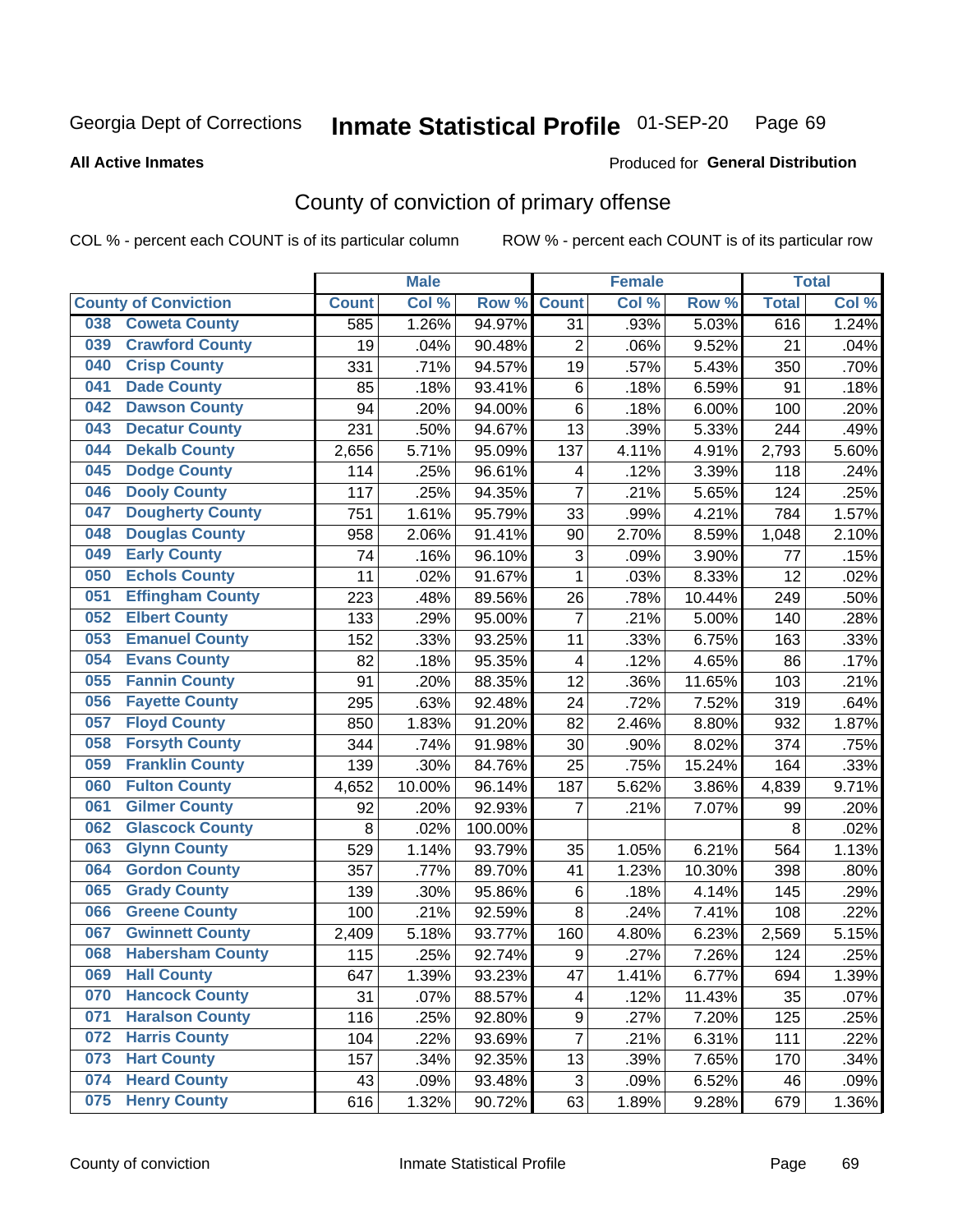## Inmate Statistical Profile 01-SEP-20 Page 70

#### **All Active Inmates**

## Produced for General Distribution

## County of conviction of primary offense

COL % - percent each COUNT is of its particular column

|       |                             |              | <b>Male</b> |                  |                | <b>Female</b> |        |                  | <b>Total</b> |
|-------|-----------------------------|--------------|-------------|------------------|----------------|---------------|--------|------------------|--------------|
|       | <b>County of Conviction</b> | <b>Count</b> | Col %       | Row <sup>%</sup> | <b>Count</b>   | Col %         | Row %  | <b>Total</b>     | Col %        |
| 076   | <b>Houston County</b>       | 661          | 1.42%       | 92.45%           | 54             | 1.62%         | 7.55%  | $\overline{715}$ | 1.43%        |
| 077   | <b>Irwin County</b>         | 57           | .12%        | 95.00%           | 3              | .09%          | 5.00%  | 60               | .12%         |
| 078   | <b>Jackson County</b>       | 262          | .56%        | 94.24%           | 16             | .48%          | 5.76%  | 278              | .56%         |
| 079   | <b>Jasper County</b>        | 59           | .13%        | 96.72%           | $\overline{2}$ | .06%          | 3.28%  | 61               | .12%         |
| 080   | <b>Jeff Davis County</b>    | 86           | .18%        | 96.63%           | 3              | .09%          | 3.37%  | 89               | .18%         |
| 081   | <b>Jefferson County</b>     | 149          | .32%        | 94.30%           | 9              | .27%          | 5.70%  | 158              | .32%         |
| 082   | <b>Jenkins County</b>       | 72           | .15%        | 94.74%           | 4              | .12%          | 5.26%  | 76               | .15%         |
| 083   | <b>Johnson County</b>       | 40           | .09%        | 95.24%           | $\overline{2}$ | .06%          | 4.76%  | 42               | .08%         |
| 084   | <b>Jones County</b>         | 162          | .35%        | 88.04%           | 22             | .66%          | 11.96% | 184              | .37%         |
| 085   | <b>Lamar County</b>         | 68           | .15%        | 91.89%           | 6              | .18%          | 8.11%  | 74               | .15%         |
| 086   | <b>Lanier County</b>        | 38           | .08%        | 95.00%           | $\overline{2}$ | .06%          | 5.00%  | 40               | .08%         |
| 087   | <b>Laurens County</b>       | 288          | .62%        | 93.51%           | 20             | .60%          | 6.49%  | 308              | .62%         |
| 088   | <b>Lee County</b>           | 59           | .13%        | 89.39%           | $\overline{7}$ | .21%          | 10.61% | 66               | .13%         |
| 089   | <b>Liberty County</b>       | 199          | .43%        | 94.31%           | 12             | .36%          | 5.69%  | 211              | .42%         |
| 090   | <b>Lincoln County</b>       | 31           | .07%        | 96.88%           | 1              | .03%          | 3.13%  | 32               | .06%         |
| 091   | <b>Long County</b>          | 65           | .14%        | 94.20%           | 4              | .12%          | 5.80%  | 69               | .14%         |
| 092   | <b>Lowndes County</b>       | 445          | .96%        | 96.11%           | 18             | .54%          | 3.89%  | 463              | .93%         |
| 093   | <b>Lumpkin County</b>       | 87           | .19%        | 91.58%           | 8              | .24%          | 8.42%  | 95               | .19%         |
| 094   | <b>Macon County</b>         | 50           | .11%        | 96.15%           | $\overline{2}$ | .06%          | 3.85%  | 52               | .10%         |
| 095   | <b>Madison County</b>       | 121          | .26%        | 88.32%           | 16             | .48%          | 11.68% | 137              | .27%         |
| 096   | <b>Marion County</b>        | 28           | .06%        | 90.32%           | 3              | .09%          | 9.68%  | 31               | .06%         |
| 097   | <b>Mcduffie County</b>      | 172          | .37%        | 95.03%           | 9              | .27%          | 4.97%  | 181              | .36%         |
| 098   | <b>Mcintosh County</b>      | 55           | .12%        | 91.67%           | $\overline{5}$ | .15%          | 8.33%  | 60               | .12%         |
| 099   | <b>Meriwether County</b>    | 160          | .34%        | 93.57%           | 11             | .33%          | 6.43%  | 171              | .34%         |
| 100   | <b>Miller County</b>        | 32           | .07%        | 96.97%           | 1              | .03%          | 3.03%  | 33               | .07%         |
| 101   | <b>Mitchell County</b>      | 137          | .29%        | 95.80%           | 6              | .18%          | 4.20%  | 143              | .29%         |
| 102   | <b>Monroe County</b>        | 148          | .32%        | 90.80%           | 15             | .45%          | 9.20%  | 163              | .33%         |
| 103   | <b>Montgomery County</b>    | 24           | .05%        | 88.89%           | 3              | .09%          | 11.11% | 27               | .05%         |
| 104   | <b>Morgan County</b>        | 138          | .30%        | 92.62%           | 11             | .33%          | 7.38%  | 149              | .30%         |
| 105   | <b>Murray County</b>        | 208          | .45%        | 90.83%           | 21             | .63%          | 9.17%  | 229              | .46%         |
| 106   | <b>Muscogee County</b>      | 1,129        | 2.43%       | 94.95%           | 60             | 1.80%         | 5.05%  | 1,189            | 2.38%        |
| 107   | <b>Newton County</b>        | 647          | 1.39%       | 90.36%           | 69             | 2.07%         | 9.64%  | 716              | 1.44%        |
| 108   | <b>Oconee County</b>        | 47           | .10%        | 100.00%          |                |               |        | 47               | .09%         |
| 109   | <b>Oglethorpe County</b>    | 59           | .13%        | 96.72%           | $\overline{2}$ | .06%          | 3.28%  | 61               | .12%         |
| 110   | <b>Paulding County</b>      | 214          | .46%        | 93.86%           | 14             | .42%          | 6.14%  | 228              | .46%         |
| 111   | <b>Peach County</b>         | 68           | .15%        | 93.15%           | 5              | .15%          | 6.85%  | 73               | .15%         |
| $112$ | <b>Pickens County</b>       | 102          | .22%        | 92.73%           | 8              | .24%          | 7.27%  | 110              | .22%         |
| $113$ | <b>Pierce County</b>        | 109          | .23%        | 93.16%           | 8              | .24%          | 6.84%  | 117              | .23%         |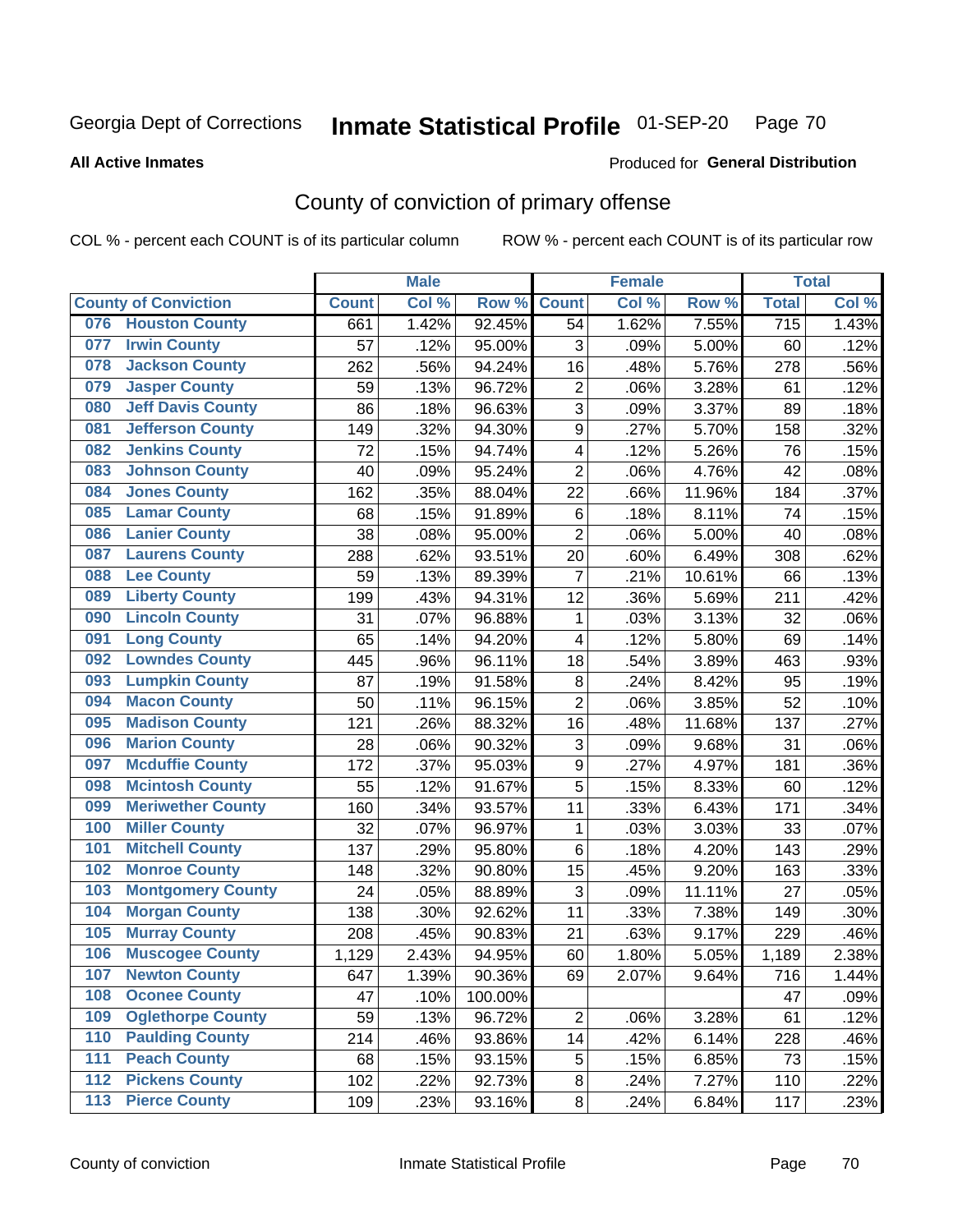## Inmate Statistical Profile 01-SEP-20 Page 71

**All Active Inmates** 

### Produced for General Distribution

## County of conviction of primary offense

COL % - percent each COUNT is of its particular column

|                                          |              | <b>Male</b> |         |                         | <b>Female</b> |        |              | <b>Total</b> |
|------------------------------------------|--------------|-------------|---------|-------------------------|---------------|--------|--------------|--------------|
| <b>County of Conviction</b>              | <b>Count</b> | Col %       | Row %   | <b>Count</b>            | Col %         | Row %  | <b>Total</b> | Col %        |
| <b>Pike County</b><br>114                | 43           | .09%        | 89.58%  | $\overline{5}$          | .15%          | 10.42% | 48           | .10%         |
| <b>Polk County</b><br>$\overline{115}$   | 205          | .44%        | 89.91%  | 23                      | .69%          | 10.09% | 228          | .46%         |
| <b>Pulaski County</b><br>116             | 39           | .08%        | 90.70%  | 4                       | .12%          | 9.30%  | 43           | .09%         |
| <b>Putnam County</b><br>117              | 145          | .31%        | 96.67%  | 5                       | .15%          | 3.33%  | 150          | .30%         |
| <b>Quitman County</b><br>118             | 12           | .03%        | 92.31%  | $\mathbf{1}$            | .03%          | 7.69%  | 13           | .03%         |
| <b>Rabun County</b><br>119               | 57           | .12%        | 90.48%  | 6                       | .18%          | 9.52%  | 63           | .13%         |
| <b>Randolph County</b><br>120            | 42           | .09%        | 97.67%  | 1                       | .03%          | 2.33%  | 43           | .09%         |
| <b>Richmond County</b><br>121            | 1,754        | 3.77%       | 93.75%  | 117                     | 3.51%         | 6.25%  | 1,871        | 3.75%        |
| <b>Rockdale County</b><br>122            | 417          | .90%        | 94.56%  | 24                      | .72%          | 5.44%  | 441          | .88%         |
| <b>Schley County</b><br>123              | 13           | .03%        | 100.00% |                         |               |        | 13           | .03%         |
| <b>Screven County</b><br>124             | 110          | .24%        | 94.02%  | 7                       | .21%          | 5.98%  | 117          | .23%         |
| <b>Seminole County</b><br>125            | 60           | .13%        | 86.96%  | 9                       | .27%          | 13.04% | 69           | .14%         |
| <b>Spalding County</b><br>126            | 439          | .94%        | 92.62%  | 35                      | 1.05%         | 7.38%  | 474          | .95%         |
| <b>Stephens County</b><br>127            | 130          | .28%        | 93.53%  | 9                       | .27%          | 6.47%  | 139          | .28%         |
| <b>Stewart County</b><br>128             | 30           | .06%        | 90.91%  | 3                       | .09%          | 9.09%  | 33           | .07%         |
| <b>Sumter County</b><br>129              | 200          | .43%        | 96.15%  | 8                       | .24%          | 3.85%  | 208          | .42%         |
| <b>Talbot County</b><br>130              | 26           | .06%        | 92.86%  | $\overline{2}$          | .06%          | 7.14%  | 28           | .06%         |
| <b>Taliaferro County</b><br>131          | 16           | .03%        | 100.00% |                         |               |        | 16           | .03%         |
| <b>Tattnall County</b><br>132            | 183          | .39%        | 90.59%  | 19                      | .57%          | 9.41%  | 202          | .41%         |
| <b>Taylor County</b><br>133              | 56           | .12%        | 90.32%  | $\,6$                   | .18%          | 9.68%  | 62           | .12%         |
| <b>Telfair County</b><br>134             | 93           | .20%        | 95.88%  | $\overline{\mathbf{4}}$ | .12%          | 4.12%  | 97           | .19%         |
| <b>Terrell County</b><br>135             | 78           | .17%        | 95.12%  | $\overline{\mathbf{4}}$ | .12%          | 4.88%  | 82           | .16%         |
| <b>Thomas County</b><br>136              | 177          | .38%        | 95.68%  | 8                       | .24%          | 4.32%  | 185          | .37%         |
| <b>Tift County</b><br>137                | 318          | .68%        | 96.07%  | 13                      | .39%          | 3.93%  | 331          | .66%         |
| <b>Toombs County</b><br>138              | 293          | .63%        | 92.14%  | 25                      | .75%          | 7.86%  | 318          | .64%         |
| <b>Towns County</b><br>139               | 48           | .10%        | 73.85%  | 17                      | .51%          | 26.15% | 65           | .13%         |
| <b>Treutlen County</b><br>140            | 72           | .15%        | 97.30%  | $\overline{2}$          | .06%          | 2.70%  | 74           | .15%         |
| <b>Troup County</b><br>141               | 584          | 1.26%       | 93.29%  | 42                      | 1.26%         | 6.71%  | 626          | 1.26%        |
| <b>Turner County</b><br>142              | 68           | .15%        | 97.14%  | $\overline{2}$          | .06%          | 2.86%  | 70           | .14%         |
| <b>Twiggs County</b><br>$\overline{143}$ | 48           | .10%        | 96.00%  | $\overline{2}$          | .06%          | 4.00%  | 50           | .10%         |
| <b>Union County</b><br>144               | 108          | .23%        | 85.71%  | 18                      | .54%          | 14.29% | 126          | .25%         |
| 145<br><b>Upson County</b>               | 158          | .34%        | 91.33%  | 15                      | .45%          | 8.67%  | 173          | .35%         |
| <b>Walker County</b><br>146              | 414          | .89%        | 91.80%  | 37                      | 1.11%         | 8.20%  | 451          | .90%         |
| <b>Walton County</b><br>147              | 593          | 1.27%       | 90.67%  | 61                      | 1.83%         | 9.33%  | 654          | 1.31%        |
| <b>Ware County</b><br>148                | 269          | .58%        | 92.12%  | 23                      | .69%          | 7.88%  | 292          | .59%         |
| <b>Warren County</b><br>149              | 32           | .07%        | 91.43%  | 3                       | .09%          | 8.57%  | 35           | .07%         |
| <b>Washington County</b><br>150          | 188          | .40%        | 93.53%  | 13                      | .39%          | 6.47%  | 201          | .40%         |
| <b>Wayne County</b><br>151               | 185          | .40%        | 91.13%  | 18                      | .54%          | 8.87%  | 203          | .41%         |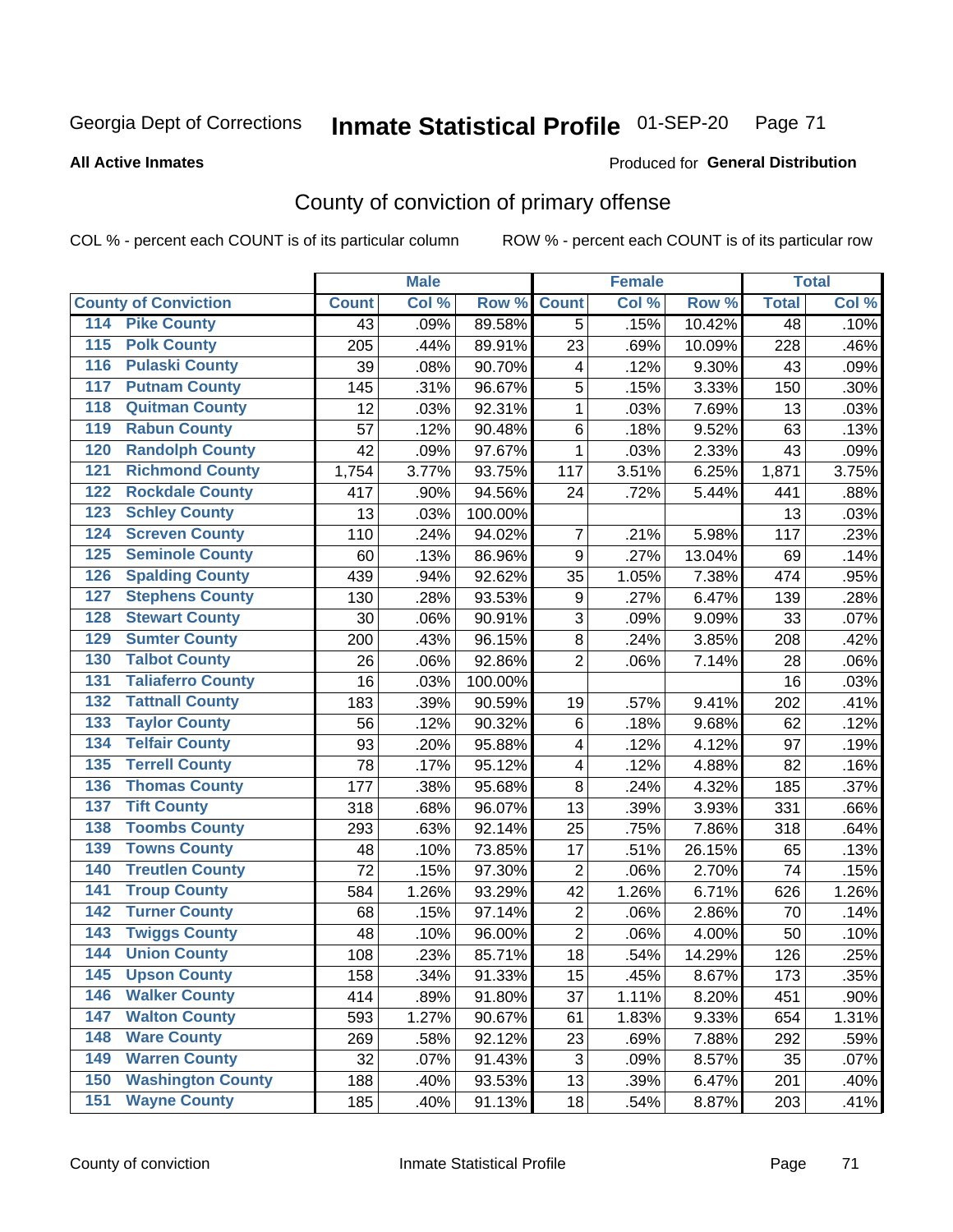## Inmate Statistical Profile 01-SEP-20 Page 72

Produced for General Distribution

#### **All Active Inmates**

County of conviction of primary offense

COL % - percent each COUNT is of its particular column

|                                |                    | <b>Male</b> |             |       | <b>Female</b> |        |              | <b>Total</b> |
|--------------------------------|--------------------|-------------|-------------|-------|---------------|--------|--------------|--------------|
| <b>County of Conviction</b>    | Count <sup>1</sup> | Col %       | Row % Count |       | Col %         | Row %  | <b>Total</b> | Col %        |
| <b>Webster County</b><br>152   |                    | .02%        | 77.78%      | 2     | .06%          | 22.22% | 9            | .02%         |
| <b>Wheeler County</b><br>153   | 15                 | $.03\%$     | 100.00%     |       |               |        | 15           | .03%         |
| <b>White County</b><br>154     | 92                 | .20%        | 92.00%      | 8     | .24%          | 8.00%  | 100          | .20%         |
| <b>Whitfield County</b><br>155 | 673                | 1.45%       | 87.29%      | 98    | 2.94%         | 12.71% | 771          | 1.55%        |
| <b>Wilcox County</b><br>156    | 53                 | .11%        | 94.64%      | 3     | .09%          | 5.36%  | 56           | .11%         |
| <b>Wilkes County</b><br>157    | 57                 | .12%        | 96.61%      | 2     | $.06\%$       | 3.39%  | 59           | .12%         |
| <b>Wilkinson County</b><br>158 | 42                 | .09%        | 95.45%      | 2     | .06%          | 4.55%  | 44           | .09%         |
| <b>Worth County</b><br>159     | 124                | .27%        | 91.85%      | 11    | .33%          | 8.15%  | 135          | .27%         |
| <b>Total Rported</b>           | 46,524             | 100%        | 93.32%      | 3,330 | 100%          | 6.68%  | 49,854       | 100%         |

| <b>Not Reported</b> |        |       |        |
|---------------------|--------|-------|--------|
| $\tau$ otar         | 46,524 | 3,330 | 49.854 |

| Mode (most frequent) | <b>Fulton County</b> | <b>Fulton County</b> | <b>Fulton County</b> |
|----------------------|----------------------|----------------------|----------------------|
|                      |                      |                      |                      |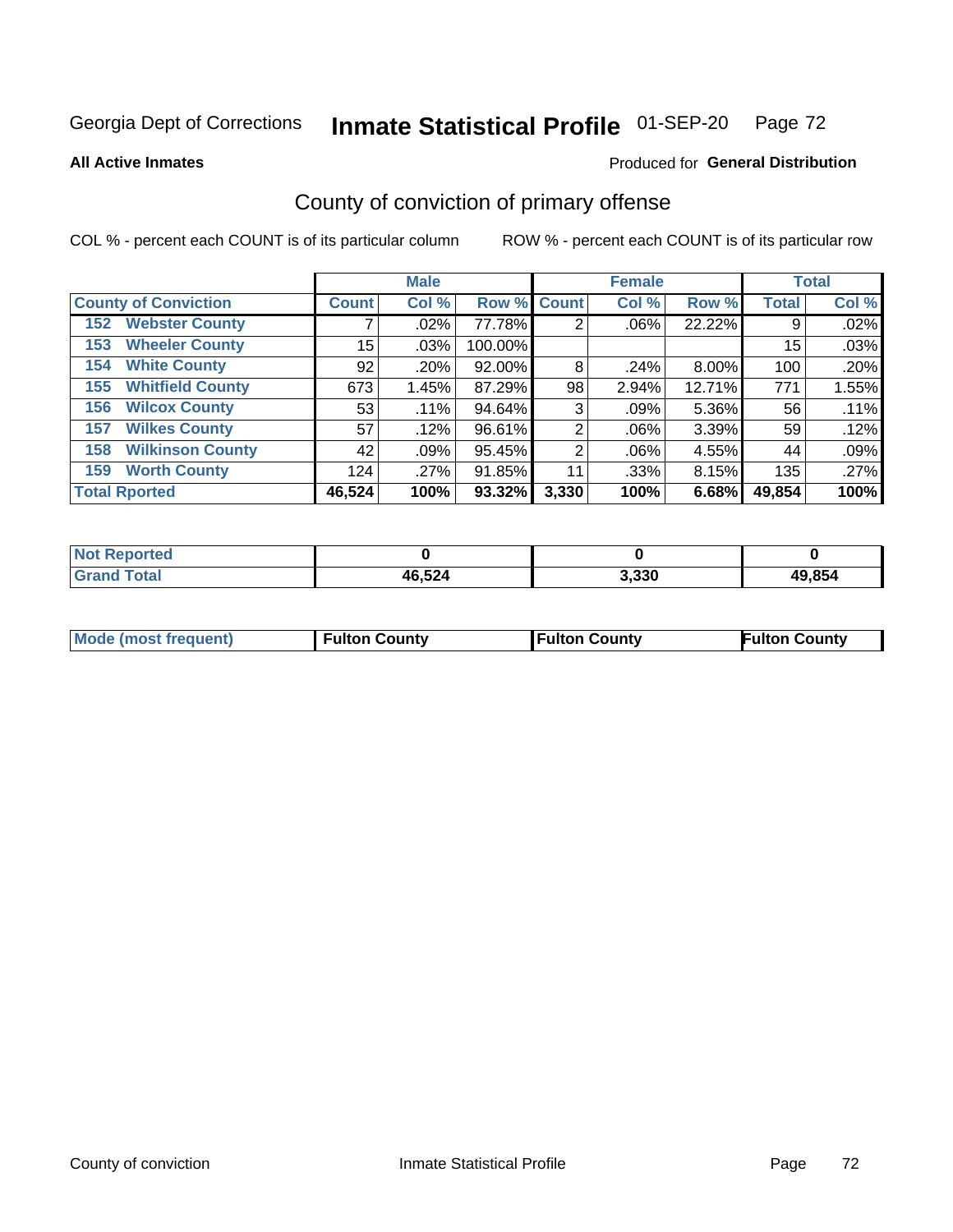## Georgia Dept of Corrections **All Active Inmates**

#### Inmate Statistical Profile 01-SEP-20 Page 73

Produced for General Distribution

## Circuit of conviction of primary offense

COL % - percent each COUNT is of its particular column ROW % - percent each COUNT is of its particular row

|                         |                                 | <b>Male</b>  |        |        | <b>Female</b>   |       |        | <b>Total</b> |       |
|-------------------------|---------------------------------|--------------|--------|--------|-----------------|-------|--------|--------------|-------|
|                         | <b>Circuit of Conviction</b>    | <b>Count</b> | Col %  | Row %  | <b>Count</b>    | Col % | Row %  | <b>Total</b> | Col % |
| 1                       | <b>Alapaha Circuit</b>          | 333          | .72%   | 92.50% | $\overline{27}$ | .81%  | 7.50%  | 360          | .72%  |
| $\overline{2}$          | <b>Alcovy Circuit</b>           | 1,240        | 2.68%  | 90.51% | 130             | 3.92% | 9.49%  | 1,370        | 2.76% |
| $\overline{\mathbf{3}}$ | <b>Atlanta Circuit</b>          | 4,652        | 10.04% | 96.14% | 187             | 5.63% | 3.86%  | 4,839        | 9.74% |
| 4                       | <b>Atlantic Circuit</b>         | 625          | 1.35%  | 93.28% | 45              | 1.36% | 6.72%  | 670          | 1.35% |
| 5                       | <b>Augusta Circuit</b>          | 2,348        | 5.07%  | 93.40% | 166             | 5.00% | 6.60%  | 2,514        | 5.06% |
| $\overline{6}$          | <b>Blue Ridge Circuit</b>       | 522          | 1.13%  | 90.47% | 55              | 1.66% | 9.53%  | 577          | 1.16% |
| 7                       | <b>Brunswick Circuit</b>        | 1,078        | 2.33%  | 93.66% | 73              | 2.20% | 6.34%  | 1,151        | 2.32% |
| 8                       | <b>Chattahoochee Circuit</b>    | 1,362        | 2.94%  | 94.58% | 78              | 2.35% | 5.42%  | 1,440        | 2.90% |
| 9                       | <b>Cherokee Circuit</b>         | 933          | 2.01%  | 88.60% | 120             | 3.62% | 11.40% | 1,053        | 2.12% |
| 10                      | <b>Clayton Circuit</b>          | 1,248        | 2.69%  | 92.93% | 95              | 2.86% | 7.07%  | 1,343        | 2.70% |
| $\overline{11}$         | <b>Cobb Circuit</b>             | 2,330        | 5.03%  | 92.75% | 182             | 5.48% | 7.25%  | 2,512        | 5.06% |
| 12                      | <b>Conasauga Circuit</b>        | 881          | 1.90%  | 88.10% | 119             | 3.59% | 11.90% | 1,000        | 2.01% |
| 13                      | <b>Cordele Circuit</b>          | 722          | 1.56%  | 94.63% | 41              | 1.24% | 5.37%  | 763          | 1.54% |
| $\overline{14}$         | <b>Coweta Circuit</b>           | 1,915        | 4.13%  | 93.19% | 140             | 4.22% | 6.81%  | 2,055        | 4.14% |
| 15                      | <b>Dougherty Circuit</b>        | 751          | 1.62%  | 95.79% | 33              | .99%  | 4.21%  | 784          | 1.58% |
| 16                      | <b>Dublin Circuit</b>           | 448          | .97%   | 94.51% | 26              | .78%  | 5.49%  | 474          | .95%  |
| 17                      | <b>Eastern Circuit</b>          | 1,751        | 3.78%  | 96.21% | 69              | 2.08% | 3.79%  | 1,820        | 3.67% |
| 18                      | <b>Flint Circuit</b>            | 616          | 1.33%  | 90.72% | 63              | 1.90% | 9.28%  | 679          | 1.37% |
| 19                      | <b>Griffin Circuit</b>          | 935          | 2.02%  | 92.21% | 79              | 2.38% | 7.79%  | 1,014        | 2.04% |
| 20                      | <b>Gwinnett Circuit</b>         | 2,409        | 5.20%  | 93.77% | 160             | 4.82% | 6.23%  | 2,569        | 5.17% |
| $\overline{21}$         | <b>Houston Circuit</b>          | 661          | 1.43%  | 92.45% | 54              | 1.63% | 7.55%  | 715          | 1.44% |
| $\overline{22}$         | <b>Lookout Mountain Circuit</b> | 1,027        | 2.22%  | 91.61% | 94              | 2.83% | 8.39%  | 1,121        | 2.26% |
| 23                      | <b>Macon Circuit</b>            | 1,134        | 2.45%  | 94.74% | 63              | 1.90% | 5.26%  | 1,197        | 2.41% |
| 24                      | <b>Middle Circuit</b>           | 882          | 1.90%  | 92.94% | 67              | 2.02% | 7.06%  | 949          | 1.91% |
| $\overline{25}$         | <b>Mountain Circuit</b>         | 302          | .65%   | 92.64% | 24              | .72%  | 7.36%  | 326          | .66%  |
| 26                      | <b>Northeastern Circuit</b>     | 741          | 1.60%  | 93.32% | 53              | 1.60% | 6.68%  | 794          | 1.60% |
| $\overline{27}$         | <b>Northern Circuit</b>         | 609          | 1.31%  | 90.63% | 63              | 1.90% | 9.38%  | 672          | 1.35% |
| 28                      | <b>Ocmulgee Circuit</b>         | 955          | 2.06%  | 92.63% | 76              | 2.29% | 7.37%  | 1,031        | 2.08% |
| 29                      | <b>Oconee Circuit</b>           | 341          | .74%   | 93.68% | 23              | .69%  | 6.32%  | 364          | .73%  |
| 30                      | <b>Ogeechee Circuit</b>         | 880          | 1.90%  | 92.63% | 70              | 2.11% | 7.37%  | 950          | 1.91% |
| $\overline{31}$         | <b>Pataula Circuit</b>          | 317          | .68%   | 93.24% | 23              | .69%  | 6.76%  | 340          | .68%  |
| 32                      | <b>Piedmont Circuit</b>         | 637          | 1.37%  | 91.65% | 58              | 1.75% | 8.35%  | 695          | 1.40% |
| 33                      | <b>Rome Circuit</b>             | 850          | 1.83%  | 91.20% | 82              | 2.47% | 8.80%  | 932          | 1.88% |
| 34                      | <b>South Georgia Circuit</b>    | 542          | 1.17%  | 94.59% | 31              | .93%  | 5.41%  | 573          | 1.15% |
| 35                      | <b>Southern Circuit</b>         | 887          | 1.91%  | 95.89% | 38              | 1.14% | 4.11%  | 925          | 1.86% |
| 36                      | <b>Southwestern Circuit</b>     | 359          | .77%   | 94.23% | 22              | .66%  | 5.77%  | 381          | .77%  |
| 37                      | <b>Stone Mountain Circuit</b>   | 2,656        | 5.73%  | 95.09% | 137             | 4.13% | 4.91%  | 2,793        | 5.62% |
| 38                      | <b>Tallapoosa Circuit</b>       | 321          | .69%   | 90.93% | 32              | .96%  | 9.07%  | 353          | .71%  |
| 39                      | <b>Tifton Circuit</b>           | 567          | 1.22%  | 95.13% | 29              | .87%  | 4.87%  | 596          | 1.20% |
| 40                      | <b>Toombs Circuit</b>           | 316          | .68%   | 95.47% | 15              | .45%  | 4.53%  | 331          | .67%  |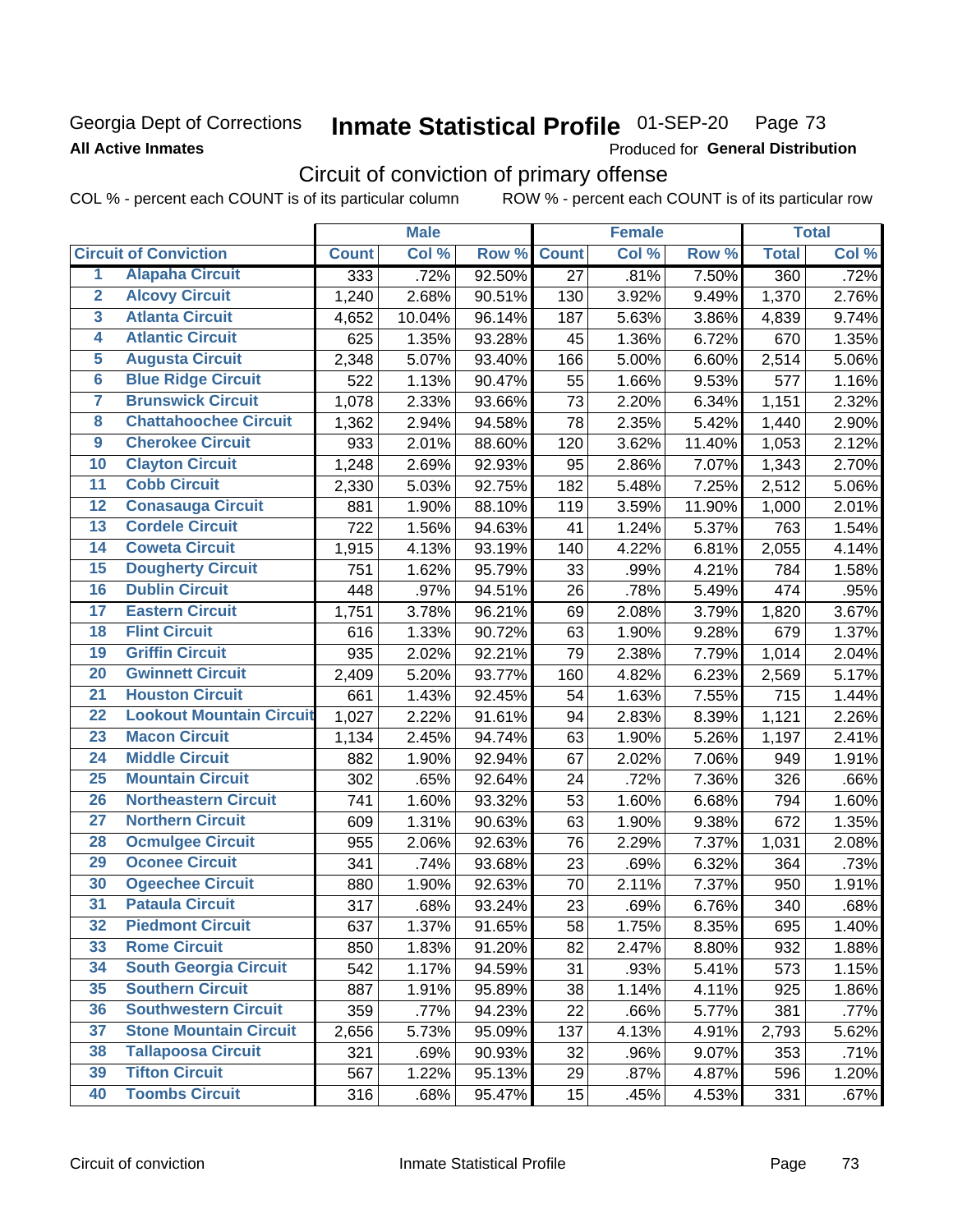## Georgia Dept of Corrections **All Active Inmates**

# Inmate Statistical Profile 01-SEP-20 Page 74

Produced for General Distribution

# Circuit of conviction of primary offense

|                                        |              | <b>Male</b> |        |              | <b>Female</b> |        |              | <b>Total</b>  |
|----------------------------------------|--------------|-------------|--------|--------------|---------------|--------|--------------|---------------|
| <b>Circuit of Conviction</b>           | <b>Count</b> | Col %       | Row %  | <b>Count</b> | Col %         | Row %  | <b>Total</b> | Col %         |
| <b>Waycross Circuit</b><br>41          | 817          | 1.76%       | 92.11% | 70           | 2.11%         | 7.89%  | 887          | 1.79%         |
| <b>Western Circuit</b><br>42           | 549          | 1.18%       | 93.37% | 39           | 1.18%         | 6.63%  | 588          | 1.18%         |
| <b>Rockdale Circuit</b><br>43          | 417          | .90%        | 94.56% | 24           | .72%          | 5.44%  | 441          | .89%          |
| <b>Douglas Circuit</b><br>44           | 958          | 2.07%       | 91.41% | 90           | 2.71%         | 8.59%  | 1,048        | 2.11%         |
| <b>Appalachian Circuit</b><br>45       | 285          | .62%        | 91.35% | 27           | .81%          | 8.65%  | 312          | .63%          |
| <b>Enotah Circuit</b><br>46            | 335          | .72%        | 86.79% | 51           | 1.54%         | 13.21% | 386          | .78%          |
| <b>Bell-Forsyth J.C.</b><br>47         | 344          | .74%        | 91.98% | 30           | .90%          | 8.02%  | 374          | .75%          |
| <b>Towaliga Judicial Circuit</b><br>48 | 336          | .73%        | 91.30% | 32           | .96%          | 8.70%  | 368          | .74%          |
| <b>Paulding Circuit</b><br>49          | 214          | .46%        | 93.86% | 14           | .42%          | 6.14%  | 228          | .46%          |
| <b>Total Rported</b>                   | 46,338       | 100%        | 93.32% | 3,319        | 100%          | 6.68%  | 49,657       | 100%          |
| <b>Not Reported</b>                    |              | 186         |        |              | 11            |        |              | 197           |
| <b>Grand Total</b>                     |              | AG 52A      |        |              | <b>J 33U</b>  |        |              | <b>AQ 854</b> |

| <b>URAIN IVIAI</b> | TV.JLT  | J.JJV   | 70.UUT  |
|--------------------|---------|---------|---------|
|                    |         |         |         |
| IМ<br>frequent)    | √tlanta | Atlanta | Atlanta |
|                    |         |         |         |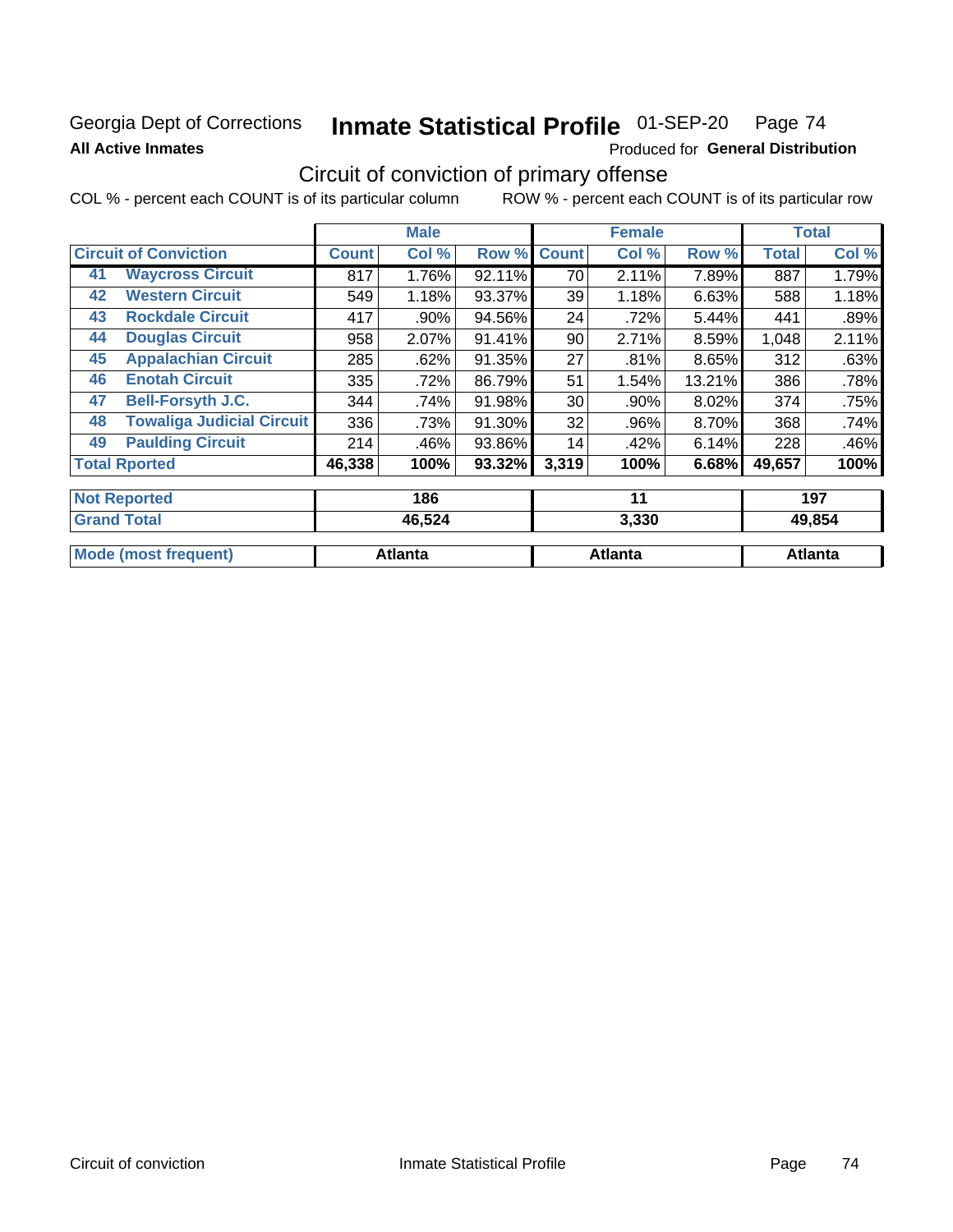#### **All Active Inmates**

#### Produced for **General Distribution**

## Years served (jail + prison) in this incarceration

|                       |              | <b>Male</b> |        |                  | <b>Female</b> |       |              | <b>Total</b> |
|-----------------------|--------------|-------------|--------|------------------|---------------|-------|--------------|--------------|
| <b>Years Served</b>   | <b>Count</b> | Col %       | Row %  | <b>Count</b>     | Col %         | Row % | <b>Total</b> | Col %        |
| Less than one year    | 6,715        | 14.44%      | 91.26% | 643              | 19.32%        | 8.74% | 7,358        | 14.77%       |
| 1 to 1.99 years       | 6,935        | 14.92%      | 90.89% | 695              | 20.88%        | 9.11% | 7,630        | 15.32%       |
| 2 to 2.99 years       | 5,126        | 11.03%      | 91.32% | 487              | 14.63%        | 8.68% | 5,613        | 11.27%       |
| 3 to 3.99 years       | 3,938        | 8.47%       | 93.43% | 277              | 8.32%         | 6.57% | 4,215        | 8.46%        |
| 4 to 4.99 years       | 3,243        | 6.98%       | 94.03% | 206              | 6.19%         | 5.97% | 3,449        | 6.92%        |
| 5 to 5.99 years       | 2,482        | 5.34%       | 92.96% | 188              | 5.65%         | 7.04% | 2,670        | 5.36%        |
| 6 to 6.99 years       | 2,192        | 4.72%       | 94.20% | 135              | 4.06%         | 5.80% | 2,327        | 4.67%        |
| 7 to 7.99 years       | 1,921        | 4.13%       | 94.17% | 119              | 3.58%         | 5.83% | 2,040        | 4.09%        |
| 8 to 8.99 years       | 1,698        | 3.65%       | 94.97% | 90               | 2.70%         | 5.03% | 1,788        | 3.59%        |
| 9 to 9.99 years       | 1,521        | 3.27%       | 95.36% | 74               | 2.22%         | 4.64% | 1,595        | 3.20%        |
| 10 to 10.99 years     | 1,048        | 2.25%       | 95.01% | 55               | 1.65%         | 4.99% | 1,103        | 2.21%        |
| 11 to 11.99 years     | 919          | 1.98%       | 94.64% | 52               | 1.56%         | 5.36% | 971          | 1.95%        |
| 12 to 12.99 years     | 891          | 1.92%       | 96.43% | 33               | 0.99%         | 3.57% | 924          | 1.85%        |
| 13 to 13.99 years     | 863          | 1.86%       | 95.89% | 37               | 1.11%         | 4.11% | 900          | 1.81%        |
| 14 to 14.99 years     | 712          | 1.53%       | 95.96% | 30               | 0.90%         | 4.04% | 742          | 1.49%        |
| 15 to 15.99 years     | 508          | 1.09%       | 95.49% | 24               | 0.72%         | 4.51% | 532          | 1.07%        |
| 16 to 16.99 years     | 476          | 1.02%       | 94.63% | 27               | 0.81%         | 5.37% | 503          | 1.01%        |
| 17 to 17.99 years     | 513          | 1.10%       | 95.18% | 26               | 0.78%         | 4.82% | 539          | 1.08%        |
| 18 to 18.99 years     | 434          | 0.93%       | 95.59% | 20               | 0.60%         | 4.41% | 454          | 0.91%        |
| 19 to 19.99 years     | 437          | 0.94%       | 97.33% | 12               | 0.36%         | 2.67% | 449          | 0.90%        |
| 20 to 20.99 years     | 369          | 0.79%       | 96.34% | 14               | 0.42%         | 3.66% | 383          | 0.77%        |
| 21 to 21.99 years     | 306          | 0.66%       | 94.74% | 17               | 0.51%         | 5.26% | 323          | 0.65%        |
| 22 to 22.99 years     | 345          | 0.74%       | 96.64% | 12               | 0.36%         | 3.36% | 357          | 0.72%        |
| 23 to 23.99 years     | 362          | 0.78%       | 97.57% | $\boldsymbol{9}$ | 0.27%         | 2.43% | 371          | 0.74%        |
| 24 to 24.99 years     | 323          | 0.69%       | 96.71% | 11               | 0.33%         | 3.29% | 334          | 0.67%        |
| 25 to 25.99 years     | 291          | 0.63%       | 97.65% | 7                | 0.21%         | 2.35% | 298          | 0.60%        |
| 26 to 26.99 years     | 257          | 0.55%       | 97.35% | 7                | 0.21%         | 2.65% | 264          | 0.53%        |
| 27 to 27.99 years     | 206          | 0.44%       | 99.04% | $\overline{c}$   | 0.06%         | 0.96% | 208          | 0.42%        |
| 28 to 28.99 years     | 169          | 0.36%       | 96.57% | 6                | 0.18%         | 3.43% | 175          | 0.35%        |
| 29 to 29.99 years     | 159          | 0.34%       | 98.15% | 3                | 0.09%         | 1.85% | 162          | 0.33%        |
| Thirty + years        | 1,130        | 2.43%       | 99.12% | 10               | 0.30%         | 0.88% | 1,140        | 2.29%        |
| <b>Total Reported</b> | 46,489       | 100%        | 93.32% | 3,328            | 100%          | 6.68% | 49,817       | 100%         |

| <b>roorteo</b>        | --     |       | $\sim$ |
|-----------------------|--------|-------|--------|
| <b>NOT</b>            | ◡      |       | J,     |
| $f \wedge f \wedge f$ | 46,524 | 3,330 | 49,854 |

| Mean<br>(average)              | 7.44               |                    | 7.26          |
|--------------------------------|--------------------|--------------------|---------------|
| Median (middle)                | 4.14               | 2.62               | 4.02          |
| <b>Mode</b><br>(most frequent) | Less than one year | Less than one year | Less than one |
|                                |                    |                    | year          |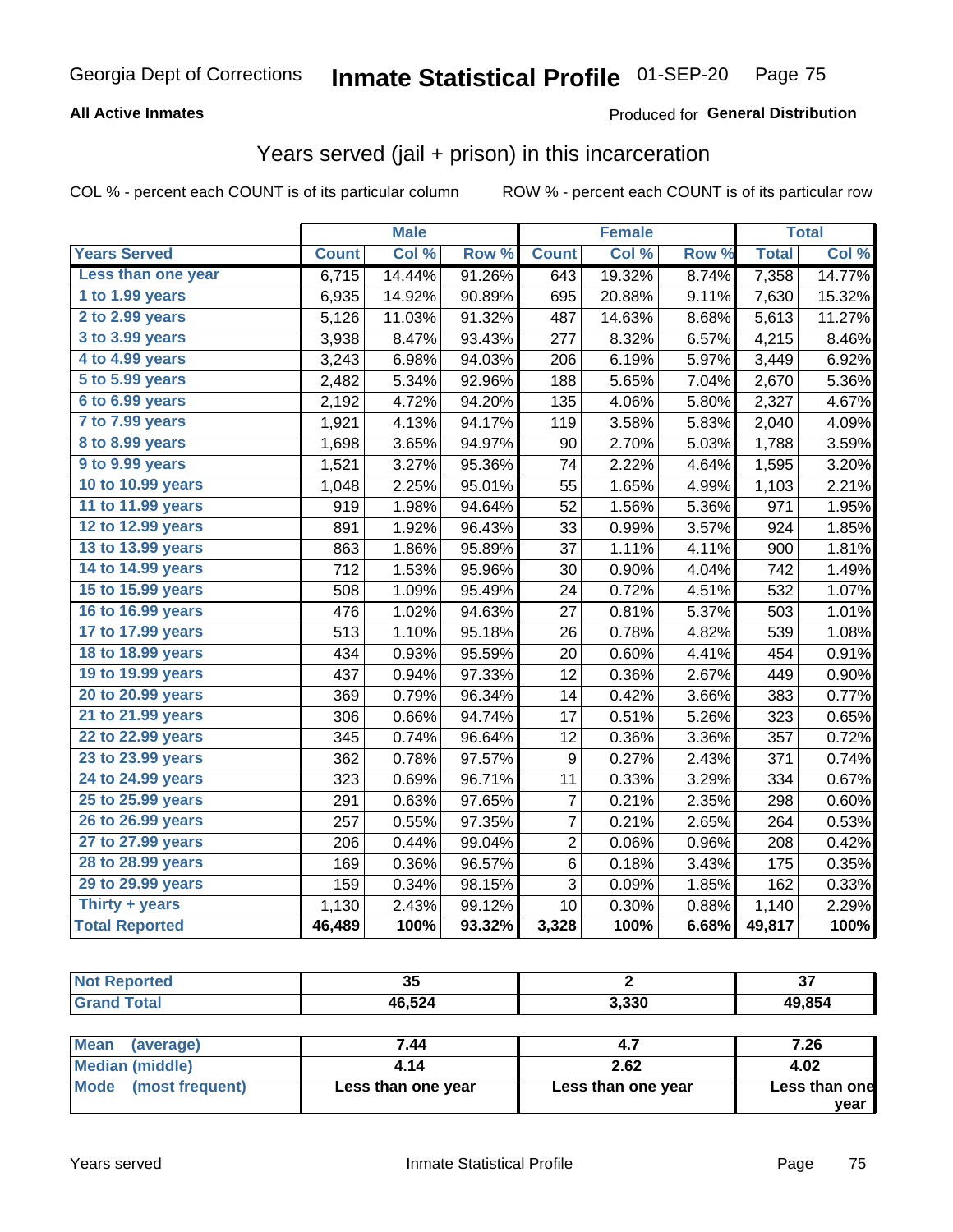#### **All Active Inmates**

Produced for **General Distribution**

### Results of most recent HIV tests

|                         | <b>Male</b>  |        |         |              | <b>Female</b> | <b>Total</b> |        |        |
|-------------------------|--------------|--------|---------|--------------|---------------|--------------|--------|--------|
| <b>HIV Test Results</b> | <b>Count</b> | Col %  | Row %I  | <b>Count</b> | Col %         | Row %        | Total  | Col %  |
| <b>Positive</b>         | 575          | 1.35%  | 94.57%  | 33           | 1.19%         | $5.43\%$     | 608    | 1.34%  |
| <b>Negative</b>         | 41,929       | 98.64% | 93.84%  | 2,751        | 98.81%        | 6.16%        | 44,680 | 98.65% |
| <b>Indeterminate</b>    | ว            | 0.01%  | 100.00% |              |               |              |        | 0.01%  |
| <b>Total Reported</b>   | 42,507       | 100%   | 93.85%  | 2,784        | 100%          | 6.15%        | 45,291 | 100%   |

| <b>Not Reported</b> | 4,017  | 546   | 4,563  |
|---------------------|--------|-------|--------|
| <b>Grand Total</b>  | 46,524 | 3,330 | 49,854 |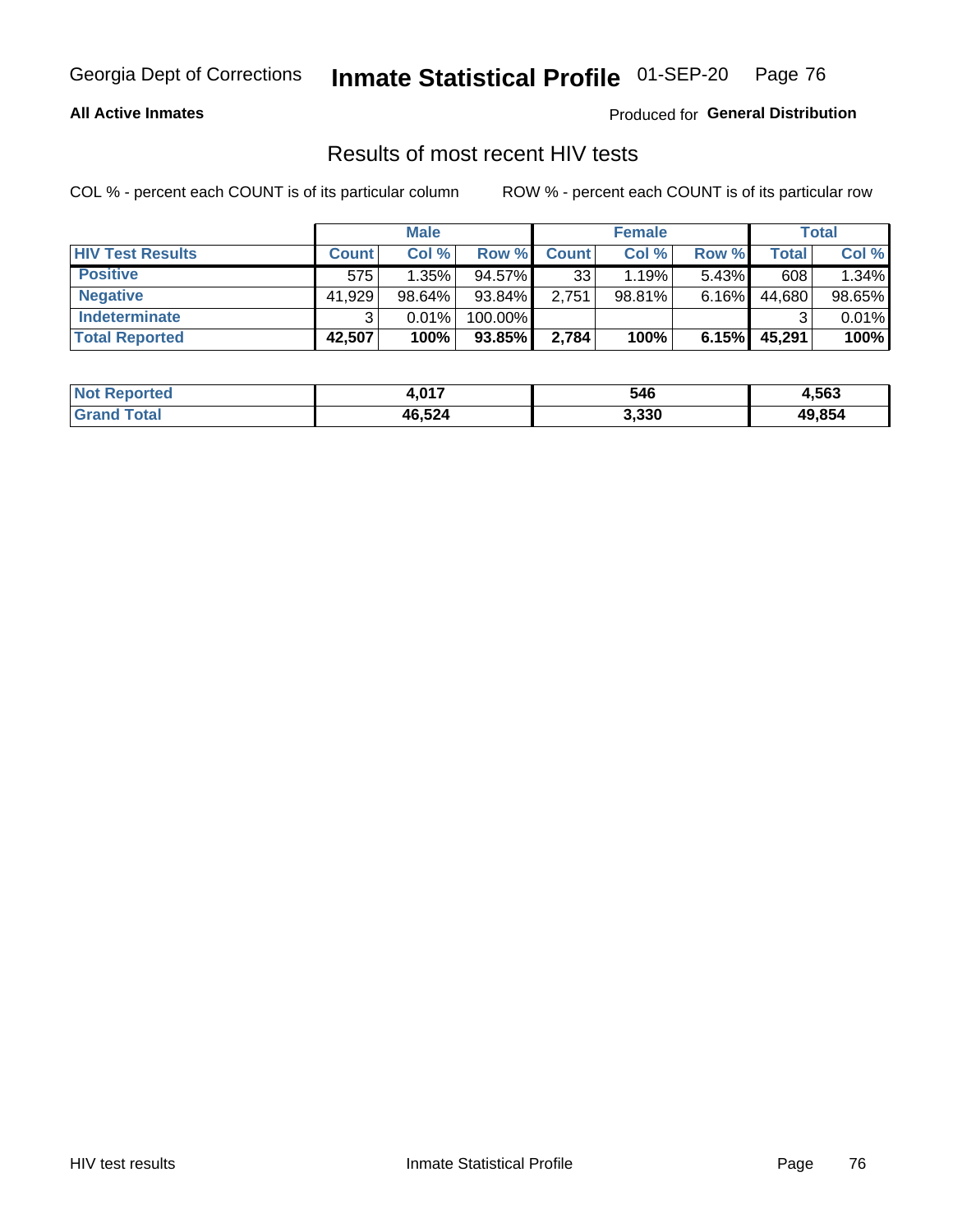#### **All Active Inmates**

#### Produced for **General Distribution**

### Results of most recent tuberculosis test

|                                  | <b>Male</b>  |          |           |              | <b>Female</b> | Total    |              |        |
|----------------------------------|--------------|----------|-----------|--------------|---------------|----------|--------------|--------|
| <b>Tuberculosis Test Results</b> | <b>Count</b> | Col%     | Row %I    | <b>Count</b> | Col%          | Row %    | <b>Total</b> | Col %  |
| <b>Positive on current test</b>  | 5.550        | 12.68%   | $98.04\%$ | 111          | 3.55%         | $1.96\%$ | 5,661        | 12.07% |
| <b>Positive on previous test</b> | ົ            | $0.01\%$ | 100.00%   |              |               |          |              | 0.01%  |
| <b>Negative</b>                  | 38.207       | 87.31%   | 92.69%    | 3,012        | $96.45\%$     | $7.31\%$ | 41.219       | 87.92% |
| <b>Total Reported</b>            | 43,759       | 100%     | $93.34\%$ | 3.123        | 100%          | 6.66%    | 46,882       | 100%   |

| <b>Not Reported</b> | 2,765  | 207   | 2,972  |
|---------------------|--------|-------|--------|
| Total<br>Gran       | 46,524 | 3,330 | 49,854 |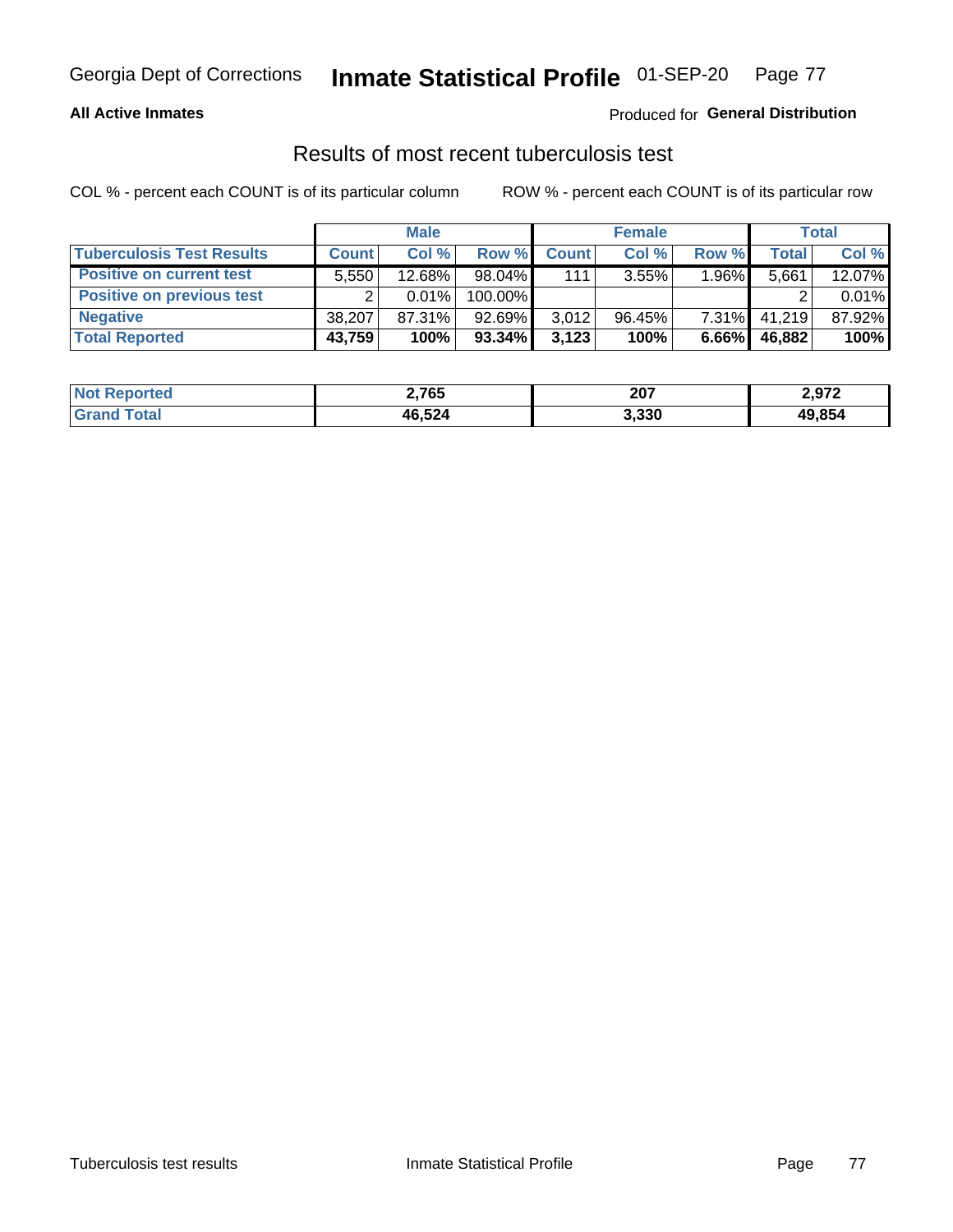#### **All Active Inmates**

Produced for **General Distribution**

### Results of most recent syphilis test

|                                 | <b>Male</b>  |           |        |              | <b>Female</b> | Total    |        |        |
|---------------------------------|--------------|-----------|--------|--------------|---------------|----------|--------|--------|
| <b>Syphilis Test Results</b>    | <b>Count</b> | Col %     | Row %  | <b>Count</b> | Col %         | Row %    | Total  | Col %  |
| <b>Positive on current test</b> | 143          | 1.43%     | 95.33% |              | 1.95%         | 4.67%    | 150    | 1.45%  |
| <b>Negative</b>                 | 9.867        | $98.57\%$ | 96.56% | 352          | 98.05%        | $3.44\%$ | 10,219 | 98.55% |
| <b>Total Reported</b>           | 10,010       | 100%      | 96.54% | 359          | 100%          | $3.46\%$ | 10,369 | 100%   |

| <b>Not Reported</b> | 36,514 | 2,971 | 39,485 |
|---------------------|--------|-------|--------|
| <b>Grand Total</b>  | 46,524 | 3,330 | 49,854 |